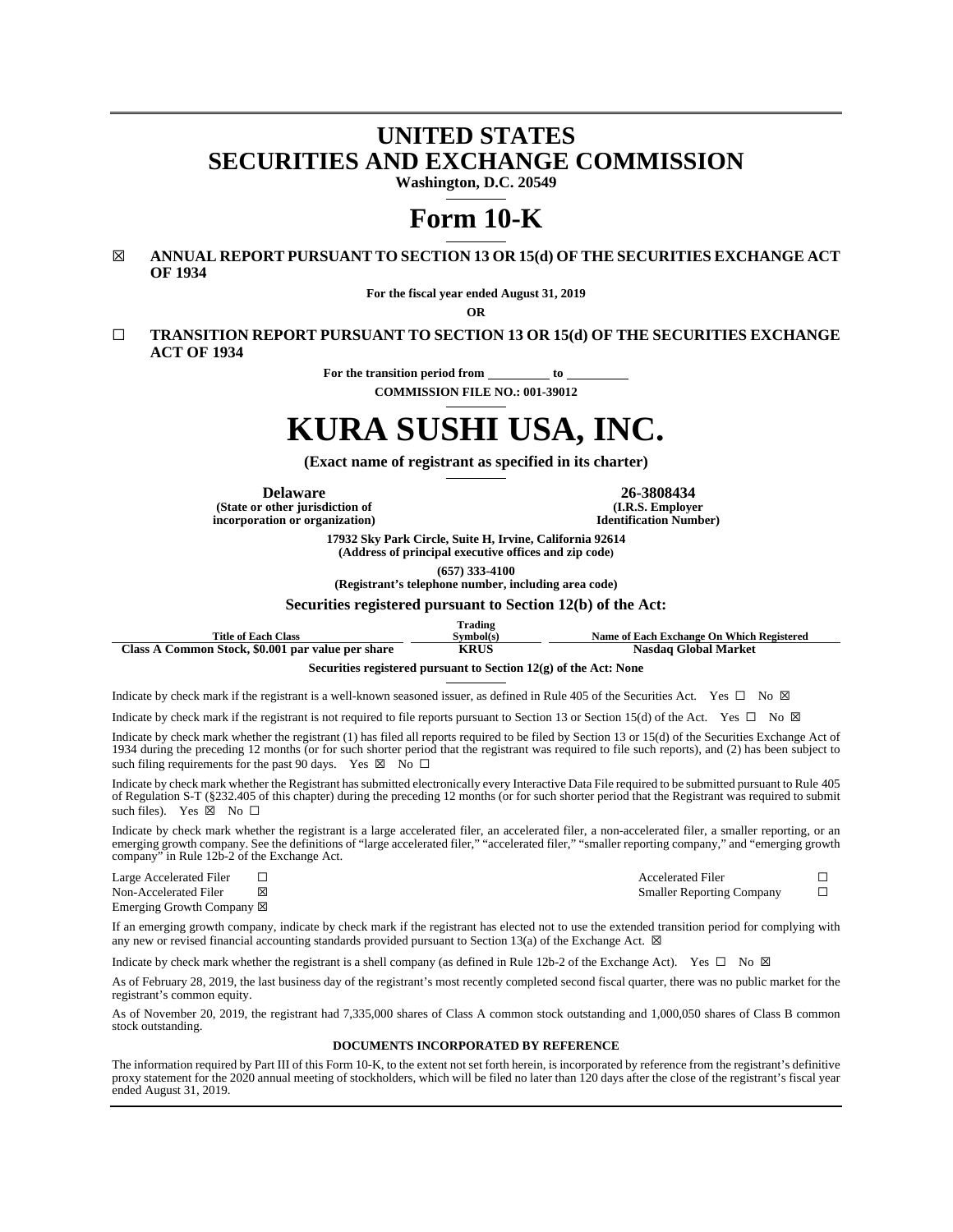## **TABLE OF CONTENTS**

#### **Page**

## **PART I**

## **PART II**

| Item 5. Market for Registrant's Common Equity, Related Stockholder Matters and Issuer Purchases   |  |
|---------------------------------------------------------------------------------------------------|--|
|                                                                                                   |  |
| Item 7. Management's Discussion and Analysis of Financial Condition and Results of Operations  43 |  |
|                                                                                                   |  |
|                                                                                                   |  |
| Item 9. Changes in and Disagreements with Accountant on Accounting and Financial Disclosure  79   |  |
|                                                                                                   |  |
|                                                                                                   |  |

## **PART III**

| Item 10. Directors, Executive Officers and Corporate Governance                                                   |    |
|-------------------------------------------------------------------------------------------------------------------|----|
| <b>Item 11. Executive Compensation</b>                                                                            |    |
| Item 12. Security Ownership of Certain Beneficial Owners and Management and Related Stockholder<br><b>Matters</b> |    |
| Item 13. Certain Relationships and Related Transactions, and Director Independence                                |    |
| Item 14. Principal Accountant Fees and Services                                                                   |    |
| <b>PART IV</b>                                                                                                    |    |
| Item 15. Exhibits and Financial Statement Schedules …………………………………………………………………………                                  | 81 |
|                                                                                                                   |    |

**Item 16. Form 10-K Summary** ............................................................................................................................. **83**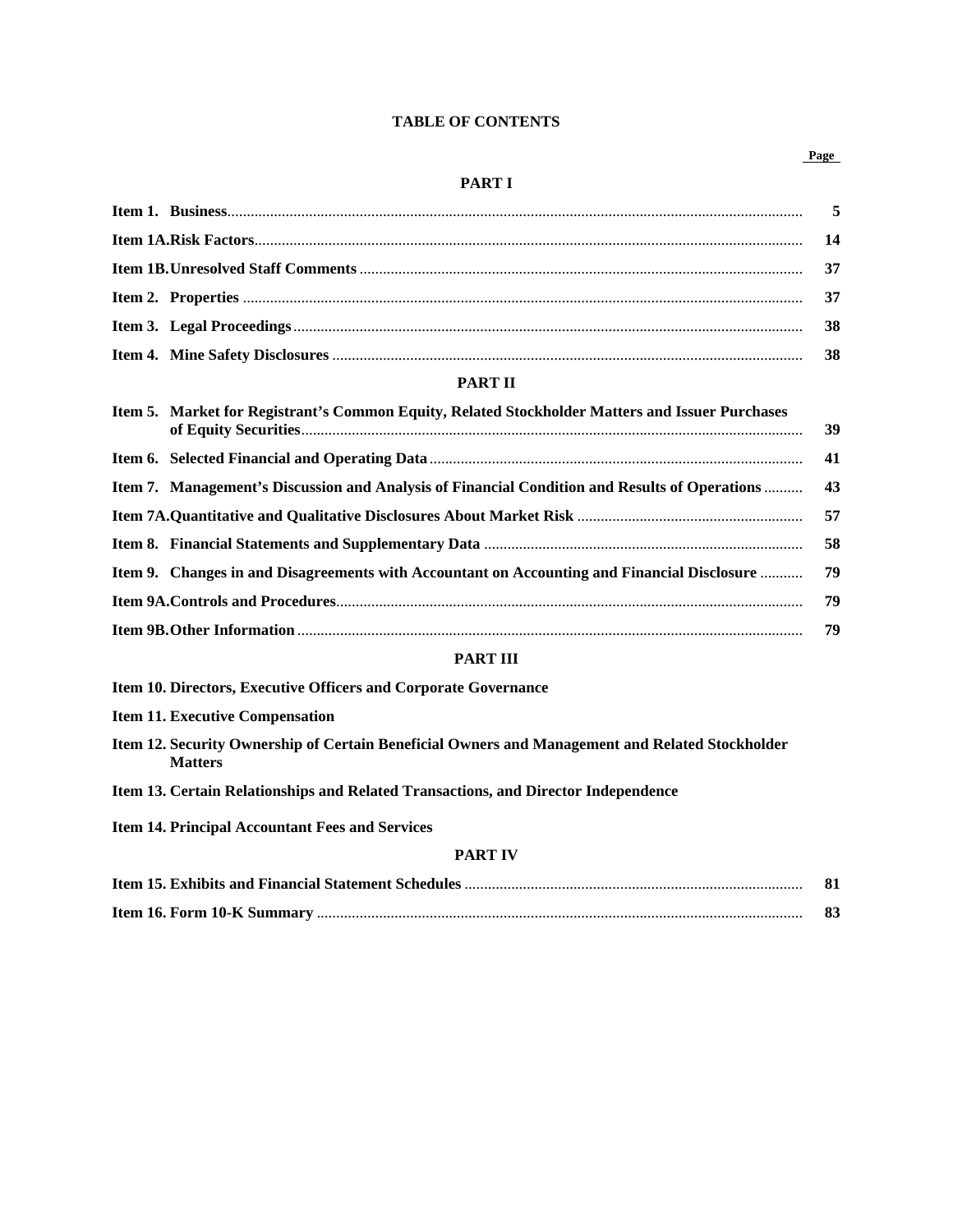## **SPECIAL NOTE REGARDING FORWARD-LOOKING STATEMENTS**

This Annual Report on Form 10-K contains forward-looking statements within the meaning of the Private Securities Litigation Reform Act of 1995. All statements contained in this Annual Report on Form 10-K other than statements of historical fact, including statements regarding our future results of operations and financial position, our business strategy and plans, and our objectives for future operations, are forward-looking statements. The terms such as "target," "may," "might," "will," "objective," "intend," "should," "could," "can," "would," "expect," "believe," "design," "estimate," "continue," "predict," "potential," "plan," "anticipate" or the negative of these terms, and similar expressions are intended to identify forward-looking statements. We have based these forward-looking statements largely on our current expectations and projections about future events and trends that we believe may affect our financial condition, results of operations, business strategy, short-term and long-term business operations and objectives, and financial needs. These forward-looking statements are subject to a number of risks, uncertainties and assumptions, including but are not limited to:

- our ability to successfully maintain increases in our comparable restaurant sales and average unit volumes ("AUVs");
- our ability to successfully execute our growth strategy and open new restaurants that are profitable;
- our ability to expand in existing and new markets;
- our projected growth in the number of our restaurants;
- macroeconomic conditions and other economic factors;
- our ability to compete with many other restaurants;
- our reliance on vendors, suppliers and distributors, including our parent company Kura Sushi, Inc.;
- concerns regarding food safety and foodborne illness;
- changes in consumer preferences and the level of acceptance of our restaurant concept in new markets;
- minimum wage increases and mandated employee benefits that could cause a significant increase in our labor costs;
- the failure of our automated equipment or information technology systems or the breach of our network security;
- the loss of key members of our management team;
- the impact of governmental laws and regulations;
- volatility in the price of our common stock;
- those other risk factors described in Part I, Item 1A, "Risk Factors" in this Annual Report on Form 10-K.

Moreover, we operate in a very competitive and rapidly changing environment. New risks emerge from time to time. It is not possible for our management to predict all risks, nor can we assess the impact of all factors on our business or the extent to which any factor, or combination of factors, may cause actual results to differ materially from those contained in any forward-looking statements we may make. In light of these risks, uncertainties and assumptions, the future events and trends discussed in this Annual Report on Form 10-K may not occur and actual results could differ materially and adversely from those anticipated or implied in the forward-looking statements.

We undertake no obligation to revise or publicly release the results of any revision to these forward-looking statements, except as required by law. Given these risks and uncertainties, readers are cautioned not to place undue reliance on such forward-looking statements.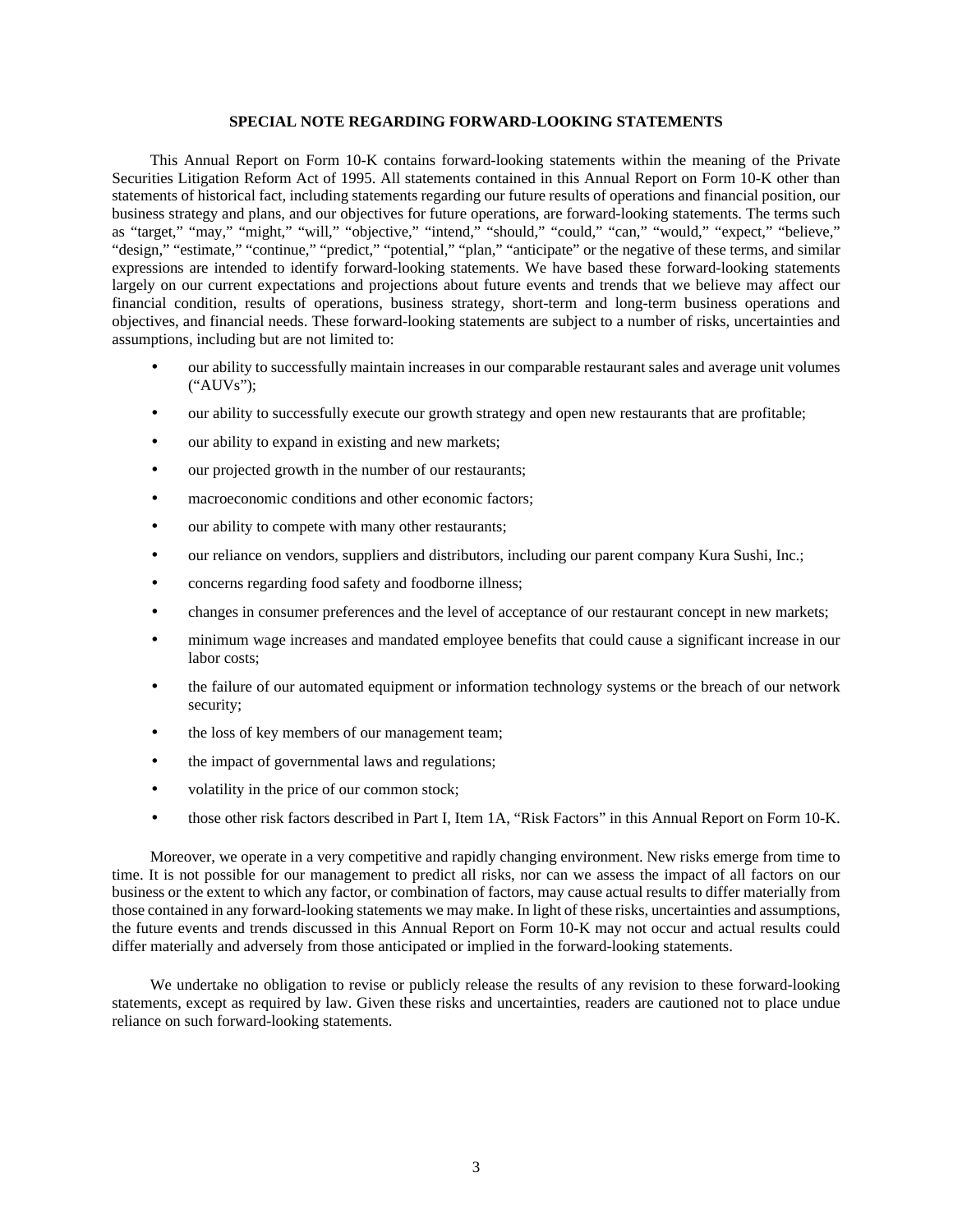## **TRADEMARKS, SERVICE MARKS AND TRADE NAMES**

We own or have rights to various trademarks, service marks and trade names that we use in connection with the operation of our business. This report may also contain trademarks, service marks and trade names of third parties, which are the property of their respective owners. Our use or display of third parties' trademarks, service marks, trade names or food products in this report is not intended to imply a relationship with, or endorsement or sponsorship by, these other parties. Solely for convenience, the trademarks, service marks and trade names referred to in this report may appear without the ®, TM or SM symbols, but such references are not intended to indicate, in any way, that we will not assert, to the fullest extent under applicable law, our rights or the rights of the applicable licensor to these trademarks, service marks and trade names.

#### **BASIS OF PRESENTATION**

"Kura Sushi USA," "Kura Sushi," "Kura," "we," "us," "our," "our company" and the "Company" refer to Kura Sushi USA, Inc. unless expressly indicated or the context otherwise requires.

We refer to our Class A common stock as "common stock," unless the context otherwise requires. We sometimes refer to our Class A common stock and Class B common stock as "equity interests" when described on an aggregate basis.

The Company's fiscal year begins on September 1 and ends on August 31. We refer to our fiscal years as "fiscal year 2019," "fiscal year 2018" and "fiscal year 2017."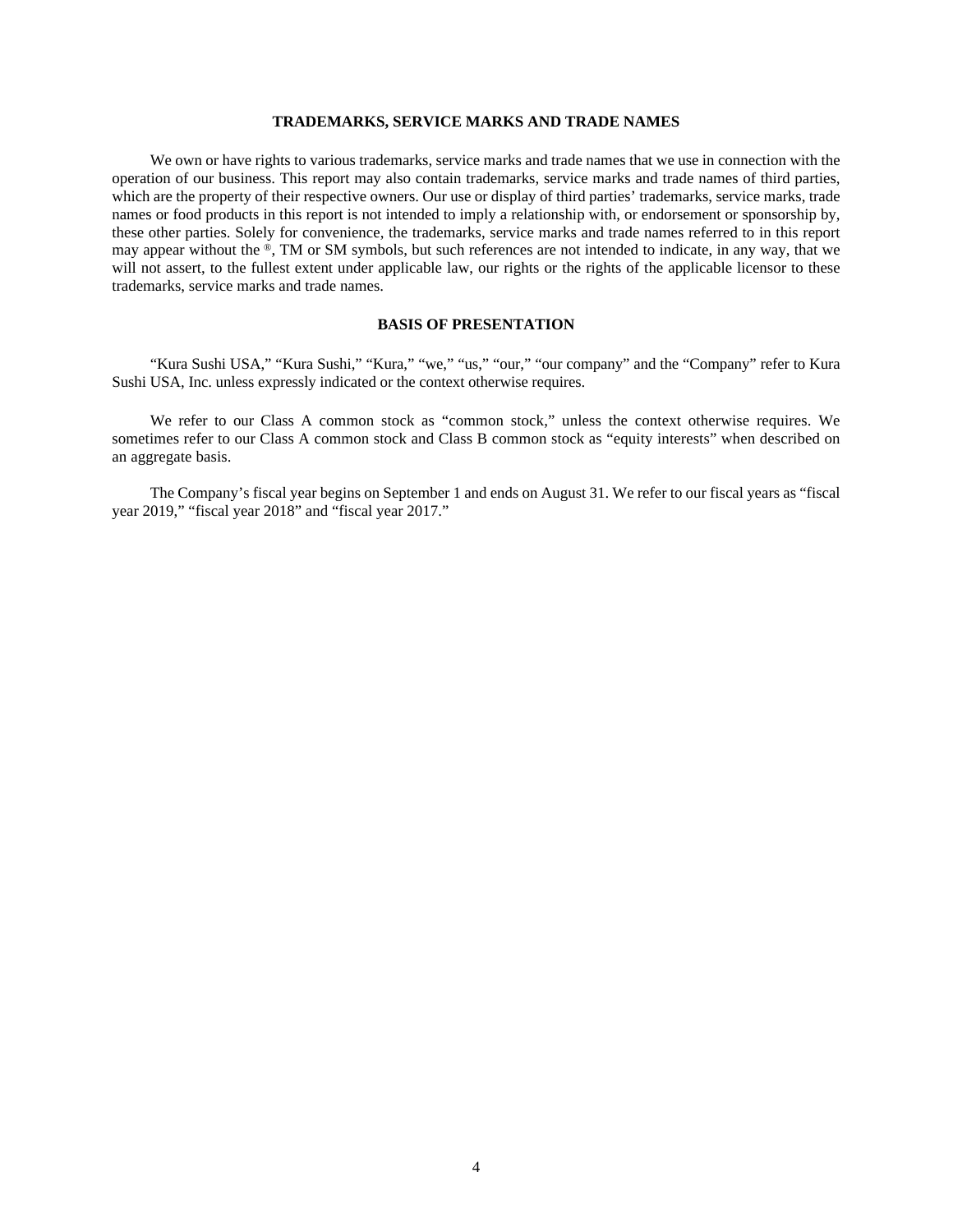## **PART I**

#### **Item 1. Business**

#### **Company Overview**

Kura Sushi USA, Inc. is a fast-growing, technology-enabled Japanese restaurant concept that provides guests with a distinctive dining experience by serving authentic Japanese cuisine through an engaging revolving sushi service model, which we refer to as the "Kura Experience". We encourage healthy lifestyles by serving freshly prepared Japanese cuisine using high-quality ingredients that are free from artificial seasonings, sweeteners, colorings, and preservatives. We aim to make quality Japanese cuisine accessible to our guests across the United States through affordable prices and an inviting atmosphere.

Kura Sushi is headquartered in Irvine, California and was established in 2008 as a subsidiary of Kura Sushi, Inc. ("Kura Japan"), a Japan-based revolving sushi chain with over 400 restaurants and 35 years of brand history. Kura Sushi opened its first restaurant in Irvine, California in 2009, and currently operates 23 restaurants across five states.

#### **Corporate Overview**

In November 2008, our parent company, Kura Japan, organized our predecessor, Kula West Irvine, Inc., a California corporation, as a wholly-owned subsidiary of Kura Japan. In June 2011, Kula West Irvine, Inc. changed its name to Kula Sushi USA, Inc., or "Kula Sushi". In October 2017, Kula Sushi reincorporated to Delaware through a merger with a newly-formed wholly-owned Delaware subsidiary of Kura Japan named "Kura Sushi USA, Inc." with a dual class structure. As of August 31, 2018, the Company had 20,000,000 authorized shares of Class A common stock, with zero shares issued and outstanding and 10,000,100 authorized shares of Class B common stock, all of which were issued and outstanding and held by Kura Japan, representing 100% of our issued and outstanding capital stock.

On January 25, 2019, the Company entered into a Share Exchange Agreement (the "Share Exchange Agreement") with Kura Japan to exchange 4,000,000 shares of the Company's Class B common stock for 4,000,000 shares of the Company's Class A common stock on a post-Reverse Stock Split basis.

On July 30, 2019, we effected a 1-for-2 reverse stock split of our Class A common stock and Class B common stock (the "Reverse Stock Split").

Following the closing of our initial public offering ("IPO") and after giving effect to the Reverse Stock Split, Kura Japan currently owns all of our Class B common stock and 4,000,000 shares of our Class A common stock, representing approximately 81% of the combined voting power of our equity interests. As a result, we are a "controlled company" within the meaning of the corporate governance rules of the Nasdaq Stock Market, and Kura Japan can exert significant voting influence over fundamental and significant corporate matters and transactions and may have interests that differ from yours. See "Item 1A. Risk Factors—Risks Related to Our Organizational Structure."

#### **Our Strengths**

*Authentic Japanese Cuisine—A Tribute to Our Roots*. We provide our guests with a Kura Experience that is uniquely Japanese and is based on the legacy built by Kura Japan. Kura Japan opened its first revolving sushi restaurant in 1984 and was among the pioneers of the revolving sushi restaurant model. Our various sushi items are made fresh using high-quality fish and certified 100% organic rice. Our vinegar, made using old-world methods, is sourced from Japan. Our broths are made in-house daily using ingredients that impart complex umami flavors. To complement our sushi selection, we offer a variety of side dishes and desserts including gyoza, tempura, soups, ramen, ojyu boxes, mochi, and cheesecake. In our commitment to our Japanese heritage and traditional cooking methods, we have prepared our food without artificial sweeteners, seasonings, colorings, or preservatives since our formation.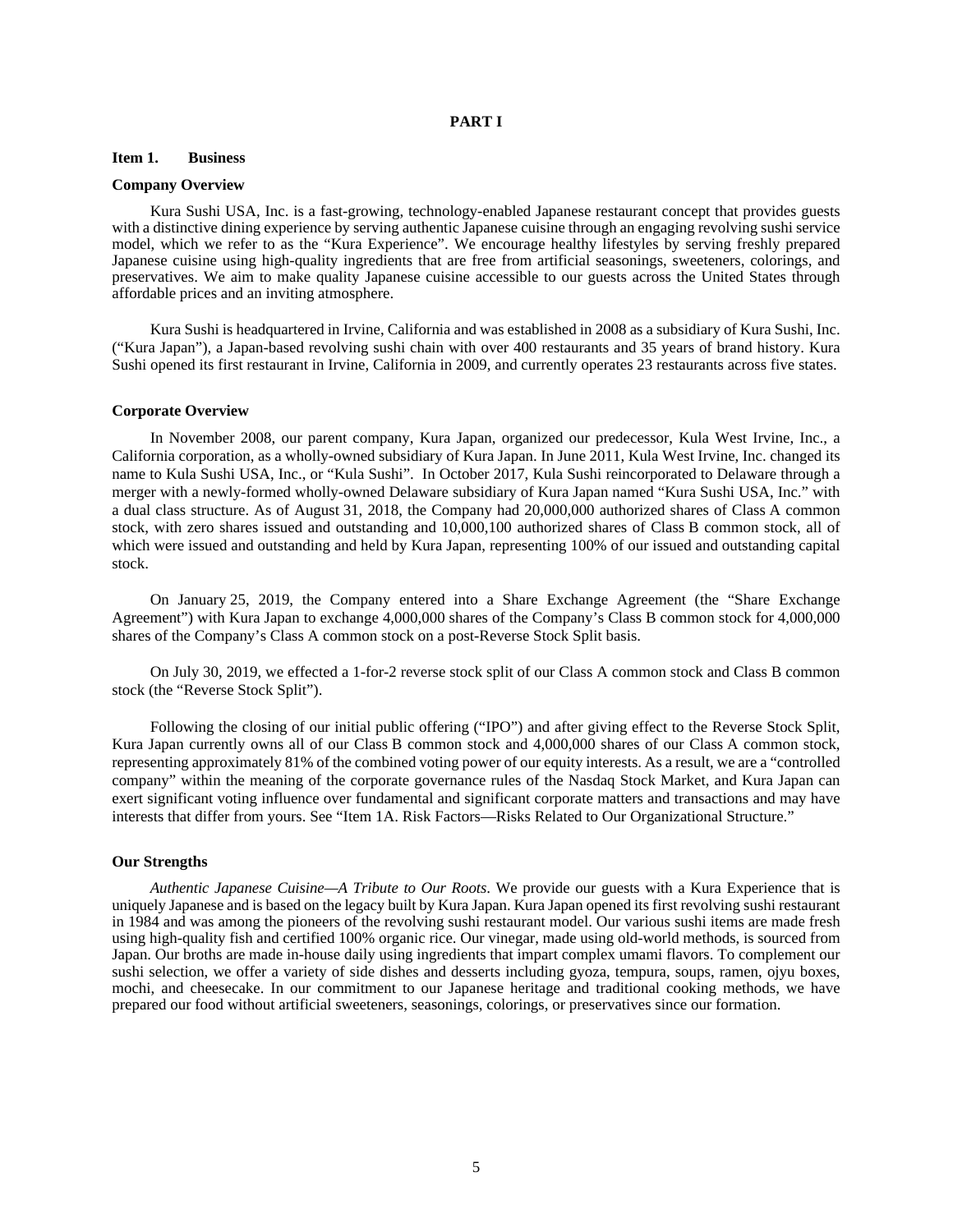*"Revolutionary" and Engaging Dining Experience*. The Kura Experience is a multi-sensory experience for our guests comprised of the sight of our beautifully crafted cuisine weaving through our restaurants, the motion of dishes zipping by tables on the express belt, the sound of anime videos playing on tableside touch screens, the thrill of being rewarded for achieving dining milestones, and the flavor of authentic Japanese dishes, which collectively creates a highly entertaining and engaging environment for our guests. Our revolving conveyor belt service model offers a steady stream of dishes which feature a spiral green design and continuous service which we believe builds anticipation and a sense of discovery among our guests. To simplify the guest experience, all plates on the revolving conveyor belt are the same price within a restaurant. In addition, items ordered on our on-demand screen arrive on the express belt in a theatrical fashion, which we believe our guests find entertaining and also adds to the sense of constant motion in our restaurants. Our menu of small plates allows our guests to sample a variety of dishes, and with over 140 items on our menu, there is always something new to enjoy when our guests return. We also seek to delight and reward our guests for achieving dining milestones with short anime videos and a rotating selection of small toys from our Bikkura-Pon rewards machines. For every five spiral green plates placed into the plate slot, the tableside touch screen plays a short anime video, and for every 15 plates, our proprietary tableside Bikkura-Pon rewards machine dispenses a toy. We believe our Bikkura-Pon rewards machines encourage guests to consume a greater quantity of plates as they work towards achieving the next dining milestone. Our continuous service model creates an atmosphere of active participation where food is at the center of the conversation, and we believe it also creates a memorable and shareable experience for our guests.

*Compelling Value Proposition with Broad Appeal*. Our service model allows our guests to control their dining experience, from food variety to time spent on a meal, and from portions to check size. With instant access to food on the revolving conveyor belt, our guests can drop in for a quick meal or stay longer for a more relaxed dining experience. Our guests can enjoy high-quality dishes at affordable prices as a result of our efficient kitchen operations and low front-of-house labor needs. The majority of our menu items is priced below \$3.00, which appeals to guests with appetites and budgets both large and small. We believe that our authentic approach to a popular cuisine and unique and flexible dining experience appeal to a wide range of demographics. In addition, we believe our commitment to high-quality and non-artificial ingredients in our food is at the forefront of current dining trends as consumers continue to seek healthy and natural food options.

*Highly Attractive Restaurant-Level Economics*. At Kura Sushi, we leverage the disciplined operational expertise honed over the 35-year history of Kura Japan to help us achieve strong restaurant-level economics. We believe our results are driven by our high-volume restaurants, intelligent and efficient operations, and flexible real estate model:

- High-Volume Restaurants: We believe the combination of authentic Japanese cuisine at an accessible price point and a service model that promotes discovery, fun, and optionality for guests creates a highly differentiated dining experience that drives traffic and robust sales in our restaurants;
- Intelligent and Efficient Operations: Our revolving conveyor belt, express belt, and touch screen menu enable self-service dining and reduce our need for service staff. In addition, our use of sushi robots, vinegar mixing machines, and automatic rice washers in our kitchens eliminates the need for highly trained and expensive sushi chefs. The proprietary technology deployed in our kitchens allows us to collect real-time data on food consumption and guest preferences which we analyze to further optimize our restaurants and enhance the dining experience; and
- Flexible Real Estate: We have a flexible restaurant model which has allowed us to open restaurants as small as 1,600 square feet and as large as 6,800 square feet. We believe this allows us to maximize our sales per square foot.

#### **Our Growth Strategies**

*Pursue New Restaurant Development.* We have pursued a disciplined new unit growth strategy having expanded our concept and operating model across varying restaurant sizes and geographies. We plan to leverage our expertise opening new restaurants to fill in existing markets and expand into new geographies with the same careful planning as we have demonstrated in the past. See also our current real estate strategy under "Site Development and Expansion – Site Selection Process". We believe that we have the potential to become a national Japanese restaurant brand, with a long-term total restaurant potential in the United States for over 290 restaurants, and we aim to achieve a 20% average annual restaurant growth rate over the next five years. While we currently aim to achieve a 20% average annual unit growth rate over the next five years, we cannot predict the time period of which we can achieve any level of restaurant growth or whether we will achieve this level of growth at all. Our ability to achieve new restaurant growth is impacted by a number of risks and uncertainties beyond our control, including those described under the caption "Risk Factors."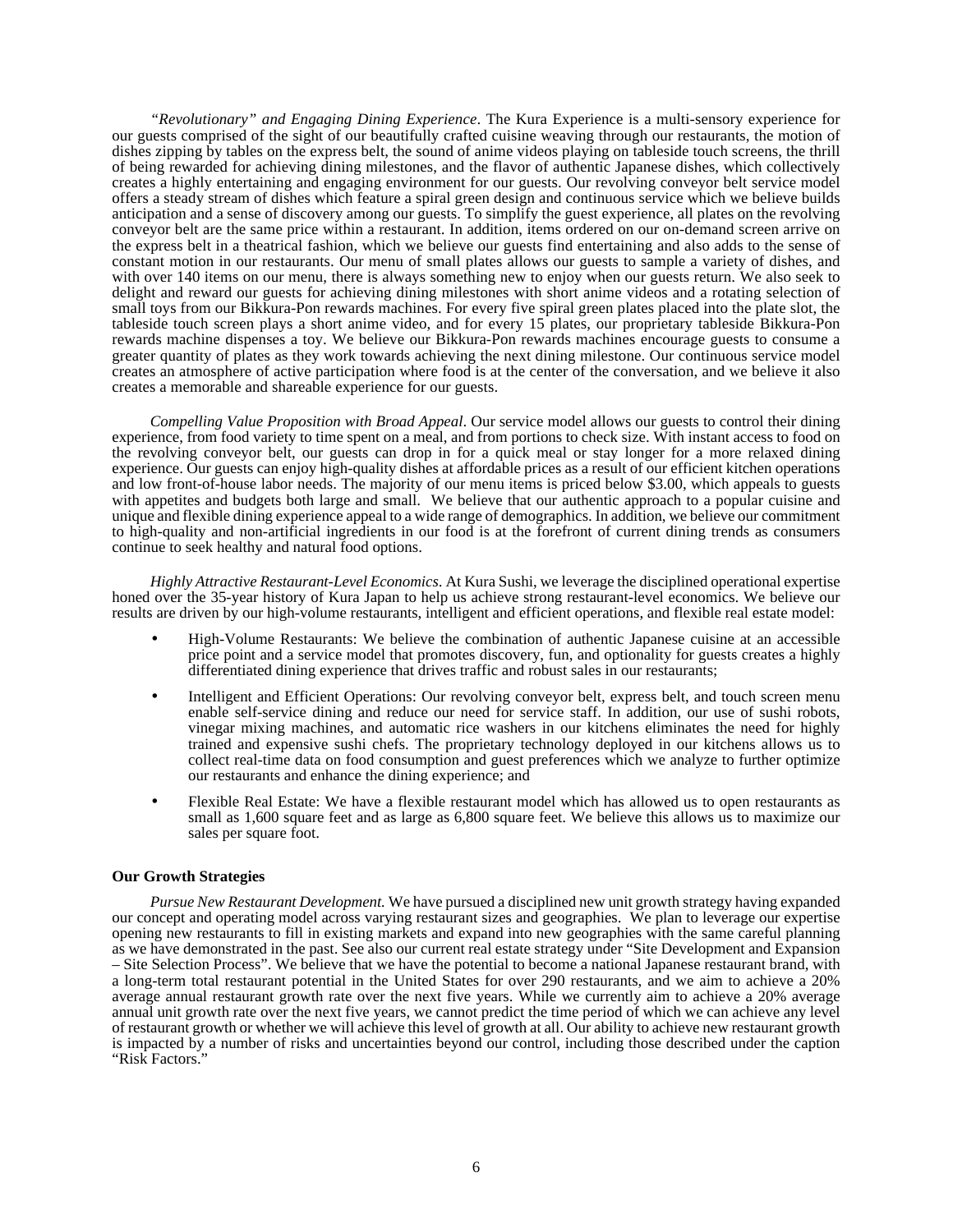*Deliver Consistent Comparable Restaurant Sales Growth.* We believe we will be able to generate comparable restaurant sales growth by growing traffic through increased brand awareness, consistent delivery of a unique and engaging dining experience, new menu offerings, and restaurant renovations. We will continue to manage our menu and pricing as part of our overall strategy to drive traffic and increase average check. We are also exploring initiatives to grow sales of alcoholic beverages at our restaurants, increase off-premises sales, pilot a rewards program, and improve our mobile application. We are piloting a rewards program at selected restaurants that tracks participants' spending and provides a discount voucher if a spending threshold is achieved. To participate, guests sign up with their email addresses, download a virtual rewards card which is stored on their phones, and display the rewards card in the restaurant when paying the bill. Based on the performance of the pilot program, we may roll out the program across our entire restaurant base.

*Increase Profitability.* During our expansion, we have invested in our infrastructure and personnel, which we believe positions us to continue to scale our business operations. As we continue to grow, we expect to drive higher profitability both at a restaurant-level and corporate-level by taking advantage of our increasing buying power with suppliers and leveraging our existing support infrastructure. Additionally, we believe we will be able to optimize labor costs at existing restaurants as our restaurant base matures and AUVs increase. We believe that as our restaurant base grows, our general and administrative costs will increase at a slower rate than our sales.

*Heighten Brand Awareness*. We intend to continue to pursue targeted local marketing efforts and plan to increase our investment in advertising while managing margins. We intend to continue to promote limited time offerings to build guest loyalty and brand awareness.

#### **Site Development and Expansion**

#### *Site Selection Process*

We consider site selection and real estate development to be critical to our success. As part of our strategic site selection process, our primary broker receives potential site locations from networks of local brokers, which are then reviewed by our store development and senior management teams. This review includes site visits and analyses of the profitability of proposed properties.

Our current real estate strategy focuses on high-traffic retail centers in markets with a diverse population and above-average household income. In site selection, we also consider factors such as residential and commercial population density, restaurant visibility, traffic patterns, accessibility, availability of suitable parking, proximity to highways, universities, shopping areas and office parks, the degree of competition within the market area, and general availability of restaurant-level employees. We also invest in site analytics tools for demographic analysis and data collection for both existing and new market areas, which we believe allows us to further understand the market area and determine whether to open new restaurants in that location.

Our flexible physical footprint allows us to open in-line and end-cap restaurant formats at strip malls and shopping centers and penetrate markets in both suburban and urban areas. We believe we have the ability to open additional restaurants in our existing metropolitan areas. We also believe there is significant opportunity to employ this strategy in new markets with similar demographics and retail environments.

#### *Expansion Strategy*

We plan to pursue a two-pronged expansion strategy by opening new restaurants in both new and existing markets. We believe this expansion will be crucial to executing our growth strategy and building awareness of Kura Sushi as a national Japanese casual dining brand. Expansion into new markets occurs in parallel with ongoing evaluation of existing markets, with the goal of maintaining a pipeline of top-tier development opportunities.

Upon selecting a new market, we typically build one restaurant to prove concept viability in that market. We have developed a remote management system whereby our operations team is able to monitor restaurants in real-time from our headquarters using approximately 20 to 30 cameras installed in each restaurant. We utilize this remote management system to maintain operational quality while minimizing inefficiencies caused by a lack of economies of scale in new markets.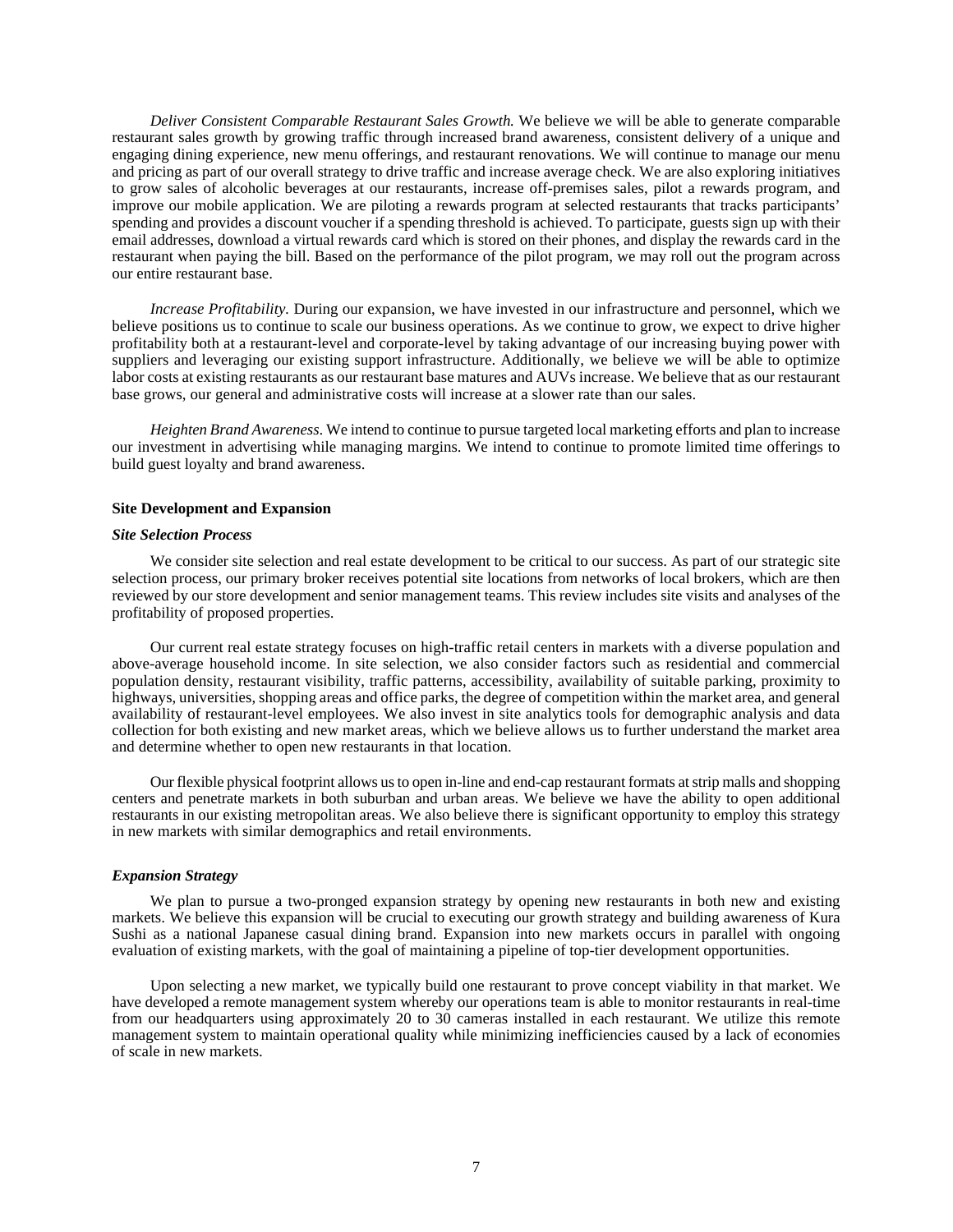Due to our relatively small restaurant count, new restaurants have an outsized impact on our financial performance. In order to mitigate risk, we look to expand simultaneously in new and existing markets. We base our site selection on our most successful existing restaurants and frequently reevaluate our strategy, pacing and markets.

#### *Restaurant Design*

Restaurant design is handled by our in-house real estate team in conjunction with outsourced vendor relationships. Our restaurant size currently averages approximately 3,200 square feet. Seating in our restaurant is comprised of a combination of booths and bar seats with an average seating capacity of 110 guests. Our restaurant layout evokes a Japanese dining experience characterized by wooden booths and wood paneling to house the revolving conveyor belt and the Bikkura-Pon rewards machines.

Construction of a new restaurant takes approximately four to five months. We oversee and coordinate engagement with our preferred general contractors for the restaurant construction process. On average, our restaurants opened in fiscal year 2019 required a cash build-out cost of approximately \$1.8 million per restaurant, net of tenant allowances and pre-opening costs, but this figure could be materially higher or lower depending on the market, restaurant size, and condition of the premises upon landlord delivery.

#### **Restaurant Management and Operations**

#### *Restaurant Management and Employees*

Our restaurants typically employ one restaurant manager, two to four assistant managers, and approximately 30 to 70 additional team members depending on the store size. Managers, assistant managers and management trainees are cross-trained throughout the restaurant in order to create competency across critical restaurant functions, both in the dining area and in the kitchen.

In addition, our operations team monitors restaurants in real-time from our headquarters using our remote management system of approximately 20 to 30 cameras installed in each restaurant. These team members are responsible for different components of the restaurant: cleanliness, service, and food quality. We believe that establishing the operations team has enabled our restaurant managers to focus on guest service and efficient operations in our restaurants, and has eliminated the need for a regional management structure.

#### *Training and Employee Programs*

We devote significant resources to identifying, selecting, and training all employees. Restaurant management trainees undergo training in order to develop a deep understanding of our operations. In addition, we have extensive training manuals that cover all aspects of restaurant-level operations.

Our traveling "opening team" provides training to team members in advance of opening a new restaurant. We believe the opening team facilitates a smooth opening process and efficient restaurant operations from the first day a restaurant opens to the public. The opening team is typically on-site at new restaurants from two weeks before opening to four weeks after opening.

#### *Food Preparation, Quality and Safety*

Food safety is essential to our success and we have established procedures to help ensure that our guests enjoy safe, quality food. We require each employee to complete food handler safety certification upon hiring. We have taken various additional steps to mitigate food quality and safety risks, including the following:

- *HACCP*. To minimize the risk of food-borne illness, we have implemented a Hazard Analysis and Critical Control Points ("HACCP") system for managing food safety and quality for sushi rice and other foods which require time and temperature control for safety;
- *Mr. Fresh*. We use the proprietary Mr. Fresh dome, developed by Kura Japan, to protect each plate on the revolving conveyor belt. The Mr. Fresh dome is a plastic cover that opens when a guest selects the plate beneath the dome;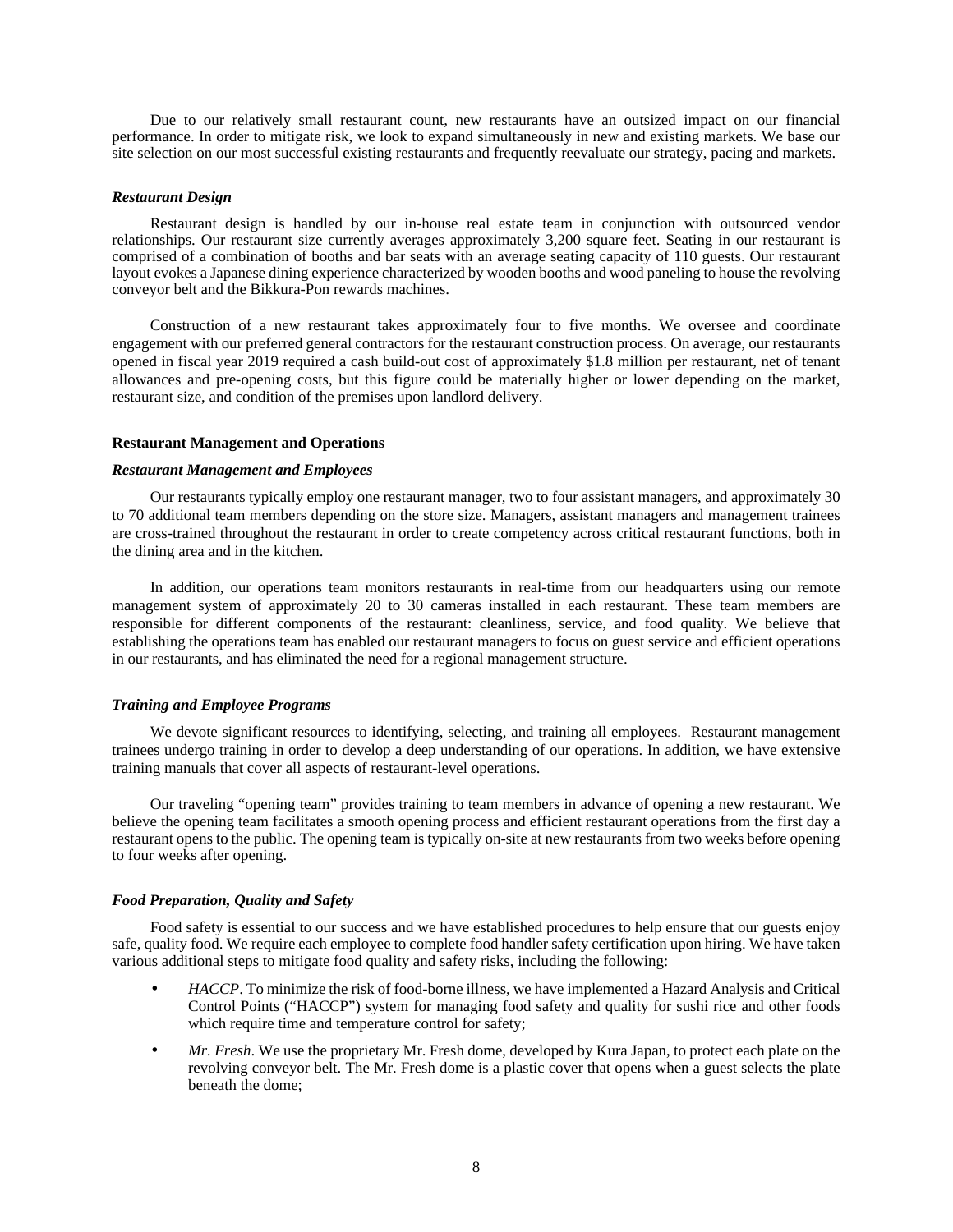- *Revolving Conveyor Belt Time Limit.* We limit the amount of time that our dishes remain on the revolving conveyor belt to two hours, which is shorter than the time required by local health authorities where we operate our restaurants. Once the RFID tag on Mr. Fresh registers over two hours, a robotic arm in our kitchen automatically removes the plate from the revolving conveyor belt; and
- *Suppliers and Third-Party Reviews.* Our restaurants undergo internal safety audits and routine health inspections. We also consider food safety and quality assurance when selecting our distributors and suppliers.

#### *Shared Services Agreement with Kura Japan*

Following the IPO, Kura USA operates independently from Kura Japan but does utilize Kura Japan for certain services. On August 5, 2019, in connection with the closing of our IPO, the Company entered into a Shared Services Agreement with Kura Japan, pursuant to which Kura Japan will provide the Company with certain strategic, operational and other support services, including assigning certain employees to work for the Company as expatriates to provide support to the Company's operations, sending its employees to the Company on a short-term basis to provide support for the opening of new restaurants or renovation of existing restaurants, and providing the Company with certain supplies, parts and equipment for use in the Company's restaurants. In addition, the Company has agreed to continue to provide Kura Japan with certain translational support services and market research analyses. In exchange for such services, supplies, parts and equipment, the parties will pay fees to each other as set forth under the Shared Services Agreement. The Shared Services Agreement may be modified or supplemented to include additional services under terms and conditions to be mutually agreed upon in good faith by the parties. The fees for additional services shall be mutually agreed upon by the parties.

#### **Marketing and Advertising**

We use a variety of marketing and advertising channels to build brand awareness, attract new guests, increase dining frequency, support new restaurant openings, and promote Kura Sushi as an authentic Japanese restaurant with high-quality cuisine and a distinctive dining experience. Our primary advertising channels include digital, social, and print. Our Bikkura-Pon rewards machine prizes are an additional form of marketing that we believe differentiates the Kura brand.

We maintain a presence on several social media platforms allowing us to regularly communicate with guests, alert guests of new offerings, and conduct promotions. Our dining experience is built to provide our guests social media shareable moments, which we believe extends our advertising reach.

We focus advertising efforts on new menu offerings to broaden our appeal to guests and drive traffic. Our menu changes twice per year to introduce new items and remove underperforming items. We promote these new menu additions through various social media platforms, our website and in-restaurant signage.

Each month, we offer guests our limited-time offer promotions during which our restaurants feature premium, seasonal, and limited-availability ingredients from Japan. Most premium items are priced the same as standard menu items, thereby offering significant value to our guests.

#### **Suppliers**

We carefully select suppliers based on product quality and authenticity and their understanding of our brand, and we seek to develop long-term relationships with them. We identify and procure high-quality ingredients at competitive prices. We make a portion of our purchases annually in bulk at fixed prices, and we do not engage in any hedging agreements to manage our exposure to fluctuations in the price of seafood or other food commodities.

We source through the following two major Japanese-related distributors: JFC, a subsidiary of Kikkoman Corporation, and Wismettac, a subsidiary of Nishimoto Co., Ltd. Our spend with JFC accounted for approximately 55%, 47%, and 29% of total food and beverage costs for fiscal years 2019, 2018, and 2017, respectively. Our spend with Wismettac was approximately 28% of our total food and beverage costs for fiscal years 2019 and 2018, and 15% of total food and beverage costs for fiscal year 2017. Our relationships with both Wismettac and JFC have been in place since 2009. We also source from other distributors. Our suppliers deliver to our restaurants approximately three times per week. If we are no longer able to source through any of our suppliers, we intend to replace the supplier with a different source, but there can be no assurance that any such replacement will provide goods at the prices and level of quality of our current suppliers.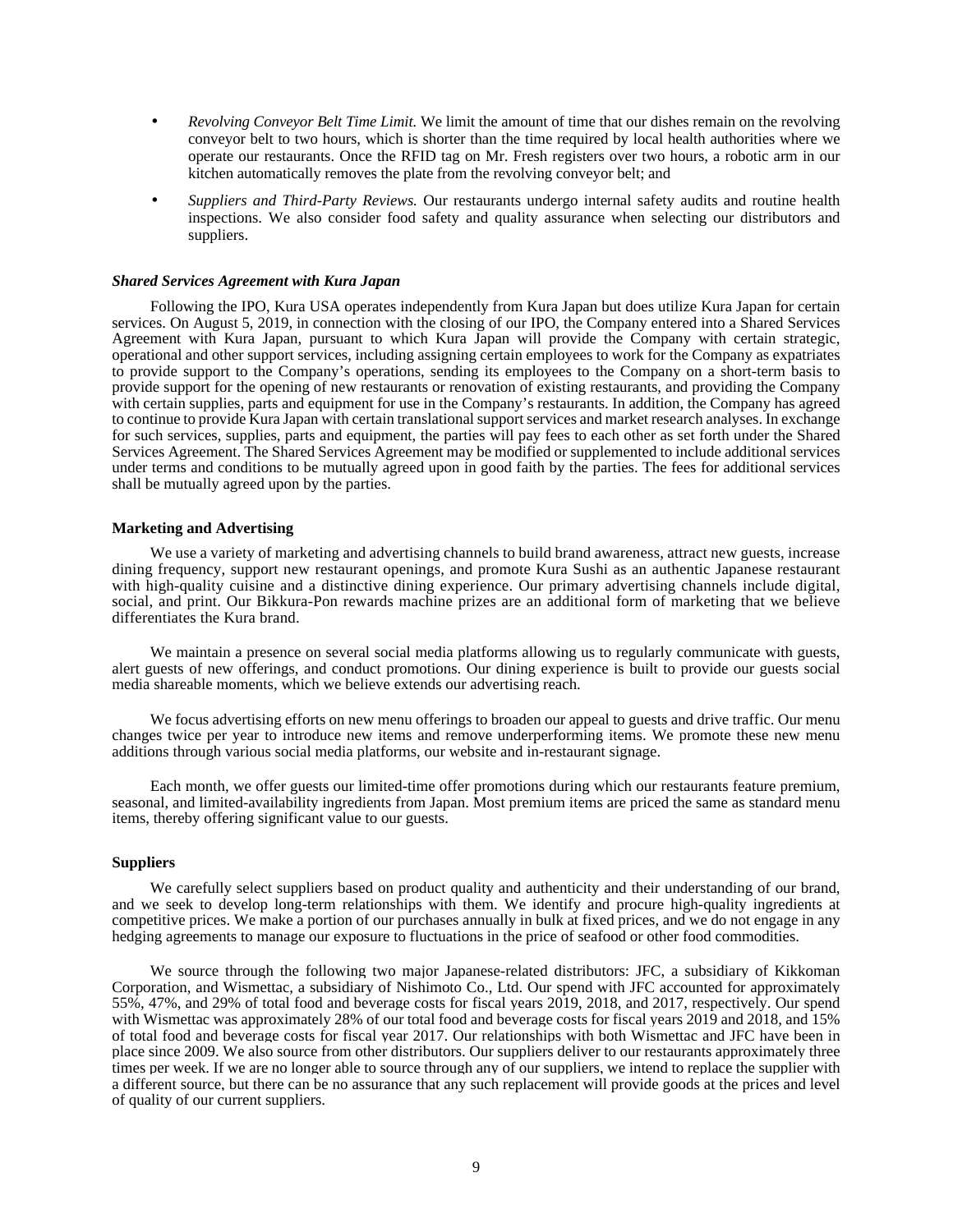#### **Management Information Systems**

All of our restaurants use computerized management information systems, which we believe are scalable to support our future growth plans. We use proprietary technology developed by Kura Japan to record a table's food consumption. Our point of sales system is used to tally food consumption, produce the final bill, and process credit cards. Transaction data is used to generate customizable reports that our restaurant managers, operations team, and senior management use to analyze sales, product mix, and average check.

We use a proprietary kitchen and in-restaurant back office computer system designed to assist in the management of our restaurants and provide labor and food cost management tools. Our systems analyze customer traffic, order demand, timestamps on Mr. Fresh RFID tags for plates on the revolving conveyor belt, and plate classification and quantities on the revolving conveyor belt. Our systems communicate restaurant-level data to our corporate headquarters to track and manage inventory and labor at the restaurant-level, and generate reports for our management team to track performance.

#### **Competition**

The restaurant industry is divided into several primary categories, including limited-service and full-service restaurants, which are generally categorized by price, quality of food, service, and location. The Kura model sits at the intersection of these two categories offering the experience and food quality of a full-service restaurant and the speed of service of a limited-service restaurant. We primarily compete with other full-service restaurants.

We face significant competition from a variety of locally owned restaurants and national chain restaurants offering both Asian and non-Asian cuisine, as well as takeaway options from grocery stores. We believe that we compete primarily based on product quality, dining experience, ambience, location, convenience, value perception, and price. Our competition continues to intensify as competitors increase the breadth and depth of their product offerings and open new restaurants.

#### **Seasonality**

Seasonal factors and the timing of holidays cause our sales to fluctuate from quarter to quarter. As we expand by opening more restaurants in cold weather climates, the seasonality impact may be amplified. Adverse weather conditions may also affect guest traffic. As a result of these factors, our financial results for any single quarter or for periods less than a year are not necessarily indicative of the results that may be achieved for a full fiscal year.

#### **Employees**

As of August 31, 2019, we had approximately 1,400 employees, of whom 75 were exempt employees and the remainder were non-exempt employees. None of our employees are unionized or covered by collective bargaining agreements, and we consider our current employee relations to be good.

#### **Government Regulation and Environmental Matters**

We are subject to extensive and varied federal, state and local government regulation, including regulations relating, among others, to public and occupational health and safety, nutritional menu labeling, healthcare, the environment, sanitation and fire prevention. We operate each of our restaurants in accordance with standards and procedures designed to comply with applicable codes and regulations. However, an inability to obtain or retain health department or other licenses would adversely affect our operations. Although we have not experienced, and do not anticipate, any significant difficulties, delays or failures in obtaining required licenses, permits or approvals, any such problem could delay or prevent the opening of, or adversely impact the viability of, a particular restaurant or group of restaurants. Additionally, difficulties, delays or failure to retain or renew licenses, permits or approvals, or increased compliance costs due to changed regulations, could adversely affect operations at existing restaurants.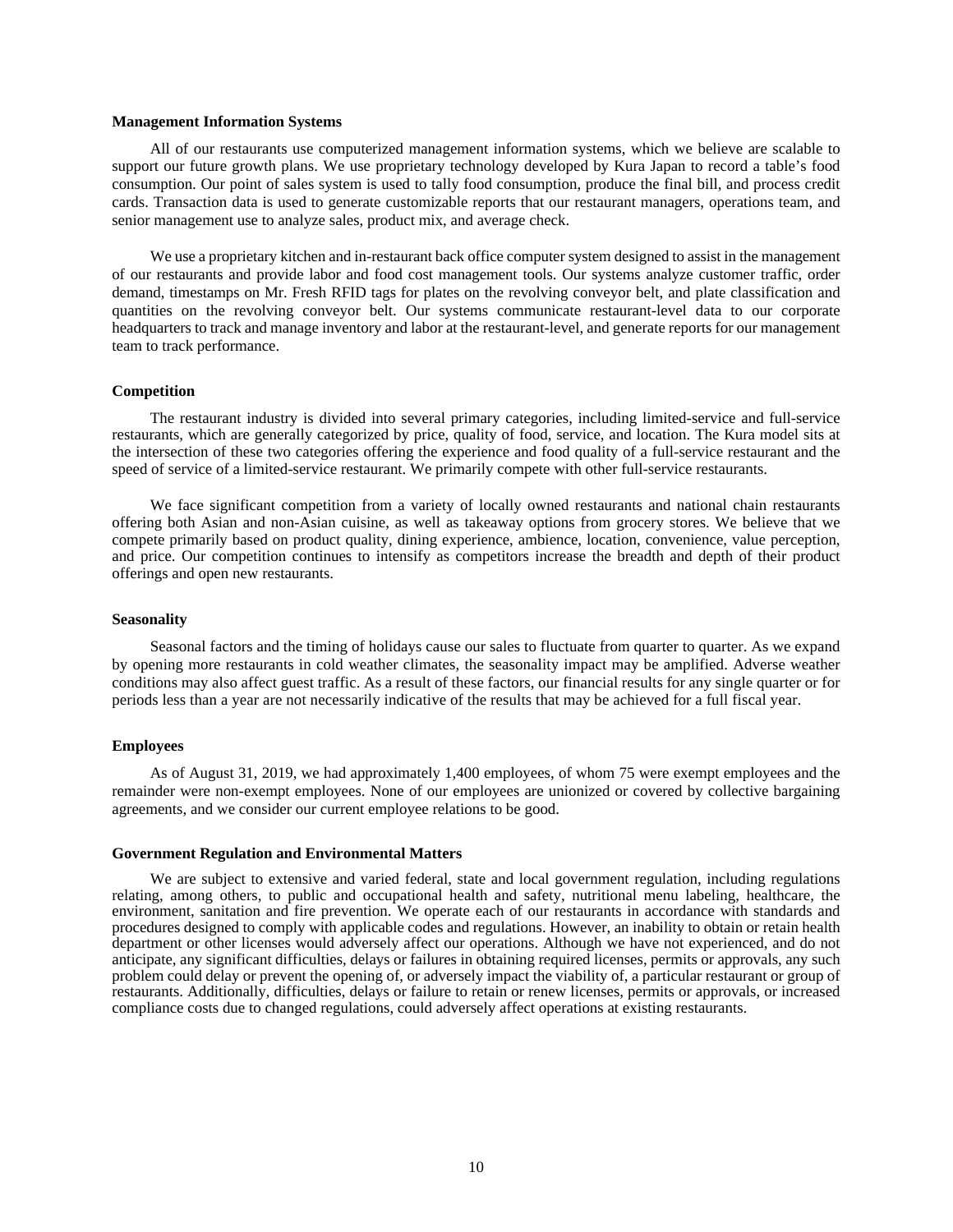In addition, in order to develop and construct restaurants, we must comply with applicable zoning, land use and environmental regulations. Federal and state environmental regulations have not had a material effect on our operations to date, but more stringent and varied requirements of local governmental bodies with respect to zoning, land use and environmental factors could delay or even prevent construction and increase development costs for new restaurants. We are also required to comply with the accessibility standards mandated by the U.S. Americans with Disabilities Act, which generally prohibits discrimination in accommodation or employment based on disability. We may in the future have to modify restaurants, for example, by adding access ramps or redesigning certain architectural fixtures, to provide service to or make reasonable accommodations for disabled persons. While these expenses could be material, our current expectation is that any such actions will not require us to expend substantial funds.

A small amount of our sales is attributable to the sale of alcoholic beverages. Alcoholic beverage control regulations require each of our restaurants to apply to a state authority and, in certain locations, county or municipal authorities for a license that must be renewed annually and may be revoked or suspended for cause at any time. Alcoholic beverage control regulations relate to numerous aspects of daily operations of our restaurants, including minimum age of patrons and employees, hours of operation, advertising, trade practices, wholesale purchasing, other relationships with alcohol manufacturers, wholesalers and distributors, inventory control and handling, storage and dispensing of alcoholic beverages. We are also subject in certain states to "dram shop" statutes, which generally provide a person injured by an intoxicated person the right to recover damages from an establishment that wrongfully served alcoholic beverages to the intoxicated person. We carry liquor liability coverage as part of our existing comprehensive general liability insurance. Currently, one of our restaurants does not have a liquor license. We may decide not to obtain liquor licenses in certain jurisdictions due to the high costs associated with obtaining liquor licenses in such jurisdictions.

Further, we are subject to the U.S. Fair Labor Standards Act, the U.S. Immigration Reform and Control Act of 1986, the Occupational Safety and Health Act and various other federal and state laws governing similar matters including minimum wages, overtime, workplace safety and other working conditions. Significant numbers of our food service and preparation personnel are paid at rates related to the applicable minimum wage, and further increases in the minimum wage or other changes in these laws could increase our labor costs. Our ability to respond to minimum wage increases by increasing menu prices will depend on the responses of our competitors and guests. Our distributors and suppliers also may be affected by higher minimum wage and benefit standards, which could result in higher costs of goods and services supplied by us. We may also be subject to lawsuits from our employees, the U.S. Equal Employment Opportunity Commission or others alleging violations of federal and state laws regarding workplace and employment matters, discrimination and similar matters.

There has been increased regulation of certain food establishments in the United States, such as the requirements to maintain a HACCP system. HACCP refers to a management system in which food safety is addressed through the analysis and control of potential hazards from production, procurement and handling, to manufacturing, distribution and consumption of the finished product. Many states have required restaurants to develop and implement HACCP systems and the U.S. government continues to expand the sectors of the food industry that must adopt and implement HACCP programs. Although we have implemented a HACCP system for managing food safety and quality at our restaurants for sushi rice and other foods which require time and temperature control for safety, we cannot assure you that we will not have to expend additional time and resources to comply with new food safety requirements either required by current or future federal food safety regulation or legislation. Additionally, our suppliers may initiate or otherwise be subject to food recalls that may impact the availability of certain products, result in adverse publicity or require us to take actions that could be costly for us or otherwise harm our business.

A number of states, counties and cities have enacted menu labeling laws requiring multi-unit restaurant operators to disclose to consumers certain nutritional information, or have enacted legislation restricting the use of certain types of ingredients in restaurants. Many of these requirements are inconsistent or interpreted differently from one jurisdiction to another. These requirements may be different or inconsistent with requirements that we are subject to under the ACA, which establishes a uniform, federal requirement for certain restaurants to post nutritional information on their menus. Specifically, the ACA requires chain restaurants with 20 or more locations in the United States operating under the same name and offering substantially the same menus to publish the total number of calories of standard menu items on menus and menu boards, along with a statement that puts this calorie information in the context of a total daily calorie intake. The ACA also requires covered restaurants to provide to consumers, upon request, a written summary of detailed nutritional information for each standard menu item, and to provide a statement on menus and menu boards about the availability of this information upon request. While our ability to adapt to consumer preferences is a strength of our concepts, the effect of such labeling requirements on consumer choices, if any, is unclear at this time.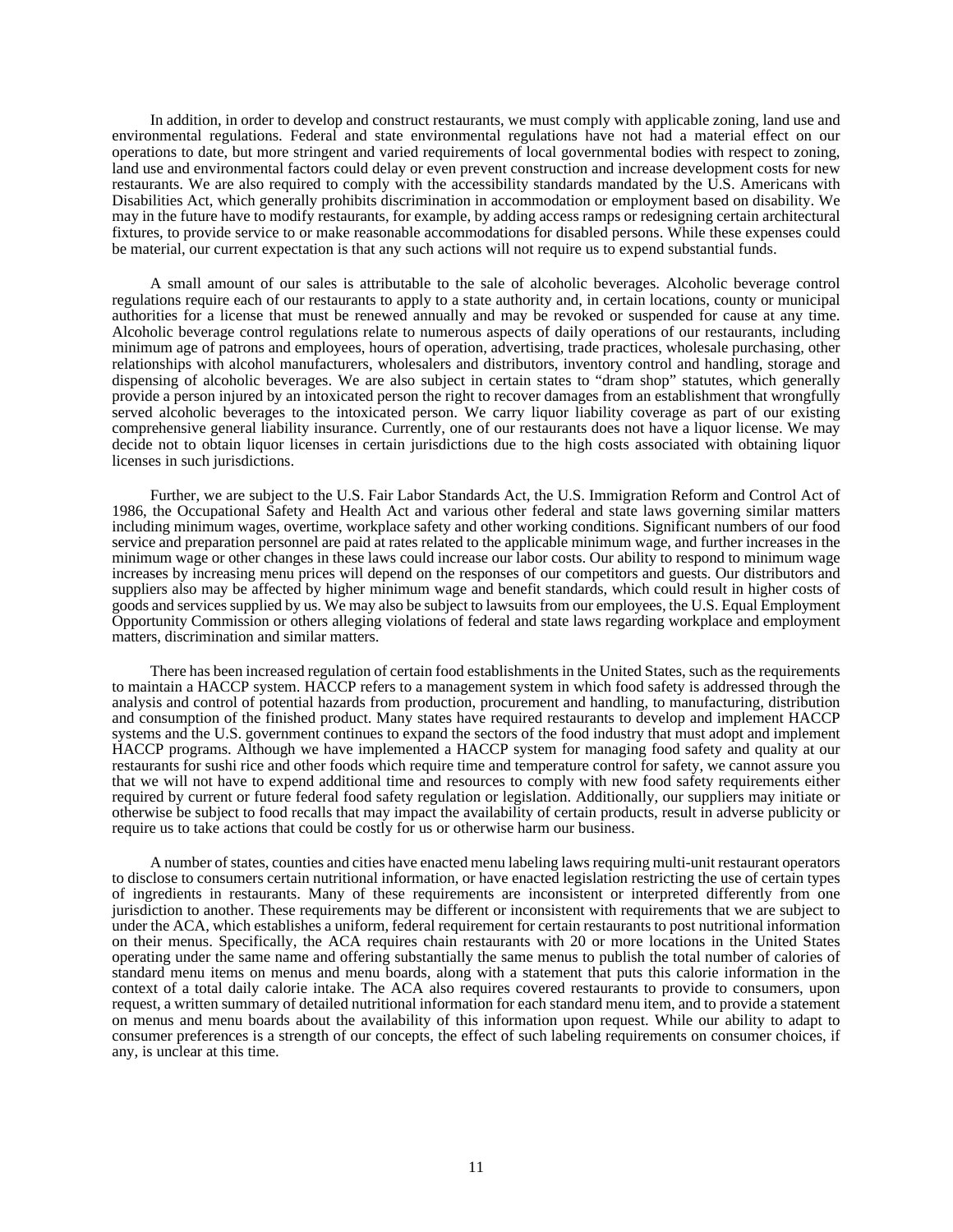We are subject to federal, state and local environmental laws and regulations concerning waste disposal, pollution, protection of the environment, and the presence, discharge, storage, handling, release and disposal of, or exposure to, hazardous or toxic substances ("environmental laws"). These environmental laws can provide for significant fines and penalties for non-compliance and liabilities for remediation, sometimes without regard to whether the owner or operator of the property knew of, or was responsible for, the release or presence of the hazardous or toxic substances. Third parties may also make claims against owners or operators of properties for personal injuries and property damage associated with releases of, or actual or alleged exposure to, such substances. We are not aware of any environmental laws that will materially affect our earnings or competitive position, or result in material capital expenditures relating to our restaurants. However, we cannot predict what environmental laws will be enacted in the future, how existing or future environmental laws will be administered, interpreted or enforced, or the amount of future expenditures that we may need to make to comply with, or to satisfy claims relating to, environmental laws. It is possible that we will become subject to environmental liabilities at our properties, and any such liabilities could materially affect our business, financial condition or results of operations.

We are also subject to laws and regulations relating to information security, privacy, cashless payments, gift cards and consumer credit, protection and fraud, and any failure or perceived failure to comply with these laws could harm our reputation or lead to litigation, which could adversely affect our business, financial condition or results of operations.

Furthermore, we are subject to import laws and tariffs which could impact our ability to source and secure food products, other supplies and equipment necessary to operate our restaurants.

For a discussion of the various risks we face from regulation and compliance matters, see "Item 1A. Risk Factors."

#### **Intellectual Property and Trademarks**

Kura Japan owns a number of patents, trademarks and service marks registered or pending with the U.S. Patent and Trademark Office ("PTO"). Kura Japan has registered the following patents and marks with the PTO: Food Management System (Patent No.: US 9,193,535 B2), Food Plate Carrier (Patent No.: US 8,550,229 B2) which is known to us as Mr. Fresh, "Kura Sushi" (Trademark Reg. No 5,460,596) and "Kura Revolving Sushi Bar" (Trademark Reg. No. 5,557,000). The first of these patents is set to expire on approximately August 2032. In addition, we have registered the Internet domain name www.kurasushi.com. The information on, or that can be accessed through, our website is not part of this report.

We license certain intellectual property critical to our business from Kura Japan, including, but not limited to, the trademarks "Kura Sushi" and "Kura Revolving Sushi Bar," and patents for a food management system and Mr. Fresh dome. Any termination or limitation of, or loss of exclusivity under, our exclusive license agreement would have a material adverse effect on us and could adversely affect our business, financial condition or results of operations. On August 5, 2019, in connection with the completion of our IPO, we entered into an amended and restated exclusive license agreement with regard to the intellectual property we license from Kura Japan.

We believe that the trademarks, service marks and other intellectual property rights that we license from Kura Japan have significant value and are important to the marketing and reputation of our brand. It is our policy to pursue registration of our intellectual property whenever possible and to oppose vigorously any infringement thereof. However, we cannot predict whether steps taken to protect such rights will be adequate or whether Kura Japan will take steps to enforce such rights with regard to any intellectual property that we license from them. See "Item 1A. Risk Factors— Risks Related to Our Business and Industry—We may become involved in lawsuits involving Kura Japan as the owner of intellectual property, or us as a licensee of intellectual property from Kura Japan, to protect or enforce our intellectual property rights, which could be expensive, time consuming, and unsuccessful." We are aware of third-party restaurants with names similar to our restaurant name in certain limited geographical areas. However, we believe such uses will not adversely affect us.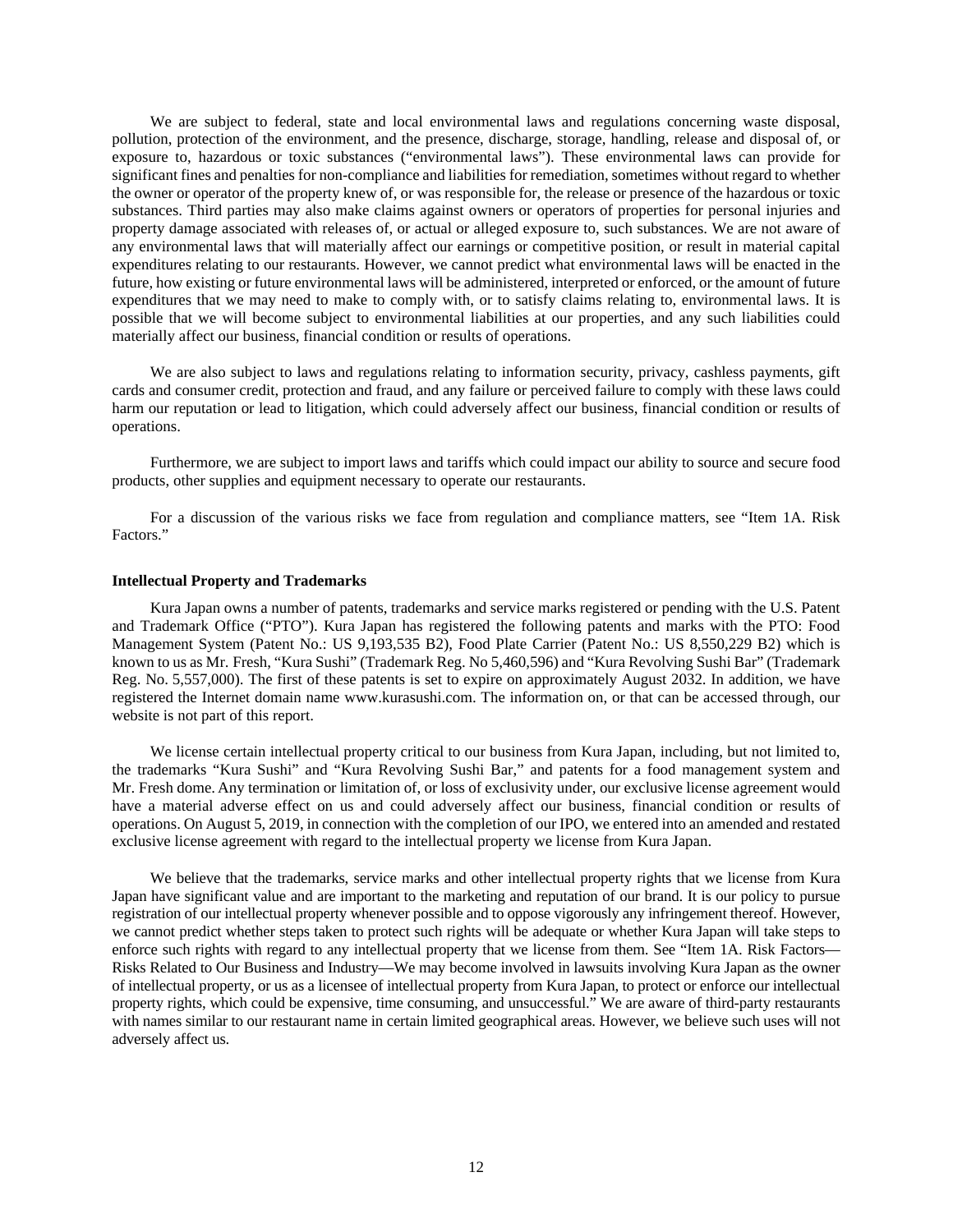#### **Available Information**

Our website is located at *[www.kurasushi.com](http://www.kurasushi.com/)*, including an investor relations section at ir.kurausa.com in which we routinely post important information, such as webcasts of quarterly calls and other investor events in which we participate or host, and any related materials.

Our Annual Reports on Form 10-K, Quarterly Reports on Form 10-Q, Current Reports on Form 8-K, and amendments to reports filed pursuant to Sections 13(a) and 15(d) of the Securities Exchange Act of 1934, as amended ("Exchange Act") are filed with the U.S. Securities and Exchange Commission ("SEC"). We are subject to the informational requirements of the Exchange Act and file or furnish reports, proxy statements, and other information with the SEC. Such reports and other information filed by the Company with the SEC are available free of charge on our website at *[www.kurasushi.com](http://www.kurasushi.com/)* when such reports are available on the SEC's website.

The contents of our website referred to above are not incorporated into this report. Further, any references to our website are intended to be inactive textual references only.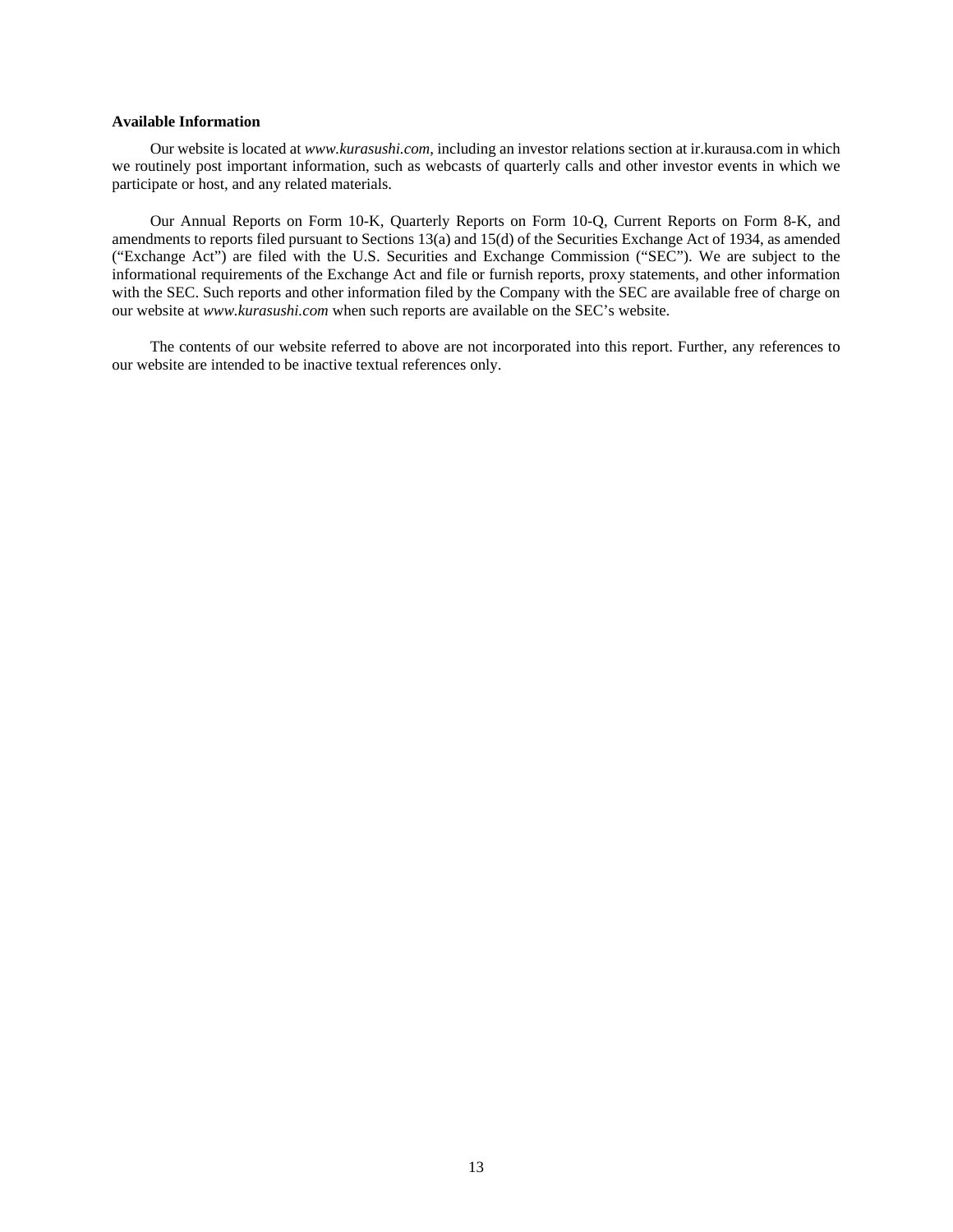## **Item 1A. Risk Factors**

*Please carefully consider the risks described below, together with all other information included or*  incorporated by reference in this Annual Report on Form 10-K. If any of the following risks actually occur, our *business, financial condition, results of operations and cash flows could be materially adversely affected. In these circumstances, the market price of our Class A common stock could decline significantly, and you could lose part or all of your investment.*

#### **Risks Related to Our Business and Industry**

#### *Our long-term success is highly dependent on our ability to successfully identify and secure appropriate sites and timely develop and expand our operations in existing and new markets.*

One of the key means of achieving our growth strategies will be through opening and operating new restaurants on a profitable basis for the foreseeable future. We opened three new restaurants in fiscal year 2017, four new restaurants in fiscal year 2018, and six new restaurants in fiscal year 2019. We plan to open six new restaurants in fiscal year 2020. We identify target markets where we can enter or expand, taking into account numerous factors such as the locations of our current restaurants, demographics, traffic patterns and information gathered from various sources. We may not be able to open our planned new restaurants within budget or on a timely basis, if at all, given the uncertainty of these factors, which could adversely affect our business, financial condition and results of operations. As we operate more restaurants, our rate of expansion relative to the size of our restaurant base will eventually decline.

The number and timing of new restaurants opened during any given period may be negatively impacted by a number of factors including, without limitation:

- identification and availability of locations with the appropriate size, traffic patterns, local retail and business attractions and infrastructure that will drive high levels of guest traffic and sales per unit;
- competition in existing and new markets, including competition for restaurant sites;
- the ability to negotiate suitable lease terms;
- the lack of development and overall decrease in commercial real estate due to a macroeconomic downturn;
- recruitment and training of qualified personnel in the local market;
- our ability to obtain all required governmental permits, including zonal approvals, on a timely basis;
- our ability to control construction and development costs of new restaurants;
- landlord delays;
- the proximity of potential sites to an existing restaurant, and the impact of cannibalization on future growth;
- anticipated commercial, residential and infrastructure development near our new restaurants; and
- the cost and availability of capital to fund construction costs and pre-opening costs.

Accordingly, we cannot assure you that we will be able to successfully expand as we may not correctly analyze the suitability of a location or anticipate all of the challenges imposed by expanding our operations. Our growth strategy, and the substantial investment associated with the development of each new restaurant, may cause our operating results to fluctuate and be unpredictable or adversely affect our business, financial condition or results of operations. If we are unable to expand in existing markets or penetrate new markets, our ability to increase our sales and profitability may be materially harmed or we may face losses.

In addition, our restaurant count potential based on our current whitespace analysis by Buxton may change in the future, or we may conduct future analyses that yield results inconsistent with our earlier analysis.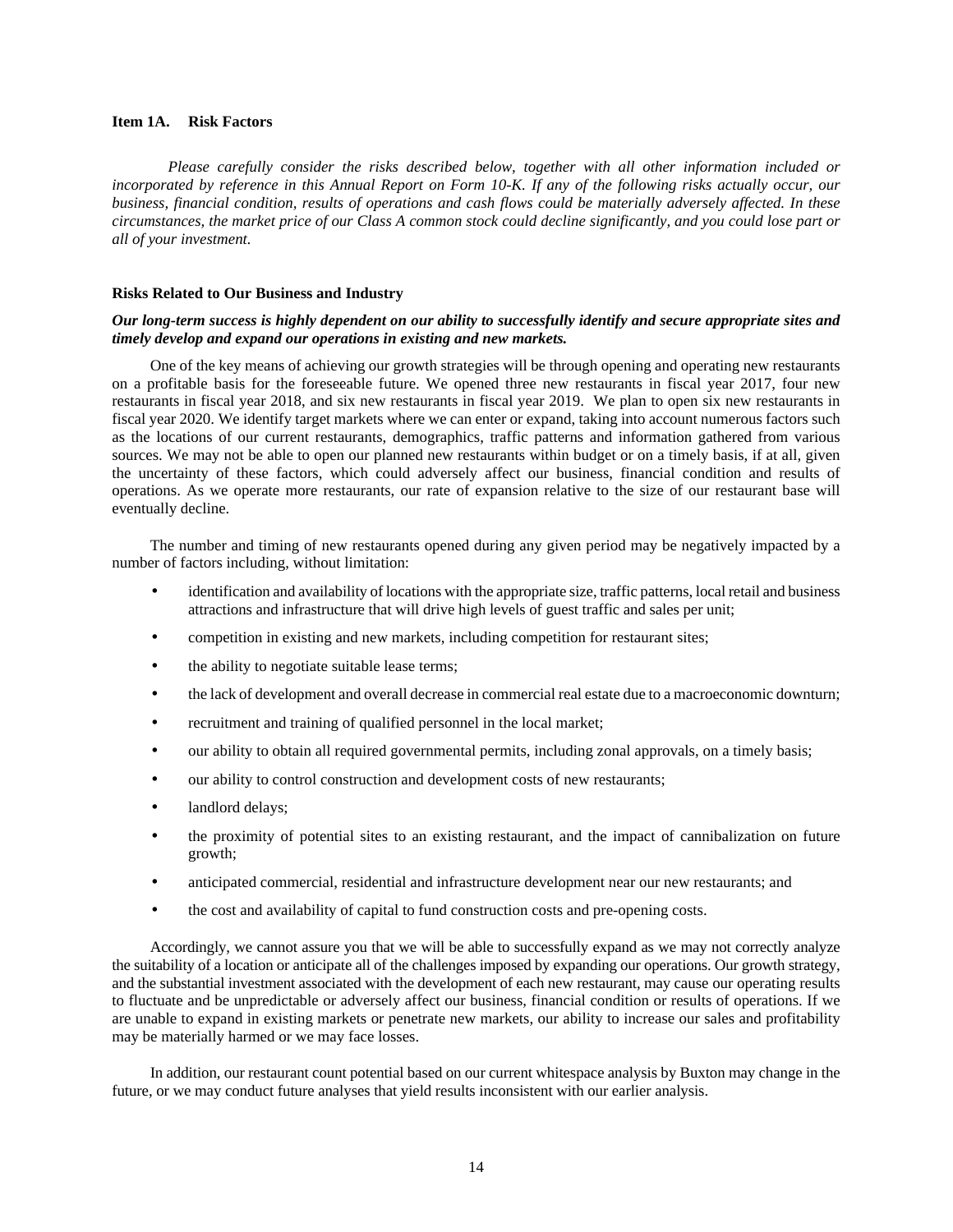## *Our restaurant base is geographically concentrated in California and Texas, and we could be negatively affected by conditions specific to these states.*

Approximately 90% of our restaurants are located in California and Texas. Adverse changes in demographic, unemployment, economic, regulatory or weather conditions in California and Texas have had, and may continue to have, material adverse effects on our business, financial condition or results of operations. As a result of our concentration in these markets, we have been, and in the future may be, disproportionately affected by adverse conditions in either of these markets compared to other chain restaurants with a national footprint.

#### *Our expansion into new markets may present increased risks due in part to our unfamiliarity with the areas and also due to consumer unfamiliarity with our revolving sushi bar concept and may make our future results unpredictable.*

As of August 31, 2019, we operate our restaurants in five states: California, Texas, Georgia, Illinois, and Nevada. We opened six new restaurants in fiscal year 2019, and we plan to continue to increase the number of our restaurants in the next several years as part of our expansion strategy. We may in the future open restaurants in markets where we have little or no operating experience. This growth strategy and the substantial investment associated with the development of each new restaurant may cause our operating results to fluctuate and be unpredictable or adversely affect our business, financial condition or results of operations. Restaurants we open in new markets may take longer to reach expected sales and profit levels on a consistent basis and may have higher construction, occupancy or operating costs than restaurants we open in existing markets, thereby affecting our overall profitability. New markets may have competitive conditions, consumer tastes and discretionary spending patterns that are more difficult to predict or satisfy than our existing markets and there may be little or no market awareness of our brand or revolving sushi bar concept in these new markets. We may need to make greater investments than we originally planned in advertising and promotional activity in new markets to build brand awareness. We also may find it more difficult in new markets to hire, motivate and keep qualified employees who share our vision, passion and business culture. If we do not successfully execute our plans to enter new markets, our business, financial condition or results of operations could be materially adversely affected.

#### *New restaurants, once opened, may not be profitable, and the increases in average restaurant sales and comparable restaurant sales that we have experienced in the past may not be indicative of future results.*

Our new restaurants have historically opened with above-average volumes, which then decline after the initial sales surge that comes with interest in a new restaurant opening. New restaurants may not be profitable and their sales performance may not follow historical patterns. In addition, our average restaurant sales and comparable restaurant sales may not increase at the rates achieved over the past several years. Our ability to operate new restaurants profitably and increase average restaurant sales and comparable restaurant sales will depend on many factors, some of which are beyond our control, including:

- consumer awareness and understanding of our brand and our revolving sushi bar concept;
- general economic conditions, which can affect restaurant traffic, local labor costs and prices we pay for the food products and other supplies we use;
- changes in consumer preferences and discretionary spending;
- competition, either from our competitors in the restaurant industry or our own restaurants;
- temporary and permanent site characteristics of new restaurants; and
- changes in government regulation.

If our new restaurants do not perform as planned, our business and future prospects could be harmed. In addition, if we are unable to achieve our expected average restaurant sales, our business, financial condition or results of operations could be adversely affected.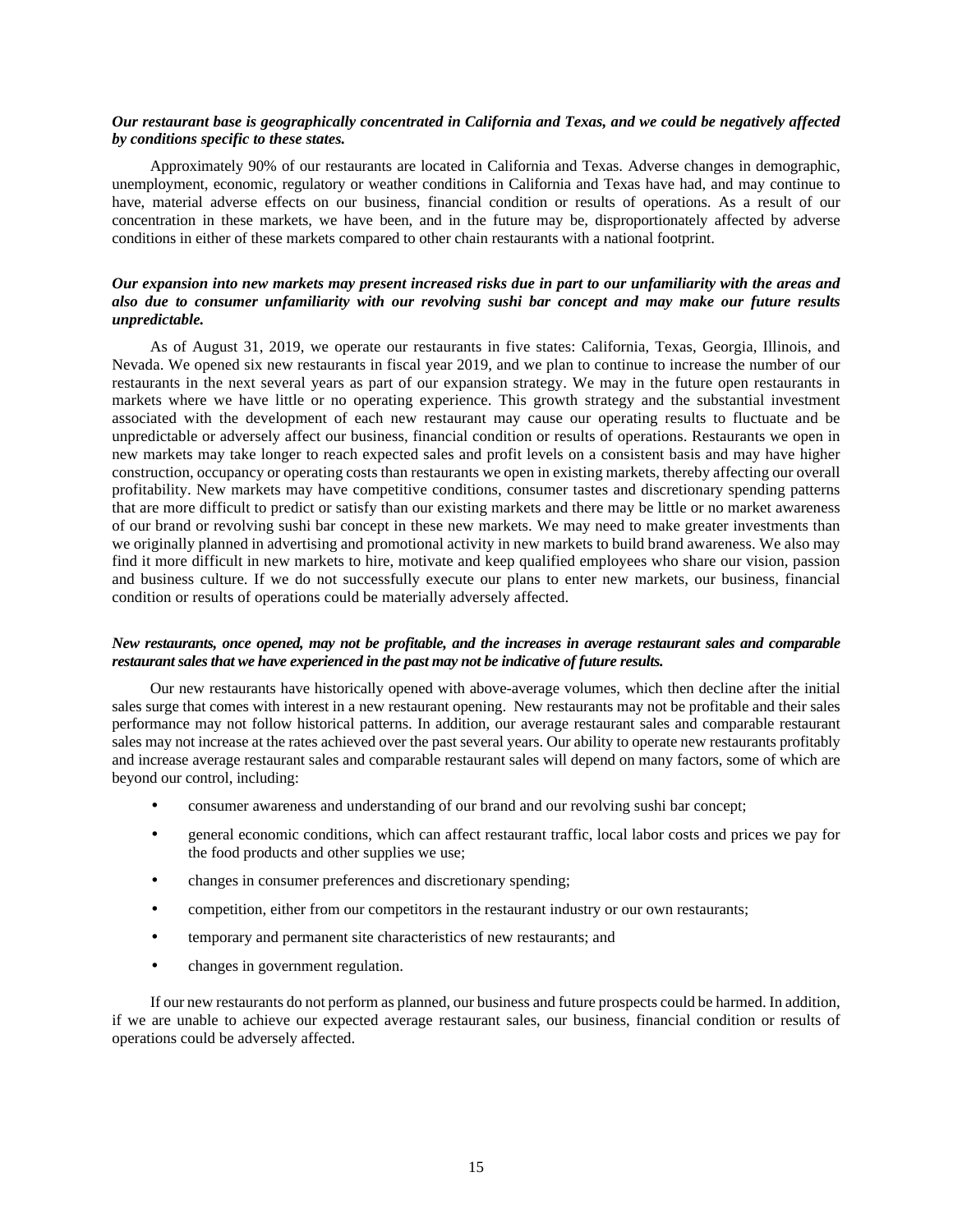#### *Our sales and profit growth could be adversely affected if comparable restaurant sales are less than we expect.*

The level of comparable restaurant sales growth, which represents the change in year-over-year sales for restaurants open for at least 18 months, could affect our sales growth. Our ability to increase comparable restaurant sales depends in part on our ability to successfully implement our initiatives to build sales. It is possible such initiatives will not be successful, that we will not achieve our target comparable restaurant sales growth or that the change in comparable restaurant sales could be negative, which may cause a decrease in our profitability and would materially adversely affect our business, financial condition or results of operations. See "Item 7. Management's Discussion and Analysis of Financial Condition and Results of Operations—Comparable Restaurant Sales Growth."

#### *Our failure to manage our growth effectively could harm our business and operating results.*

Our growth plan includes opening new restaurants. Our existing restaurant management systems, financial and management controls and information systems may be inadequate to support our planned expansion. Managing our growth effectively will require us to continue to enhance these systems, procedures and controls and to hire, train and retain managers and team members. We may not respond quickly enough to the changing demands that our expansion will impose on our management, restaurant teams and existing infrastructure which could harm our business, financial condition or results of operations.

#### *Our limited number of restaurants, the significant expense associated with opening new restaurants, and the unit volumes of our new restaurants makes us susceptible to significant fluctuations in our results of operations.*

As of August 31, 2019, we operate 23 restaurants. We opened three new restaurants in fiscal year 2017 and four new restaurants in fiscal year 2018. We opened six new restaurants in fiscal year 2019 and plan to open six new restaurants in fiscal year 2020. The capital resources required to develop each new restaurant are significant. On average, our restaurants opened in fiscal year 2019 required a cash build-out cost of approximately \$1.8 million per restaurant, net of landlord tenant improvement allowances and pre-opening costs and assuming that we do not purchase the underlying real estate. Actual costs may vary significantly depending upon a variety of factors, including the site and size of the restaurant and conditions in the local real estate and labor markets. The combination of our relatively small number of existing restaurants, the significant investment associated with each new restaurant, variance in the operating results in any one restaurant, or a delay or cancellation in the planned opening of a restaurant could materially affect our business, financial condition or results of operations.

## *A decline in visitors to any of the retail centers, shopping malls, lifestyle centers, or entertainment centers where our restaurants are located could negatively affect our restaurant sales.*

Our restaurants are primarily located in high-activity areas such as retail centers, shopping malls, lifestyle centers, and entertainment centers. We depend on high visitor rates at these centers to attract guests to our restaurants. Factors that may result in declining visitor rates include economic or political conditions, anchor tenants closing in retail centers or shopping malls in which we operate, changes in consumer preferences or shopping patterns, changes in discretionary consumer spending, increasing petroleum prices, or other factors, which may adversely affect our business, financial condition or results of operations.

## *We have historically received strategic, operational and financial support from Kura Japan, and as we increase our independence from Kura Japan, we may face difficulties replacing certain services, supplies and financial assistance Kura Japan has provided to us.*

We have been a subsidiary of Kura Japan since 2008 and have benefited from our relationship as a consolidated and wholly-owned subsidiary. As a result of the IPO, we are a majority owned subsidiary of Kura Japan and we utilize Kura Japan for certain strategic, operational and financial support. Because we have no independent operating history, our historical results may not be indicative of our future performance. Our future results depend on various factors, including those identified in these risk factors.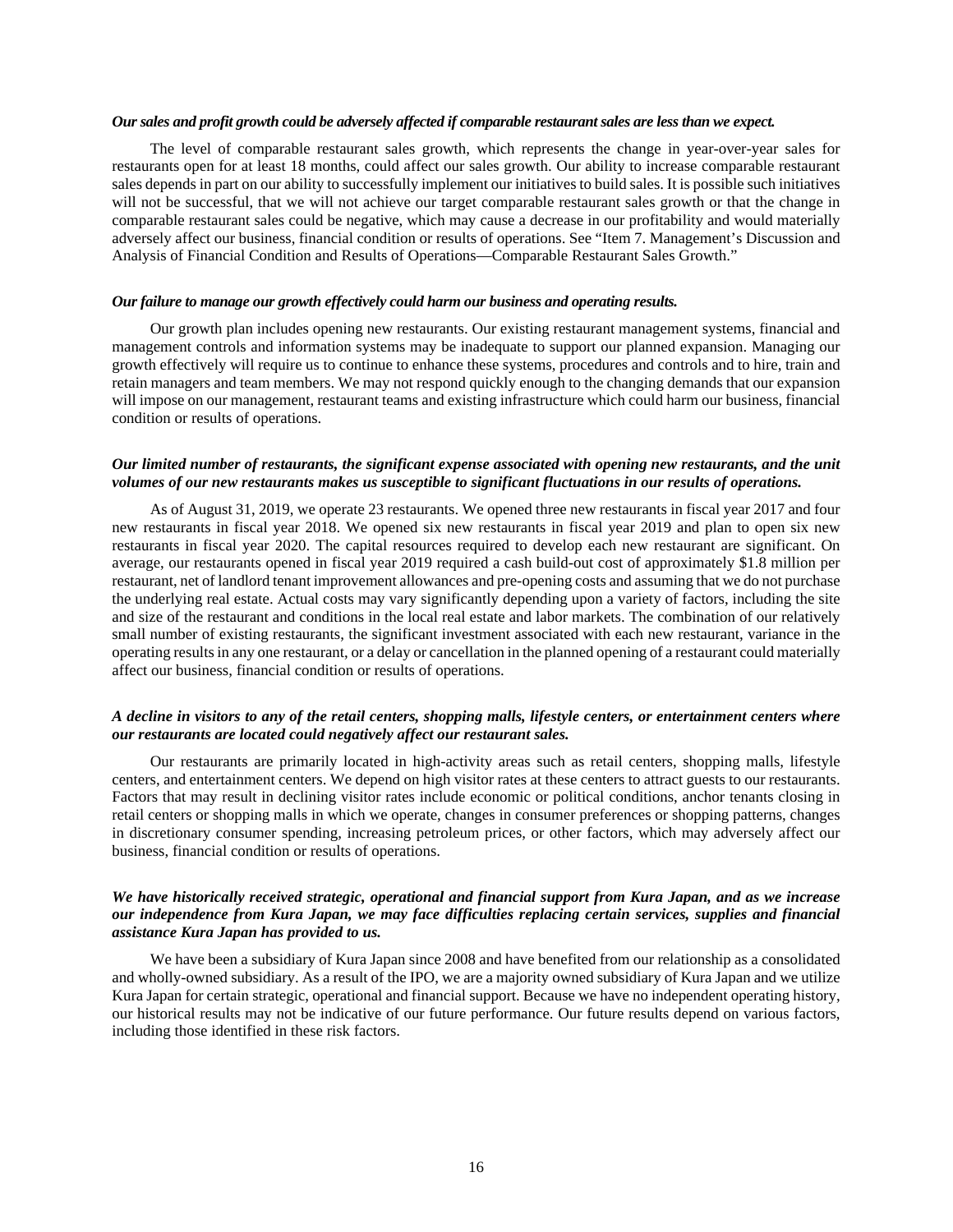For example, Kura Japan provides us from time to time with employees from its operations in Japan to assist us with meeting our workforce requirements and opening new restaurants. Our President and Chief Executive Officer was previously employed by Kura Japan, our Chief Operating Officer is currently employed by Kura Japan and both were appointed to their respective positions by Kura Japan to lead the operation of our business in the United States. We also benefit from our relationship with Kura Japan and the intellectual property that we license from Kura Japan in the operation of our business. As of the date of this report, Kura Japan owns approximately 81% of the combined voting power of our equity interests. Kura Japan is not subject to any contractual obligation to maintain its ownership position in our shares, except that it has agreed not to sell or otherwise dispose of any of our equity interests for a period ending 180 days after July 31, 2019, the date of the final prospectus filed with the SEC in connection with our IPO without the prior written consent of the representatives of the underwriters for our IPO, as described in "— Risks Related to Our Organizational Structure—Future sales of our shares by Kura Japan could depress our Class A common stock price." If Kura Japan's ownership interest in our company declines significantly in the future, this may affect our ongoing relationship. In connection with the completion of the IPO, we have entered into a shared services agreement and an amended and restated exclusive license agreement with Kura Japan, to clarify and memorialize our existing business relationship. Although we expect Kura Japan to continue providing services to us, Kura Japan does not have any contractual obligation to provide strategic, operational or other support to us except as required under our shared services agreement and amended and restated exclusive license agreement with them. See "Note 5. Related Party Transactions" to our audited financial statements included in "Item 8. Financial Statements and Supplementary Data" in this Form 10-K for additional information.

As an additional example, we from time to time purchase certain supplies, parts and equipment for use in our restaurants from Kura Japan. We believe that Kura Japan obtains these supplies, parts and equipment at a discounted price due to Kura Japan's higher purchasing power with suppliers. If Kura Japan's ownership interest in our company declines significantly in the future, this may also affect their provision of supplies, parts and equipment to us. Kura Japan has no contractual obligation to continue providing us with such supplies, parts and equipment except as required under our shared services agreement with them. See "Note 5. Related Party Transactions" to our audited financial statements included in "Item 8. Financial Statements and Supplementary Data" in this Form 10-K for additional information.

As a final example, historically, we have relied on financial support from Kura Japan, including capital contributions by Kura Japan of \$5.0 million to the Company in each of fiscal years 2017 and 2018. We do not expect to receive any additional capital contributions from Kura Japan.

## *We depend on our senior management team and other key employees, and the loss of one or more key personnel or an inability to attract, hire, integrate and retain highly skilled personnel could have an adverse effect on our business, financial condition or results of operations.*

Our success depends largely upon the continued services of our key executives. We also rely on our leadership team in setting our strategic direction, operating our business, identifying, recruiting and training key personnel, identifying expansion opportunities, arranging necessary financing, and for general and administrative functions. From time to time, there may be changes in our executive management team resulting from the hiring or departure of executives, which could disrupt our business. In addition, a small portion of our workforce is Japanese expatriates whose services we have secured from Kura Japan, including our Chief Operating Officer, who is currently employed by Kura Japan and who was appointed to his position by Kura Japan to assist in the operation of our business in the United States. Our Chief Operating Officer may be recalled to Kura Japan at any time at Kura Japan's option. The loss or replacement of one or more of our executive officers or other key employees could have a serious adverse effect on our business, financial condition or results of operations.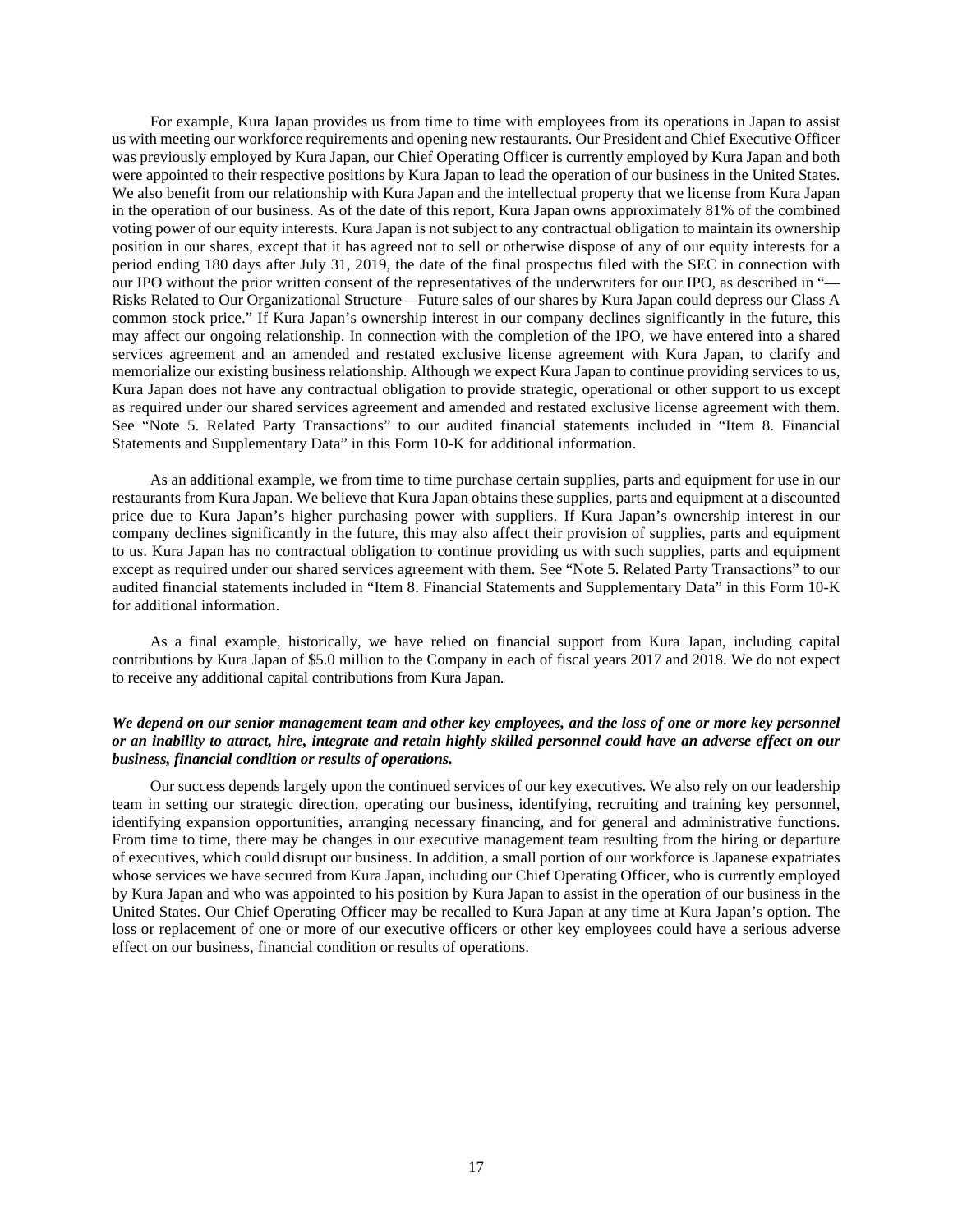To continue to execute our growth strategy, we also must identify, hire and retain highly skilled personnel, which may include the services of personnel who are Japanese expatriates whose services we secure due to our relationship with Kura Japan. We might not be successful in continuing to attract and retain qualified personnel. Failure to identify, hire and retain necessary key personnel could have a material adverse effect on our business, financial condition or results of operations.

#### *Opening new restaurants in existing markets may negatively affect sales at our existing restaurants.*

The consumer target area of our restaurants varies by location, depending on a number of factors, including population density, other local retail and business attractions, area demographics and geography. As a result, the opening of a new restaurant in or near markets in which we already have restaurants could adversely affect the sales of these existing restaurants and thereby adversely affect our business, financial condition or results of operations. Existing restaurants could also make it more difficult to build our consumer base for a new restaurant in the same market. Our core business strategy does not entail opening new restaurants that we believe will materially affect sales at our existing restaurants, but we may selectively open new restaurants in and around areas of existing restaurants that are operating at or near capacity to effectively serve our guests. Sales cannibalization between our restaurants may become significant in the future as we continue to expand our operations and could affect our sales growth, which could, in turn, materially adversely affect our business, financial condition or results of operations.

#### *Operating results at our restaurants could be significantly affected by competition in the restaurant industry in general and, in particular, within the dining segments of the restaurant industry in which we compete.*

We face significant competition from a variety of restaurants offering both Asian and non-Asian cuisine, as well as takeout offerings from grocery stores and other outlets where Asian food is sold. These segments are highly competitive with respect to, among other things, product quality, dining experience, ambience, location, convenience, value perception, and price. Our competition continues to intensify as competitors increase the breadth and depth of their product offerings and open new locations. These competitors may have, among other things, chefs who are widely known to the public that may generate more notoriety for those competitors as compared to our brand. We also compete with many restaurant and retail establishments for site locations and restaurant-level employees.

Several of our competitors offering Asian and related choices may look to compete with us on price, quality and service. Any of these competitive factors may materially adversely affect our business, financial condition or results of operations.

#### *Negative publicity relating to one of our restaurants could reduce sales at some or all of our other restaurants.*

Our success is dependent in part upon our ability to maintain and enhance the value of our brand and consumers' connection to our brand. We may, from time to time, be faced with negative publicity relating to food quality, restaurant facilities, guest complaints or litigation alleging illness or injury, health inspection scores, integrity of our or our suppliers' food processing, employee relationships or other matters, regardless of whether the allegations are valid or whether we are held to be responsible. The negative impact of adverse publicity relating to one restaurant may extend far beyond the restaurant involved to affect some or all of our other restaurants, thereby causing an adverse effect on our business, financial condition or results of operations. A similar risk exists with respect to unrelated food service businesses, if consumers associate those businesses with our own operations.

The considerable expansion in the use of social media over recent years can further amplify any negative publicity that could be generated by such incidents. Many social media platforms immediately publish the content their subscribers and participants post, often without filters or checks on accuracy of the content posted. Information posted on such platforms may be adverse to our interests and/or may be inaccurate. The dissemination of inaccurate or irresponsible information online could harm our business, reputation, prospects, financial condition, or results of operations, regardless of the information's accuracy. The damage may be immediate without affording us an opportunity for redress or correction.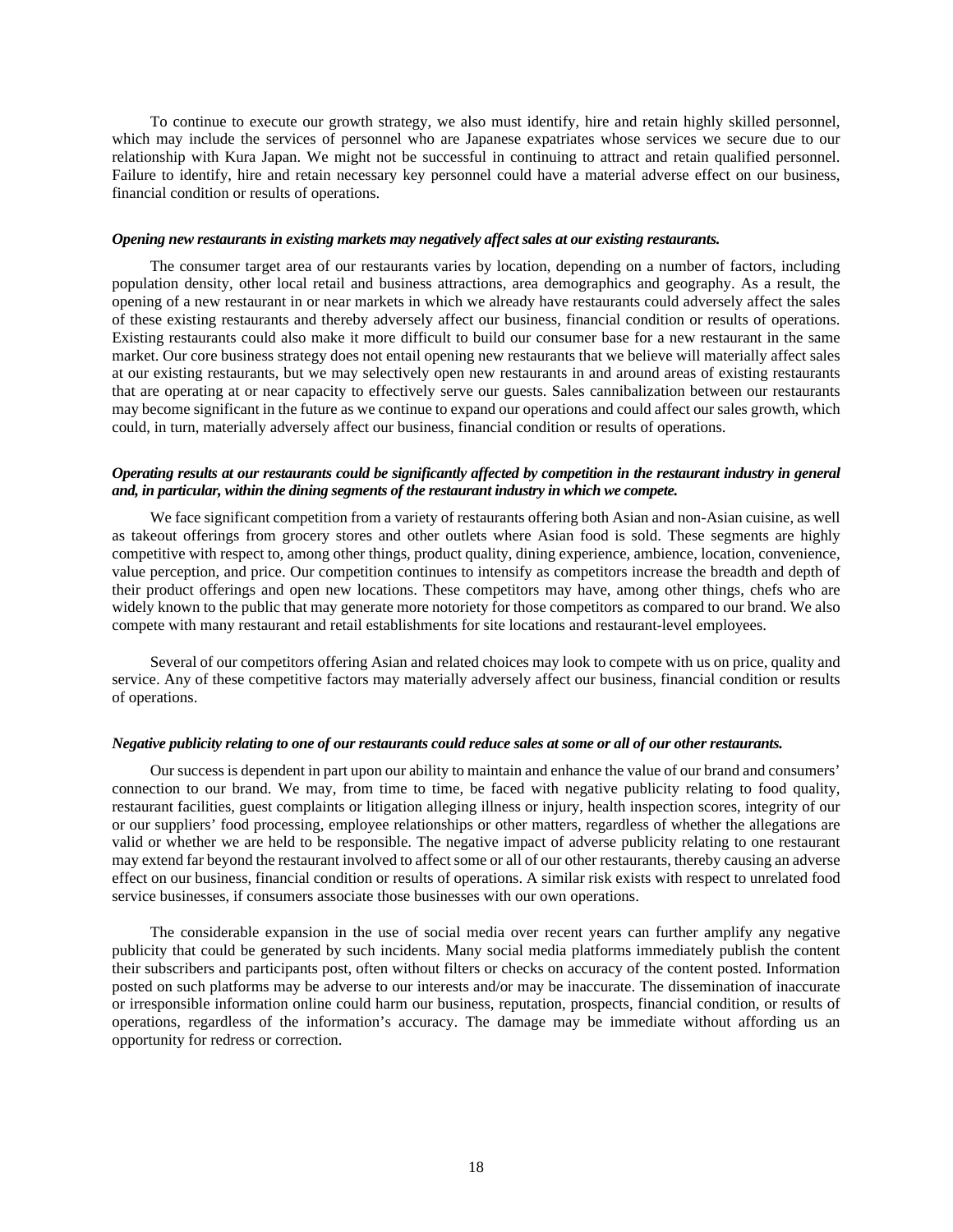Additionally, employee claims against us based on, among other things, wage and hour violations, discrimination, harassment or wrongful termination may also create negative publicity that could adversely affect us and divert our financial and management resources that would otherwise be used to benefit the future performance of our operations. A significant increase in the number of these claims or an increase in the number of successful claims could materially adversely affect our business, financial condition or results of operations. Consumer demand for our restaurants and our brand's value could diminish significantly if any such incidents or other matters create negative publicity or otherwise erode consumer confidence in us or our restaurants, which would likely result in lower sales and could materially adversely affect our business, financial condition or results of operations.

## *Food safety and foodborne illness concerns could have an adverse effect on our business, financial condition or results of operations.*

We cannot guarantee that our internal controls and training will be fully effective in preventing all food safety issues at our restaurants, including any occurrences of foodborne illnesses such as salmonella, E. coli and hepatitis A. In addition, there is no guarantee that our restaurant locations will maintain the high levels of internal controls and training we require at our restaurants. Furthermore, we rely on third-party vendors, making it difficult to monitor food safety compliance and increasing the risk that foodborne illness would affect multiple locations rather than a single restaurant. Some foodborne illness incidents could be caused by third-party vendors and transporters outside of our control. New illnesses resistant to our current precautions may develop in the future, or diseases with long incubation periods could arise, that could give rise to claims or allegations on a retroactive basis. One or more instances of foodborne illness in any of our restaurants or markets or related to food products we sell could negatively affect our restaurant sales nationwide if highly publicized on national media outlets or through social media. This risk exists even if it were later determined that the illness was wrongly attributed to us or one of our restaurants. A number of other restaurant chains have experienced incidents related to foodborne illnesses that have had a material adverse effect on their operations. The occurrence of a similar incident at one or more of our restaurants, or negative publicity or public speculation about an incident, could materially adversely affect our business, financial condition or results of operations.

## *Governmental regulation may adversely affect our ability to open new restaurants or otherwise adversely affect our business, financial condition or results of operations.*

We are subject to various federal, state and local regulations. Our restaurants are subject to state and local licensing and regulation by health, alcoholic beverage, sanitation, food and occupational safety and other agencies. We may experience material difficulties or failures in obtaining the necessary licenses, approvals or permits for our restaurants, which could delay planned restaurant openings or affect the operations at our existing restaurants. In addition, stringent and varied requirements of local regulators with respect to zoning, land use and environmental factors could delay or prevent development of new restaurants in particular locations.

We are subject to the U.S. Americans with Disabilities Act and similar state laws that give civil rights protections to individuals with disabilities in the context of employment, public accommodations and other areas, including our restaurants. We may in the future have to modify restaurants, for example, by adding access ramps or redesigning certain architectural fixtures, to provide service to or make reasonable accommodations for disabled persons. The expenses associated with these modifications could be material.

Our operations are also subject to the U.S. Occupational Safety and Health Act, which governs worker health and safety, the U.S. Fair Labor Standards Act, which governs such matters as minimum wages and overtime, and a variety of similar federal, state and local laws that govern these and other employment law matters. In addition, federal, state and local proposals related to paid sick leave or similar matters could, if implemented, materially adversely affect our business, financial condition or results of operations.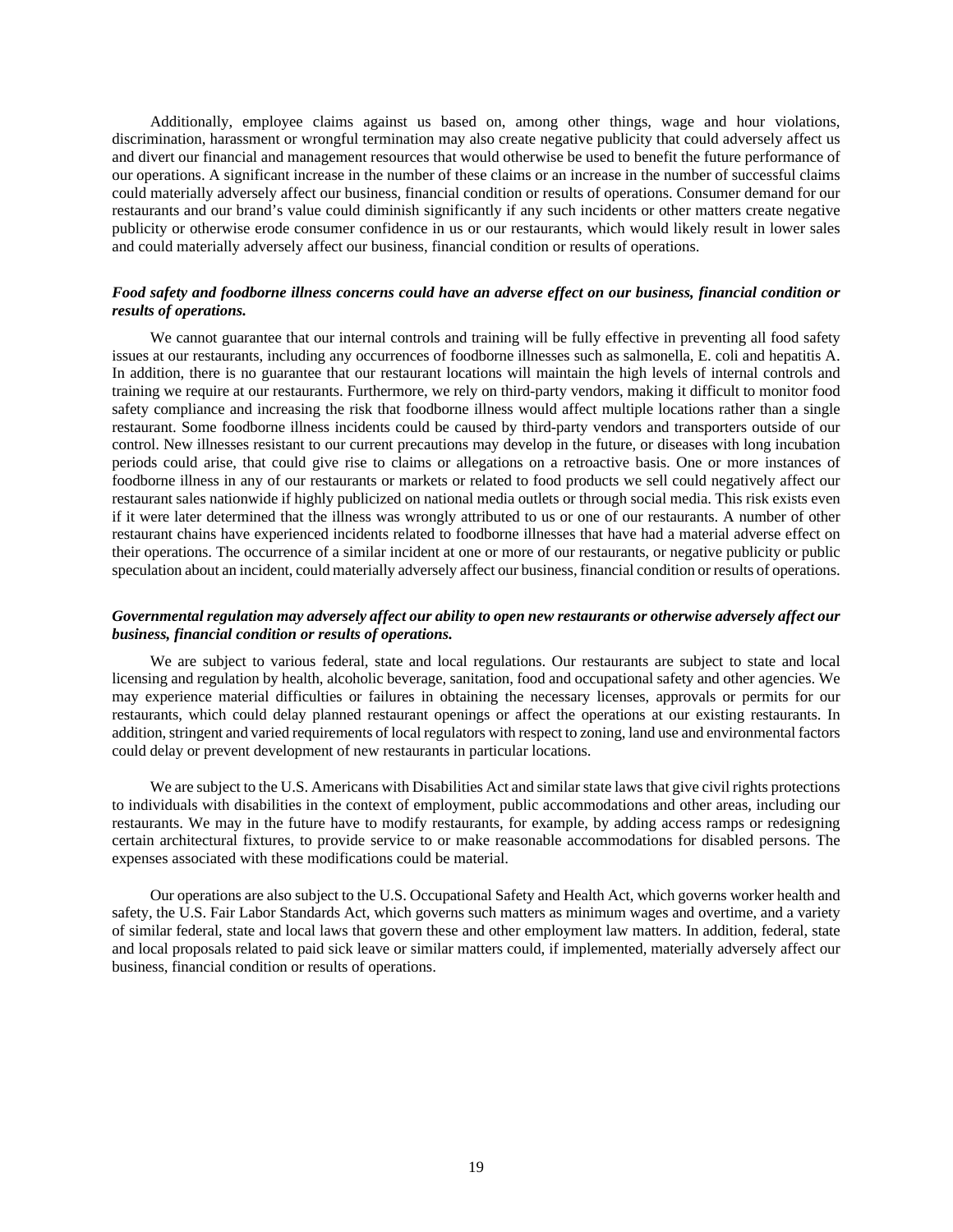## *We rely significantly on certain vendors and suppliers, which could adversely affect our business, financial condition or results of operations.*

Our ability to maintain consistent price and quality throughout our restaurants depends in part upon our ability to acquire specified food products and supplies in sufficient quantities from third-party vendors and suppliers at a reasonable cost. In addition, we are dependent upon a few suppliers for certain specialized equipment utilized in our restaurants, such as our conveyor belts and other parts of our proprietary system. We rely on JFC International Inc. ("JFC"), a subsidiary of Kikkoman Corporation, as one of our primary suppliers. JFC provided us with food products and supplies equaling approximately 55% and 47% of our total food and beverage costs in fiscal years 2019 and 2018, respectively. We also rely on Wismettac Asian Foods, Inc. (formerly Nishimoto Trading Co., Ltd.) ("Wismettac"), a subsidiary of Nishimoto Co., Ltd., which provided us with food products and supplies equaling approximately 28% of our total food and beverage costs for both fiscal years 2019 and 2018. We do not control the businesses of our vendors and suppliers and our efforts to specify and monitor the standards under which they perform may not be successful. Furthermore, certain food items are perishable, and we have limited control over whether these items will be delivered to us in appropriate condition for use in our restaurants. If any of our vendors or other suppliers are unable to fulfill their obligations to our standards, or if we are unable to find replacement providers in the event of a supply or service disruption, we could encounter supply shortages and incur higher costs to secure adequate supplies, which could materially adversely affect our business, financial condition or results of operations.

In addition, we use various third-party vendors to provide, support and maintain most of our management information systems. We also outsource certain accounting, payroll and human resource functions to business process service providers. The failure of such vendors to fulfill their obligations could disrupt our operations. Additionally, any changes we may make to the services we obtain from our vendors, or new vendors we employ, may disrupt our operations. These disruptions could materially adversely affect our business, financial condition or results of operations.

#### *Changes in food and supply costs could adversely affect our business, financial condition or results of operations.*

Our profitability depends in part on our ability to anticipate and react to changes in food and supply costs. Shortages or interruptions in the availability of certain supplies caused by unanticipated demand, problems in production or distribution, food contamination, inclement weather or other conditions could adversely affect the availability, quality and cost of our ingredients, which could harm our operations. Any increase in the prices of the food products most critical to our menu, such as rice, fish and other seafood, as well as fresh vegetables, could adversely affect our business, financial condition or results from operations. Although we try to manage the impact that these fluctuations have on our operating results, we remain susceptible to increases in food costs as a result of factors beyond our control, such as general economic conditions, seasonal fluctuations, weather conditions, demand, food safety concerns, generalized infectious diseases, product recalls and government regulations.

If any of our distributors or suppliers performs inadequately, or our distribution or supply relationships are disrupted for any reason, our business, financial condition, results of operations or cash flows could be adversely affected. If we cannot replace or engage distributors or suppliers who meet our specifications in a short period of time, that could increase our expenses and cause shortages of food and other items at our restaurants, which could cause a restaurant to remove items from its menu. If that were to happen, affected restaurants could experience significant reductions in sales during the shortage or thereafter, if guests change their dining habits as a result. In addition, because we provide moderately priced food, we may choose not to, or may be unable to, pass along commodity price increases to consumers. These potential changes in food and supply costs could materially adversely affect our business, financial condition or results of operations.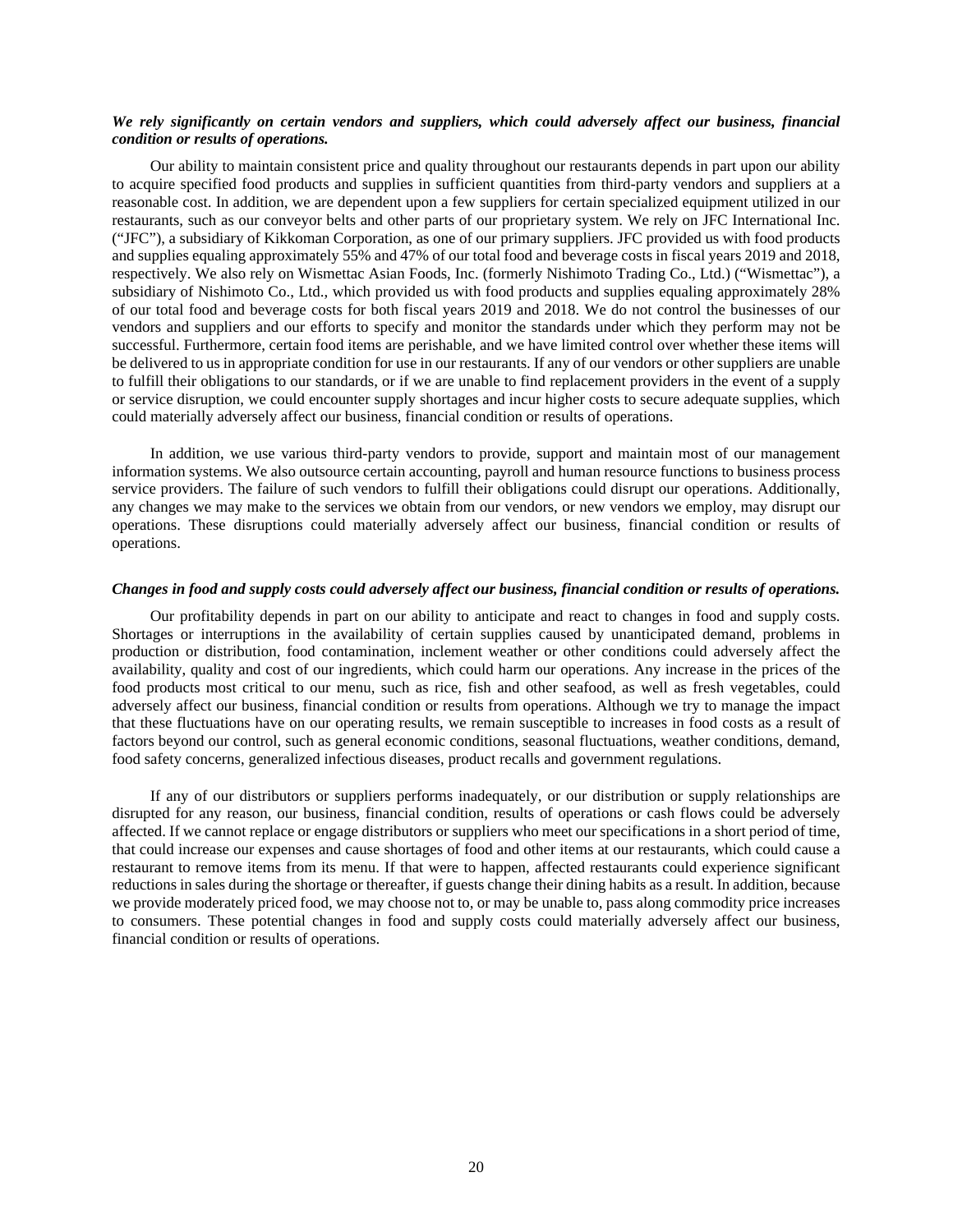## *Failure to receive frequent deliveries of fresh food ingredients and other supplies could harm our business, financial condition or results of operations.*

Our ability to maintain our menu depends in part on our ability to acquire ingredients that meet our specifications from reliable suppliers, including, but not limited to, rice vinegar from Kura Japan, which owns the recipe of such rice vinegar and is our sole supplier of rice vinegar. Shortages or interruptions in the supply of ingredients caused by unanticipated demand, problems in production or distribution, food contamination, inclement weather or other conditions could adversely affect the availability, quality and cost of our ingredients, which could harm our business, financial condition or results of operations. If any of our distributors or suppliers performs inadequately, or our distribution or supply relationships are disrupted for any reason, our business, financial condition or results of operations could be adversely affected. If we cannot replace or engage distributors or suppliers who meet our specifications in a short period of time, that could increase our expenses and cause shortages of food and other items at our restaurants, which could cause a restaurant to remove items from its menu. If that were to happen, affected restaurants could experience significant reductions in sales during the shortage or thereafter, if guests change their dining habits as a result. This reduction in sales could materially adversely affect our business, financial condition or results of operations.

In addition, our approach to competing in the restaurant industry depends in large part on our continued ability to provide authentic and traditional Japanese cuisine that is free from artificial ingredients. As we increase our use of these ingredients, the ability of our suppliers to expand output or otherwise increase their supplies to meet our needs may be constrained. We could face difficulties to obtain a sufficient and consistent supply of these ingredients on a cost-effective basis.

#### *Labor disputes may disrupt our operations and affect our profitability, thereby causing a material adverse effect on our business, financial condition or results of operations.*

As an employer, we are presently, and may in the future be, subject to various employment-related claims, such as individual or class actions or government enforcement actions relating to alleged employment discrimination, employee classification and related withholding, wage-hour, labor standards or healthcare and benefit issues. On May 31, 2019, a putative class action complaint was filed in Los Angeles County Superior Court, alleging violations of California wage and hour laws. This action, or any future actions if brought against us and successful in whole or in part, may affect our ability to compete or could materially adversely affect our business, financial condition or results of operations.

#### *The minimum wage, particularly in California, continues to increase and is subject to factors outside of our control.*

We have a substantial number of hourly employees who are paid wage rates based on the applicable federal or state minimum wage. Since January 1, 2019, the State of California has a minimum wage of \$12.00 per hour. Moreover, municipalities may set minimum wages above the applicable state standards. The federal minimum wage has been \$7.25 per hour since July 24, 2009. Any of federally-mandated, state-mandated or municipality-mandated minimum wages may be raised in the future which could have a materially adverse effect on our business, financial condition or results of operations. If menu prices are increased by us to cover increased labor costs, the higher prices could adversely affect sales and thereby reduce our margins and adversely affect our business, financial condition or results of operations.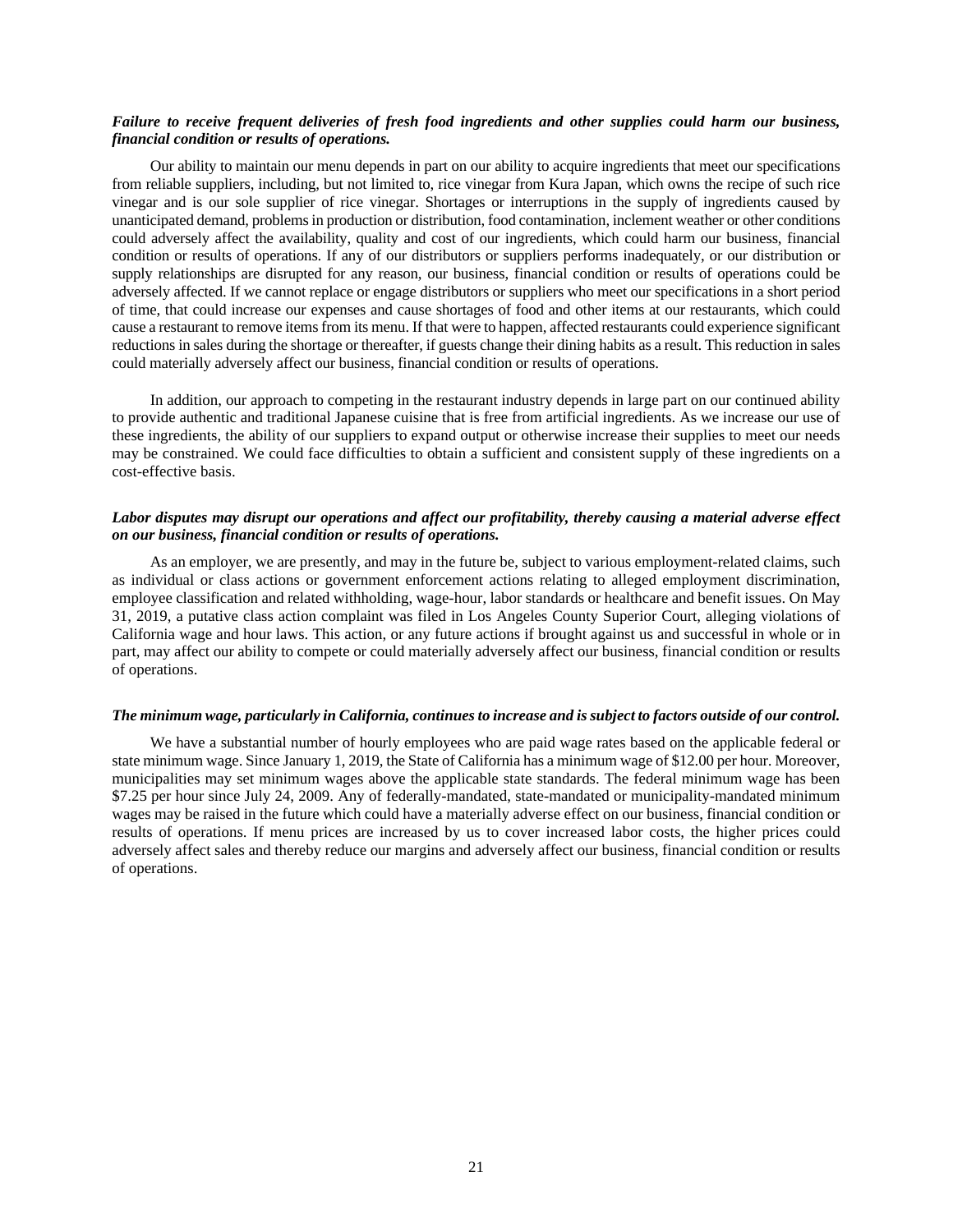## *Changes in employment laws may adversely affect our business, financial condition, results of operations or cash flow.*

Various federal and state labor laws govern the relationship with our employees and affect operating costs. These laws include employee classification as exempt/non-exempt for overtime and other purposes, minimum wage requirements, tips and gratuity payments, unemployment tax rates, workers' compensation rates, immigration status and other wage and benefit requirements. Significant additional government-imposed increases in the following areas could materially affect our business, financial condition, operating results or cash flow:

- minimum wages;
- tips and gratuities;
- mandatory health benefits;
- vacation accruals;
- paid leaves of absence, including paid sick leave; and
- tax reporting.

## *If we face labor shortages, increased labor costs or unionization activities, our growth, business, financial condition and operating results could be adversely affected.*

Labor is a primary component in the cost of operating our restaurants. If we face labor shortages or increased labor costs because of increased competition for employees, higher employee turnover rates, increases in federal, state or local minimum wage rates or other employee benefits costs (including costs associated with health insurance coverage), our operating expenses could increase and our growth could be adversely affected. In addition, our success depends in part upon our ability to attract, motivate and retain a sufficient number of well-qualified restaurant operators and management personnel, as well as a sufficient number of other qualified employees, to keep pace with our expansion schedule. Qualified individuals needed to fill these positions are in short supply in some geographic areas. In addition, restaurants have traditionally experienced relatively high employee turnover rates. Although we have not yet experienced significant problems in recruiting or retaining employees, our ability to recruit and retain such individuals may delay the planned openings of new restaurants or result in higher employee turnover in existing restaurants, which could have a material adverse effect on our business, financial condition or results of operations.

If we are unable to continue to recruit and retain sufficiently qualified individuals, our business and our growth could be adversely affected, thereby adversely affecting or business, financial condition or results of operations. Competition for these employees could require us to pay higher wages, which could result in higher labor costs. In addition, increases in the minimum wage would increase our labor costs. Additionally, costs associated with workers' compensation are rising, and these costs may continue to rise in the future. We may be unable to increase our menu prices in order to pass these increased labor costs on to consumers, in which case our margins would be negatively affected, which could materially adversely affect our business, financial condition or results of operations.

Although none of our employees are currently covered under collective bargaining agreements, our employees may elect to be represented by labor unions in the future. If a significant number of our employees were to become unionized and collective bargaining agreement terms were significantly different from our current compensation arrangements, it could adversely affect our business, financial condition or results of operations.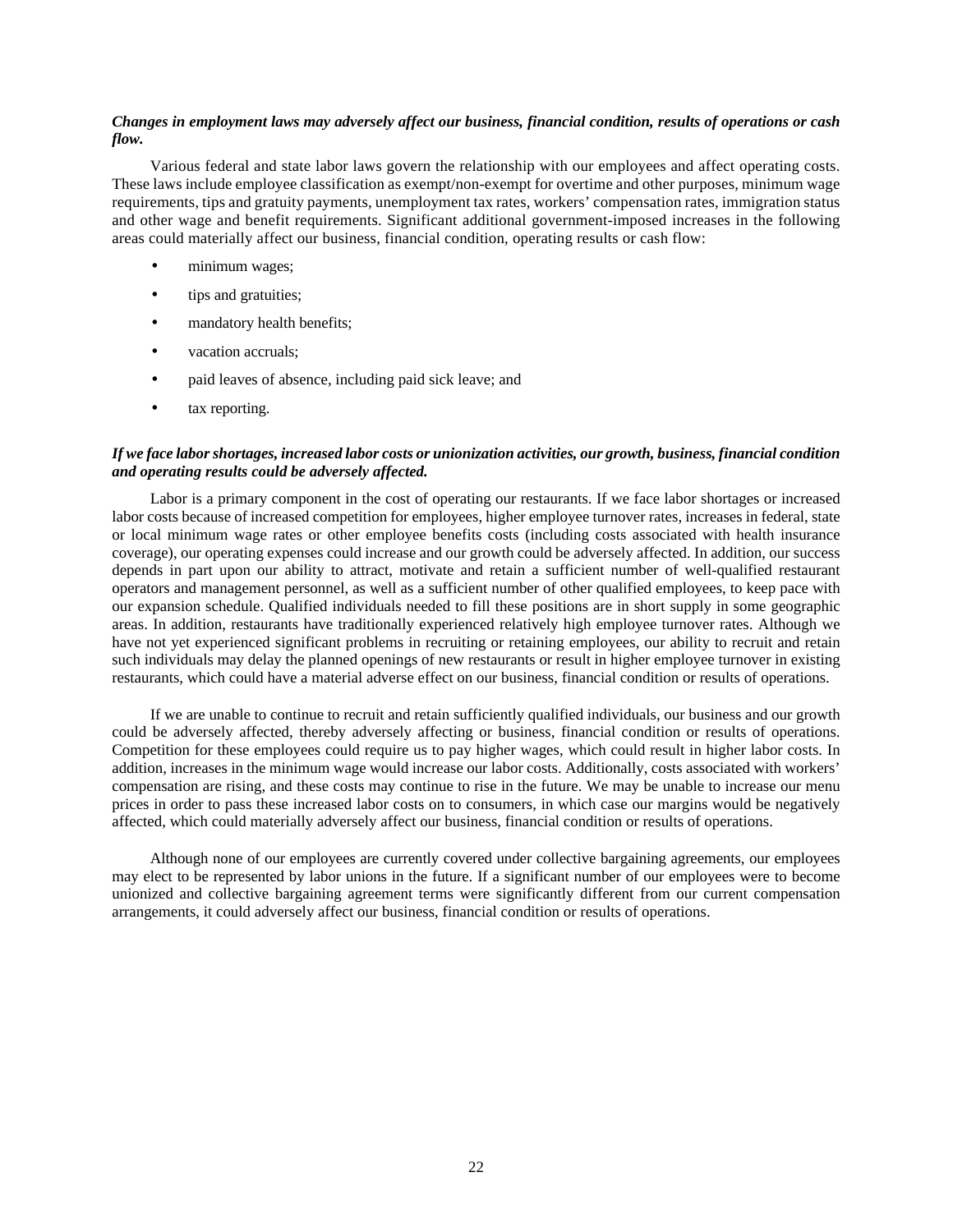## *Our business could be adversely affected by a failure to obtain visas or work permits or to properly verify the employment eligibility of our employees.*

Some of our corporate employees' ability to work in the United States depends on obtaining and maintaining necessary visas and work permits. On certain occasions we have been, and in the future we may be, unable to obtain visas or work permits to bring necessary employees to the United States for any number of reasons including, among others, limits set by the U.S. Department of Homeland Security or the U.S. Department of State.

Although we require all workers to provide us with government-specified documentation evidencing their employment eligibility, some of our employees may, without our knowledge, be unauthorized workers. We currently participate in the "E-Verify" program, an Internet-based, free program run by the U.S. government to verify employment eligibility, in states in which participation is required, and we plan to introduce its use across all our restaurants. However, use of the "E-Verify" program does not guarantee that we will properly identify all applicants who are ineligible for employment. Unauthorized workers are subject to deportation and may subject us to fines or penalties, and if any of our workers are found to be unauthorized, we could experience adverse publicity that may negatively impact our brand and may make it more difficult to hire and keep qualified employees. Termination of a significant number of employees who are unauthorized employees may disrupt our operations, cause temporary increases in our labor costs as we train new employees and result in adverse publicity. We could also become subject to fines, penalties and other costs related to claims that we did not fully comply with all recordkeeping obligations of federal and state immigration compliance laws. These factors could materially adversely affect our business, financial condition or results of operations.

#### *Compliance with environmental laws may negatively affect our business.*

We are subject to federal, state and local laws and regulations concerning waste disposal, pollution, protection of the environment, and the presence, discharge, storage, handling, release and disposal of, and exposure to, hazardous or toxic substances. These environmental laws provide for significant fines and penalties for noncompliance and liabilities for remediation, sometimes without regard to whether the owner or operator of the property knew of, or was responsible for, the release or presence of hazardous toxic substances. Third parties may also make claims against owners or operators of properties for personal injuries and property damage associated with releases of, or actual or alleged exposure to, such hazardous or toxic substances at, on or from our restaurants. Environmental conditions relating to releases of hazardous substances at prior, existing or future restaurant sites could materially adversely affect our business, financial condition or results of operations. Further, environmental laws, and the administration, interpretation and enforcement thereof, are subject to change and may become more stringent in the future, each of which could materially adversely affect our business, financial condition or results of operations.

## *Changes in economic conditions could materially affect our ability to maintain or increase sales at our restaurants or open new restaurants.*

The restaurant industry depends on consumer discretionary spending. The United States in general or the specific markets in which we operate may suffer from depressed economic activity, recessionary economic cycles, higher fuel or energy costs, low consumer confidence, high levels of unemployment, reduced home values, increases in home foreclosures, investment losses, personal bankruptcies, reduced access to credit or other economic factors that may affect consumers' discretionary spending. Sales in our restaurants could decline if consumers choose to dine out less frequently or reduce the amount they spend on meals while dining out. Negative economic conditions might cause consumers to make long-term changes to their discretionary spending behavior, including dining out less frequently on a permanent basis. If restaurant sales decrease, our profitability could decline as we spread fixed costs across a lower level of sales. Reductions in staff levels, asset impairment charges and potential restaurant closures could result from prolonged negative restaurant sales, which could materially adversely affect our business, financial condition or results of operations.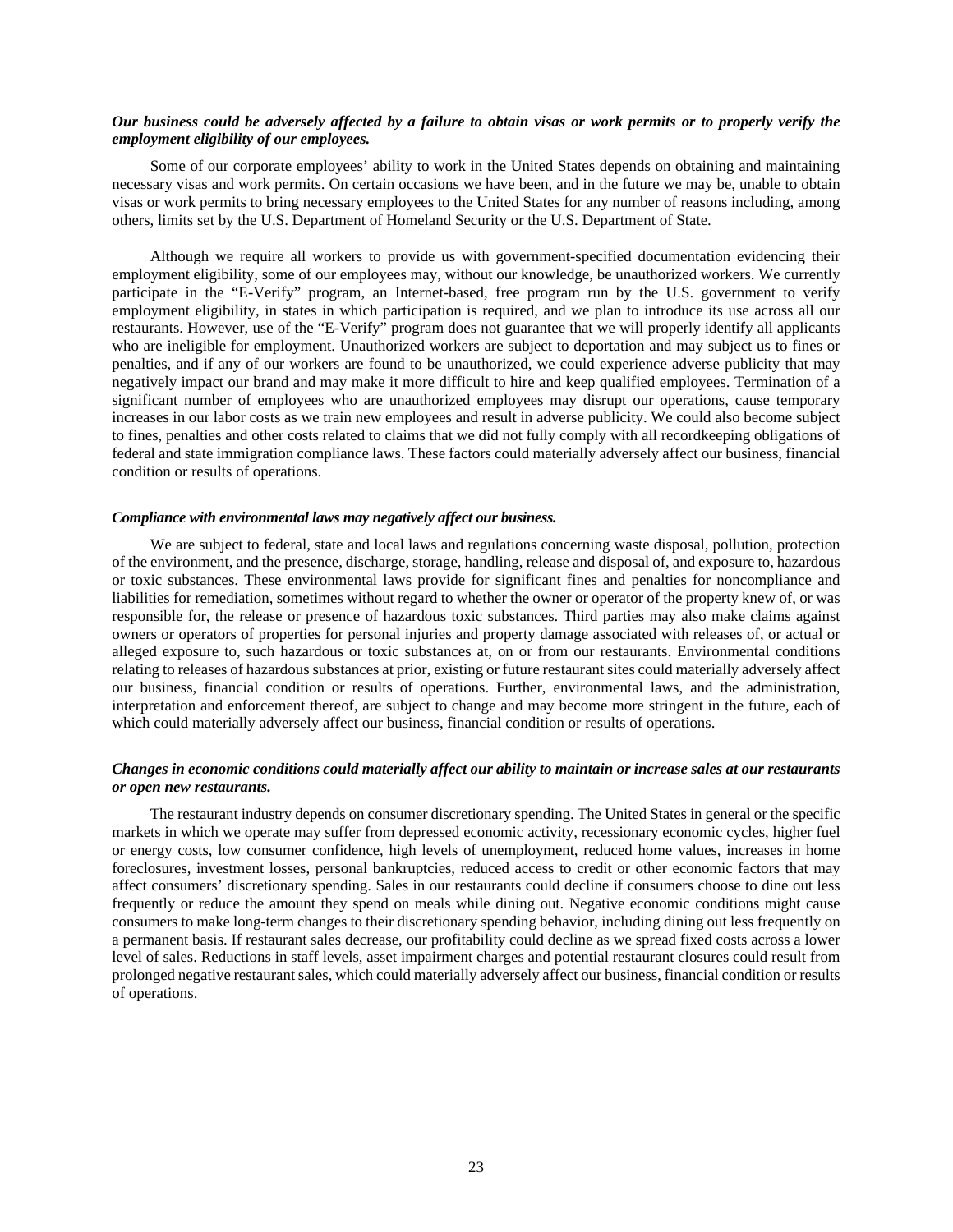## *New information or attitudes regarding diet and health could result in changes in regulations and consumer consumption habits that could adversely affect our business, financial condition or results of operations.*

Changes in attitudes regarding diet and health or new information regarding the adverse health effects of consuming certain foods could result in changes in government regulation and consumer eating habits that may impact our business, financial condition or results of operations. These changes have resulted in, and may continue to result in, laws and regulations requiring us to disclose the nutritional content of our food offerings, and they have resulted in, and may continue to result in, laws and regulations affecting permissible ingredients and menu offerings. For example, a number of jurisdictions have enacted menu labeling laws requiring multi-unit restaurant operators to disclose to consumers certain nutritional information, or have enacted legislation restricting the use of certain types of ingredients in restaurants. These requirements may be different or inconsistent with requirements we are subject to under the Patient Protection and Affordable Care Act of 2010, as amended by the Health Care and Education Reconciliation Act, collectively, the "ACA," which establishes a uniform, federal requirement for certain restaurants to post nutritional information on their menus. Specifically, the ACA requires chain restaurants with 20 or more locations operating under the same name and offering substantially the same menus to publish the total number of calories of standard menu items on menus and menu boards, along with a statement that puts this calorie information in the context of a total daily calorie intake. The ACA also requires covered restaurants to provide to consumers, upon request, a written summary of detailed nutritional information for each standard menu item, and to provide a statement on menus and menu boards about the availability of this information upon request. Unfavorable publicity about, or guests' reactions to, our menu ingredients, the size of our portions or the nutritional content of our menu items could negatively influence the demand for our offerings, thereby adversely affecting our business, financial condition or results of operations.

Compliance with current and future laws and regulations regarding the ingredients and nutritional content of our menu items may be costly and time-consuming. Additionally, if consumer health regulations or consumer eating habits change significantly, we may be required to modify or discontinue certain menu items, and we may experience higher costs associated with the implementation of those changes, as well as adversely affect the attractiveness of our restaurants to new or returning guests. We cannot predict the impact of any new nutrition labeling requirements. The risks and costs associated with nutritional disclosures on our menus could also impact our operations, particularly given differences among applicable legal requirements and practices within the restaurant industry with respect to testing and disclosure, ordinary variations in food preparation among our own restaurants, and the need to rely on the accuracy and completeness of nutritional information obtained from third-party suppliers.

We may not be able to effectively respond to changes in consumer health perceptions or successfully implement the nutrient content disclosure requirements and to adapt our menu offerings to trends in eating habits. The imposition of menu labeling laws and an inability to keep up with consumer eating habits could materially adversely affect our business, financial condition or results of operations, as well as our position within the restaurant industry in general.

## *Failure to comply with antibribery or anticorruption laws could adversely affect our reputation, business, financial condition or results of operations.*

The U.S. Foreign Corrupt Practices Act and other similar applicable laws prohibiting bribery of government officials and other corrupt practices are the subject of increasing emphasis and enforcement around the world. Although we have implemented policies and procedures designed to promote compliance with these laws, there can be no assurance that our employees, contractors, agents, or other third parties will not take actions in violation of our policies or applicable law. Any such violations or suspected violations could subject us to civil or criminal penalties, including substantial fines and significant investigation costs, and could also materially damage our reputation, brands, international expansion efforts and growth prospects, business, financial condition and results of operations. Publicity relating to any noncompliance or alleged noncompliance could also harm our reputation and adversely affect our business, financial condition or results of operations.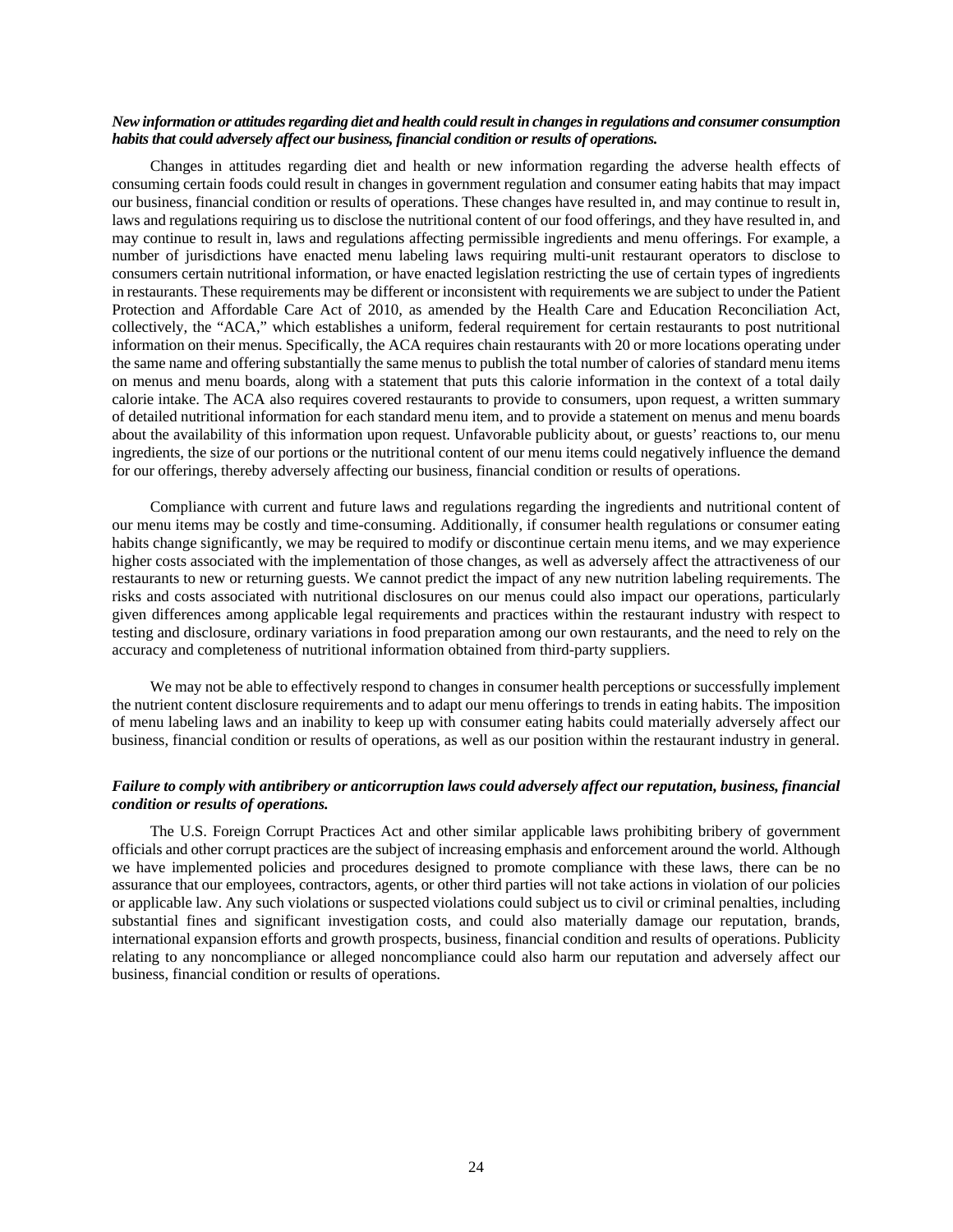#### *Our ability to use our net operating loss carryforwards and certain other tax attributes may be limited.*

As of August 31, 2019, we had federal net operating loss carryforwards of \$3.8 million and federal tax credit carryover of \$1.8 million. Under Sections 382 and 383 of the Internal Revenue Code of 1986, as amended (the "Code"), if a corporation undergoes an "ownership change," the corporation's ability to use its pre-change net operating loss carryforwards and other pre-change tax attributes to offset its post-change income may be limited. In general, an "ownership change" generally occurs if there is a cumulative change in our ownership by "5-percent shareholders" that exceeds 50 percentage points over a rolling three-year period. Similar rules may apply under state tax laws. We did not experience an ownership change as a result of our IPO. However, we may have experienced an ownership change in the past and may experience ownership changes in the future as a result of our IPO and future transactions in our stock, some of which may be outside our control. As a result, if we earn net taxable income, our ability to use our pre-change net operating loss carryforwards, or other pre-change tax attributes, to offset U.S. federal and state taxable income may be subject to significant limitations. Those net operating loss carryforwards and general business tax credits resulted in a tax effected deferred tax asset of \$2.6 million at August 31, 2019.

#### *Our indebtedness may limit our ability to invest in the ongoing needs of our business and if we are unable to comply with our financial covenants, our liquidity and results of operations could be adversely affected.*

Our existing non-revolving line of credit, inclusive of any amounts converted to be payable on a term loan basis, under that certain Business Loan Agreement, dated January 31, 2019 (the "Credit Facility") is comprised of an equipment purchase facility and a tenant improvements subfacility, on a non-revolving basis, in the aggregate principal amount of up to \$5.0 million and is collateralized by a first-priority interest in, among other things, our inventory, equipment, accounts, general intangibles and fixtures. During fiscal year 2019, we drew down and paid off \$3.9 million. As of August 31, 2019, we had \$1.1 million available under our Credit Facility. In the future, we may, from time to time, incur additional indebtedness under our Credit Facility, up to the aggregate principal amount of \$1.1 million, and any amounts exceeding \$300,000 under the Credit Facility will be converted into term loans upon such terms as established between us and our Credit Facility bank.

Our Credit Facility places certain limitations on our ability to incur additional senior indebtedness. The Credit Facility also places certain limitations on, among other things, our ability to create any encumbrance other than permitted encumbrances, make capital expenditures not in the ordinary course of business or transfer or sell certain assets or merge or consolidate with or into or acquire any other business organization. Failure to comply with certain covenants could result in the acceleration of our obligations under the Credit Facility, which would have an adverse effect on our liquidity, capital resources and results of operations. Our Credit Facility also requires us to comply with certain financial covenants regarding our liquidity, fixed charge coverage ratio and tangible net worth ratio. Our failure to comply with or perform any term, obligation or covenant under our Credit Facility is also a default under our term loans. Changes in our financial condition causing a breach of any of these financial covenants could result in a default and an acceleration of our obligations under the Credit Facility or term loans, which could have an adverse effect on our liquidity, capital resources and results of operations.

#### *We may need capital in the future, and we may not be able to raise that capital on favorable terms.*

Developing our business will require significant capital in the future. Historically, we have relied on financial support from Kura Japan, including capital contributions by Kura Japan of \$5.0 million to the Company in each of fiscal years 2017 and 2018. We do not expect to receive any additional capital contributions from Kura Japan. To meet our capital needs, we expect to rely on our cash flows from operations, the proceeds from our IPO, borrowings under our existing Credit Facility for equipment financing and facility improvements, future offerings and other third-party financing. Third-party financing in the future may not, however, be available on terms favorable to us, or at all. Our ability to obtain additional funding will be subject to various factors, including market conditions, our operating performance, lender sentiment and our ability to incur additional debt in compliance with other contractual restrictions such as financial covenants under our Credit Facility, term loans or other debt documents. These factors may make the timing, amount, or terms and conditions of additional financings unattractive. Our inability to raise capital could impede our growth and could materially adversely affect our business, financial condition or results of operations.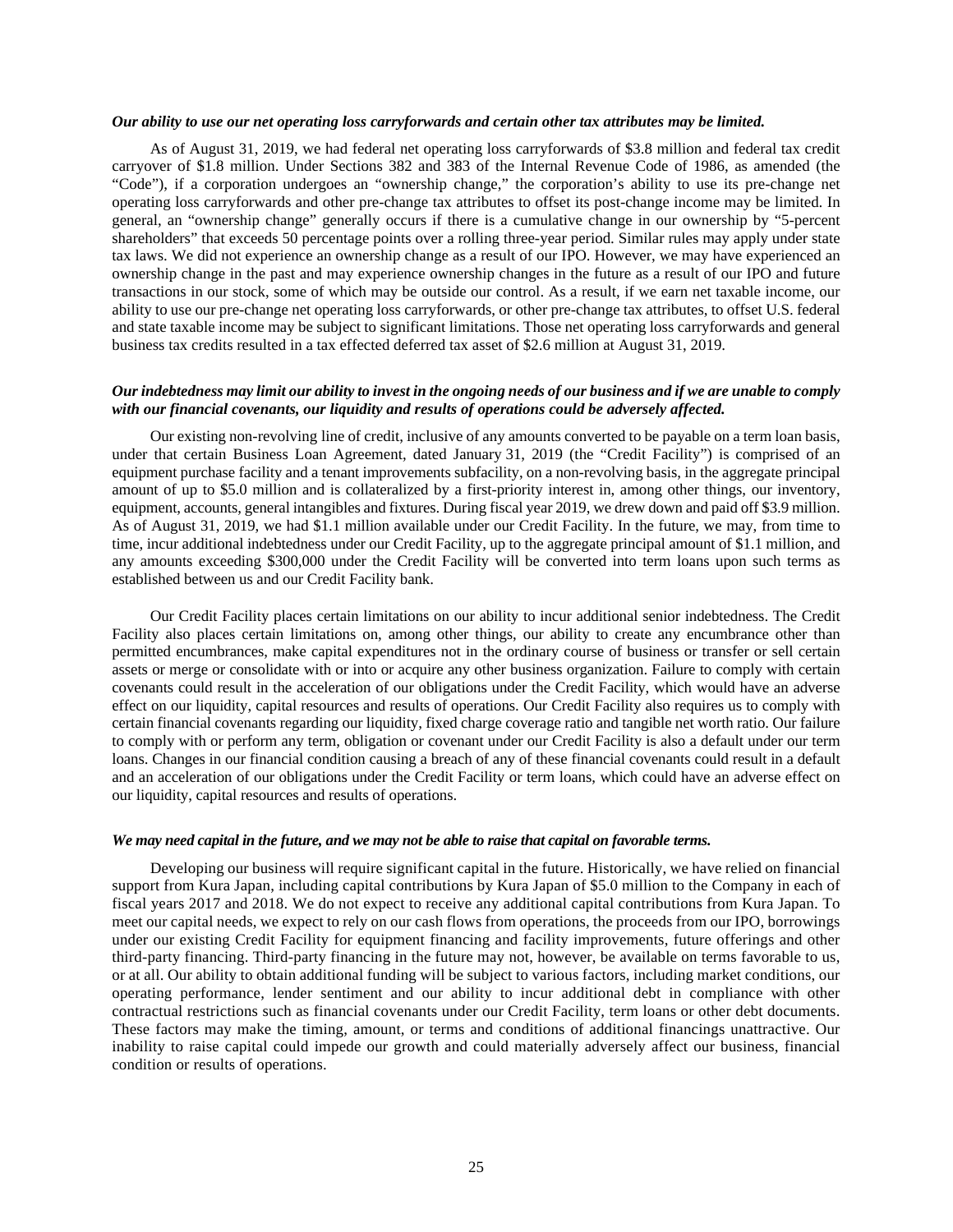#### *We are subject to all of the risks associated with leasing space subject to long-term non-cancelable leases.*

We do not own any real property. Payments under our operating leases account for a significant portion of our operating expenses and we expect the new restaurants we open in the future will similarly be leased. The majority of our operating leases have lease terms of twenty years, inclusive of customary extensions which are at the option of the Company. Most of our leases require a fixed annual rent which generally increases each year, and some require the payment of additional rent if restaurant sales exceed a negotiated amount. Generally, our leases are "net" leases, which require us to pay all of the cost of insurance, taxes, maintenance and utilities. We generally cannot cancel these leases. Additional sites that we lease are likely to be subject to similar long-term non-cancelable leases. If an existing or future restaurant is not profitable, and we decide to close it, we may nonetheless be committed to perform our obligations under the applicable lease including, among other things, paying the base rent for the balance of the lease term. In addition, as each of our leases expires, we may fail to negotiate renewals, either on commercially acceptable terms or at all, which could cause us to pay increased occupancy costs or to close restaurants in desirable locations. If we fail to negotiate renewals, we may have to dispose of assets at such restaurant locations and incur closure costs as well as impairment of property and equipment. Furthermore, if we fail to negotiate renewals, we may incur additional costs associated with moving transferable furniture, fixtures and equipment. These potential increased occupancy and moving costs, as well as closures of restaurants, could materially adversely affect our business, financial condition or results of operations.

Macroeconomic conditions, including economic downturns, may cause landlords of our leases to be unable to obtain financing or remain in good standing under their existing financing arrangements, resulting in failures to pay required tenant improvement allowances or satisfy other lease covenants to us. In addition, tenants at shopping centers in which we are located or have executed leases, or to which our locations are near, may fail to open or may cease operations. Decreases in total tenant occupancy in shopping centers in which we are located, or to which our locations are near, may affect traffic at our restaurants. All of these factors could have a material adverse impact on our business, financial condition or results of operations.

## *We have licensed certain intellectual property critical to our business from Kura Japan. Any events or circumstances that result in the termination or limitation of our rights under our agreement between us and Kura Japan of our intellectual property could have a material adverse effect on our business, financial condition or results of operations.*

The intellectual property that is critical to our business has been licensed to us by Kura Japan which owns approximately 81% of the combined voting power of our equity interests. Any termination or limitation of, or loss of exclusivity under, our exclusive license agreement with Kura Japan would have a material adverse effect on our business, financial condition or results of operations. We have entered into an amended and restated exclusive license agreement with regard to the intellectual property we license from Kura Japan. See "Note 5. Related Party Transactions" to our audited financial statements included in "Item 8. Financial Statements and Supplementary Data" in this Form 10-K for additional information.

## *We may become involved in lawsuits involving Kura Japan as the owner of intellectual property, or us as a licensee of intellectual property from Kura Japan, to protect or enforce intellectual property rights, which could be expensive, time consuming, and unsuccessful.*

Third parties may sue Kura Japan or us for alleged infringement of their proprietary rights. The party claiming infringement might have greater resources than we do to pursue its claims, and we could be forced to incur substantial costs and devote significant management resources to defend against such litigation, even if the claims are meritless and even if we ultimately prevail. If the party claiming infringement were to prevail, we could be forced to pay significant damages, or enter into expensive royalty or licensing arrangements with the prevailing party. In addition, any payments we are required to make, and any injunction we are required to comply with as a result of such infringement, could harm our reputation and our business, financial condition or results of operations.

Infringements on Kura Japan's intellectual property rights, including Kura Japan's service marks and trade secrets, could result in additional expense and could devalue our brand equity, as well as substantially affect our business, financial condition or results of operations.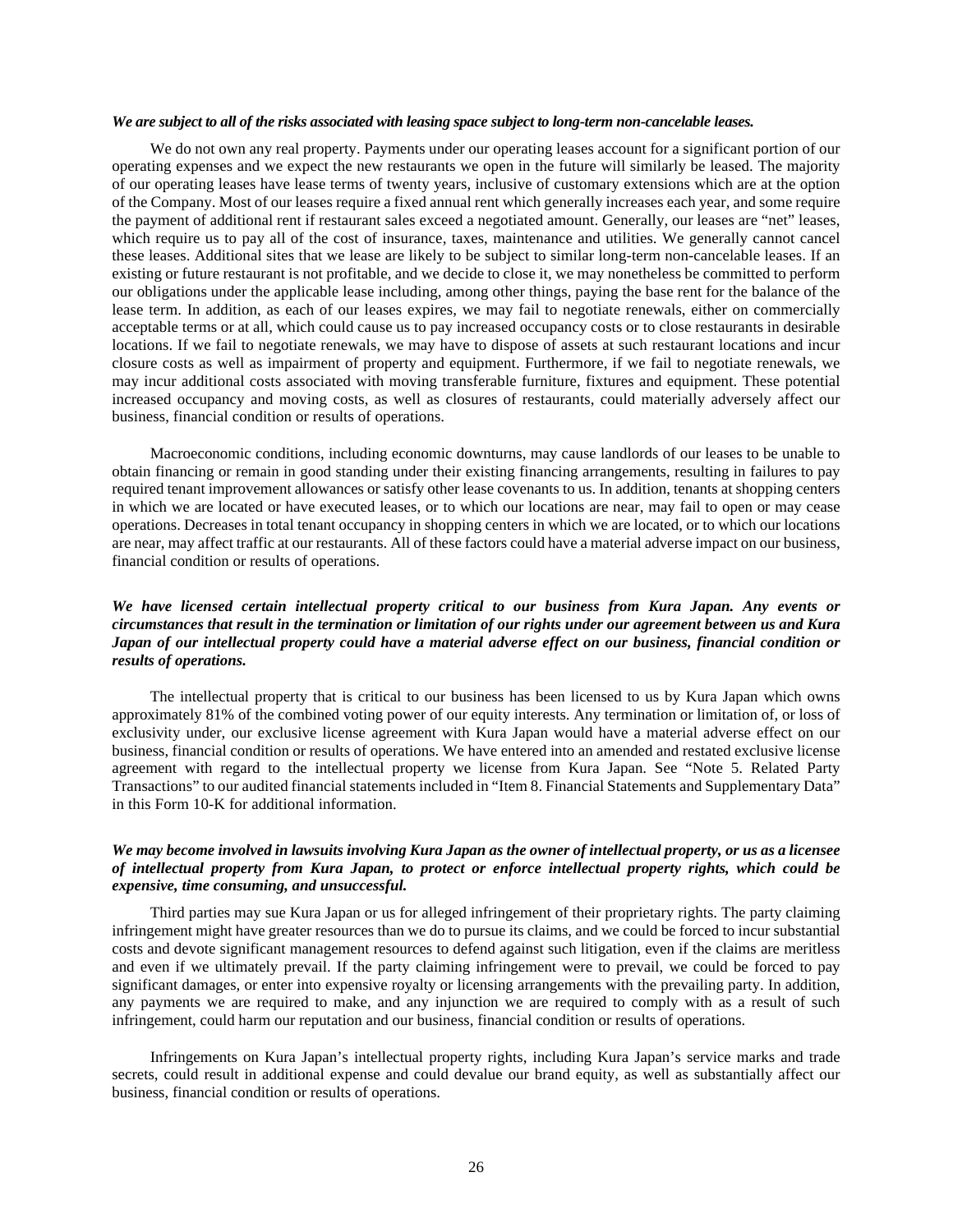Other parties may infringe on our intellectual property rights, including those which we develop or otherwise license to use, and may thereby dilute our brand in the marketplace. Any such infringement of our intellectual property rights would also likely result in a commitment of our time and resources to protect these rights through litigation or otherwise.

Our business prospects depend in part on our ability to develop favorable consumer recognition of the Kura Sushi name. Although "Kura Sushi" and "Kura Revolving Sushi Bar" are federally registered service marks owned by Kura Japan, such marks could be imitated in ways that we or Kura Japan cannot prevent. Alternatively, third parties may attempt to cause us to change our name or not operate in a certain geographic region if our name is confusingly similar to their name. In addition, we rely on trade secrets, proprietary know-how, concepts, and recipes, some of which we license from Kura Japan. Our methods or Kura Japan's methods of protecting this information may not be adequate. Moreover, we or Kura Japan may face claims of misappropriation or infringement of third parties' rights that could interfere with our use of this information. Defending these claims may be costly and, if unsuccessful, may prevent us from continuing to use this proprietary information in the future, and may result in a judgment or monetary damages. We do not maintain confidentiality and non-competition agreements with all of our executives, key personnel, or suppliers. If competitors independently develop or otherwise obtain access to the trade secrets, proprietary know-how, concepts, or recipes we rely upon to operate our restaurants, some of which we license from Kura Japan, the appeal of our restaurants could be significantly reduced and our business, financial condition or results of operations could be adversely affected.

## *A breach of security of confidential consumer information related to our electronic processing of credit and debit card transactions, as well as a breach of security of our employee information, could substantially affect our reputation, business, financial condition of results of operations.*

The majority of our restaurant sales are by credit or debit cards. Other restaurants and retailers have experienced security breaches in which credit and debit card information has been stolen. We may in the future become subject to claims for purportedly fraudulent transactions arising out of the actual or alleged theft of credit or debit card information, and we may also be subject to lawsuits or other proceedings relating to these types of incidents. We may ultimately be held liable for the unauthorized use of a cardholder's card number in an illegal activity and be required by card issuers to pay charge-back fees. In addition, most states have enacted legislation requiring notification of security breaches involving personal information, including credit and debit card information. Any such claim or proceeding could cause us to incur significant unplanned expenses, which could have an adverse impact on our business, financial condition or results of operations. Further, adverse publicity resulting from these allegations may have a material adverse effect on us and could substantially affect our reputation and business, financial condition or results of operations.

In addition, our business requires the collection, transmission and retention of large volumes of guest and employee data, including personally identifiable information, in various information technology systems that we maintain and in those maintained by third parties with whom we contract to provide services. The collection and use of such information is regulated at the federal and state levels, as well as at the international level, in which regulatory requirements have been increasing. As our environment continues to evolve in the digital age and reliance upon new technologies becomes more prevalent, it is imperative we secure the privacy and sensitive information we collect. Failure to do so, whether through fault of our own information systems or those of outsourced third-party providers, could not only cause us to fail to comply with these laws and regulations, but also could cause us to face litigation and penalties that could adversely affect our business, financial condition or results of operations. Our brand's reputation and image as an employer could also be harmed by these types of security breaches or regulatory violations.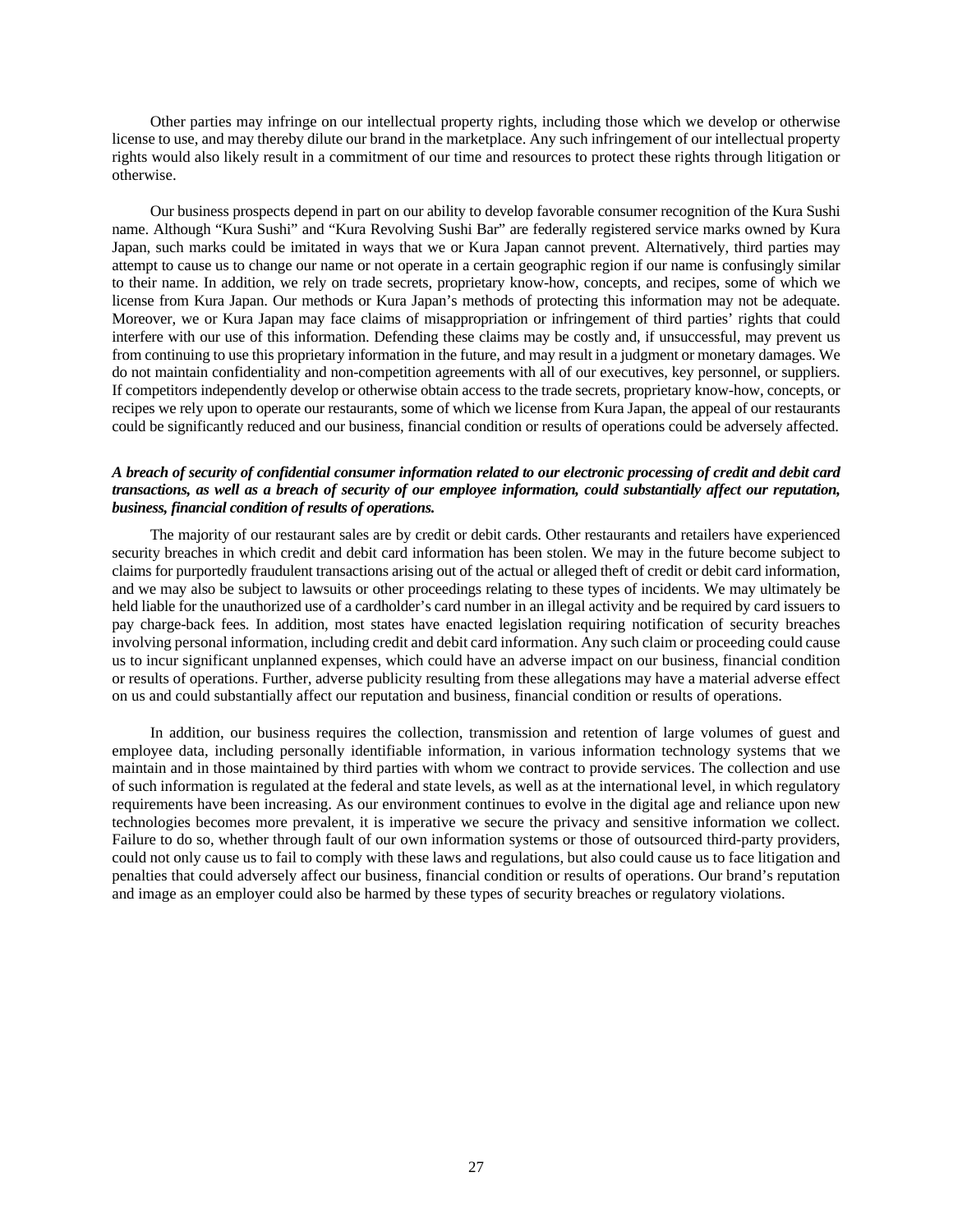## *We rely significantly on the operation of our revolving and express conveyor belts, sushi robots and other automated equipment, and any mechanical failure could prevent us from effectively operating our restaurants.*

The operation of our restaurants relies on technology and equipment such as our revolving and express conveyor belts, the Bikkura-Pon rewards machine and touch screen menus. In our kitchens, we use automated equipment and systems such as sushi robots, RFID readers, robotic arms, vinegar mixing machines, rice washers and dishwashers. Our ability to safely, efficiently and effectively manage our restaurants depends significantly on the reliability and capacity of these systems. Mechanical failures and our inability to service such equipment in a timely manner could result in delays in customer service and reduce efficiency of our restaurant operations, including a loss of sales. Remediation of such problems could result in significant, unplanned capital investments and any equipment failure may have an adverse effect on our business, financial condition or results of operations due to our reliance on such equipment.

## *We rely significantly on information technology, and any material failure, weakness, interruption or breach of security could prevent us from effectively operating our business.*

We rely significantly on information systems, including point-of-sale processing in our restaurants for management of our supply chain, payment of obligations, collection of cash, credit and debit card transactions and other processes and procedures. We also operate tableside access to touch screen ordering systems to allow guests to place special orders. Our ability to efficiently and effectively manage our business depends significantly on the reliability and capacity of these systems. Failures of these systems to operate effectively, maintenance problems, upgrading or transitioning to new platforms, or a breach in security of these systems could result in delays in customer service and reduce efficiency in our operations. Remediation of such problems could result in significant, unplanned capital investments.

## *Our marketing programs may not be successful, and our new menu items, advertising campaigns and restaurant designs and remodels may not generate increased sales or profits.*

We incur costs and expend other resources in our marketing efforts on new menu items, advertising campaigns and restaurant designs and remodels to raise brand awareness and attract and retain guests. These initiatives may not be successful, resulting in expenses incurred without the benefit of higher sales. Additionally, some of our competitors have greater financial resources, which enable them to spend significantly more on marketing and advertising and other initiatives than we are able to. Should our competitors increase spending on marketing and advertising and other initiatives or our marketing funds decrease for any reason, or should our advertising, promotions, new menu items and restaurant designs and remodels be less effective than our competitors, there could be a material adverse effect on our business, financial condition or results of operations.

## *Our inability or failure to recognize, respond to and effectively manage the accelerated impact of social media could materially adversely impact our business, financial condition or results of operations.*

Our marketing efforts rely heavily on the use of social media. In recent years, there has been a marked increase in the use of social media platforms, including weblogs (blogs), mini-blogs, chat platforms, social media websites, and other forms of Internet-based communications which allow individuals access to a broad audience of consumers and other interested persons. Many of our competitors are expanding their use of social media, and new social media platforms are rapidly being developed, potentially making more traditional social media platforms obsolete. As a result, we need to continuously innovate and develop our social media strategies in order to maintain broad appeal with guests and brand relevance. We also continue to invest in other digital marketing initiatives that allow us to reach our guests across multiple digital channels and build their awareness of, engagement with, and loyalty to our brand. These initiatives may not be successful, resulting in expenses incurred without the benefit of higher sales or increased brand recognition.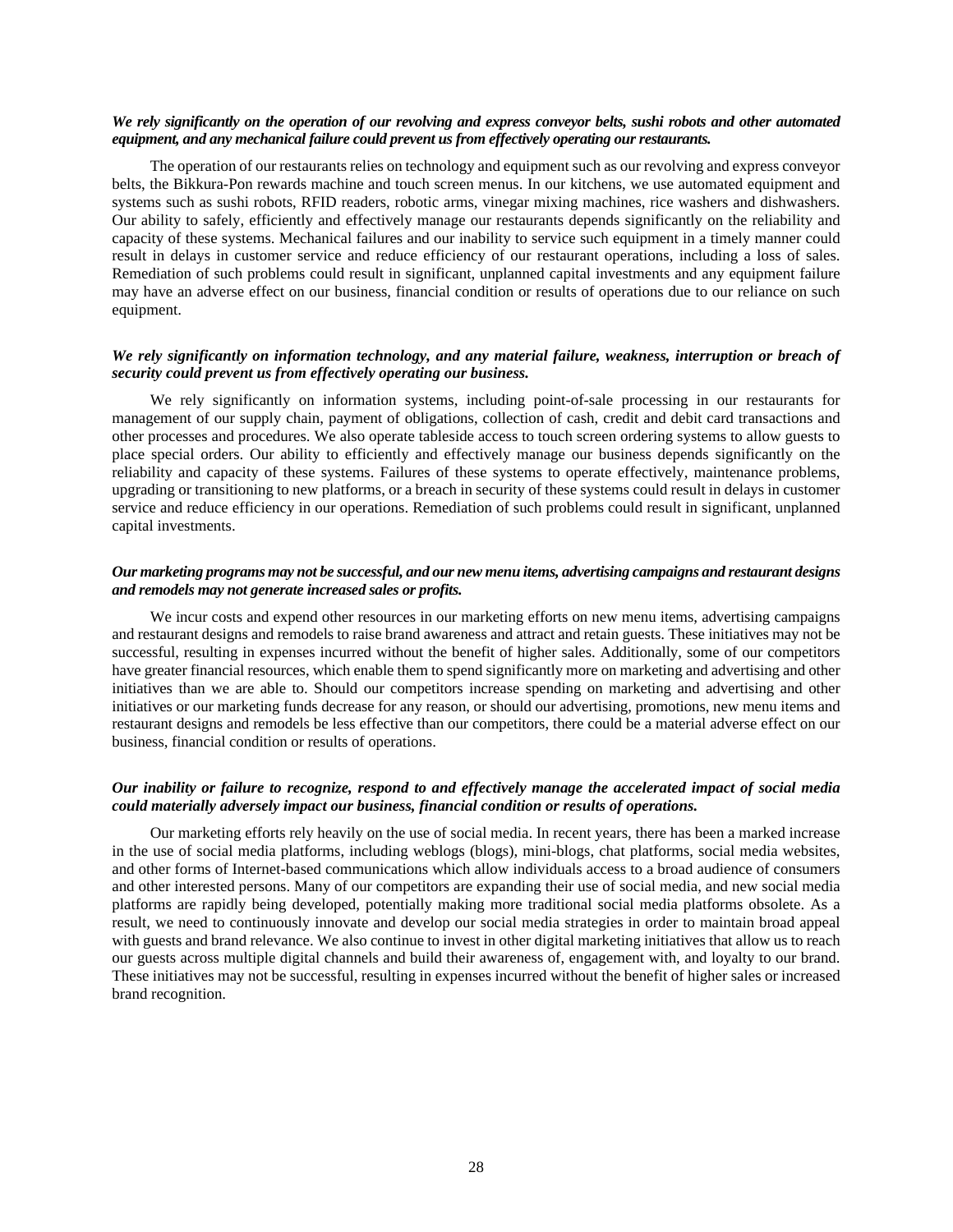## *We could be party to litigation that could adversely affect us by distracting management, increasing our expenses or subjecting us to material money damages and other remedies.*

Our guests may file complaints or lawsuits against us alleging we caused an illness or injury they suffered at or after a visit to our restaurants, or that we have problems with food quality or operations. We are also subject to a variety of other claims arising in the ordinary course of our business, including personal injury claims, contract claims and claims alleging violations of federal and state law regarding workplace and employment matters, equal opportunity, discrimination and similar matters, and we are presently subject to class action and other lawsuits with regard to certain of these matters and could become subject to additional class action or other lawsuits related to these or different matters in the future. Regardless of whether any claims against us are valid, or whether we are ultimately held liable, claims may be expensive to defend and may divert time and money away from our operations and hurt our performance. A judgment in excess of our insurance coverage for any claims could materially and adversely affect our business, financial condition or results of operations. Any adverse publicity resulting from these allegations may also materially and adversely affect our reputation or prospects, which in turn could materially adversely affect our business, financial condition or results of operations.

We are subject to state and local "dram shop" statutes, which may subject us to uninsured liabilities. These statutes generally allow a person injured by an intoxicated person to recover damages from an establishment that wrongfully served alcoholic beverages to the intoxicated person. Because a plaintiff may seek punitive damages, which may not be fully covered by insurance, this type of action could have an adverse impact on our business, financial condition or results of operations. A judgment in such an action significantly in excess of, or not covered by, our insurance coverage could adversely affect our business, financial condition or results of operations. Further, adverse publicity resulting from any such allegations may adversely affect our business, financial condition or results of operations.

#### *Our current insurance may not provide adequate levels of coverage against claims.*

There are types of losses we may incur that cannot be insured against or that we believe are not economically reasonable to insure. Such losses could have a material adverse effect on our business, financial condition or results of operations. In addition, our current insurance policies may not be adequate to protect us from liabilities that we incur in our business in areas such as workers' compensation, general liability, auto and property. In the future, our insurance premiums may increase, and we may not be able to obtain similar levels of insurance on reasonable terms, or at all. Any substantial inadequacy of, or inability to obtain, insurance coverage could materially adversely affect our business, financial condition and results of operations. Following the IPO, we adjusted our existing directors' and officers' insurance. Failure to maintain adequate directors' and officers' insurance would likely adversely affect our ability to attract and retain qualified officers and directors.

#### *Failure to obtain and maintain required licenses and permits or to comply with alcoholic beverage or food control regulations could lead to the loss of our liquor and food service licenses and, thereby, harm our business, financial condition or results of operations.*

The restaurant industry is subject to various federal, state and local government regulations, including those relating to the sale of food and alcoholic beverages. Such regulations are subject to change from time to time. The failure to obtain and maintain licenses, permits and approvals relating to such regulations could adversely affect our business, financial condition or results of operations. Typically, licenses must be renewed annually and may be revoked, suspended or denied renewal for cause at any time if governmental authorities determine that our conduct violates applicable regulations. Difficulties or failure to maintain or obtain the required licenses and approvals could adversely affect our existing restaurants and delay or result in our decision to cancel the opening of new restaurants, which would adversely affect our business, financial condition or results of operations.

Alcoholic beverage control regulations generally require our restaurants to apply to a state authority and, in certain locations, county or municipal authorities for a license that must be renewed annually and may be revoked or suspended for cause at any time. Alcoholic beverage control regulations relate to numerous aspects of daily operations of our restaurants, including minimum age of patrons and employees, hours of operation, advertising, trade practices, wholesale purchasing, other relationships with alcohol manufacturers, wholesalers and distributors, inventory control and handling, storage and dispensing of alcoholic beverages. Any future failure to comply with these regulations and obtain or retain liquor licenses could adversely affect our business, financial condition or results of operations.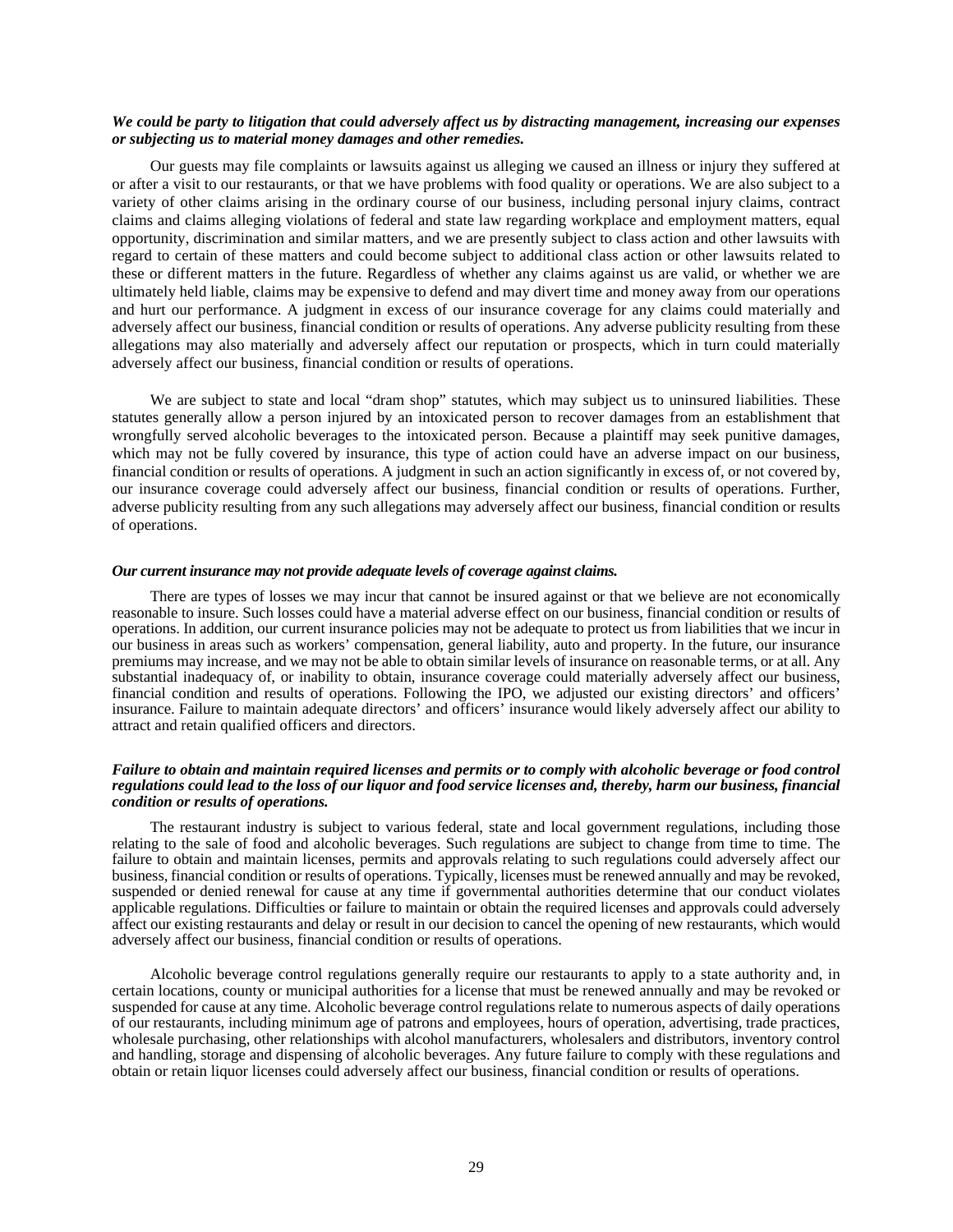## *Failure to establish and maintain effective internal controls in accordance with Section 404 of the Sarbanes-Oxley Act could have a material adverse effect on our business and stock price.*

As a publicly traded company, we are required to comply with the SEC's rules implementing Section 302 and 404 of the Sarbanes-Oxley Act, which requires management to certify financial and other information in our quarterly and annual reports and provide an annual management report on the effectiveness of internal controls over financial reporting. Though we are required to disclose changes made in our internal controls and procedures on a quarterly basis, we will not be required to make our first annual assessment of our internal control over financial reporting pursuant to Section 404 until 2020. Pursuant to the JOBS Act, our independent registered public accounting firm will not be required to attest to the effectiveness of our internal control over financial reporting until the date we are no longer an emerging growth company, which may be up to five full fiscal years following our IPO.

To comply with the requirements of being a public company, we may need to undertake various actions, such as implementing new internal controls and procedures and hiring additional accounting or internal audit staff. In addition, we may identify material weaknesses in our internal control over financial reporting that we may not be able to remediate in time to meet the applicable deadline imposed upon us for compliance with the requirements of Section 404. In connection with the audit of our financial statements for the year ended August 31, 2017, we identified a material weakness related to a lack of sufficient segregation of duties within the Company's financial record and reporting IT systems.

If we identify weaknesses in our internal control over financial reporting, are unable to comply with the requirements of Section 404 in a timely manner or to assert that our internal control over financial reporting is effective, or if our independent registered public accounting firm is unable to express an opinion as to the effectiveness of our internal control over financial reporting, investors may lose confidence in the accuracy and completeness of our financial reports and the market price of our common stock could be negatively affected, and we could become subject to investigations by the SEC or other regulatory authorities, which could require additional financial and management resources.

## *Changes to accounting rules or regulations may adversely affect our business, financial condition or results of operations.*

Changes to existing accounting rules or regulations may impact our business, financial condition or results of operations. Other new accounting rules or regulations and varying interpretations of existing accounting rules or regulations have occurred and may occur in the future. For instance, accounting regulatory authorities have recently issued new accounting rules which require lessees to capitalize operating leases in their financial statements. When adopted, such change would require us to record significant operating lease obligations on our balance sheet and make other changes to our financial statements. This and other future changes to accounting rules or regulations could materially adversely affect our business, financial condition or results of operations.

## *We incur increased costs as a result of being a public company.*

As a public company, we face significant legal, accounting and other expenses that we did not incur as a private company prior to the completion of our IPO in August 2019, particularly after we are no longer an "emerging growth company" as defined under the JOBS Act. In addition, new and changing laws, regulations and standards relating to corporate governance and public disclosure, including the Dodd-Frank Act and the rules and regulations promulgated and to be promulgated thereunder, as well as under the Sarbanes-Oxley Act and the JOBS Act, have created uncertainty for public companies and increased costs and time that boards of directors and management must devote to complying with these rules and regulations. The Sarbanes-Oxley Act and related rules of the SEC and the Nasdaq Stock Market regulate corporate governance practices of public companies. Compliance with these rules and regulations has increased and will continue to increase our legal and financial compliance costs and can lead to a diversion of management time and attention from sales-generating activities. For example, we are required to adopt new internal controls and disclosure controls and procedures. In addition, we incur additional expenses associated with our SEC reporting requirements and increased compensation for our management team. We cannot predict or estimate the amount of additional costs we will continue to incur as a public company or the specific timing of such costs.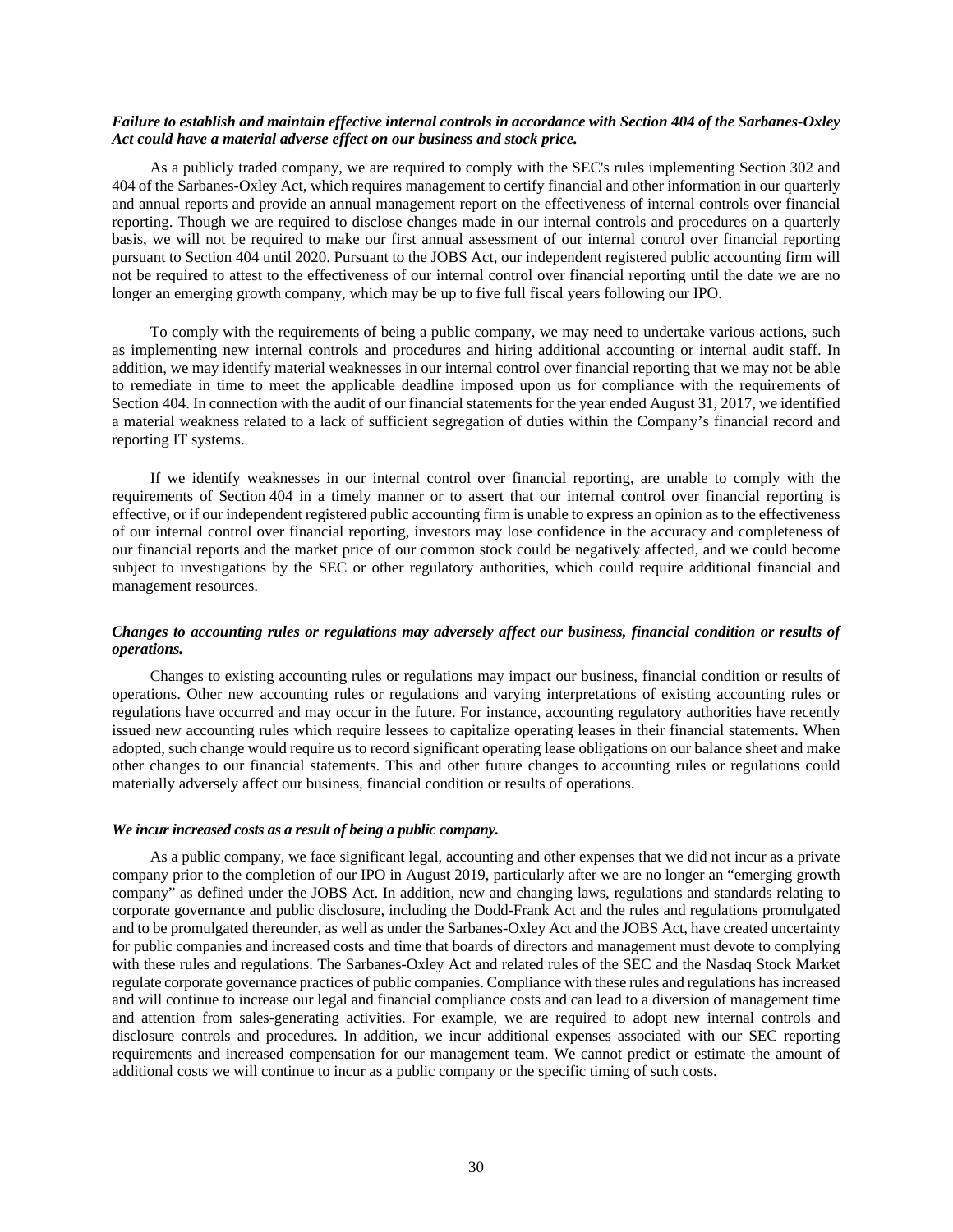## *We are an "emerging growth company," and we cannot be certain if the reduced reporting and disclosure requirements applicable to emerging growth companies will make our common stock less attractive to investors.*

For as long as we remain an "emerging growth company" as defined in the JOBS Act, we may take advantage of certain exemptions from various reporting requirements that are applicable to other public companies that are not "emerging growth companies." These exceptions provide for, but are not limited to, relief from the auditor attestation requirements of Section 404 of the Sarbanes-Oxley Act, less extensive disclosure obligations regarding executive compensation in our periodic reports and proxy statements, exemptions from the requirements to hold a nonbinding advisory vote on executive compensation and stockholder approval of any golden parachute payments not previously approved and an extended transition period for complying with new or revised accounting standards. While we have chosen to "opt out" of the extended transition period for complying with new or revised accounting standards, we may take advantage of the other reporting exemptions until we are no longer an "emerging growth company". We will remain an "emerging growth company" until the earliest of: (i) the last day of the fiscal year in which we have \$1.07 billion or more in annual gross revenues; (ii) the date on which we become a "large accelerated filer" (which means the year-end at which the total market value of our common equity securities held by non-affiliates is \$700 million or more as of the last business day of our most recently completed second fiscal quarter); (iii) the date on which we have issued more than \$1 billion of non-convertible debt securities over a three-year period; and (iv) the last day of the fiscal year following the fifth anniversary of our IPO. We cannot predict if investors will find our common stock less attractive because we may rely on these exemptions. If some investors find our common stock to be less attractive as a result, there may be a less active trading market for our common stock and the market price of our common stock may be more volatile.

## *Our management has limited experience managing a U.S. public company and our current resources may not be sufficient to fulfill our public company obligations.*

As a newly public company, we are subject to various new regulatory requirements, including those of the SEC and Nasdaq Stock Market. These requirements include recordkeeping, financial reporting and corporate governance rules and regulations. Our management team has limited experience in managing a U.S. public company and historically, has not had the resources typically found in a public company. Our internal infrastructure may not be adequate to support our increased reporting obligations and we may be unable to hire, train or retain necessary staff and may be reliant on engaging outside consultants or professionals to overcome our lack of experience or employees. Our business, financial condition or results of operations could be adversely affected if our internal infrastructure is inadequate, including if we are unable to engage outside consultants or are otherwise unable to fulfill our public company obligations.

## *Pursuant to the JOBS Act, our independent registered public accounting firm will not be required to attest to the effectiveness of our internal control over financial reporting pursuant to Section 404 of the Sarbanes-Oxley Act for so long as we are an "emerging growth company."*

Section 404 of the Sarbanes-Oxley Act requires annual management assessments of the effectiveness of our internal control over financial reporting, starting with the second annual report that we file with the SEC as a public company, and generally requires in the same report a report by our independent registered public accounting firm on the effectiveness of our internal control over financial reporting. However, under the JOBS Act, our independent registered public accounting firm will not be required to attest to the effectiveness of our internal control over financial reporting pursuant to Section 404 of the Sarbanes-Oxley Act until we are no longer an "emerging growth company." We will be an "emerging growth company" until the earliest of: (i) the last day of the fiscal year in which we have \$1.07 billion or more in annual gross revenues; (ii) the date on which we become a "large accelerated filer" (which means the year-end at which the total market value of our common equity securities held by non-affiliates is \$700 million or more as of the last business day of our most recently completed second fiscal quarter); (iii) the date on which we have issued more than \$1 billion of non-convertible debt securities over a three-year period; and (iv) the last day of the fiscal year following the fifth anniversary of our IPO.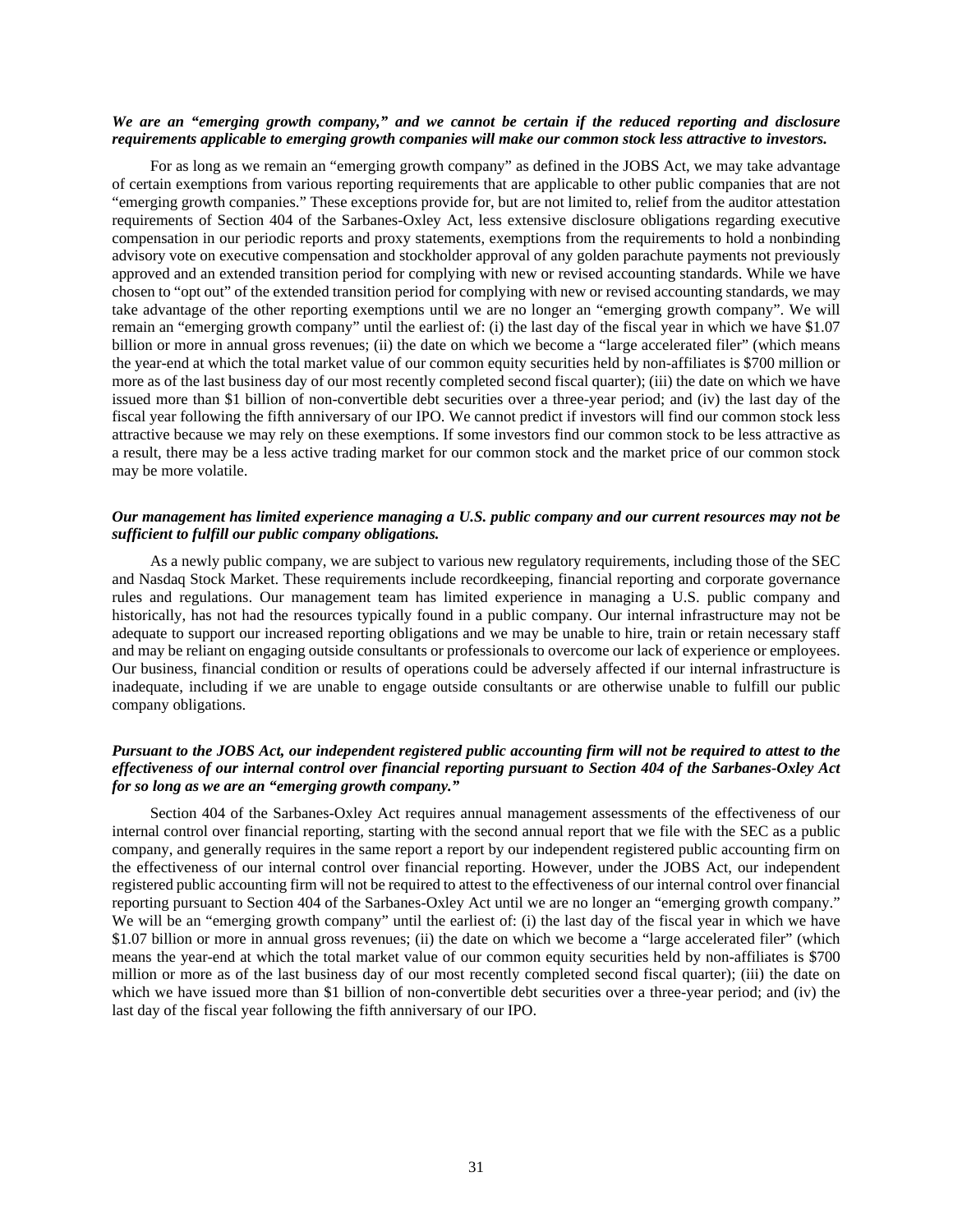In addition, Section 107 of the JOBS Act also provides that an "emerging growth company" can take advantage of the extended transition period provided in Section 7(a)(2)(B) of the Securities Act of 1933, as amended ("Securities Act") for complying with new or revised accounting standards. An "emerging growth company" can therefore delay the adoption of certain accounting standards until those standards would otherwise apply to private companies. However, we are choosing to "opt out" of such extended transition period and, as a result, we will comply with new or revised accounting standards on the relevant dates on which adoption of such standards is required for non-emerging growth companies. Section 107 of the JOBS Act provides that our decision to opt out of the extended transition period for complying with new or revised accounting standards is irrevocable.

## **Risks Related to Ownership of Our Class A Common Stock**

## *There may be an adverse effect on the value and liquidity of our Class A common stock due to the disparate voting rights of our Class A common stock and our Class B common stock.*

With the exception of voting rights and certain conversion rights for the Class B common stock, holders of our Class A common stock and Class B common stock have identical rights. On all matters to be voted on by stockholders, holders of our Class A common stock are entitled to one vote per share while holders of our Class B common stock are entitled to 10 votes per share. The difference in the voting rights of our Class A common stock and Class B common stock could adversely affect the value of the Class A common stock to the extent that any investor or potential future purchaser of our Class A common stock ascribes value to the superior voting rights of our Class B common stock. The existence of two separate classes of common stock could result in less liquidity for our Class A common stock than if there were only one class of our common stock. In addition, if we issue additional shares of Class B common stock in the future, there will be further dilution to investors or potential future purchasers of our Class A common stock.

#### *Our quarterly operating results may fluctuate significantly and could fall below the expectations of securities analysts and investors due to seasonality and other factors, some of which are beyond our control, resulting in a decline in our stock price.*

Our quarterly operating results may fluctuate significantly because of several factors, including:

- the timing of new restaurant openings and related expense;
- restaurant operating costs for our newly-opened restaurants, which are often materially greater during the first several months of operation than thereafter;
- labor availability and costs for hourly and management personnel;
- profitability of our restaurants, especially in new markets;
- changes in interest rates;
- increases and decreases in AUVs and comparable restaurant sales;
- impairment of long-lived assets and any loss on restaurant closures;
- macroeconomic conditions, both nationally and locally;
- negative publicity relating to the consumption of seafood or other food products we serve;
- changes in consumer preferences and competitive conditions;
- expansion in existing and new markets;
- increases in infrastructure costs; and
- fluctuations in commodity prices.

Seasonal factors and the timing of holidays also cause our sales to fluctuate from quarter to quarter. As a result of these factors, our quarterly and annual operating results and comparable restaurant sales may fluctuate significantly. Accordingly, results for any one quarter are not necessarily indicative of results to be expected for any other quarter or for any year and comparable restaurant sales for any particular future period may decrease. In addition, as we expand by opening more restaurants in cold weather climates, the seasonality of our business may be amplified. In the future, operating results may fall below the expectations of securities analysts and investors. In that event, the price of our common stock could be adversely impacted.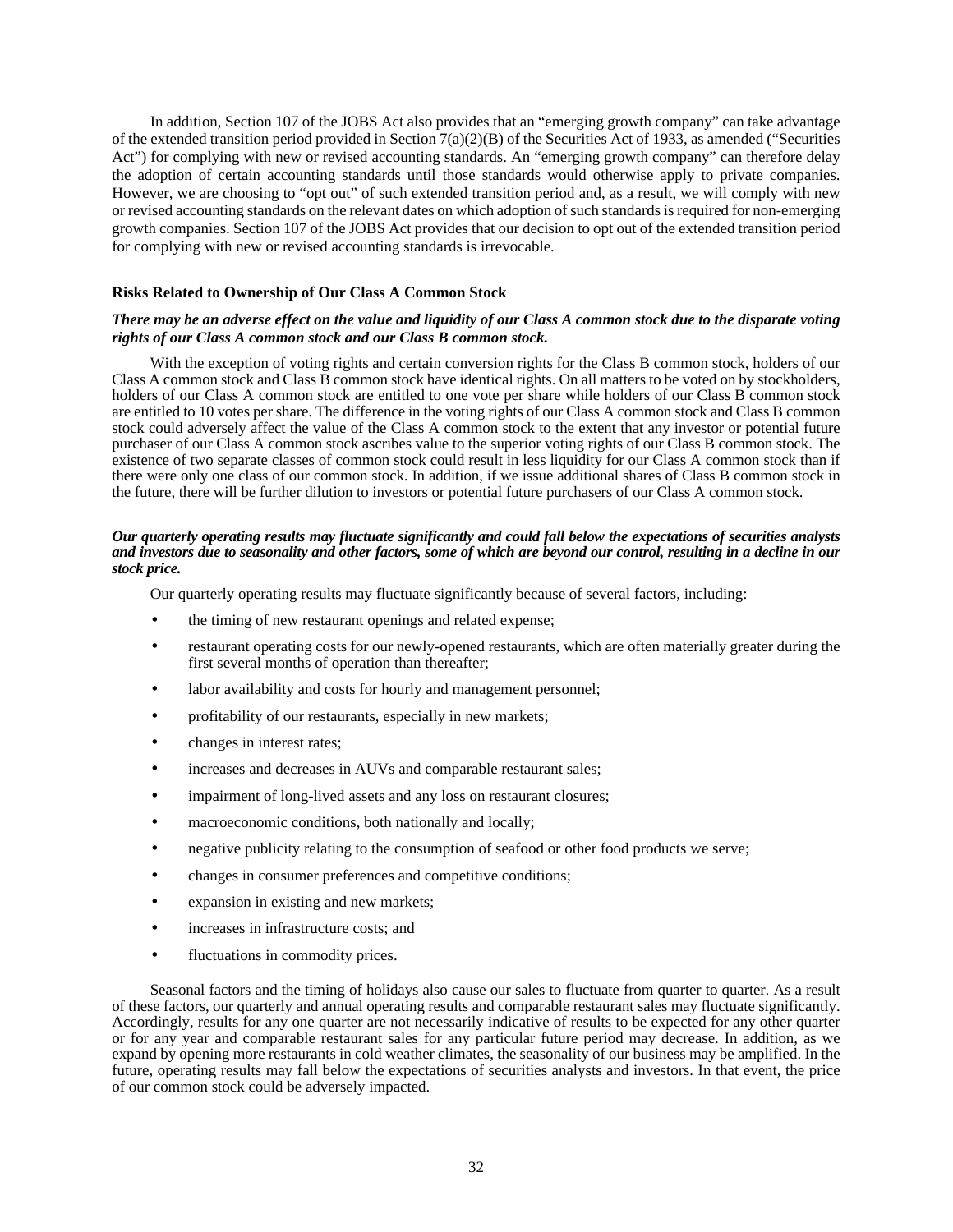#### *The price of our common stock may be volatile and you may lose all or part of your investment.*

The market price of our common stock could fluctuate significantly, and you may not be able to resell your shares at or above the purchase price. Those fluctuations could be based on various factors in addition to those otherwise described in this report, including those described under "—Risks Related to Our Business and Industry" and the following:

- our operating performance and the performance of our competitors or restaurant companies in general;
- the public's reaction to our press releases, our other public announcements and our filings with the SEC;
- changes in earnings estimates or recommendations by research analysts who follow us or other companies in our industry;
- global, national or local economic, legal and regulatory factors unrelated to our performance;
- future sales of our common stock or our equity interests by our officers, directors and significant stockholders;
- the arrival or departure of key personnel; and
- other developments affecting us, our industry or our competitors.

In addition, in recent years the stock market has experienced significant price and volume fluctuations. These fluctuations may be unrelated to the operating performance of particular companies. These broad market fluctuations may cause declines in the market price of our common stock. The price of our common stock could fluctuate based upon factors that have little or nothing to do with our business, financial condition or results of operations, and those fluctuations could adversely impact our common stock price.

## *Future sales of our common stock, or the perception that such sales may occur, could depress our common stock price.*

Sales of a substantial number of shares of our common stock in the public market, or the perception that such sales may occur, could depress the market price of our common stock. This would include sales by Kura Japan, as detailed below under "—Risks Related to Our Organizational Structure—Future sales of our shares by Kura Japan could depress our Class A common stock price." Our executive officers and directors and holders of all of our options and equity interests, including Kura Japan, have agreed with the underwriters for our IPO not to offer, sell, dispose of or hedge any shares of common stock or securities convertible into or exchangeable for shares of common stock (including shares of our Class B common stock), subject to specified limited exceptions and extensions, during the period ending 180 days after July 31, 2019, the date of the final prospectus filed with the SEC in connection with our IPO, except with the prior written consent of the representatives of the underwriters.

Our amended and restated certificate of incorporation authorize us to issue up to 50,000,000 shares of Class A common stock and 10,000,100 shares of Class B common stock, of which, as of the date of this report, 7,335,000 shares of Class A common stock and 1,000,050 shares of Class B common stock are outstanding, and 405,302 shares of Class A common stock will be issuable upon the exercise of outstanding stock options. The shares of Class A common stock offered are freely tradable without restriction under the Securities Act, except for any shares of our common stock that is held by our directors, executive officers and other affiliates, as that term is defined in the Securities Act, which will be restricted securities under the Securities Act. Restricted securities may not be sold in the public market unless the sale is registered under the Securities Act or an exemption from registration is available.

After the expiration of the lock-up agreements, shares of our Class A common stock and Class B common stock held by our affiliates will continue to be subject to the volume and other restrictions of Rule 144 under the Securities Act. The representatives of the underwriters may, in its sole discretion and at any time without notice, release all or any portion of the shares subject to the lock-up.

In addition, we filed a registration statement on Form S-8 registering under the Securities Act 700,000 shares of Class A common stock reserved for issuance under our 2018 Incentive Compensation Plan.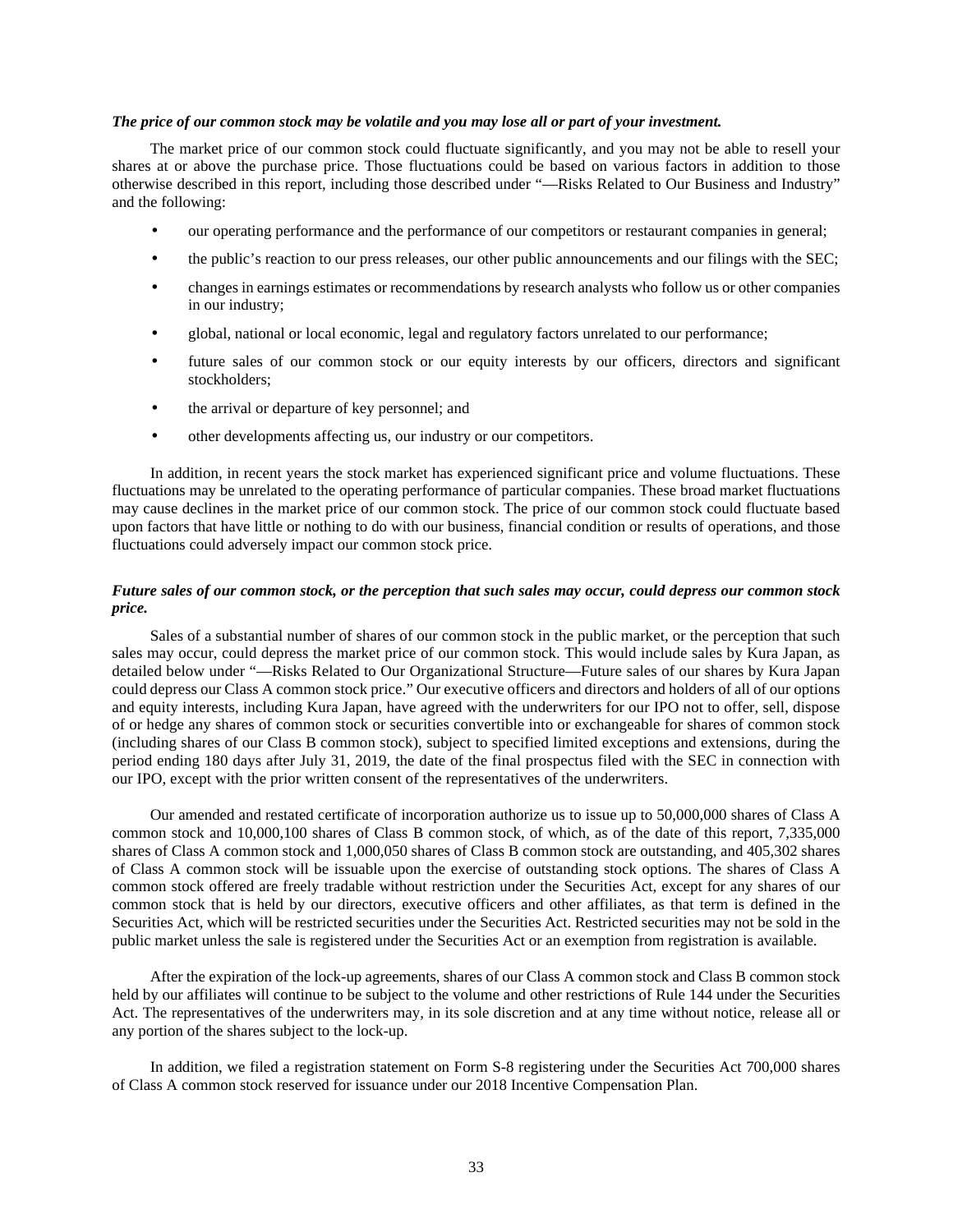In the future, we may also issue common stock or other securities. The number of new shares of our common stock issued in connection with raising additional capital could constitute a material portion of the then outstanding shares of our common stock and dilute our current stockholders.

## *If securities or industry analysts do not publish research or publish inaccurate or unfavorable research about our business, our stock price and trading volume could decline.*

The trading market for our common stock will depend in part on the research and reports that securities or industry analysts publish about us or our business. If one or more of the analysts who cover us downgrades our common stock or publishes inaccurate or unfavorable research about our business, our stock price would likely decline. If one or more of these analysts ceases coverage of us or fails to publish reports on us regularly, demand for our common stock could decrease, which could cause our stock prices and trading volume to decline.

#### *We do not intend to pay dividends for the foreseeable future.*

We may retain future earnings, if any, for future operations, expansion and debt repayment and have no current plans to pay any cash dividends for the foreseeable future. Any future determination to declare and pay cash dividends will be at the discretion of our board of directors and will depend on, among other things, our financial condition, results of operations, cash requirements, contractual restrictions and such other factors as our board of directors deems relevant. Our ability to pay dividends may also be limited by covenants under our Credit Facility, terms loans or of any future outstanding indebtedness we, our subsidiaries or affiliates (including Kura Japan) incur. As a result, you may not receive any return on an investment in our common stock unless you sell our common stock for a price greater than that which you paid for it.

#### *Provisions in our charter documents and Delaware law may delay or prevent our acquisition by a third party.*

Our amended and restated certificate of incorporation and amended and restated bylaws, and Delaware law, contain several provisions that may make it more difficult for a third party to acquire control of us without the approval of our board of directors. These provisions may make it more difficult or expensive for a third party to acquire a majority of our outstanding equity interests. These provisions also may delay, prevent or deter a merger, acquisition, tender offer, proxy contest or other transaction that might otherwise result in our stockholders receiving a premium over the market price for their common stock.

## *Our amended and restated certificate of incorporation and amended and restated bylaws each contain an exclusive forum provision, which could limit a stockholder's ability to obtain a favorable judicial forum for disputes with us or our directors, officers or other employees.*

Our amended and restated certificate of incorporation and amended and restated bylaws each contain an exclusive forum provision providing that the Court of Chancery of the State of Delaware will be the sole and exclusive forum for: (i) any derivative action or proceeding brought on our behalf, (ii) any action asserting a claim of breach of a fiduciary duty owed by, or other wrongdoing by, any of our directors, officers, employees, agents or stockholders, (iii) any action asserting a claim arising pursuant to any provision of the Delaware General Corporation Law, our amended and restated certificate of incorporation or our amended and restated bylaws, or (iv) any action asserting a claim that is governed by the internal affairs doctrine. However, Section 27 of the Exchange Act creates exclusive federal jurisdiction over all suits brought to enforce any duty or liability created by the Exchange Act or the rules and regulations thereunder. As a result, the exclusive forum provision will not apply to suits brought to enforce any duty or liability created by the Exchange Act or any other claim for which the federal courts have exclusive jurisdiction. In addition, Section 22 of the Securities Act creates concurrent jurisdiction for federal and state courts over all suits brought to enforce any duty or liability created by the Securities Act or the rules and regulations thereunder. As a result, the exclusive forum provisions will not apply to suits brought to enforce any duty or liability created by the Securities Act or any other claim for which the federal and state courts have concurrent jurisdiction, and our stockholders will not be deemed to have waived our compliance with the federal securities laws and the rules and regulations thereunder.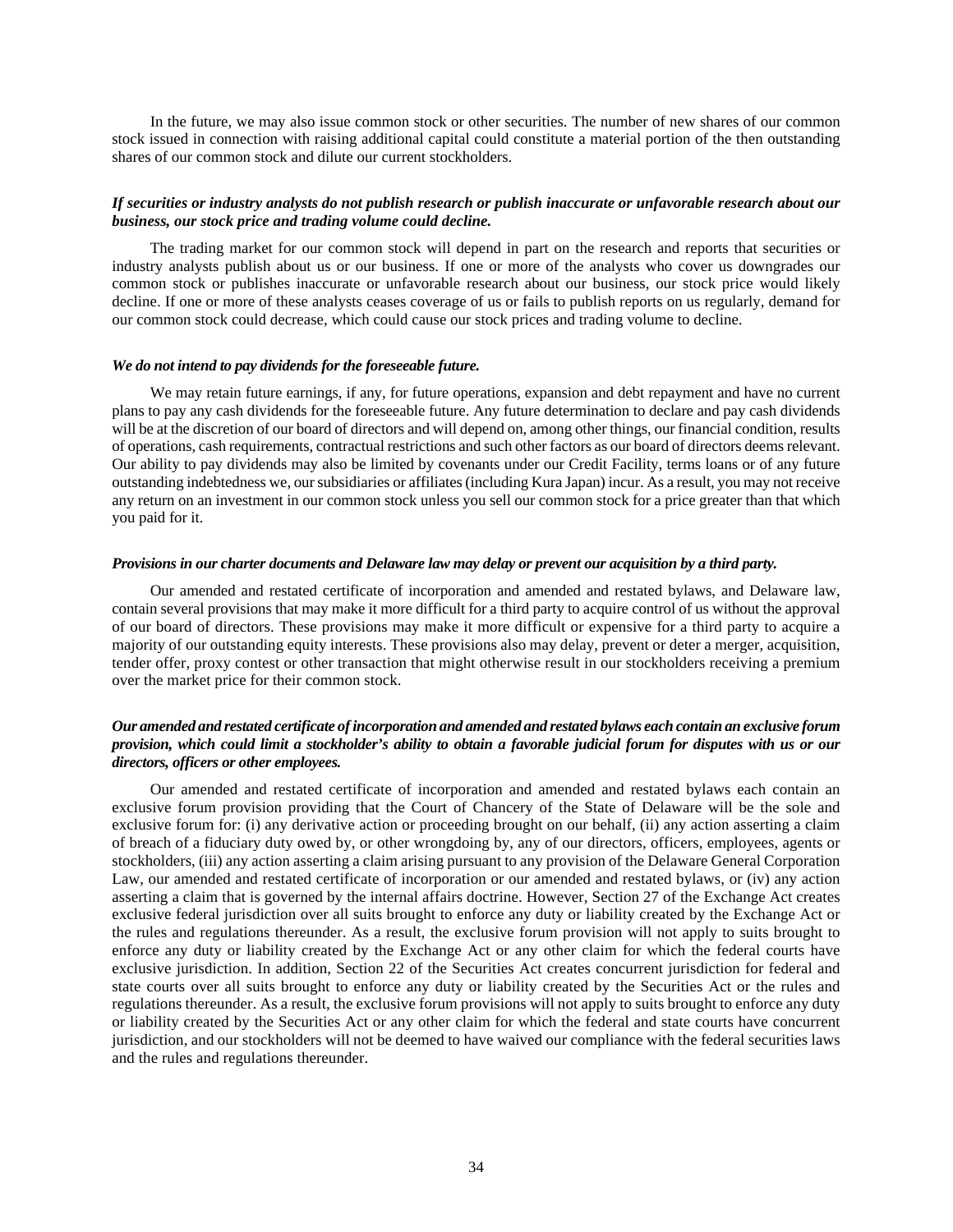Any person purchasing or otherwise acquiring any interest in any shares of our capital stock shall be deemed to have notice of and to have consented to this provision of our amended and restated certificate of incorporation and our amended and restated bylaws. The exclusive forum provisions, if enforced, may limit a stockholder's ability to bring a claim in a judicial forum that it finds favorable for disputes with us or our directors, officers or other employees, which may discourage such lawsuits. Alternatively, if a court were to find the exclusive forum provisions to be inapplicable or unenforceable in an action, we may incur additional costs associated with resolving such action in other jurisdictions, which could have a material adverse effect on our business, financial condition, results of operations and growth prospects. For example, the Court of Chancery of the State of Delaware recently determined that a provision stating that U.S. federal district courts are the exclusive forum for resolving any complaint asserting a cause of action arising under the Securities Act is not enforceable.

#### **Risks Related to Our Organizational Structure**

## *We are controlled by Kura Japan, whose interests may differ from those of our other stockholders.*

As of the date of this report, Kura Japan controls approximately 81% of the combined voting power of our equity interests through their ownership of both Class A common stock and Class B common stock. Kura Japan will, for the foreseeable future, have significant influence over corporate management and affairs, and will be able to control virtually all matters requiring stockholder approval so long as Kura Japan owns a majority of the combined voting power of our outstanding equity interests. As of the date of this report, Kura Japan owns 1,000,050 shares of Class B common stock and a majority of the combined voting power of our outstanding equity interests, and effectively control the outcome of matters submitted to stockholders that require a majority vote based on 7,335,000 shares of Class A common stock and 1,000,050 shares of Class B common stock outstanding. Kura Japan is able to, subject to applicable law, elect a majority of the members of our board of directors and control actions to be taken by us and our board of directors, including amendments to our certificate of incorporation and bylaws and approval of significant corporate transactions, including, among other matters, mergers and sales of substantially all of our assets, as well as incurrence of indebtedness by us. The directors so elected will have the authority, subject to the terms of our indebtedness and applicable rules and regulations, to issue additional stock, implement stock repurchase programs, declare dividends and make other decisions. It is possible that the interests of Kura Japan may in some circumstances conflict with our interests and the interests of our other stockholders, including you. For example, Kura Japan may have different tax positions from us that could influence their decisions regarding whether and when to dispose of assets and whether and when to incur new or refinance existing indebtedness. Such indebtedness could contain covenants that prevent us from declaring dividends to stockholders. In addition, the determination of future tax reporting positions and the structuring of future transactions may take into consideration Kura Japan's tax or other considerations, which may differ from our considerations or our other stockholders. For additional information about our relationships with Kura Japan, you should read the information under "Note 5. Related Party Transactions" to our audited financial statements included in "Item 8. Financial Statements and Supplementary Data" in this Form 10-K for additional information.

## *We are a "controlled company" within the meaning of the Nasdaq listing standards and, as a result, will qualify for, and may rely on, exemptions from certain corporate governance requirements. You will not have the same protections afforded to stockholders of companies that are subject to such requirements.*

As of the date of this report, Kura Japan controls approximately 81% of the combined voting power of our equity interests through their ownership of both Class A common stock and Class B common stock. Because of the voting power of Kura Japan, we are considered a "controlled company" for the purposes of the Nasdaq Stock Market. As such, we are exempt from certain corporate governance requirements of the Nasdaq Stock Market, including (i) the requirement that a majority of the board of directors consist of independent directors, (ii) the requirement that we have a Nominating and Corporate Governance Committee that is composed entirely of independent directors and (iii) the requirement that we have a Compensation Committee that is composed entirely of independent directors. We may rely on the above-stated exemptions so long as we are considered a "controlled company" under the Nasdaq Stock Market requirements. Accordingly, you will not have the same protections afforded to stockholders of companies that are subject to all of the corporate governance requirements of the Nasdaq Stock Market. We currently have a board composed of independent directors and our Compensation Committee is composed entirely of independent directors but we do not have a Nominating and Corporate Governance Committee.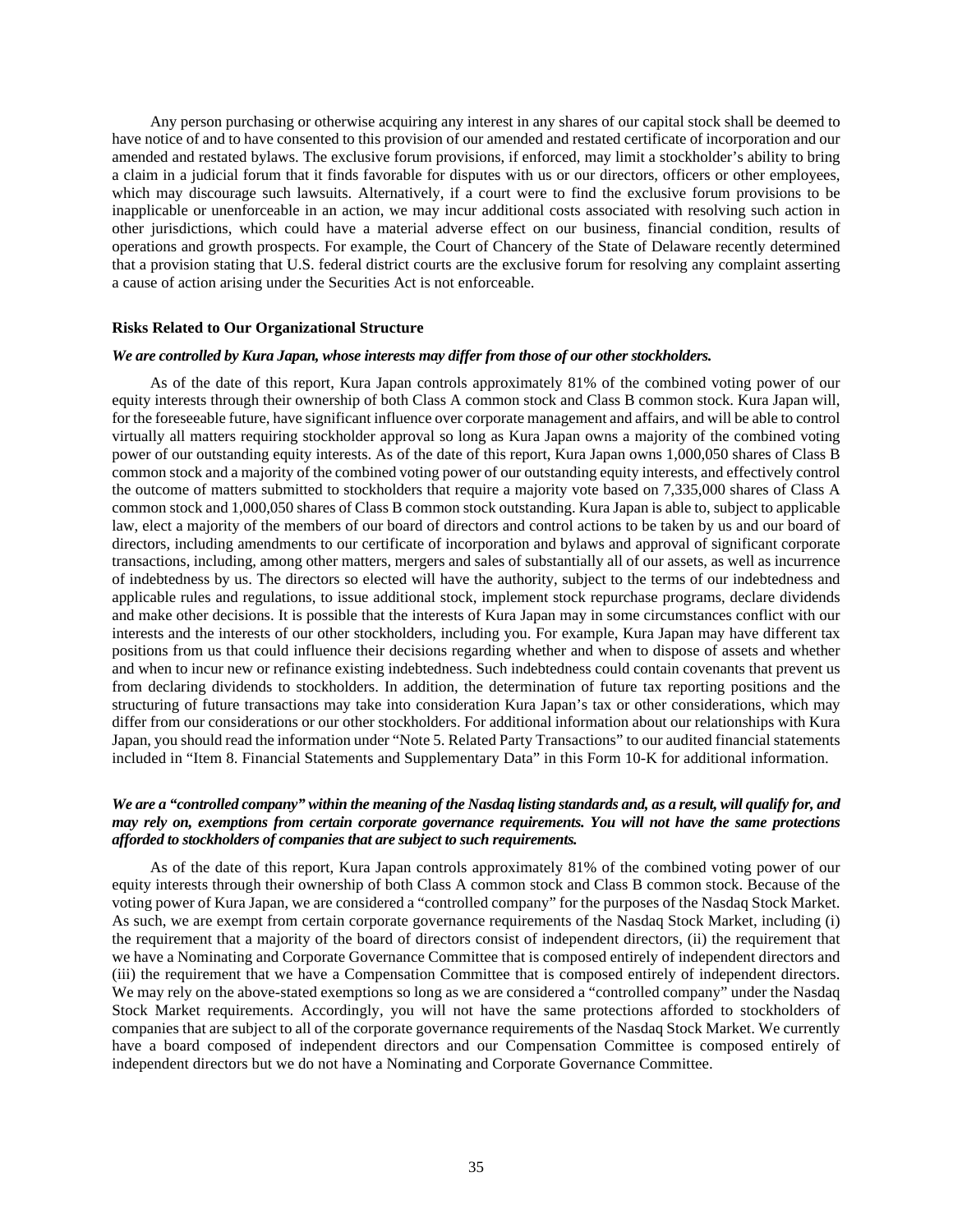#### *The interests of Kura Japan may conflict with ours or yours in the future.*

Various conflicts of interest between Kura Japan and us could arise. Ownership interests of directors or officers of Kura Japan in our common stock, or a person's service as either a director or officer of both companies, could create or appear to create potential conflicts of interest when those directors and officers are faced with decisions that could have different implications for Kura Japan and Kura Sushi USA. These decisions could, for example, relate to:

- disagreement over corporate opportunities;
- management stock ownership;
- employee retention or recruiting;
- our dividend policy; and
- the services and arrangements from which we benefit as a result of its relationship with Kura Japan.

Potential conflicts of interest could also arise if we enter into any new commercial arrangements with Kura Japan in the future. Our directors and officers who have interests in both Kura Japan and us may also face conflicts of interest with regard to the allocation of their time between Kura Japan and Kura Sushi USA.

#### *The corporate opportunity provisions in our amended and restated certificate of incorporation could enable Kura Japan to benefit from corporate opportunities that might otherwise be available to Kura Sushi USA.*

Our amended and restated certificate of incorporation contains provisions related to corporate opportunities that may be of interest to both Kura Japan and us. It provides that if a corporate opportunity is offered to:

- one of our officers or employees who is also a director (but not an officer or employee) of Kura Japan, that opportunity will belong to us unless expressly offered to that person primarily in his or her capacity as a director of Kura Japan, in which case it will belong to Kura Japan;
- one of our directors who is also an officer or employee of Kura Japan, that opportunity will belong to Kura Japan unless expressly offered to that person primarily in his or her capacity as our director, in which case it will belong to us; and
- any person who is either (1) an officer or employee of both us and Kura Japan or (2) a director of both us and Kura Japan (but not an officer or employee of either one), that opportunity will belong to Kura Japan unless expressly offered to that person primarily in his or her capacity as our director, in which case such opportunity shall belong to us.

Manabu Kamei, our Chief Operating Officer and a member of our board of directors, is also a member of the board of directors and an employee of Kura Japan, but none of our other officers, employees or directors are also an officer, employee or director of Kura Japan. Accordingly, no officers or employees of the Company fit the description of the first bullet above, and only Mr. Kamei fits the description of personnel described in the second and third bullets above given his roles at our company and Kura Japan.

In following these procedures, any person who is offered a corporate opportunity will have satisfied his or her fiduciary duties to our stockholders and us. In addition, our amended and restated certificate of incorporation provides that any corporate opportunity that belongs to Kura Japan or to us, as the case may be, may not be pursued by the other, unless and until the party to whom the opportunity belongs determines not to pursue the opportunity and so informs the other party. Furthermore, so long as the material facts of any transaction between us and Kura Japan have been disclosed to or are known by our board of directors or relevant board committee, and the board or such committee (which may, for quorum purposes, include directors who are directors or officers of Kura Japan) authorizes the transaction by an affirmative vote of a majority of the disinterested directors, then Kura Japan will have satisfied its fiduciary duties and will not be liable to us or our stockholders for any breach of fiduciary duty or duty of loyalty relating to that transaction. These provisions create the possibility that a corporate opportunity that may be pertinent to us may be used for the benefit of Kura Japan.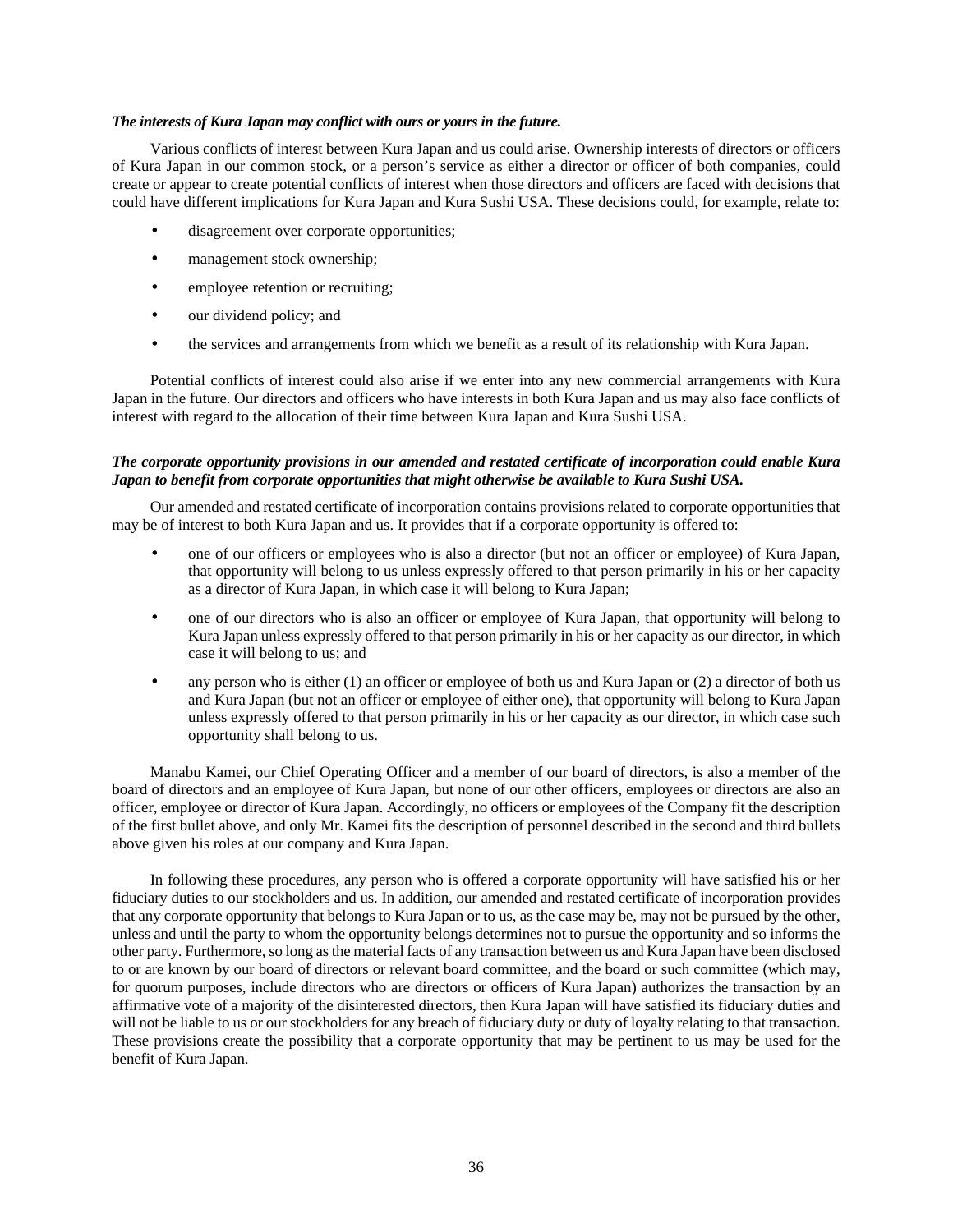# *Future sales of our shares by Kura Japan could depress our Class A common stock price.*

Subject to a lock-up period, Kura Japan may sell all or a portion of the shares of our Class A common stock and Class B common stock that it owns (which shares of Class B common stock would be converted automatically into Class A shares in connection with any sale). Sales by Kura Japan in the public market could depress our Class A common stock price. Kura Japan is not subject to any contractual obligation to maintain its ownership position in our shares, except that it has agreed not to sell or otherwise dispose of any of our equity interests for a period ending 180 days after July 31, 2019, the date of the final prospectus filed with the SEC in connection with our IPO without the prior written consent of the representatives of the underwriters. Consequently, Kura Japan may decide not to maintain its ownership of our equity interests once the lock-up period expires.

# **Item 1B. Unresolved Staff Comments**

None.

# **Item 2. Properties**

As of August 31, 2019, we operate 23 restaurants in five states. We operate a variety of restaurant formats, including in-line and end-cap restaurants located in retail centers of varying sizes. Our restaurants range in size from 1,600 to 6,800 square feet, with an average of approximately 3,200 square feet. We lease the property for our corporate offices located in Irvine, California and all of the properties on which we operate our restaurants.

The table below shows the locations of our restaurants as of August 31, 2019:

| <b>City</b>                | <b>State</b> | <b>Opened</b> | <b>City</b>          | <b>State</b>    | <b>Opened</b> |
|----------------------------|--------------|---------------|----------------------|-----------------|---------------|
| Irvine                     | California   | Sep-2009      | Houston (Westheimer) | Texas           | Aug-2017      |
| Los Angeles (Little Tokyo) | California   | $Jan-2012$    | Sugar Land           | Texas           | $Jan-2018$    |
| Torrance                   | California   | Apr-2012      | Houston (Midtown)    | Texas           | Mar-2018      |
| <b>Brea</b>                | California   | May-2012      | Pleasanton           | California      | Apr-2018      |
| Rancho Cucamonga           | California   | Aug-2012      | Frisco               | Texas           | May-2018      |
| Los Angeles (Sawtelle)     | California   | Aug-2013      | Cerritos             | California      | Oct-2018      |
| San Diego                  | California   | Mar-2015      | Schaumburg           | <b>Illinois</b> | Nov-2018      |
| Cupertino                  | California   | Feb-2016      | <b>Cypress</b>       | California      | $Jan-2019$    |
| Plano                      | Texas        | May-2016      | Sacramento           | California      | Mar-2019      |
| Carrollton                 | Texas        | Jul-2016      | Las Vegas            | Nevada          | Jul-2019      |
| Austin                     | Texas        | May-2017      | Garden Grove         | California      | Aug-2019      |
| Doraville                  | Georgia      | Jul-2017      |                      |                 |               |

We are obligated under non-cancelable leases for the majority of our restaurants, as well as our corporate offices. The majority of our restaurant leases have lease terms of twenty years, inclusive of customary extensions which are at the option of the Company. Our restaurant leases generally require us to pay a proportionate share of real estate taxes, insurance, common area maintenance charges, and other operating costs. Some restaurant leases provide for contingent rental payments based on sales thresholds, although we generally do not expect to pay significant rent on these properties based on the thresholds in those leases.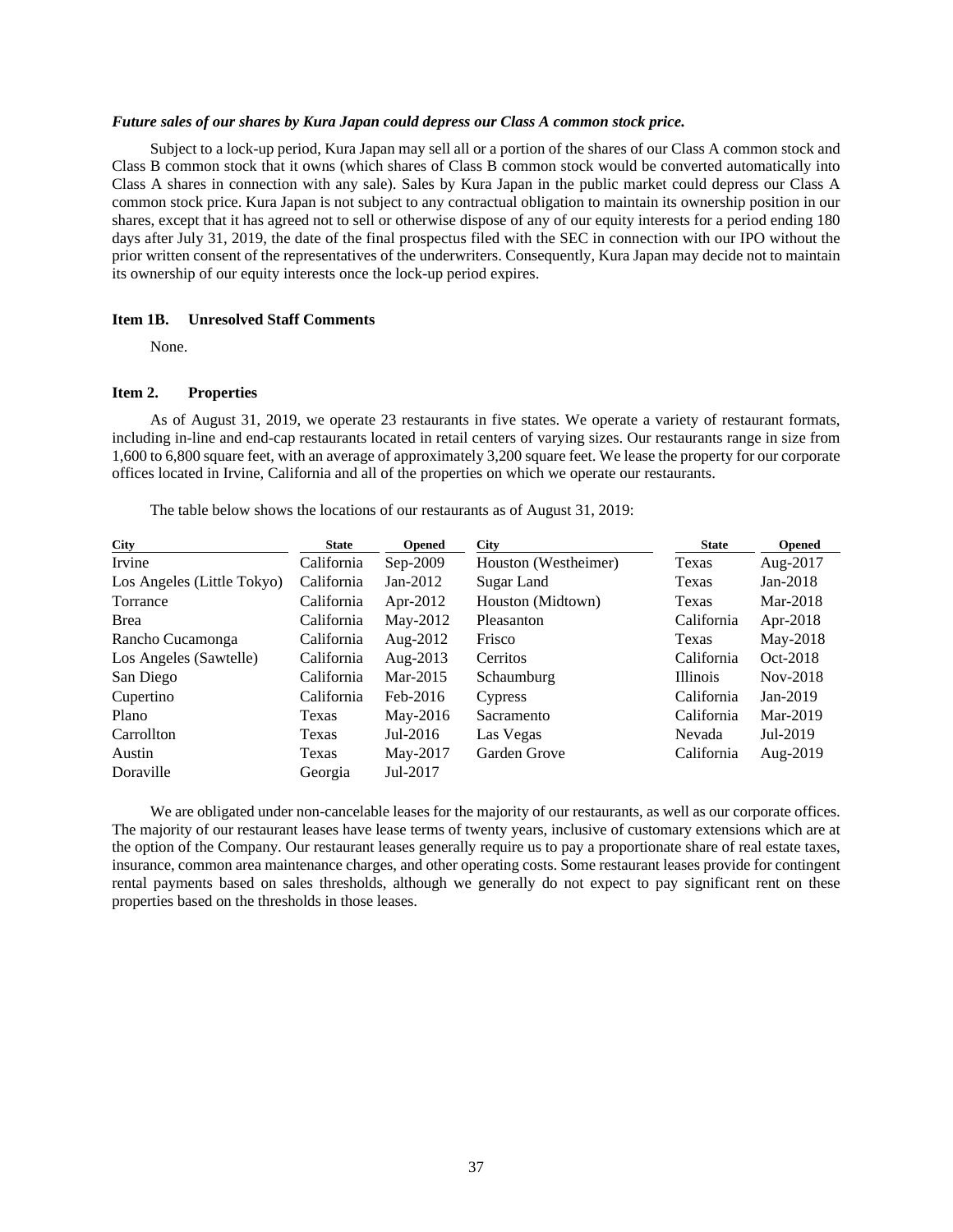# **Item 3. Legal Proceedings**

We are currently involved in various claims, investigations and legal actions that arise in the ordinary course of our business, including claims and investigations resulting from employment-related matters. On May 31, 2019, a putative class action complaint was filed by a former employee Brandy Gomes in Los Angeles County Superior Court, alleging violations of California wage and hour laws. The Company was served with this complaint on June 28, 2019. The Company disputes any allegations of wrongdoing and intends to defend itself vigorously in this matter. The Company is currently unable to estimate the range of possible losses associated with this proceeding.

In the opinion of management, none of these matters, including the putative class action matter referenced above, has had a material effect on us, and as of the date of this report, we are not party to any material pending legal proceedings and are not aware of any claims that could have a material adverse effect on our business, financial condition, results of operations or cash flows. However, a significant increase in the number of these claims or an increase in amounts owing under successful claims, including the putative class action referenced above, could materially and adversely affect our business, financial condition, results of operations or cash flows.

# **Item 4. Mine Safety Disclosures**

Not applicable.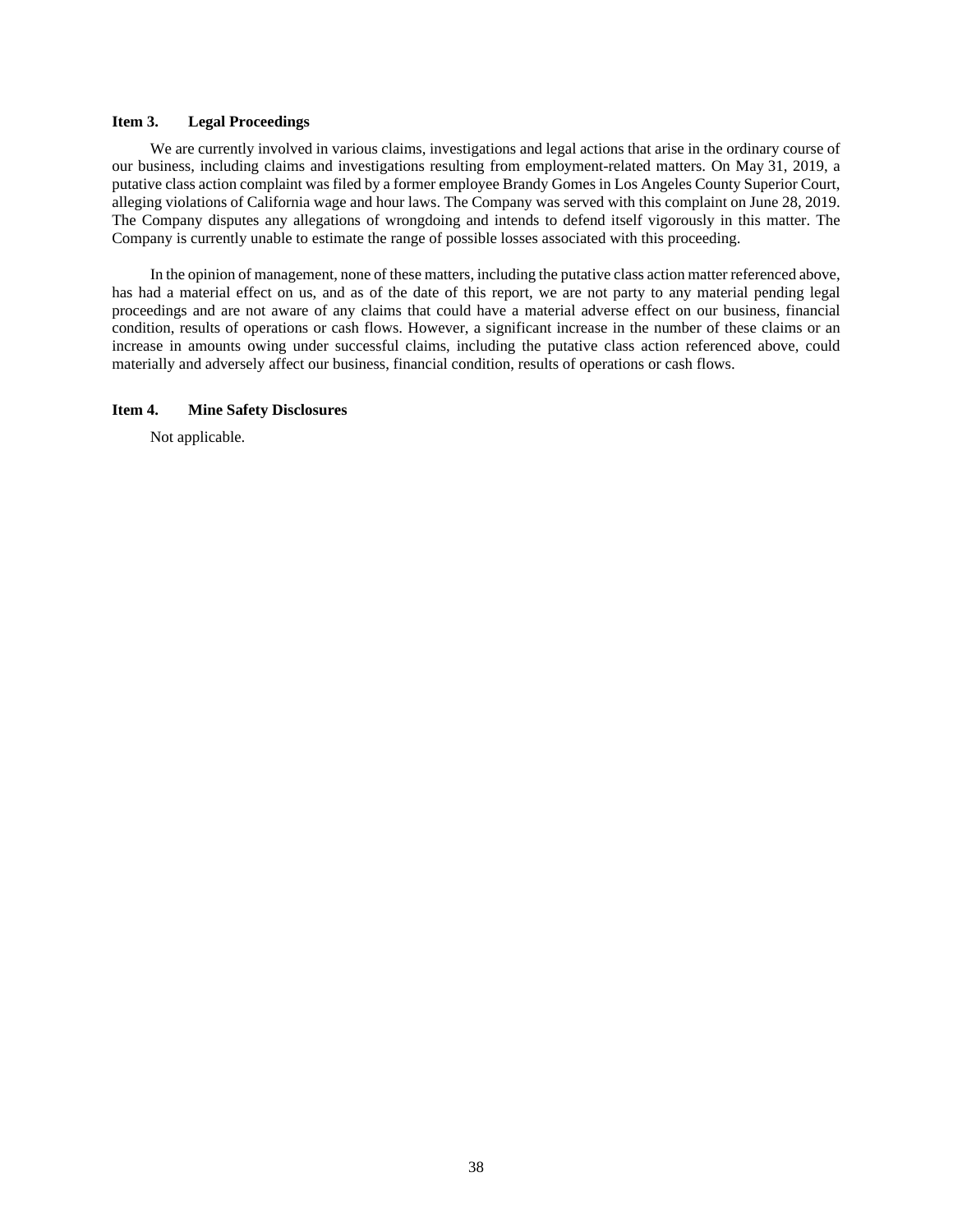# **PART II**

# **Item 5. Market for Registrant's Common Equity, Related Stockholder Matters and Issuer Purchases of Equity Securities**

## **Market Information for Common Stock**

Our common stock has traded on the Nasdaq Global Market under the symbol "KRUS" since it began trading on August 1, 2019. Before then, there was no public market for our common stock.

# **Holders of Record**

As of November 20, 2019, we had 2 holders of record of our Class A common stock and one holder of our Class B common stock. The number of holders of record is based upon the actual number of holders registered as of such date and does not include holders of shares in "street name" or persons, partnerships, associates, corporations or other entities in security position listings maintained by depositories.

# **Dividends**

We have not declared, and currently do not plan to declare in the foreseeable future, dividends on our common stock. Instead, we anticipate that all our earnings in the foreseeable future, if any, will be used for the operation and growth of our business. Any future determination to pay dividends on our common stock will be at the discretion of our board of directors and will depend upon many factors, including our financial condition, our results of operations, our liquidity, legal requirements, restrictions that may be imposed by the terms of current and future financing instruments and other factors deemed relevant by our board of directors.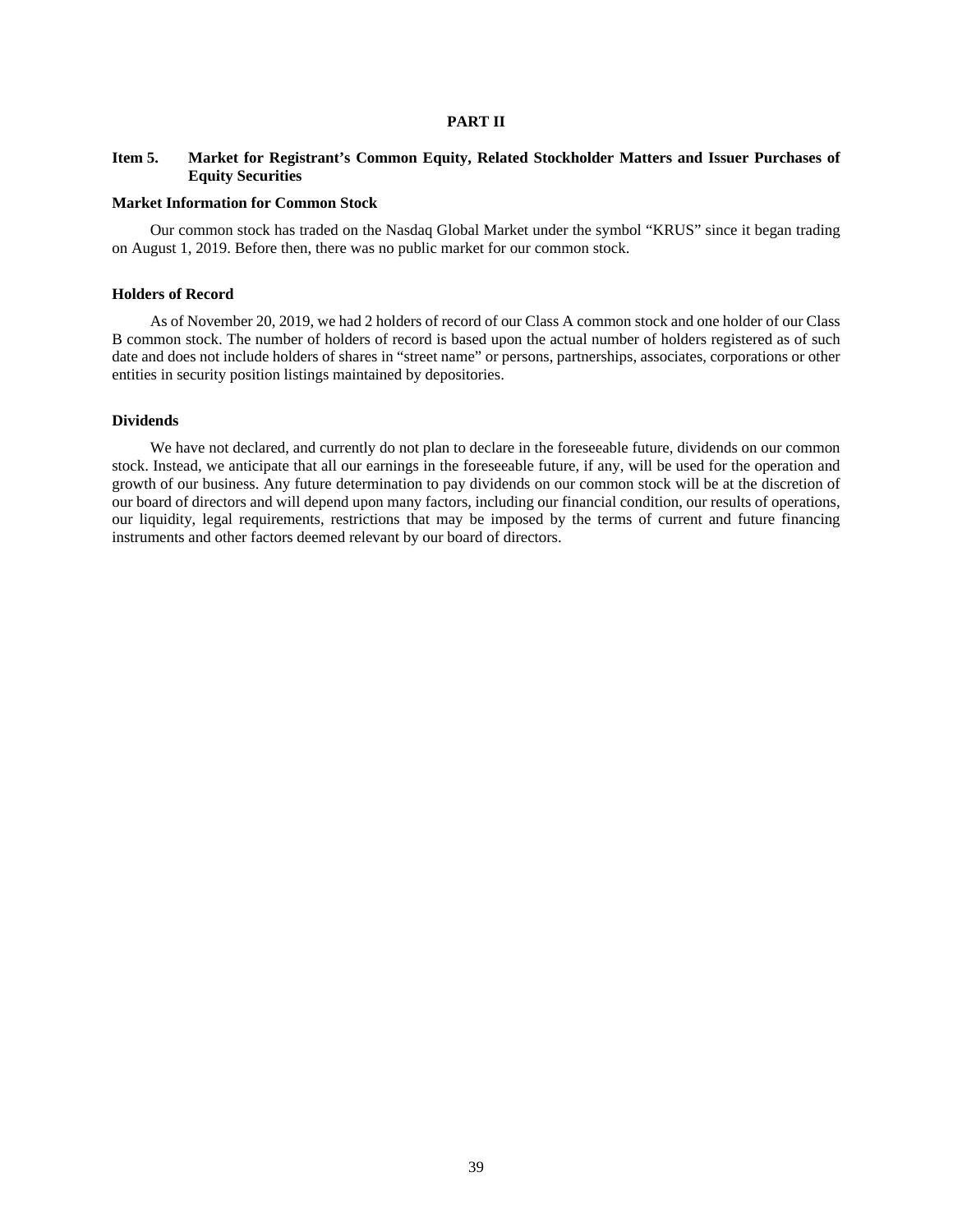## **Stock Performance Graph**

The following graph presents a comparison from August 1, 2019 (the date our common stock commenced trading on the Nasdaq Global Market) through August 31, 2019 of the cumulative return of our common stock, the Nasdaq Composite Index and the S&P 600 Restaurants Index. The graph assumes investment of \$100 on August 1, 2019 in our common stock and in each of the two indices and the reinvestment of dividends. This graph is furnished and not "filed" with the SEC or "soliciting material" under the Exchange Act and shall not be incorporated by reference into any such filings, irrespective of any general incorporation contained in such filing.



# **Total Return Analysis**

|  | 8/1/2019           | 8/31/2019 |
|--|--------------------|-----------|
|  | $100.00 \text{ S}$ | 127.84    |
|  | $100.00 \text{ S}$ | 98.17     |
|  | $100.00 \text{ S}$ | 106.77    |

## **Use of Proceeds from Initial Public Offering of Class A Common Stock**

On July 31, 2019, we priced the initial public offering of our Class A common stock pursuant to a registration statement (File No. 333-232551), that was declared effective on July 31, 2019. The offering closed on August 5, 2019 after all of the securities registered in the registration statement were sold.

Under the registration statement, we sold an aggregate of 3,335,000 of Class A common stock at a price of \$14.00 per share. This included 435,000 shares issued and sold by us pursuant to the exercise of the underwriters' option to purchase additional shares. The shares were sold to the underwriters at the IPO price of \$14.00 per share less an underwriting discount of \$0.98 per share. BMO Capital Markets Corp. and Stephens Inc. acted as representatives of the underwriters for the offering. We received aggregate net proceeds of approximately \$39 million after deducting the underwriting discounts and commissions and estimated offering expenses payable by us. We used a portion of the net proceeds to repay all of the approximately \$3.1 million borrowings outstanding under our Credit Facility, with the remaining proceeds, have and will support new unit growth, for working capital and general corporate purposes. No payments were made by us to directors, officers or persons owning 10% or more of our common stock or to their associates, or to our affiliates.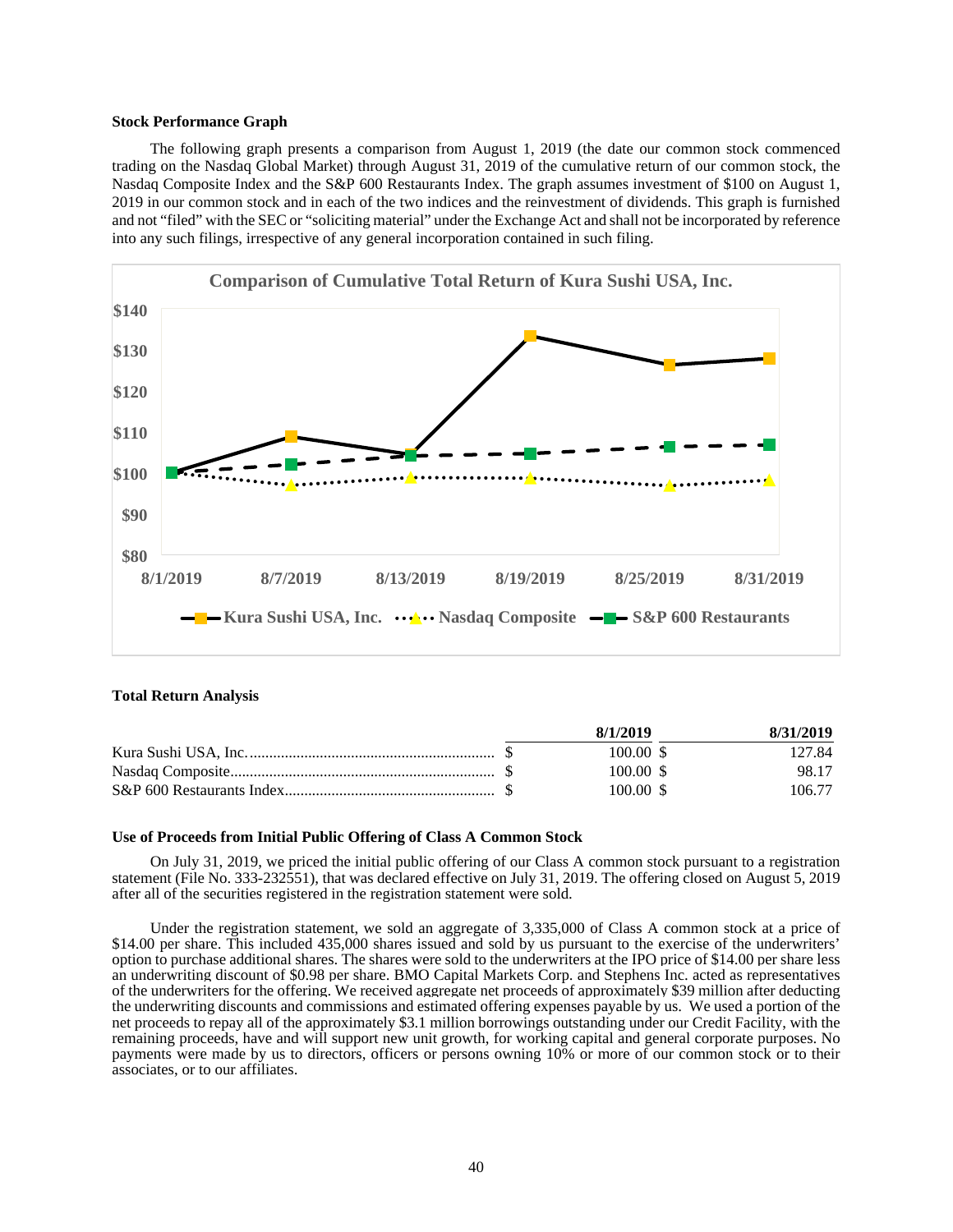# **Recent Sales of Unregistered Securities**

During fiscal year 2019, we did not sell any securities without registration under the Securities Act of 1933.

## **Issuer Purchases of Equity Securities**

We did not repurchase any of our equity securities during the fourth quarter of fiscal year 2019.

# **Equity Compensation Plan Information**

For equity compensation plan information, refer to "Part III, Item 12. Security Ownership of Certain Beneficial Owners and Management and Related Stockholder Matters" of this Annual Report on Form 10-K.

# **Item 6. Selected Financial and Operating Data**

The following tables set forth selected historical financial data, for the periods and as of the dates indicated, derived from our audited financial statements included elsewhere in this Annual Report on Form 10-K. These tables should be read in conjunction with "Item 1A. Risk Factors," "Item 7. Management's Discussion and Analysis of Financial Condition and Results of Operations," and our financial statements and notes thereto included in "Item 8. Financial Statements and Supplementary Data," of this report. Our historical results are not necessarily indicative of future results.

|                                              | <b>Fiscal Years Ended August 31,</b> |                                               |    |        |    |        |
|----------------------------------------------|--------------------------------------|-----------------------------------------------|----|--------|----|--------|
|                                              |                                      | 2019                                          |    | 2018   |    | 2017   |
|                                              |                                      | (amounts in thousands, except per share data) |    |        |    |        |
| <b>Statements of Operations Data:</b>        |                                      |                                               |    |        |    |        |
|                                              |                                      | 64,245                                        | S  | 51,744 | \$ | 37,251 |
| <b>Restaurant operating costs:</b>           |                                      |                                               |    |        |    |        |
|                                              |                                      | 21,048                                        |    | 17,594 |    | 13,389 |
|                                              |                                      | 19,942                                        |    | 15,994 |    | 12,117 |
|                                              |                                      | 4,593                                         |    | 3,013  |    | 2,077  |
|                                              |                                      | 2,055                                         |    | 1,624  |    | 1,345  |
|                                              |                                      | 7,088                                         |    | 5,404  |    | 3,907  |
|                                              |                                      | 54,726                                        |    | 43,629 |    | 32,835 |
|                                              |                                      | 7,748                                         |    | 5,965  |    | 3,364  |
|                                              |                                      | 110                                           |    | 51     |    | 25     |
|                                              |                                      |                                               |    | 236    |    |        |
|                                              |                                      | 62,584                                        |    | 49,881 |    | 36,224 |
|                                              |                                      | 1,661                                         |    | 1,863  |    | 1,027  |
| Other expense (income):                      |                                      |                                               |    |        |    |        |
|                                              |                                      | 188                                           |    | 128    |    | 85     |
|                                              |                                      | (51)                                          |    | (12)   |    | (5)    |
|                                              |                                      | 1,524                                         |    | 1,747  |    | 947    |
|                                              |                                      | 68                                            |    | 5      |    | 240    |
|                                              | \$                                   | 1,456                                         | \$ | 1,742  | \$ | 707    |
| Net income per share attributable to Class A |                                      |                                               |    |        |    |        |
| and Class B common stockholders              |                                      |                                               |    |        |    |        |
|                                              |                                      | 0.28                                          | \$ | 0.35   | \$ | 0.14   |
|                                              |                                      | 0.26                                          | \$ | 0.34   | \$ | 0.14   |
| Weighted average shares used to compute net  |                                      |                                               |    |        |    |        |
| income per share attributable to Class A and |                                      |                                               |    |        |    |        |
| Class B common stockholder                   |                                      |                                               |    |        |    |        |
|                                              |                                      | 5,283                                         |    | 5,000  |    | 5,000  |
|                                              |                                      | 5,512                                         |    | 5,050  |    | 5,000  |
|                                              |                                      |                                               |    |        |    |        |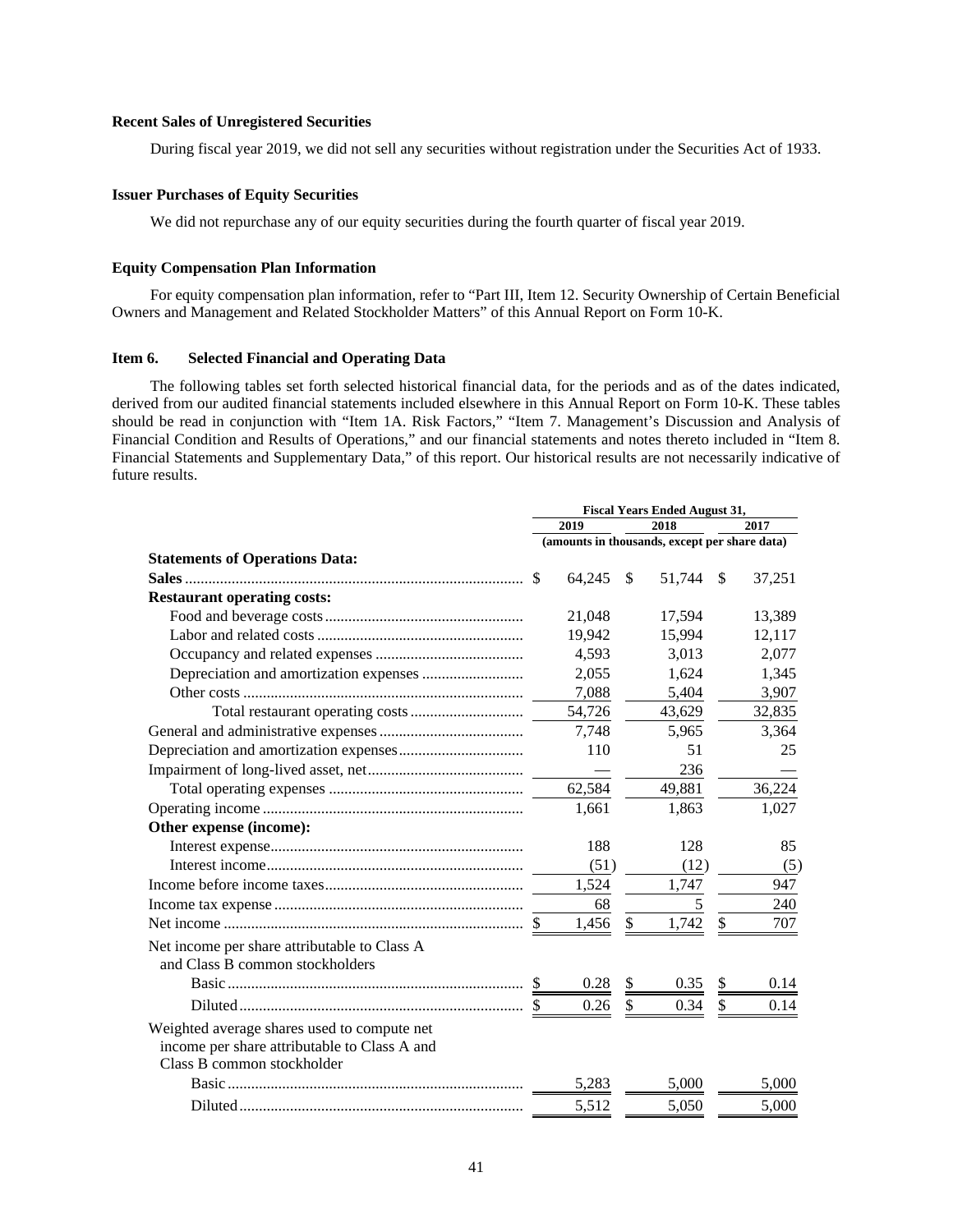|                            | As of August 31, |           |      |                        |  |        |
|----------------------------|------------------|-----------|------|------------------------|--|--------|
|                            |                  | 2019      | 2018 |                        |  | 2017   |
|                            |                  |           |      | (amounts in thousands) |  |        |
| <b>Balance Sheet Data:</b> |                  |           |      |                        |  |        |
|                            |                  | 38,044 \$ |      | 5.711 \$               |  | 2.882  |
|                            |                  | 76.410    |      | 32.069                 |  | 23,160 |
|                            |                  | 2.424     |      | 3.443                  |  | 2.878  |
|                            |                  | 14.229    |      | 10.564                 |  | 8.502  |
|                            |                  | 62.181    |      | 21.505                 |  | 14,658 |

|                                               | <b>Fiscal Years Ended August 31,</b> |          |               |                               |  |       |  |
|-----------------------------------------------|--------------------------------------|----------|---------------|-------------------------------|--|-------|--|
|                                               |                                      | 2019     |               | 2018                          |  | 2017  |  |
|                                               |                                      |          |               | (dollar amounts in thousands) |  |       |  |
| <b>Key Financial and Operational Metrics:</b> |                                      |          |               |                               |  |       |  |
|                                               |                                      | 23       |               | 17                            |  | 14    |  |
|                                               |                                      | 3.498    | - \$          | 3.457 S                       |  | 3.358 |  |
|                                               |                                      | $6.2\%$  |               | 2.9%                          |  | 34.8% |  |
|                                               |                                      | 3.826    | - \$          |                               |  | 2.397 |  |
|                                               |                                      | 5.782 \$ |               | $4.506$ \$                    |  | 3.107 |  |
|                                               |                                      | 9.0%     |               | 8.7%                          |  | 8.3%  |  |
|                                               |                                      | 1.661    | - \$          | $1.863 \quad$ \$              |  | 1.027 |  |
|                                               |                                      | 2.6%     |               | 3.6%                          |  | 2.8%  |  |
|                                               |                                      | 12.945   | <sup>\$</sup> | 10.380 S                      |  | 6.471 |  |
|                                               |                                      | 20.1%    |               | 20.1%                         |  | 17.4% |  |

(a) Average Unit Volumes (AUVs) consist of the average annual sales of all restaurants that have been open for 18 months or longer at the end of the fiscal year presented. The AUVs measure is calculated excluding the Laguna Hills, California restaurant, which closed in fiscal year 2018, and has also been adjusted for restaurants that were not open for the entire fiscal year presented (such as a restaurant closed for renovation) to annualize sales for such period of time. See "Item 7. Management's Discussion and Analysis of Financial Condition and Results of Operations" for the definition of AUVs.

- (b) Comparable restaurant sales growth represents the change in year-over-year sales for restaurants open for at least 18 months prior to the start of the accounting period presented, including those temporarily closed for renovations during the year. The comparable restaurant sales growth measure is calculated excluding the Laguna Hills, California restaurant, which closed in fiscal year 2018.
- (c) EBITDA, Adjusted EBITDA, Restaurant-level Contribution and Restaurant-level Contribution margin are non-GAAP measures that are neither required by, nor presented in accordance with, accounting principles generally accepted in the United States of America ("GAAP"). We are presenting EBITDA, Adjusted EBITDA, Restaurant-level Contribution and Restaurant-level Contribution margin because we believe that they provide useful information to management and investors regarding certain financial and business trends relating to our financial condition and operating results. Additionally, we present Restaurant-level Contribution because it excludes the impact of general and administrative expenses which are not incurred at the restaurant-level. We also use Restaurant-level Contribution to measure operating performance and returns from opening new restaurants. See "Item 7. Management's Discussion and Analysis of Financial Condition and Results of Operations – EBITDA and Adjusted EBITDA and Restaurant-level Contribution and Restaurant-level Contribution Margin" for additional information and reconciliations to the most directly comparable GAAP financial measures.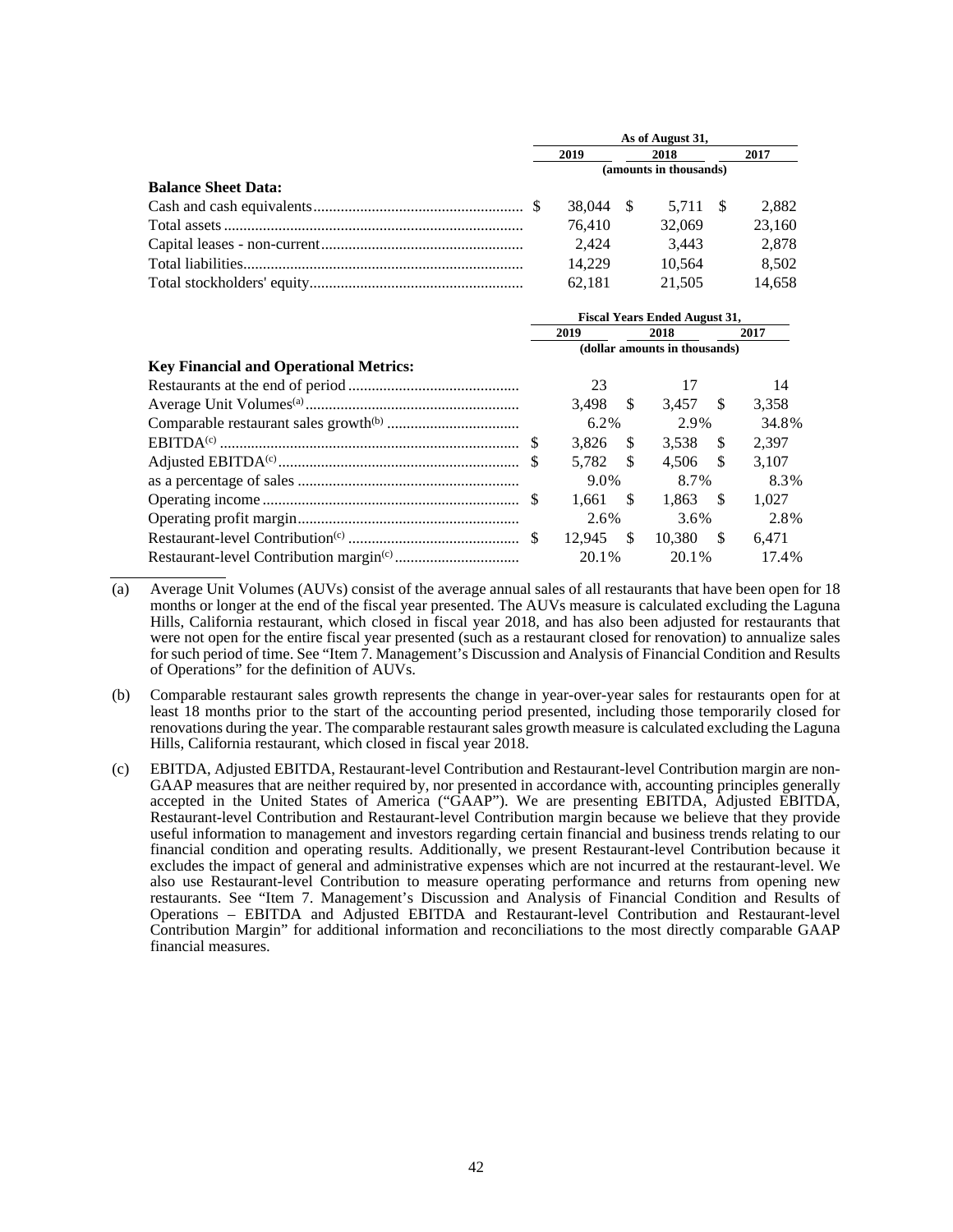# **Item 7. MANAGEMENT'S DISCUSSION AND ANALYSIS OF FINANCIAL CONDITION AND RESULTS OF OPERATIONS**

*You should read the following discussion and analysis of our financial condition and results of operations together with the "Selected Financial Data" and our financial statements and the related notes and other financial information included elsewhere in this report. Some of the information contained in this discussion and analysis or set forth elsewhere in this report, including information with respect to our plans and strategy for our business, includes forward-looking statements that involve risks and uncertainties. You should review the "Special Note Regarding Forward-Looking Statements" and "Risk Factors" sections of this report for a discussion of important factors that could cause actual results to differ materially from the results described in or implied by the forwardlooking statements contained in the following discussion and analysis.*

# **Overview**

Kura Sushi USA, Inc. is a fast-growing, technology-enabled Japanese restaurant concept that provides guests with a distinctive dining experience by serving authentic Japanese cuisine through an engaging revolving sushi service model, which we refer to as the "Kura Experience". We encourage healthy lifestyles by serving freshly prepared Japanese cuisine using high-quality ingredients that are free from artificial seasonings, sweeteners, colorings, and preservatives. We aim to make quality Japanese cuisine accessible to our guests across the United States through affordable prices and an inviting atmosphere.

# **Business Trends**

We have expanded our restaurant base from eight restaurants in California as of the beginning of fiscal year 2016 to 23 restaurants in five states as of the end of fiscal year 2019. We opened four restaurants in fiscal year 2018 and six restaurants in fiscal year 2019. We expect to open six new restaurants in fiscal year 2020 and therefore, we expect our revenue and restaurant operating costs to significantly increase in fiscal year 2020. Additionally, we expect our general and administrative expenses will increase as a percentage of sales in our fiscal year 2020 due to additional costs associated with being a public company.

#### **Key Financial Definitions**

*Sales.* Sales represent sales of food and beverages in restaurants. Restaurant sales in a given period are directly impacted by the number of restaurants we operate and comparable restaurant sales growth.

*Food and beverage costs.* Food and beverage costs are variable in nature, change with sales volume and are influenced by menu mix and subject to increases or decreases based on fluctuations in commodity costs. Other important factors causing fluctuations in food and beverage costs include seasonality and restaurant-level management of food waste. Food and beverage costs are a substantial expense and are expected to grow proportionally as our sales grows.

*Labor and related expenses.* Labor and related expenses include all restaurant-level management and hourly labor costs, including wages, employee benefits and payroll taxes. Similar to the food and beverage costs that we incur, labor and related expenses are expected to grow proportionally as our sales grows. Factors that influence fluctuations in our labor and related expenses include minimum wage and payroll tax legislation, the frequency and severity of workers' compensation claims, healthcare costs and the performance of our restaurants.

*Occupancy and related expenses.* Occupancy and related expenses include rent for all restaurant locations and related taxes.

*Depreciation and amortization expenses.* Depreciation and amortization expenses are periodic noncash charges that consist of depreciation of fixed assets, including equipment and capitalized leasehold improvements. Depreciation is determined using the straight-line method over the assets' estimated useful lives, ranging from three to 20 years.

*Other costs.* Other costs include utilities, repairs and maintenance, credit card fees, royalty payments to Kura Japan, stock-based compensation expenses for restaurant-level employees and other restaurant-level expenses.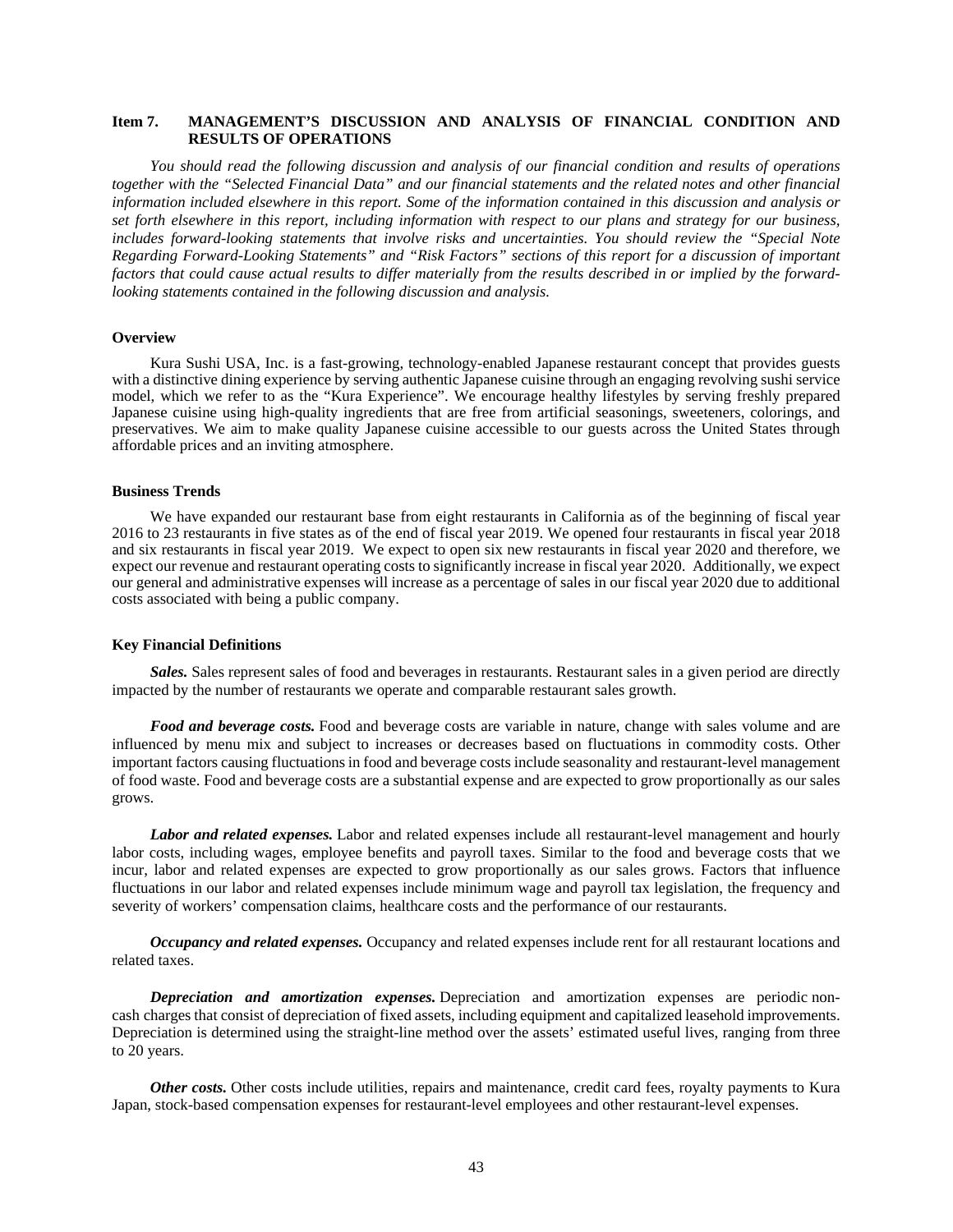*General and administrative expenses.* General and administrative expenses include expenses associated with corporate and regional supervision functions that support the operations of existing restaurants and development of new restaurants, including compensation and benefits, travel expenses, stock-based compensation expenses for corporate-level employees, legal and professional fees, marketing costs, information systems, corporate office rent and other related corporate costs. General and administrative expenses are expected to grow as our sales grows, including incremental legal, accounting, insurance and other expenses incurred as a public company.

*Interest expense*. Interest expense includes cash and non-cash charges related to our line of credit and capital lease obligations.

*Interest income.* Interest income includes income earned on our investments.

*Income tax expense (benefit).* Provision for income taxes represents federal, state and local current and deferred income tax expense.

# **Results of Operations**

The following table presents selected comparative results of operations from our audited financial statements for the fiscal year ended August 31, 2019 compared to the fiscal year ended August 31, 2018, and the fiscal year ended August 31, 2018 compared to the fiscal year ended August 31, 2017. Our financial results for these periods are not necessarily indicative of the financial results that we will achieve in future periods. Certain totals for the table below may not sum to 100% due to rounding.

|                                 |                       | <b>Fiscal Years Ended August 31,</b> |           | Increase / (Decrease)         |          |                |        |  |
|---------------------------------|-----------------------|--------------------------------------|-----------|-------------------------------|----------|----------------|--------|--|
|                                 | 2019                  | 2018                                 | 2017      | 2019 vs 2018                  |          | 2018 vs 2017   |        |  |
|                                 |                       |                                      |           | (dollar amounts in thousands) |          |                |        |  |
|                                 | \$64,245              | \$51,744                             | \$37,251  | \$12,501                      |          | 24.2% \$14,493 | 38.9%  |  |
| Restaurant operating costs      |                       |                                      |           |                               |          |                |        |  |
| Food and beverage costs         | 21,048                | 17,594                               | 13,389    | 3,454                         | 19.6     | 4,205          | 31.4   |  |
| Labor and related costs         | 19,942                | 15,994                               | 12,117    | 3,948                         | 24.7     | 3,877          | 32.0   |  |
| Occupancy and related           |                       |                                      |           |                               |          |                |        |  |
|                                 | 4,593                 | 3,013                                | 2,077     | 1,580                         | 52.4     | 936            | 45.1   |  |
| Depreciation and                |                       |                                      |           |                               |          |                |        |  |
| amortization expenses           | 2,055                 | 1,624                                | 1,345     | 431                           | 26.5     | 279            | 20.7   |  |
|                                 | 7,088                 | 5,404                                | 3,907     | 1,684                         | 31.2     | 1,497          | 38.3   |  |
| Total restaurant operating      |                       |                                      |           |                               |          |                |        |  |
|                                 | 54,726                | 43,629                               | 32,835    | 11,097                        | 25.4     | 10,794         | 32.9   |  |
| General and administrative      |                       |                                      |           |                               |          |                |        |  |
|                                 | 7,748                 | 5,965                                | 3,364     | 1,783                         | 29.9     | 2,601          | 77.3   |  |
| Depreciation and amortization   |                       |                                      |           |                               |          |                |        |  |
|                                 | 110                   | 51                                   | 25        | 59                            | 115.7    | 26             | 103.8  |  |
| Impairment of long-lived asset, |                       |                                      |           |                               |          |                |        |  |
|                                 |                       | 236                                  |           | (236)                         | (100.0)  | 236            | ∗      |  |
| Total operating expenses        | 62,584                | 49,881                               | 36,224    | 12,703                        | 25.5     | 13,657         | 37.7   |  |
|                                 | 1,661                 | 1,863                                | 1,027     | (202)                         | (10.8)   | 836            | 81.5   |  |
| Other expense (income)          |                       |                                      |           |                               |          |                |        |  |
|                                 | 188                   | 128                                  | 85        | 60                            | 46.9     | 43             | 50.5   |  |
|                                 | (51)                  | (12)                                 | (5)       | (39)                          | 325.0    | (7)            | 144.6  |  |
| Income before income taxes      | 1,524                 | 1,747                                | 947       | (223)                         | (12.8)   | 800            | 84.5   |  |
|                                 | 68                    | 5                                    | 240       | 63                            | 1,260.0  | (235)          | (98.0) |  |
|                                 | 1,456<br>$\mathbb{S}$ | 1,742<br>\$                          | 707<br>\$ | \$<br>(286)                   | $-16.4%$ | 1,035<br>\$    | 146.4% |  |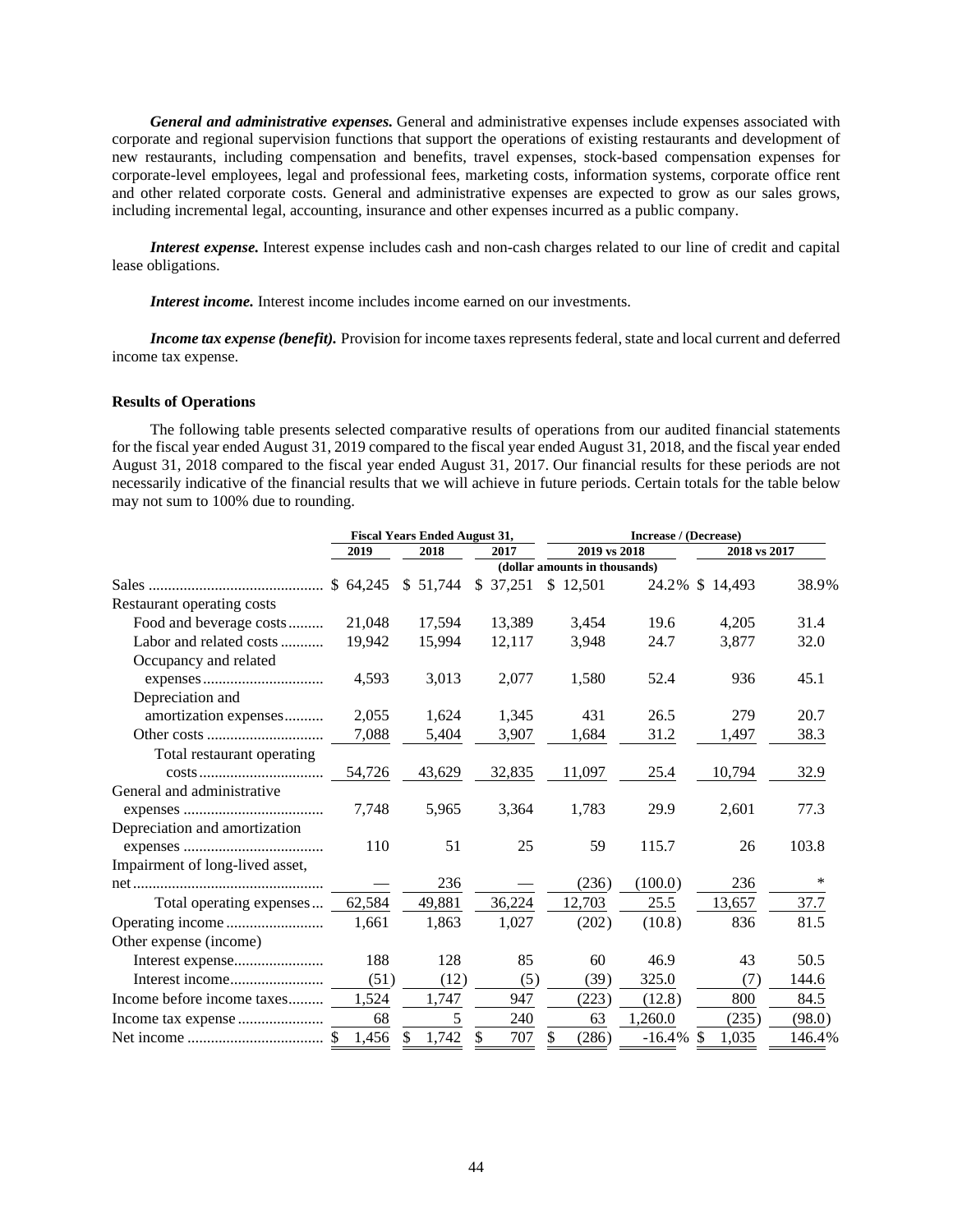|                                        | <b>Fiscal Years Ended August 31,</b> |                            |        |  |  |  |  |
|----------------------------------------|--------------------------------------|----------------------------|--------|--|--|--|--|
|                                        | 2019                                 | 2018                       | 2017   |  |  |  |  |
|                                        |                                      | (as a percentage of sales) |        |  |  |  |  |
| Sales.                                 | 100.0%                               | 100.0%                     | 100.0% |  |  |  |  |
| Restaurant operating costs             |                                      |                            |        |  |  |  |  |
|                                        | 32.8                                 | 34.0                       | 35.9   |  |  |  |  |
|                                        | 31.0                                 | 30.9                       | 32.5   |  |  |  |  |
| Occupancy and related expenses         | 7.1                                  | 5.8                        | 5.6    |  |  |  |  |
| Depreciation and amortization expenses | 3.2                                  | 3.1                        | 3.6    |  |  |  |  |
|                                        | 11.0                                 | 10.4                       | 10.5   |  |  |  |  |
|                                        | 85.2                                 | 84.2                       | 88.1   |  |  |  |  |
| General and administrative expenses    | 12.1                                 | 11.5                       | 9.0    |  |  |  |  |
| Depreciation and amortization expenses | 0.2                                  | 0.1                        | 0.1    |  |  |  |  |
|                                        |                                      | 0.5                        |        |  |  |  |  |
|                                        | 97.4                                 | 96.3                       | 97.2   |  |  |  |  |
|                                        | 2.6                                  | 3.6                        | 2.8    |  |  |  |  |
| Other expense (income)                 |                                      |                            |        |  |  |  |  |
|                                        | 0.3                                  | 0.2                        | 0.2    |  |  |  |  |
|                                        | (0.1)                                | 0.0                        | 0.0    |  |  |  |  |
|                                        | 2.4                                  | 3.4                        | 2.5    |  |  |  |  |
|                                        | 0.1                                  | 0.0                        | 0.6    |  |  |  |  |
|                                        | 2.3%                                 | 3.4%                       | 1.9%   |  |  |  |  |

# *Fiscal Year Ended August 31, 2019 Compared to Fiscal Year Ended August 31, 2018*

*Sales.* Sales were \$64.2 million for fiscal year 2019 compared to \$51.7 million for fiscal year 2018, representing an increase of approximately \$12.5 million, or 24.2%. The increase in sales was primarily driven by six new restaurants that opened during fiscal year 2019 and a full year of sales related to the four restaurants that opened in fiscal year 2018, as well as a 6.2% comparable restaurant sales growth and increase in menu prices. The increase was partially offset by the loss of sales from the closure of the Laguna Hills restaurant in the last month of fiscal year 2018.

*Food and beverage costs.* Food and beverage costs were \$21.0 million for fiscal year 2019 compared to \$17.6 million for fiscal year 2018, representing an increase of approximately \$3.4 million, or 19.6%. The increase in food and beverage costs was primarily driven by sales from the six new restaurants that opened during fiscal year 2019 and a full year of expenses related to the four restaurants that opened in fiscal year 2018. As a percentage of sales, food and beverage costs decreased to 32.8% in fiscal year 2019, compared to 34.0% in fiscal year 2018. The decrease in food and beverage costs as a percentage of sales was primarily driven by the increases in our menu prices.

*Labor and related costs.* Labor and related costs were \$19.9 million for fiscal year 2019 compared to \$16.0 million for fiscal year 2018, representing an increase of approximately \$3.9 million, or 24.7%. The increase in labor and related costs was driven by additional labor costs incurred with respect to the six new restaurants that opened during fiscal year 2019 and a full year of expenses related to the four restaurants that opened in fiscal year 2018, as well as wage increases. As a percentage of sales, labor and related costs remained consistent at 31.0% in fiscal year 2019, compared to 30.9% in fiscal year 2018.

*Occupancy and related expenses.* Occupancy and related expenses were \$4.6 million for fiscal year 2019 compared to \$3.0 million for fiscal year 2018, representing an increase of approximately \$1.6 million, or 52.4%. The increase was primarily a result of additional lease expense incurred with respect to six new restaurants that opened during fiscal year 2019 and a full year of expenses related to the four restaurants that opened in fiscal year 2018. As a percentage of sales, occupancy and other operating expenses increased to 7.1% in fiscal year 2019, compared to 5.8% in fiscal year 2018. The increase in occupancy and related expenses as a percentage of sales was primarily driven by the increase in pre-opening rent expense in fiscal year 2019.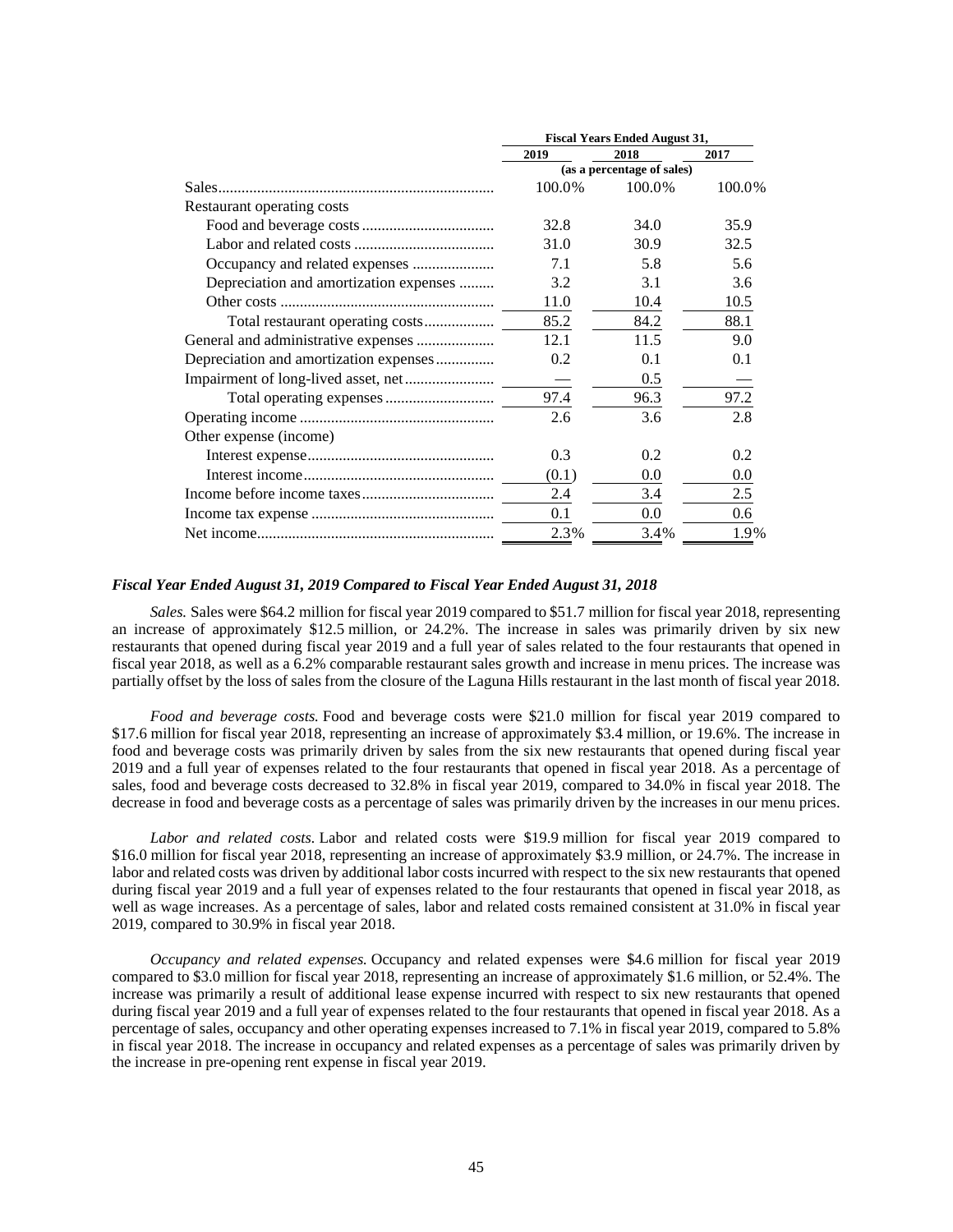*Depreciation and amortization expenses.* Depreciation and amortization expenses incurred as part of restaurant operating costs were \$2.1 million for fiscal year 2019 compared to \$1.6 million for fiscal year 2018, representing an increase of approximately \$0.5 million, or 26.5%. The increase was primarily due to depreciation of property and equipment related to the opening of six new restaurants in fiscal 2019 and a full year of expense related to the four restaurants opened in fiscal 2018. As a percentage of sales, depreciation and amortization expenses at the restaurantlevel remained consistent at 3.2% in fiscal year 2019 as compared to 3.1% in fiscal year 2018. Depreciation and amortization expenses incurred at the corporate-level were immaterial for fiscal years 2019 and 2018, and as a percentage of sales remained relatively consistent at 0.2% and 0.1%, respectively.

*Other costs.* Other costs were \$7.1 million for fiscal year 2019 compared to \$5.4 million for fiscal year 2018, representing an increase in approximately \$1.7 million, or 31.2%. The increase was primarily due to \$1.4 million in costs related to the opening of six new restaurants in fiscal 2019, such as credit card fees, kitchen supplies, advertising and promotions, royalty fees and utilities. The remaining year-over-year increase is due to repair and maintenance costs and other individually insignificant items. As a percentage of sales, other costs increased to 11.0% in fiscal year 2019 from 10.4% during fiscal year 2018. See "Note 5 - Related Party Transactions" for additional information on royalty payments.

*General and administrative expenses.* General and administrative expenses were \$7.7 million for fiscal year 2019 compared to \$6.0 million for fiscal year 2018, representing an increase of approximately \$1.7 million, or 29.9%. This increase in general and administrative expenses was primarily due to employee compensation-related expenses associated with increased wages and additional headcount to support our growth in operations, as well as increase in public company costs and \$75 thousand in expenses related to a legal settlement. As a percentage of sales, general and administrative expenses increased to 12.1% in fiscal year 2019 from 11.5% in fiscal year 2018, primarily due to the increase in the expenses mentioned above.

*Interest expense.* Interest expense increased approximately \$0.1 million, or 46.9%, in fiscal year 2019. The increase in interest expense was primarily due to interest expense on the line of credit that the Company drew down on during the third quarter of fiscal year 2019. The Company paid down the line of credit in the fourth quarter of fiscal year 2019.

*Income tax expense.* Income tax expense was \$0.1 million in fiscal year 2019 and was insignificant in fiscal year 2018. The increase in income tax expense was primarily due to income tax benefits from the increase in general business credits and the impact from the Tax Reform and Jobs Act in fiscal year 2018. For further discussion of our income taxes, see "Note 9 - Income Taxes".

# *Fiscal Year Ended August 31, 2018 Compared to Fiscal Year Ended August 31, 2017*

*Sales.* Sales were \$51.7 million for fiscal year 2018 compared to \$37.3 million for fiscal year 2017, representing an increase of approximately \$14.5 million, or 38.9%. The increase in sales was primarily driven by \$12.8 million from four new restaurants that opened during fiscal year 2018 and the three new restaurants that opened in the last two quarters of fiscal year 2017. Additionally, restaurants included in the comparable restaurant base contributed \$1.7 million to the increase in sales during fiscal year 2018.

*Food and beverage costs.* Food and beverage costs were \$17.6 million for fiscal year 2018 compared to \$13.4 million for fiscal year 2017, representing an increase of approximately \$4.2 million, or 31.4%. The increase in food and beverage costs was primarily driven by sales from the four new restaurants opened during fiscal year 2018 and the three new restaurants that were opened in the last two quarters of fiscal year 2017. As a percentage of sales, food and beverage costs decreased to 34.0% in fiscal year 2018, compared to 35.9% in fiscal year 2017.

*Labor and related costs.* Labor and related costs were \$16.0 million for fiscal year 2018 compared to \$12.1 million for fiscal year 2017, representing an increase of approximately \$3.9 million, or 32.0%. The increase in labor and related costs was driven by additional labor costs incurred with respect to the four new restaurants opened during fiscal year 2018 and the three new restaurants that were opened in the last two quarters of fiscal year 2017. As a percentage of sales, labor and related costs decreased to 30.9% in fiscal year 2018, compared to 32.5% in fiscal year 2017. The decrease was primarily due to opening three new restaurants in fiscal year 2018 and three new restaurants in the last two quarters in fiscal year 2017 in states with lower wage rates.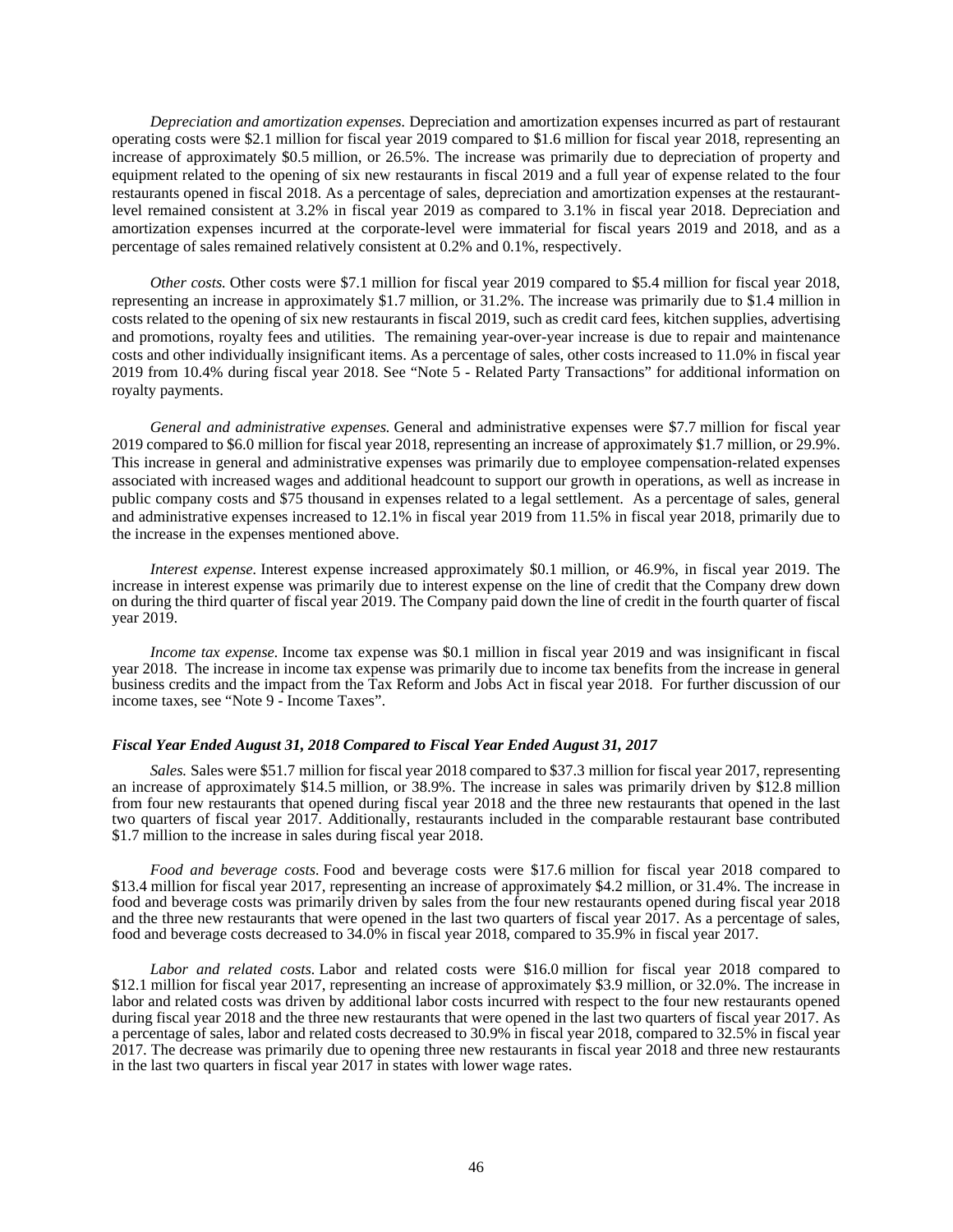*Occupancy and related expenses.* Occupancy and related expenses were \$3.0 million for fiscal year 2018 compared to \$2.1 million for fiscal year 2017, representing an increase of approximately \$0.9 million, or 45.1%. The increase was primarily a result of an additional \$0.6 million of rental costs incurred with respect to four new restaurants opened during fiscal year 2018, and an additional \$0.2 million for the three restaurants that opened in the last two quarters of fiscal year 2017. As a percentage of sales, occupancy and other operating expenses increased to 5.8% in fiscal year 2018, compared to 5.6% for fiscal year 2017.

*Depreciation and amortization expenses.* Depreciation and amortization expenses incurred as part of restaurant operating costs were \$1.6 million for fiscal year 2018 compared to \$1.3 million for fiscal year 2017, representing an increase of approximately \$0.3 million, or 20.8%. The increase was primarily due to depreciation of property and equipment related to the opening of four new restaurants. As a percentage of sales, depreciation and amortization expenses at the restaurant-level decreased to 3.1% in fiscal year 2018 from 3.6% in fiscal year 2017, primarily due to higher sales from the four new restaurants that opened during fiscal year 2018 and the three new restaurants that opened in the last two quarters of fiscal year 2017. Depreciation and amortization expenses incurred at the corporatelevel were immaterial for fiscal years 2017 and 2018, and as a percentage of sales remained relatively consistent at 0.1%.

*Other costs.* Other costs were \$5.4 million for fiscal year 2018 compared to \$3.9 million for fiscal year 2017, representing an increase in approximately \$1.5 million, or 38.3%. The increase was primarily due to an increase of \$0.4 million in credit card fees as a result of higher sales, as well as \$0.3 million in royalty payments to Kura Japan as a result of executing a licensing agreement with Kura Japan in fiscal year 2018. The remaining year-over-year increase is due to individually insignificant items. As a percentage of sales, other costs decreased to 10.4% in fiscal year 2018 from 10.5% in fiscal year 2017, primarily due to the increase in sales year-over-year. Additional information on royalty payments is set forth in Note 5 to our audited financial statements included elsewhere in this report.

*General and administrative expenses.* General and administrative expenses were \$6.0 million for fiscal year 2018 compared to \$3.4 million for fiscal year 2017, representing an increase of approximately \$2.6 million, or 77.3%. This increase in general and administrative expenses was primarily due to \$1.8 million in higher salary and employee compensation-related expenses associated with the hiring of additional executives and administrative employees to support our growth in operations. The remaining year-over-year increase is due to increases in professional services, travel expenses and corporate-level recruiting costs to support our growth plans and the opening of our new restaurants. As a percentage of sales, general and administrative expenses increased to 11.5% in fiscal year 2018 from 9.0% in fiscal year 2017, primarily due to the increase in the expenses mentioned above.

*Interest expense.* Interest expense increased approximately \$0.1 million, or 50.5%, in fiscal year 2018. The increase in interest expense was primarily due to interest incurred from additional capital leases as a result of restaurant openings during fiscal year 2018.

*Income tax expense.* Income tax expense was insignificant in fiscal year 2018 compared to \$0.2 million in fiscal year 2017, representing a decrease of approximately \$0.2 million or 98.0%. This decrease in income tax expense was primarily due to income tax benefits from the increase in general business credits.

## **Key Performance Indicators**

In assessing the performance of our business, we consider a variety of financial and performance measures. The key measures for determining how our business is performing include sales, EBITDA, Adjusted EBITDA, Restaurantlevel Contribution, Restaurant-level Contribution margin, Average Unit Volumes (AUVs), comparable restaurant sales growth, and number of restaurant openings.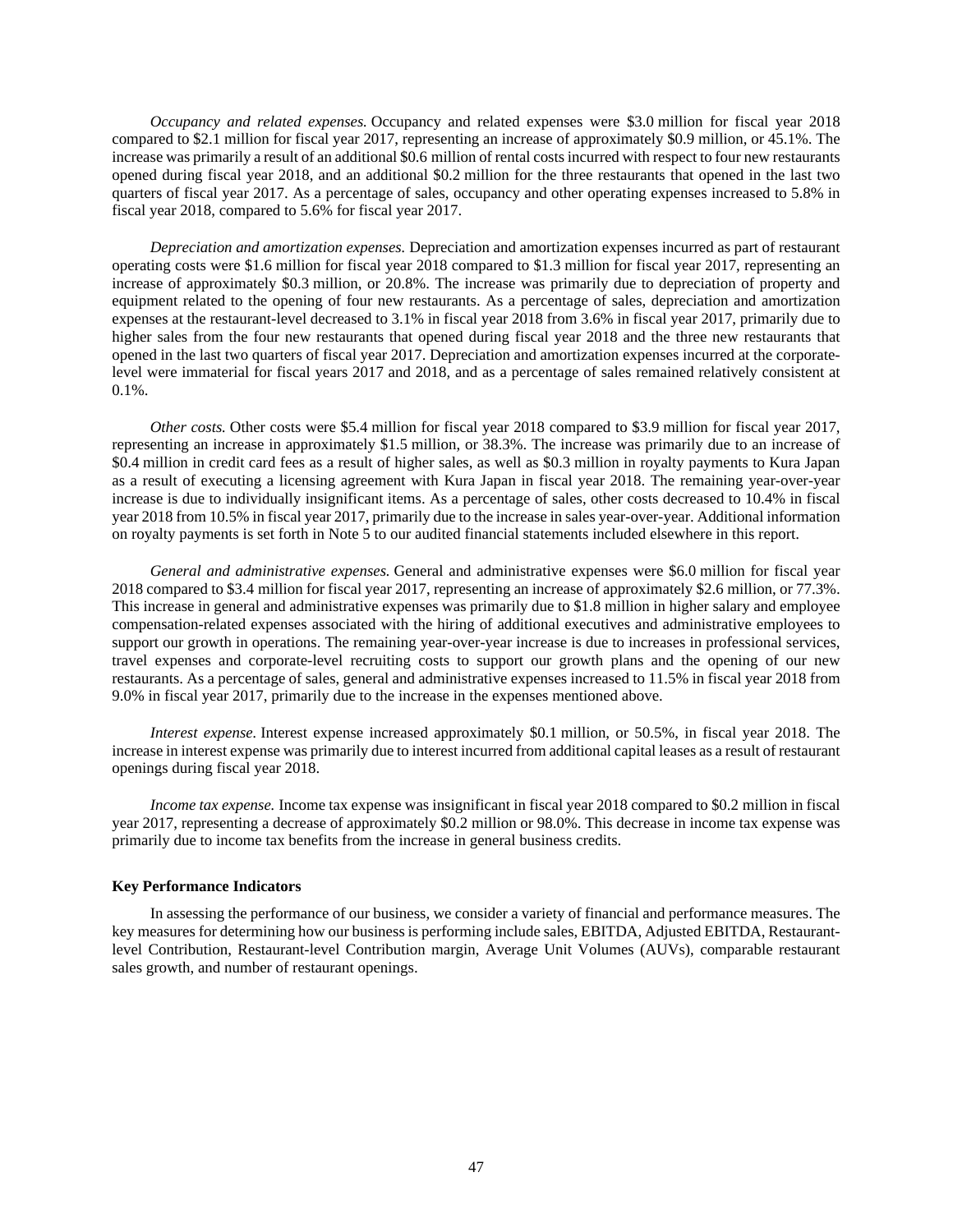## *Sales*

Sales represents sales of food and beverages in restaurants, as shown on our statements of operations. Several factors affect our restaurant sales in any given period including the number of restaurants in operation, guest traffic and average check.

## *EBITDA and Adjusted EBITDA*

EBITDA is defined as net income before interest, income taxes and depreciation and amortization. Adjusted EBITDA is defined as EBITDA plus stock-based compensation expense, pre-opening rent expense, preopening costs, non-cash rent expense and asset disposals, closure costs and restaurant impairments, as well as certain items that are not indicative of core operating results. EBITDA and Adjusted EBITDA are non-GAAP measures which are intended as supplemental measures of our performance and are neither required by, nor presented in accordance with, GAAP. We believe that EBITDA and Adjusted EBITDA provide useful information to management and investors regarding certain financial and business trends relating to our financial condition and operating results.

We believe that the use of EBITDA and Adjusted EBITDA provides an additional tool for investors to use in evaluating ongoing operating results and trends and in comparing the Company's financial measures with those of comparable companies, which may present similar non-GAAP financial measures to investors. However, you should be aware when evaluating EBITDA and Adjusted EBITDA that in the future we may incur expenses similar to those excluded when calculating these measures. In addition, our presentation of these measures should not be construed as an inference that our future results will be unaffected by unusual or non-recurring items. Our computation of Adjusted EBITDA may not be comparable to other similarly titled measures computed by other companies, because all companies may not calculate Adjusted EBITDA in the same fashion.

Because of these limitations, EBITDA and Adjusted EBITDA should not be considered in isolation or as a substitute for performance measures calculated in accordance with GAAP. We compensate for these limitations by relying primarily on our GAAP results and using EBITDA and Adjusted EBITDA on a supplemental basis. You should review the reconciliation of net income to EBITDA and Adjusted EBITDA below and not rely on any single financial measure to evaluate our business.

The following table reconciles net income to EBITDA and Adjusted EBITDA for the fiscal years ended August 31, 2019, August 31, 2018, and August 31, 2017, respectively:

| <b>Fiscal Years Ended August 31,</b> |          |  |                        |  |       |  |
|--------------------------------------|----------|--|------------------------|--|-------|--|
|                                      | 2019     |  | 2018                   |  | 2017  |  |
|                                      |          |  | (amounts in thousands) |  |       |  |
|                                      | 1.456 \$ |  | 1.742 \$               |  | 707   |  |
|                                      | 137      |  | 116                    |  | 80    |  |
|                                      | 68       |  |                        |  | 240   |  |
|                                      | 2.165    |  | 1.675                  |  | 1,370 |  |
|                                      | 3.826    |  | 3.538                  |  | 2.397 |  |
|                                      | 590      |  | 105                    |  |       |  |
|                                      | 556      |  | 197                    |  | 203   |  |
|                                      | 273      |  | 77                     |  | 341   |  |
|                                      | 462      |  | 353                    |  | 166   |  |
|                                      |          |  | 236                    |  |       |  |
|                                      | 75       |  |                        |  |       |  |
|                                      | 5.782    |  | 4.506                  |  | 3.107 |  |

<sup>(</sup>a) Stock-based compensation expense includes non-cash stock-based compensation, which is comprised of restaurant-level stock-based compensation included in other costs in the statements of operations and of corporate-level stock-based compensation included in general and administrative expenses in the statements of operations. In fiscal year 2019, restaurant-level stock-based compensation was \$80 thousand and corporatelevel stock-based compensation was \$510 thousand. In fiscal year 2018, restaurant-level stock-based compensation was \$14 thousand and corporate-level stock-based compensation was \$91 thousand.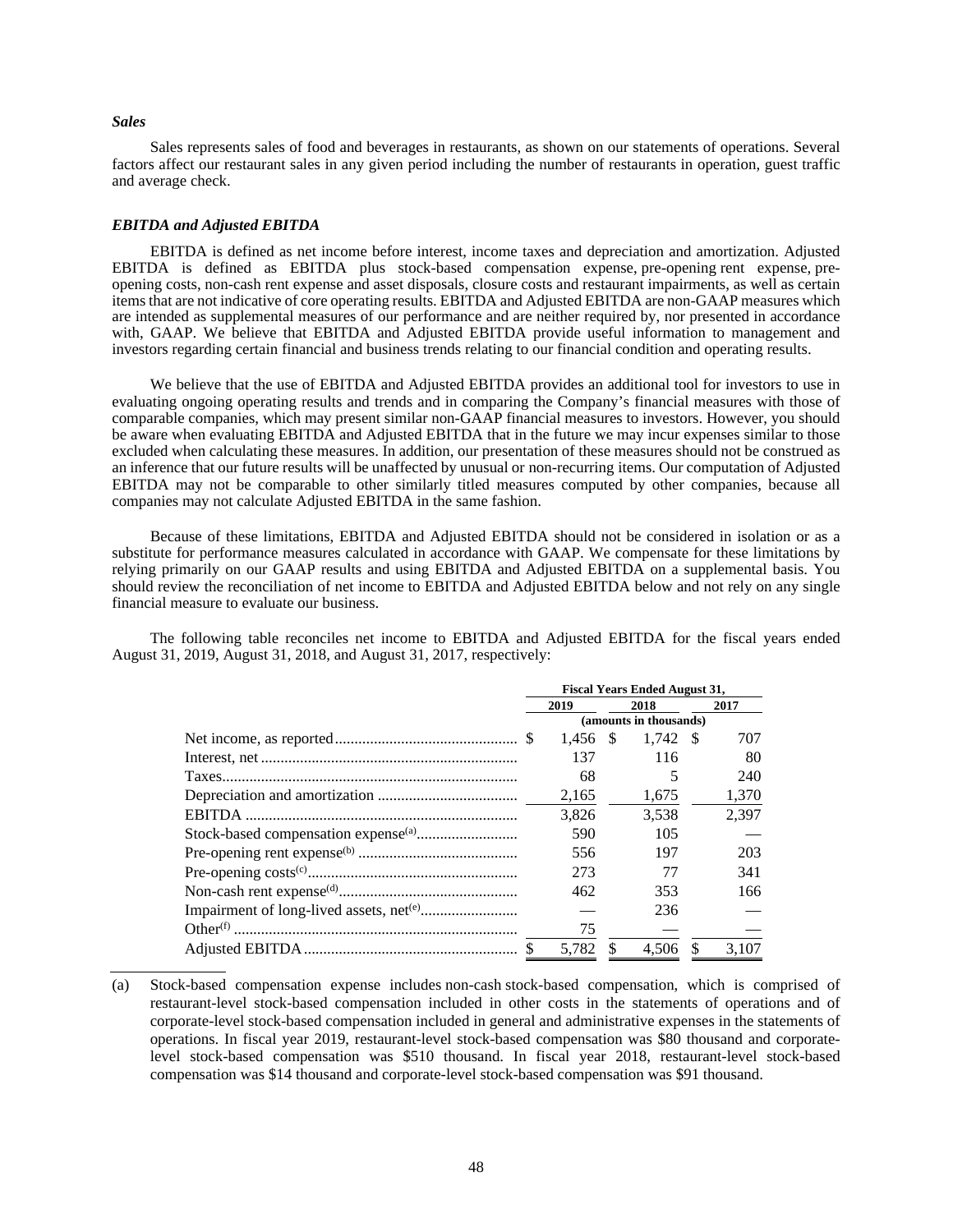- (b) Pre-opening rent expense includes rent expenses incurred between date of possession and opening day of our restaurants
- (c) Pre-opening costs represent labor costs for new employees (trainees) and includes hourly wages, payroll taxes and benefits, travel expenses for trainees and trainers and recruitment fees for the training period
- (d) Non-cash rent expense includes rent expense pro-rated from the opening date of our restaurants that did not require cash outlay in the respective periods
- (e) Impairment of long-lived assets, net includes losses incurred due to the impairment of property and equipment related to a restaurant closure partially offset by a reimbursement from the landlord for the termination of the lease.
- (f) Other adjustments include a \$75 thousand expense related to a legal settlement.

## *Restaurant-level Contribution and Restaurant-level Contribution Margin*

Restaurant-level Contribution is defined as operating income plus depreciation and amortization, stock-based compensation expense, pre-opening rent expense, pre-opening costs, non-cash rent expense, asset disposals, closure costs and restaurant impairments, general and administrative expenses, less corporate-level stock-based compensation expense. Restaurant-level Contribution margin is defined as Restaurant-level Contribution divided by sales. Restaurant-level Contribution and Restaurant-level Contribution margin are intended as supplemental measures of our performance and are neither required by, nor presented in accordance with, GAAP. We believe that Restaurant-level Contribution and Restaurant-level Contribution margin provide useful information to management and investors regarding certain financial and business trends relating to our financial condition and operating results. We expect Restaurant-level Contribution to increase in proportion to the number of new restaurants we open and our comparable restaurant sales growth.

We present Restaurant-level Contribution because it excludes the impact of general and administrative expenses, which are not incurred at the restaurant-level. We also use Restaurant-level Contribution to measure operating performance and returns from opening new restaurants. Restaurant-level Contribution margin allows us to evaluate the level of Restaurant-level Contribution generated from sales.

However, you should be aware that Restaurant-level Contribution and Restaurant-level Contribution margin are financial measures which are not indicative of overall results for the Company, and Restaurant-level Contribution and Restaurant-level Contribution margin do not accrue directly to the benefit of stockholders because of corporate-level expenses excluded from such measures.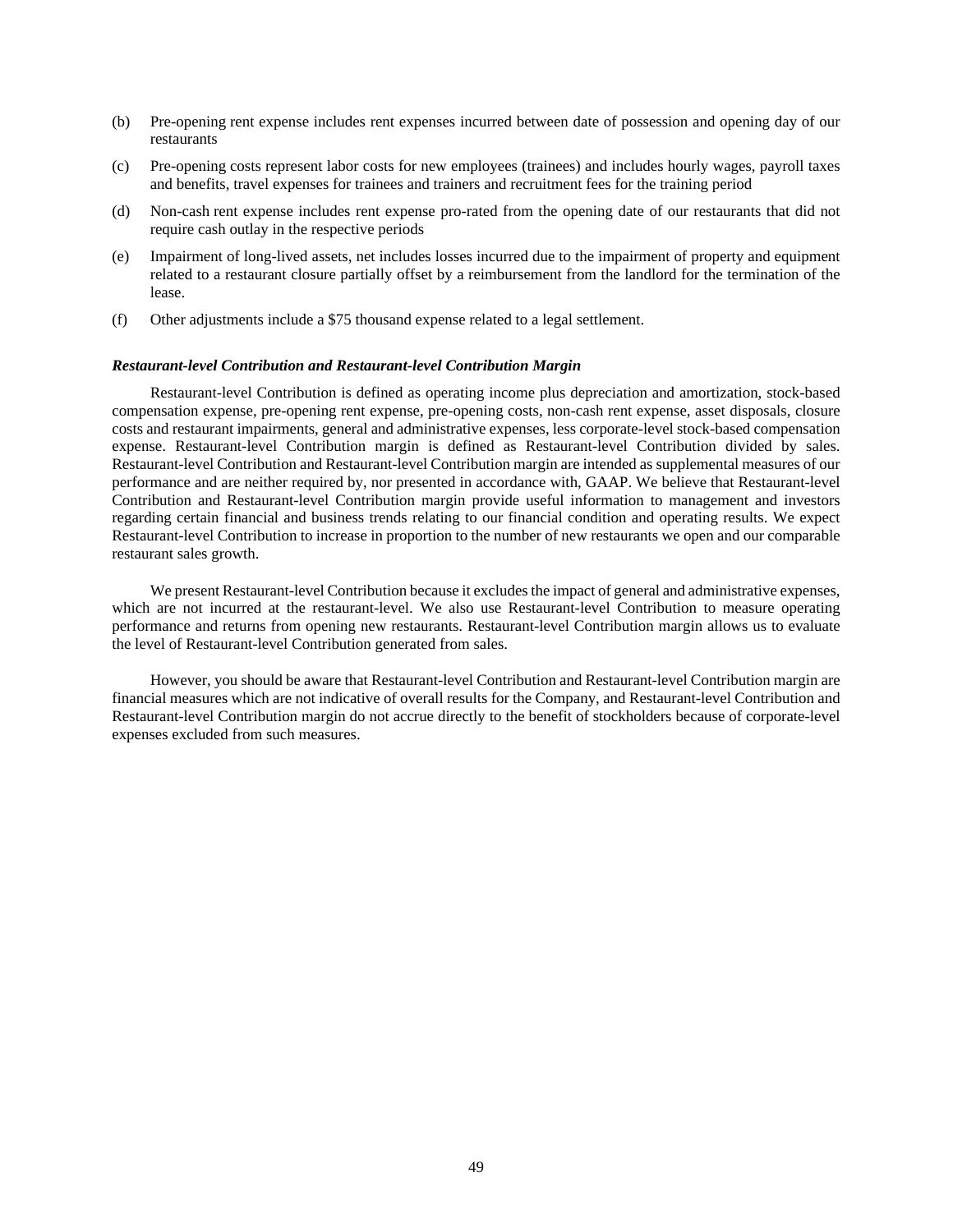In addition, when evaluating Restaurant-level Contribution and Restaurant-level Contribution margin, you should be aware that in the future we may incur expenses similar to those excluded when calculating these measures. Our presentation of these measures should not be construed as an inference that our future results will be unaffected by unusual or non-recurring items. Our computation of Restaurant-level Contribution and Restaurant-level Contribution margin may not be comparable to other similarly titled measures computed by other companies, because all companies may not calculate Restaurant-level Contribution and Restaurant-level Contribution margin in the same fashion. Restaurant-level Contribution and Restaurant-level Contribution margin have limitations as analytical tools, and you should not consider it in isolation or as a substitute for analysis of our results as reported under GAAP. The following table reconciles operating income to Restaurant-level Contribution and Restaurant-level Contribution margin for the fiscal years ended August 31, 2019, August 31, 2018 and August 31, 2017, respectively:

|                                                 | <b>Fiscal Years Ended August 31,</b> |          |      |                        |     |       |  |
|-------------------------------------------------|--------------------------------------|----------|------|------------------------|-----|-------|--|
|                                                 | 2019                                 |          | 2018 |                        |     | 2017  |  |
|                                                 |                                      |          |      | (amounts in thousands) |     |       |  |
|                                                 | S                                    | 1,661    | \$   | 1,863                  | \$. | 1,027 |  |
|                                                 |                                      | 2,165    |      | 1,675                  |     | 1,370 |  |
|                                                 |                                      | 590      |      | 105                    |     |       |  |
|                                                 |                                      | 556      |      | 197                    |     | 203   |  |
|                                                 |                                      | 273      |      | 77                     |     | 341   |  |
|                                                 |                                      | 462      |      | 353                    |     | 166   |  |
|                                                 |                                      |          |      | 236                    |     |       |  |
|                                                 |                                      | 7.748    |      | 5,965                  |     | 3,364 |  |
| Corporate-level stock-based compensation        |                                      |          |      |                        |     |       |  |
| included in General and administrative expenses |                                      | (510)    |      | (91)                   |     |       |  |
|                                                 |                                      | \$12,945 | \$   | 10,380                 | \$  | 6,471 |  |
|                                                 |                                      | 2.6%     |      | 3.6%                   |     | 2.8%  |  |
|                                                 |                                      | 20.1%    |      | 20.1%                  |     | 17.4% |  |

<sup>(</sup>a) Stock-based compensation expense includes non-cash stock-based compensation, which is comprised of restaurant-level stock-based compensation included in other costs in the statements of operations and of corporate-level stock-based compensation included in general and administrative expenses in the statements of operations. In fiscal year 2019, restaurant-level stock-based compensation was \$80 thousand and corporatelevel stock-based compensation was \$510 thousand. In fiscal year 2018, restaurant-level stock-based compensation was \$14 thousand and corporate-level stock-based compensation was \$91 thousand.

- (b) Pre-opening rent expense includes rent expenses incurred between date of possession and opening day of our restaurants
- (c) Pre-opening costs represent labor costs for new employees (trainees) and includes hourly wages, payroll taxes and benefits, travel expenses for trainees and trainers and recruitment fees for the training period.
- (d) Non-cash rent expense includes rent expense pro-rated from the opening date of our restaurants that did not require cash outlay in the respective periods.
- (e) Impairment of long-lived assets, net includes losses incurred due to the impairment of property and equipment related to a restaurant closure partially offset by a reimbursement from the landlord for the termination of the lease.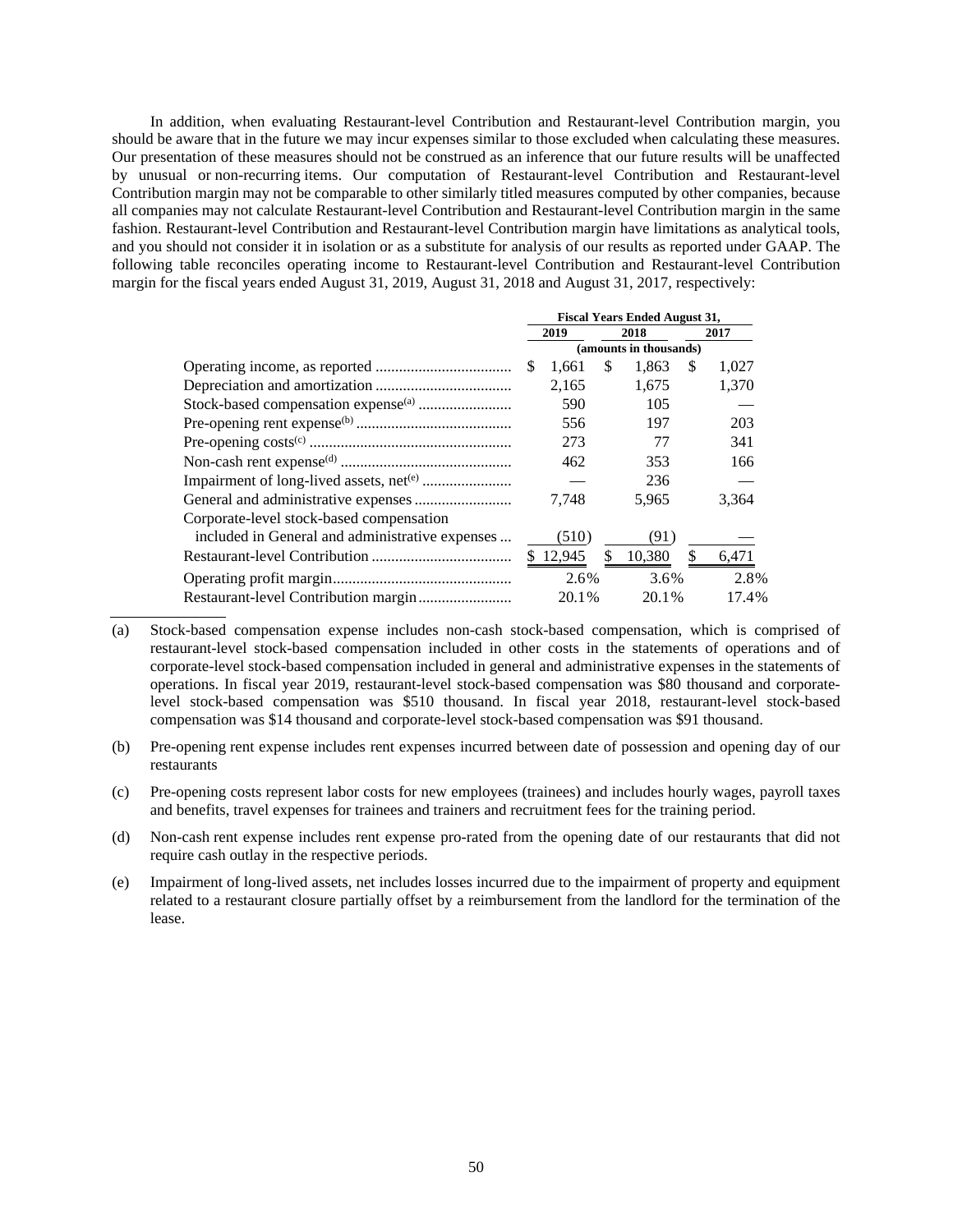# *Average Unit Volumes (AUVs)*

"Average Unit Volumes" or "AUVs" consist of the average annual sales of all restaurants that have been open for 18 months or longer at the end of the fiscal year presented due to new restaurants experiencing a period of higher sales upon opening. AUVs are calculated by dividing (x) annual sales for the fiscal year presented for all such restaurants by (y) the total number of restaurants in that base. We make fractional adjustments to sales for restaurants that were not open for the entire fiscal year presented (such as a restaurant closed for renovation) to annualize sales for such period of time. This measurement allows management to assess changes in consumer spending patterns at our restaurants and the overall performance of our restaurant base. The AUVs measure is calculated excluding the Laguna Hills, California restaurant, which closed in fiscal year 2018.

The following table shows the AUVs for the fiscal years ended August 31, 2019, August 31, 2018, and August 31, 2017 respectively:

| Fiscal Years Ended August 31, |  |      |                |  |       |  |
|-------------------------------|--|------|----------------|--|-------|--|
| 2019                          |  | 2018 |                |  | 2017  |  |
|                               |  |      | (in thousands) |  |       |  |
|                               |  |      |                |  | 3.358 |  |

# *Comparable Restaurant Sales Growth*

Comparable restaurant sales growth refers to the change in year-over-year sales for the comparable restaurant base. We include restaurants in the comparable restaurant base that have been in operation for at least 18 months prior to the start of the accounting period presented due to new restaurants experiencing a period of higher sales upon opening, including those temporarily closed for renovations during the year. For restaurants that were temporarily closed for renovations during the year, we make fractional adjustments to sales such that sales are annualized in the associated period. The comparable restaurant sales growth measure is calculated excluding the Laguna Hills, California restaurant, which closed in fiscal year 2018.

Measuring our comparable restaurant sales growth allows us to evaluate the performance of our existing restaurant base. Various factors impact comparable restaurant sales, including:

- consumer recognition of our brand and our ability to respond to changing consumer preferences;
- overall economic trends, particularly those related to consumer spending;
- our ability to operate restaurants effectively and efficiently to meet consumer expectations;
- pricing;
- guest traffic;
- per-guest spend and average check;
- marketing and promotional efforts;
- local competition; and
- opening of new restaurants in the vicinity of existing locations.

Since opening new restaurants will be a significant component of our sales growth, comparable restaurant sales growth is only one measure of how we evaluate our performance. The following table shows the comparable restaurant sales growth for the fiscal years ended August 31, 2019, August 31, 2018 and August 31, 2017, respectively:

| <b>Fiscal Years Ended August 31,</b> |      |       |  |  |  |  |
|--------------------------------------|------|-------|--|--|--|--|
| 2019                                 | 2018 | 2017  |  |  |  |  |
| 6.2%                                 | 2.9% | 34.8% |  |  |  |  |
|                                      |      |       |  |  |  |  |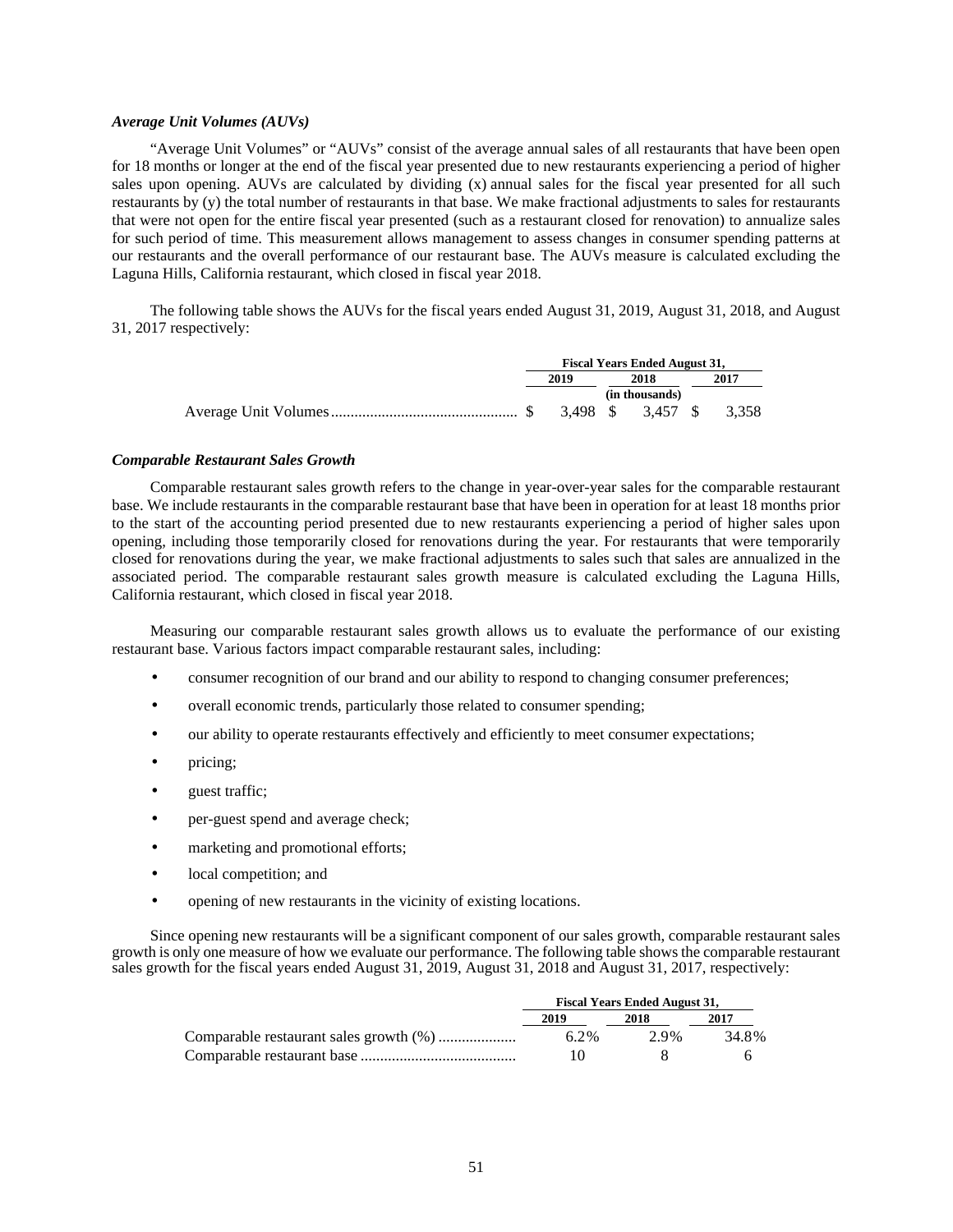## *Number of Restaurant Openings*

The number of restaurant openings reflects the number of restaurants opened during a particular reporting period. Before we open new restaurants, we incur pre-opening costs. New restaurants may not be profitable, and their sales performance may not follow historical patterns. The number and timing of restaurant openings has had, and is expected to continue to have, an impact on our results of operations. The following table shows the growth in our restaurant base for the fiscal years ended August 31, 2019, August 31, 2018 and August 31, 2017, respectively:

|                      | <b>Fiscal Years Ended August 31,</b> |      |      |  |  |  |  |
|----------------------|--------------------------------------|------|------|--|--|--|--|
|                      | 2019                                 | 2018 | 2017 |  |  |  |  |
| Restaurant activity: |                                      |      |      |  |  |  |  |
|                      |                                      |      |      |  |  |  |  |
|                      |                                      |      |      |  |  |  |  |
|                      |                                      |      |      |  |  |  |  |
|                      |                                      |      |      |  |  |  |  |

## **Liquidity and Capital Resources**

Our primary uses of cash are for operational expenditures and capital investments, including new restaurants, costs incurred for restaurant remodels and restaurant fixtures. Historically, our main sources of liquidity have been cash flows from operations and annual capital contributions from Kura Japan. Kura Japan made capital contributions to us of \$5.0 million in each of fiscal years 2018 and 2017. No capital contributions were received in fiscal year 2019.

The significant components of our working capital are liquid assets such as cash, cash equivalents and receivables, reduced by accounts payable and accrued expenses. Our working capital position benefits from the fact that we generally collect cash from sales to guests the same day or, in the case of credit or debit card transactions, within several days of the related sale, while we typically have longer payment terms with our vendors.

We believe that cash provided by operating activities, cash on hand and availability under our existing line of credit will be sufficient to fund our lease obligations, capital expenditures and working capital needs for at least the next 12 months.

#### *Summary of Cash Flows*

Our primary sources of liquidity and cash flows are operating cash flows and cash on hand. We use this to fund investing expenditures for new restaurant openings, reinvest in our existing restaurants, and increase our working capital. Our working capital position benefits from the fact that we generally collect cash from sales to guests the same day, or in the case of credit or debit card transactions, within several days of the related sale, and we typically have at least 30 days to pay our vendors.

The following table summarizes our cash flows for the periods presented:

|                                     | <b>Fiscal Years Ended August 31,</b> |          |         |  |  |  |  |  |
|-------------------------------------|--------------------------------------|----------|---------|--|--|--|--|--|
|                                     | 2019                                 | 2018     | 2017    |  |  |  |  |  |
|                                     | (amounts in thousands)               |          |         |  |  |  |  |  |
| <b>Statement of Cash Flow Data:</b> |                                      |          |         |  |  |  |  |  |
|                                     | 5.993 \$                             | 5.243 \$ | 2.936   |  |  |  |  |  |
|                                     | (11,255)                             | (6,590)  | (6,042) |  |  |  |  |  |
|                                     | 37.595                               | 4.176    | 4.595   |  |  |  |  |  |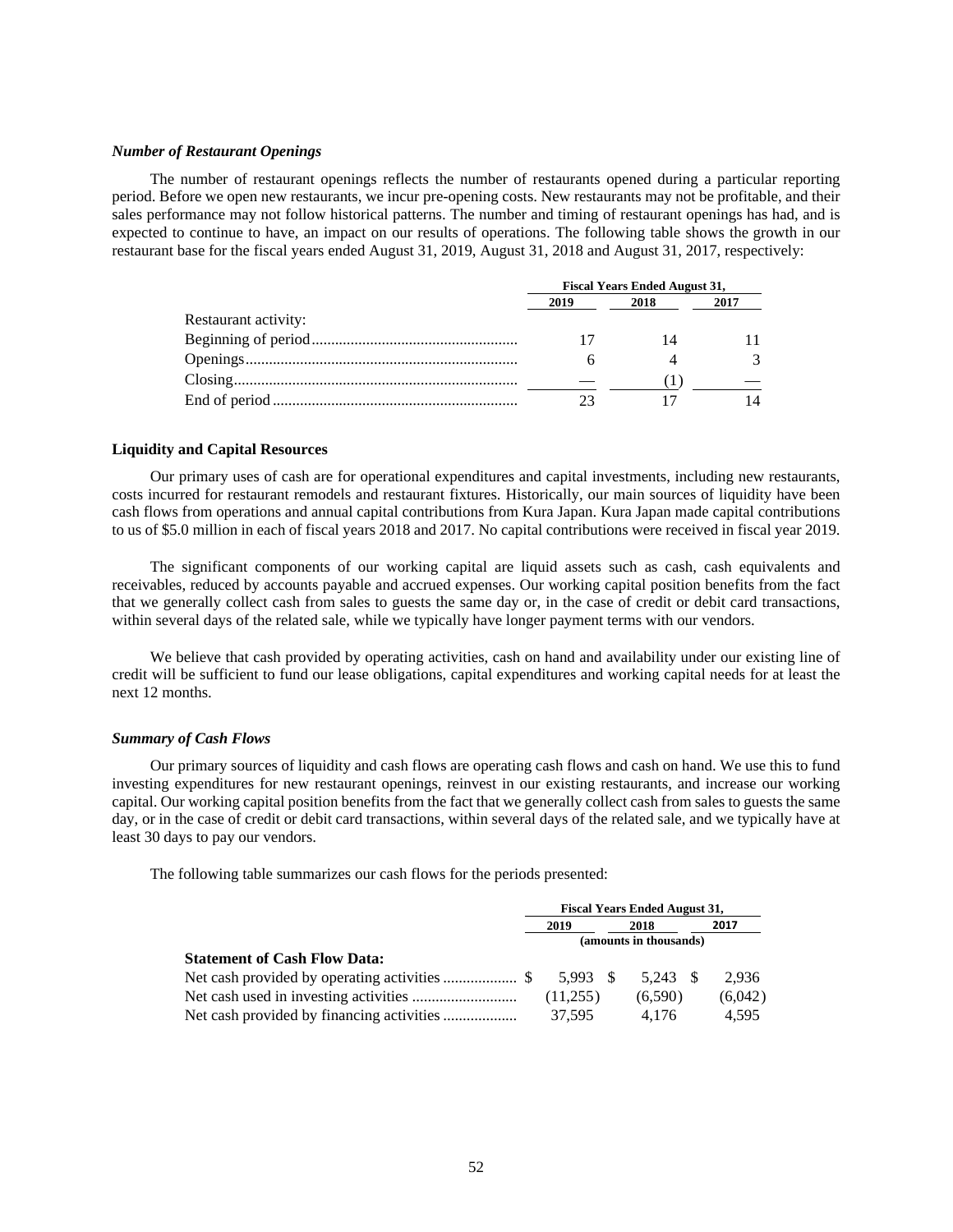## *Cash Flows Provided by Operating Activities*

Net cash provided by operating activities during the fiscal year 2019 was \$6.0 million, which results from net income of \$1.5 million, non-cash charges of \$2.2 million for depreciation and amortization, \$0.6 million for stockbased compensation, offset by \$0.1 million of increase in deferred tax assets, and net cash inflows of approximately \$1.8 million from changes in operating assets and liabilities. The net cash inflows from changes in operating assets and liabilities were primarily the result of increases of \$1.6 million for accounts payable, \$1.1 million for deferred rent and tenant allowances, \$1.1 million for accrued expenses and other current liabilities and \$0.5 million in salary and wages payable, partially offset by an increase of \$1.1 million in prepaid expenses and other current assets, \$0.8 million in deposits and other assets and \$0.4 million in accounts receivable. The increase in the above-mentioned items was primarily due to the six new restaurants opened during the fiscal year 2019.

Net cash provided by operating activities during the fiscal year 2018 was \$5.2 million, which resulted from net income of \$1.7 million, non-cash charges of \$1.7 million for depreciation and amortization, \$0.1 million for stockbased compensation, \$0.2 million for loss on disposal of property and equipment, and net cash inflows of \$1.5 million from changes in operating assets and liabilities. The net cash inflows from changes in operating assets and liabilities were primarily the result of increases of \$0.6 million in deferred rent and tenant allowances, \$0.3 million in accounts payable and \$0.3 million in accrued expenses and other current liabilities. The increase in deferred rent and tenant allowances was primarily due to the number of restaurant openings during the year. The increase in accounts payable and accrued expenses and other current liabilities was primarily due to the timing of cash payments and increased activities to support overall business growth. The increase in salary and wages payable is due to hiring of executives in fiscal year 2018.

Net cash provided by operating activities during the fiscal year 2017 was \$2.9 million, which resulted from net income of \$0.7 million, non-cash charges of \$1.4 million for depreciation and amortization, \$0.2 million for deferred income taxes, and net cash inflows of \$0.7 million from changes in operating assets and liabilities. The net cash inflows from changes in operating assets and liabilities were primarily the result of increases of \$0.5 million in accounts payable and \$0.5 million in deferred rent and tenant allowances, partially offset by an increase of \$0.5 million in accounts receivables. The increase in deferred rent and tenant allowances, as well as accounts receivables, was primarily due to the number of restaurant openings during the fiscal year 2017. The increase in accounts payable was primarily due to the timing of cash payments and increased activities to support overall business growth.

## *Cash Flows Used in Investing Activities*

Net cash used in investing activities during the fiscal year 2019 was \$11.4 million, primarily due to purchases of property and equipment. The increase in purchases of property and equipment in fiscal year 2019 is primarily related to capital expenditures for current and future restaurant openings, renovations, maintaining our existing restaurants and other projects.

Net cash used in investing activities during the fiscal year 2018 was \$6.6 million, primarily due to purchases of property and equipment of \$7.1 million, partially offset by \$0.5 million in proceeds from disposal of property and equipment. The increase in purchases of property and equipment in fiscal year 2018 is primarily related to capital expenditures for current and future restaurant openings, renovations, maintaining our existing restaurants and other projects.

Net cash used in investing activities during the fiscal year 2017 was \$6.0 million, primarily due to purchases of property and equipment of \$6.0 million.

## *Cash Flows Provided by (Used in) Financing Activities*

Net cash provided by financing activities during fiscal year 2019 was \$37.6 million primarily due to \$43.4 million received as proceeds from our IPO, net of discounts and commission and \$3.9 million in borrowings under our line of credit, partially offset by \$1.0 million repayment of principal on capital leases, \$4.8 million payment of costs associated with IPO, and repayment of \$3.9 million in borrowings.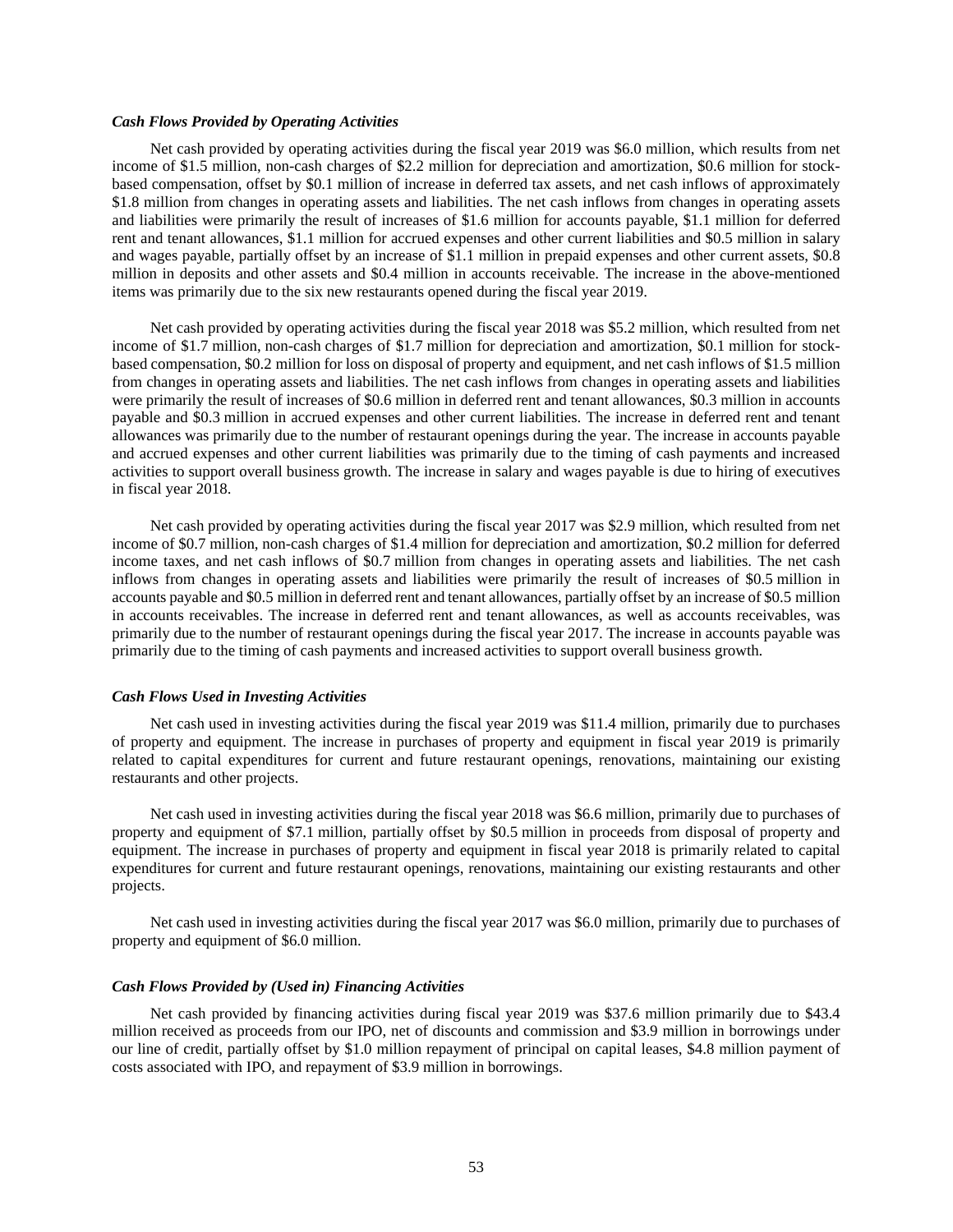Net cash provided by financing activities during the fiscal year 2018 was \$4.2 million primarily due to \$5.0 million cash received for additional capital investment from Kura Japan, partially offset by \$0.8 million repayments of principal balances on capital leases of equipment.

Net cash provided by financing activities during the fiscal year 2017 was \$4.6 million primarily due to \$5.0 million cash received for additional capital investment from Kura Japan, partially offset by \$0.4 million in repayments of principal balances on capital leases of equipment.

## *Contractual Obligations*

The following table presents our commitments and contractual obligations as of August 31, 2019, as well as our long-term obligations:

| Payments due by period as of August 31, 2019 |        |      |              |  |                        |  |                  |  |        |
|----------------------------------------------|--------|------|--------------|--|------------------------|--|------------------|--|--------|
|                                              |        |      | Less         |  |                        |  |                  |  | More   |
|                                              |        |      | than 1       |  | $1 - 3$                |  | $3 - 5$          |  | than 5 |
| Total                                        |        | Year | <b>Years</b> |  | <b>Years</b>           |  | years            |  |        |
|                                              |        |      |              |  | (amounts in thousands) |  |                  |  |        |
|                                              |        |      | 4.256        |  | 8.912                  |  | $9.072 \quad$ \$ |  | 58.714 |
|                                              | 3,649  |      | 1,113        |  | 2.047                  |  | 489              |  |        |
|                                              | 4,535  |      | 4,535        |  |                        |  |                  |  |        |
|                                              | 89,138 |      | 9,904        |  | 10.959                 |  | 9,561            |  | 58.714 |

- (1) Represent future minimum lease payments for our restaurant operations and corporate office. Operating lease payments excludes contingent rent payments that may be due under certain of our leases based on a percentage of sales in excess of specified thresholds.
- (2) Reflects the aggregate principal and interest payments during the lease terms, which includes \$0.2 million of interest payments.
- (3) Reflects contractual purchase commitments for goods related to restaurant operations and commitments for construction of new restaurants.

## *Off-Balance Sheet Arrangements*

As of August 31, 2019, we did not have any material off-balance sheet arrangements, except for restaurant operating leases.

# **Critical Accounting Policies and Estimates**

Our discussion and analysis of operating results and financial condition are based upon our financial statements. The preparation of our financial statements in accordance with GAAP requires us to make estimates and assumptions that affect the reported amounts of assets, liabilities, sales, expenses and related disclosures of contingent assets and liabilities. We base our estimates on past experience and other assumptions that we believe are reasonable under the circumstances, and we evaluate these estimates on an ongoing basis.

Our critical accounting policies are those that materially affect our financial statements and involve subjective or complex judgments by management. Although these estimates are based on management's best knowledge of current events and actions that may impact us in the future, actual results may be materially different from the estimates. We believe the following critical accounting policies are affected by significant judgments and estimates used in the preparation of our financial statements and that the judgments and estimates are reasonable.

## *Operating and Capital Leases*

We currently lease all of our restaurant locations, corporate offices, and some of the equipment used in our restaurants. At the inception of each lease, we determine the appropriate classification as an operating lease or a capital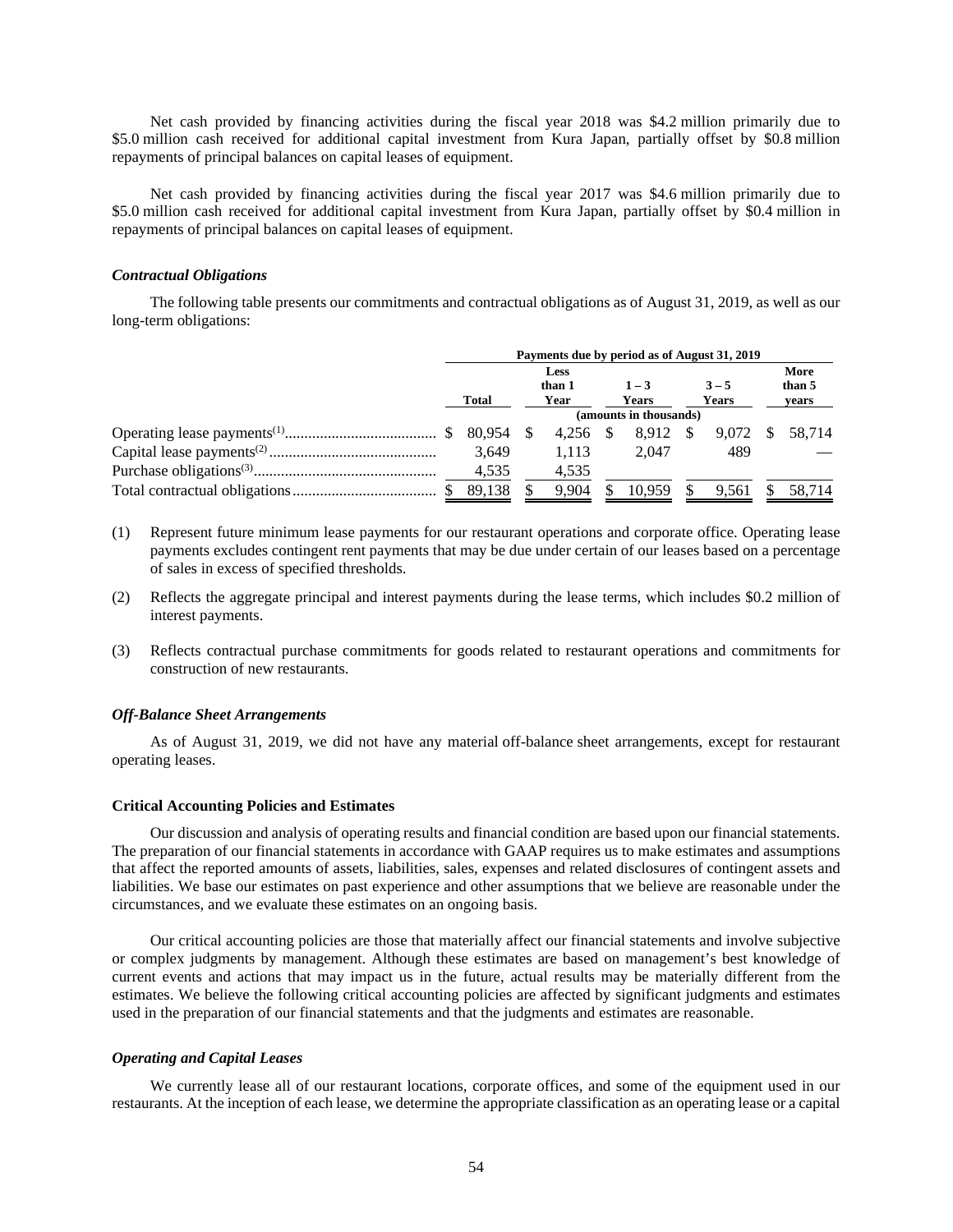lease. This lease accounting evaluation may require significant judgment in determining the fair value and useful life of the leased property and appropriate lease term, which typically does not change once determined at the inception of the lease. All of our restaurant and office leases are classified as operating leases and equipment leases are classified as capital leases.

Our office leases provide for fixed minimum rent payments. Most of our restaurants provide for fixed minimum rent payments and some require additional contingent rent payments based upon sales in excess of specified thresholds. When achievement of such sales thresholds is deemed probable, contingent rent is accrued in proportion to the sales recognized in the period. For operating leases that include free-rent periods and rent escalation clauses, we recognize rent expense based on the straight-line method. For the purpose of calculating rent expenses under the straight-line method, the lease term commences on the date we obtain control of the property. The difference between the rent expense and rent payments is recorded as deferred rent in the accompanying balance sheet. Allowance for tenant allowances is included in deferred rent liability and recognized over the lease term as a reduction of rent expenses.

Assets we acquired under capital lease arrangements are recorded at the lower of the present value of future minimum lease payments or fair value of the assets at the inception of the lease. Capital lease assets are amortized over the shorter of the useful life of the assets or the lease term, and the amortization expense is included in the depreciation and amortization financial statement line item on the accompanying financial statements.

# *Impairment of Long-Lived Assets*

Changes in projections or estimates, a deterioration of operating results and the related cash flow effect could decrease the estimated fair value of long-lived assets and result in impairments. We assess potential impairments of our long-lived assets in accordance with the provisions of Financial Accounting Standards Board ("FASB") Accounting Standards Codification ("ASC") 360—*Property, Plant and Equipment*. An impairment review is performed whenever events or changes in circumstances indicate that the carrying value of the assets may not be recoverable. Factors considered by us include, but are not limited to: significant underperformance relative to expected historical or projected future operating results; significant changes in the manner of use of the acquired assets or the strategy for the overall business; and significant negative industry or economic trends.

We recognized \$0.2 million impairment loss during the fiscal year ended August 31, 2018. No impairment loss was recognized during fiscal years ended August 31, 2019 and August 31, 2017.

## *Common Stock Valuations*

Prior to our IPO, in the absence of a public trading market, the fair value of our common stock was determined by our board of directors, with input from management, taking into account the most recent valuations performed by an independent third-party valuation specialist. The valuations of our common stock were determined in accordance with the guidelines outlined in the American Institute of Certified Public Accountants Practice Aid, Valuation of Privately-Held-Company Equity Securities Issued as Compensation. The assumptions we use in the valuation models were highly complex and subjective. These assumptions were based on future expectations combined with management judgment, and considered numerous objective and subjective factors to determine the fair value of our common stock as of the date of each option grant, including the following factors:

- our operating and financial performance;
- the prevailing business conditions and projections;
- the hiring of key personnel;
- the likelihood of achieving a liquidity event for the shares of common stock underlying these stock options, such as an initial public offering, given prevailing market conditions;
- any adjustment necessary to recognize a lack of marketability of the common stock underlying the granted options;
- the market performance of comparable publicly-traded companies; and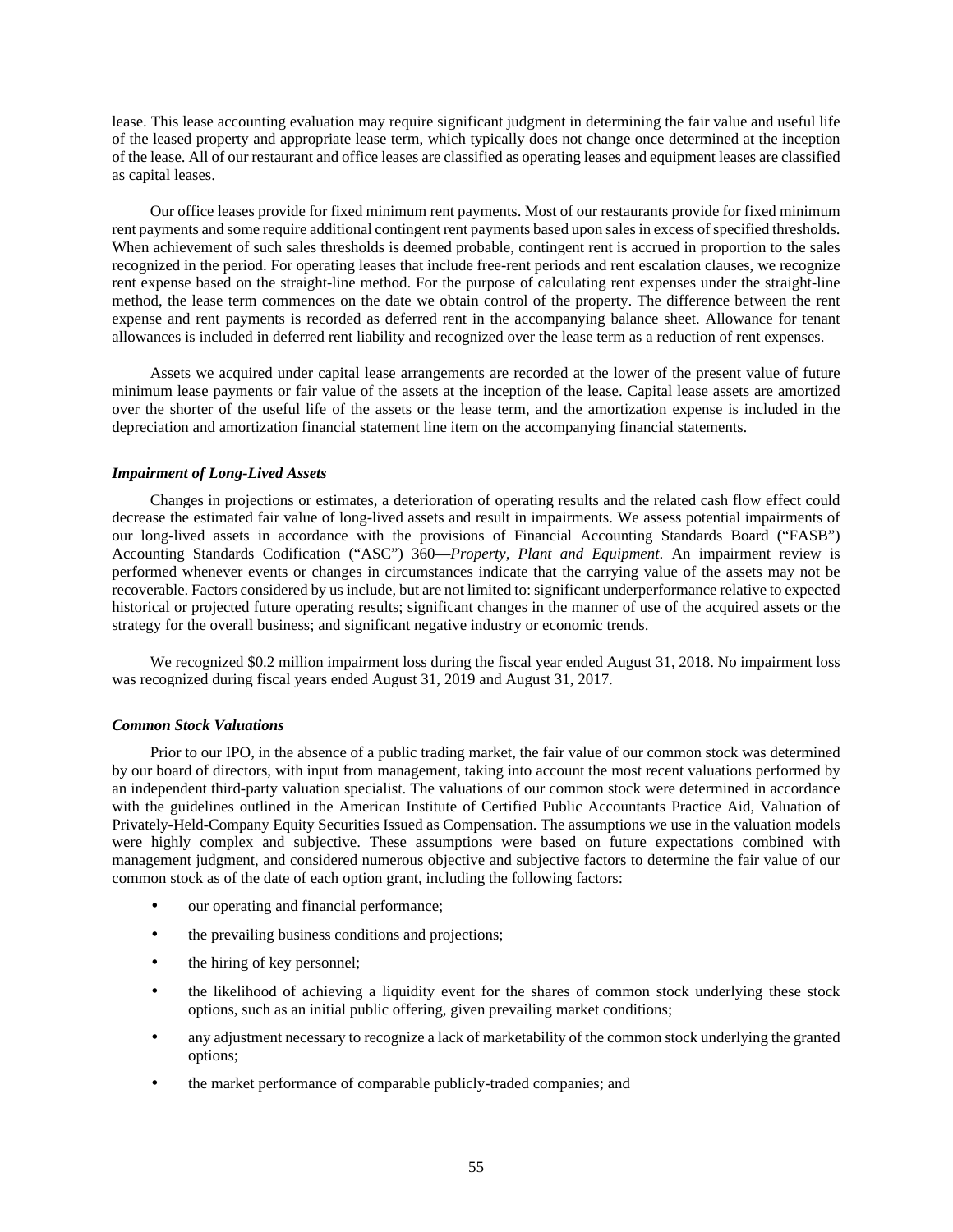• the U.S. and global capital market conditions.

In valuing our common stock at various dates in fiscal years 2018 and 2019, our board determined the equity value of our business using various valuation methods including combinations of income and market approaches. The income approach estimates value based on the expectation of future cash flows that a company will generate. These future cash flows are discounted to their present values using a discount rate derived from an analysis of the cost of capital of comparable publicly traded companies in our industry or similar lines of business as of each valuation date and is adjusted to reflect the risks inherent in our cash flows. The market approach estimates value considering an analysis of guideline public companies. The guideline public company method estimates value by applying a representative revenue multiple from a peer group of companies in similar lines of business to us to our forecasted sales.

The equity values implied by the income and market approaches reasonably approximated each other as of each valuation date.

For financial reporting purposes, we considered the amount of time between the valuation date and the grant date to determine whether to use the latest common stock valuation. This determination included an evaluation of whether the subsequent valuation indicated that any significant change in valuation had occurred between the previous valuation and the grant date.

Subsequent to the IPO, we relied on the closing price of our Class A common stock as reported by the Nasdaq Stock Market on the date of grant to determine the fair value of our Class A common stock. There were no equity award grants subsequent to our IPO.

## **Jumpstart Our Business Startups Act of 2012**

We qualify as an "emerging growth company" as defined in Section 2(a)(19) of the Securities Act, as modified by the JOBS Act. Section 107 of the JOBS Act provides that an emerging growth company can take advantage of the extended transition period provided in Section  $7(a)(2)(B)$  of the Securities Act for complying with new or revised accounting standards. In other words, an emerging growth company can delay the adoption of certain accounting standards until those standards would otherwise apply to private companies. We have irrevocably elected not to avail ourselves of this extended transition period and, as a result, we will adopt new or revised accounting standards on the relevant dates on which adoption of such standards is required for other public companies.

Subject to certain conditions set forth in the JOBS Act, we are also eligible for and intend to take advantage of certain exemptions from various reporting requirements applicable to other public companies that are not emerging growth companies, including (i) the exemption from the auditor attestation requirements with respect to internal control over financial reporting under Section 404 of the Sarbanes-Oxley Act, (ii) the exemptions from say-on-pay, say-on-frequency and say-on-golden parachute voting requirements and (iii) reduced disclosure obligations regarding executive compensation in our periodic reports and proxy statements. We may take advantage of these exemptions until we are no longer an emerging growth company. We will continue to be an emerging growth company until the earliest to occur of (i) the last day of the fiscal year in which the market value of our Class A common stock that is held by non-affiliates exceeds \$700 million as of June 30 of that fiscal year, (ii) the last day of the fiscal year in which we had total annual gross revenue of \$1 billion or more during such fiscal year (as indexed for inflation), (iii) the date on which we have issued more than \$1 billion in non-convertible debt in the prior three-year period or (iv) the last day of the fiscal year following the fifth anniversary of the date of the completion of our IPO.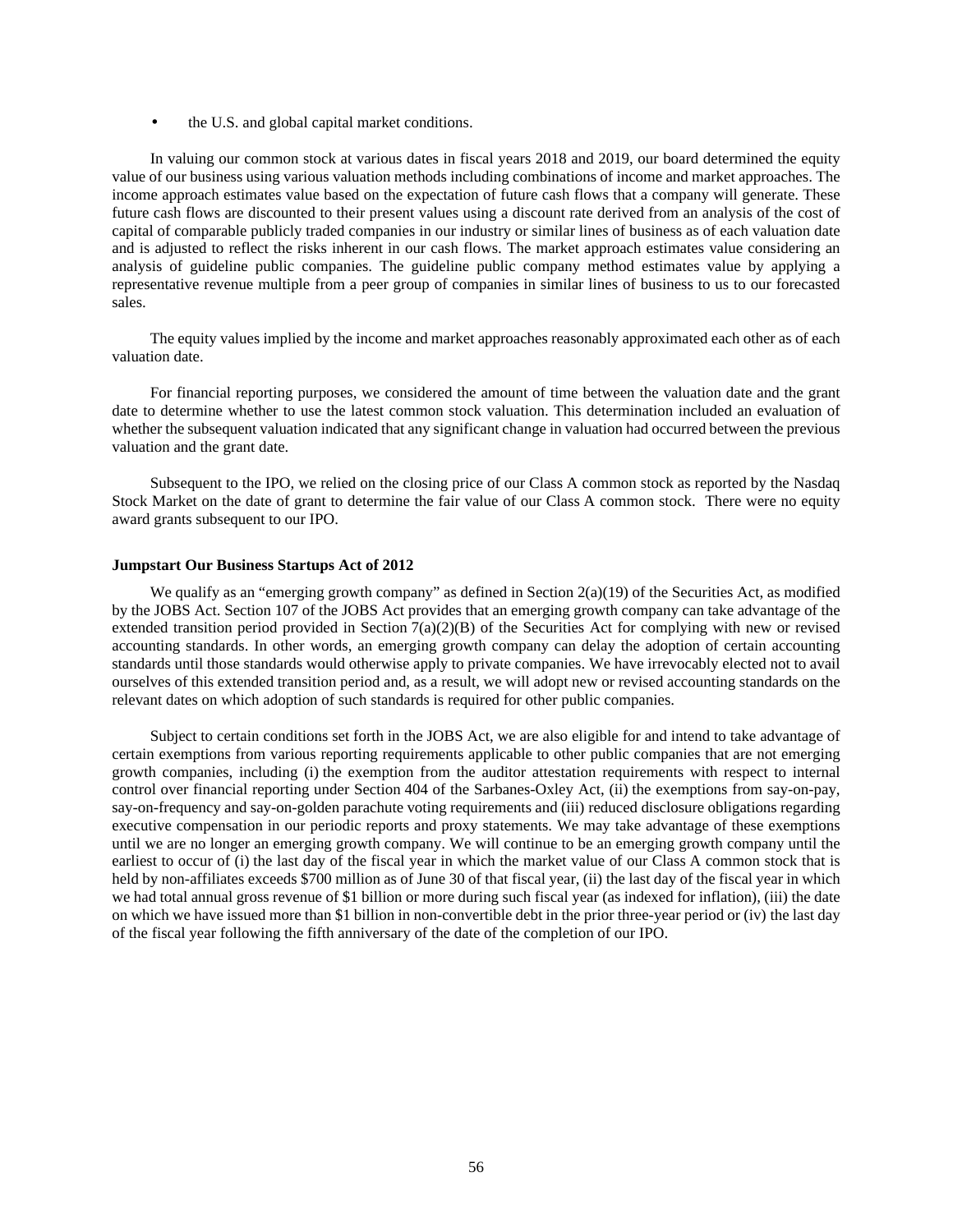# **Item 7A. Quantitative and Qualitative Disclosure of Market Risks**

# *Interest Rate Risk*

We are exposed to interest rate risk through fluctuations in interest rates on our debt obligations. Our Credit Facility carries interest at a floating rate. We seek to manage exposure to adverse interest rate changes through our normal operating and financing activities. As of August 31, 2019, we had no outstanding borrowings under the Credit Facility.

## *Commodity and Food Price Risks*

Our profitability is dependent on, among other things, our ability to anticipate and react to changes in the costs of key operating resources, including food and beverage and other commodities. We have been able to partially offset cost increases resulting from a number of factors, including market conditions, shortages or interruptions in supply due to weather or other conditions beyond our control, governmental regulations and inflation, by increasing our menu prices, as well as making other operational adjustments that increase productivity. However, substantial increases in costs and expenses could impact our operating results to the extent that such increases cannot be offset by menu price increases or operational adjustments.

## *Inflation Risk*

The primary inflationary factors affecting our operations are food and beverage costs, labor costs, and energy costs. Our restaurant operations are subject to federal and state minimum wage and other laws governing such matters as working conditions, overtime and tip credits. Significant numbers of our restaurant personnel are paid at rates related to the federal and/or state minimum wage and, accordingly, increases in the minimum wage increase our labor costs. To the extent permitted by competition and the economy, we have mitigated increased costs by increasing menu prices and may continue to do so if deemed necessary in future years. Substantial increases in costs and expenses could impact our operating results to the extent such increases cannot be passed through to our guests. Historically, inflation has not had a material effect on our results of operations. Severe increases in inflation, however, could affect the global and U.S. economies and could have an adverse impact on our business, financial condition or results of operations.

While we have been able to partially offset inflation and other changes in the costs of core operating resources by gradually increasing menu prices, coupled with more efficient purchasing practices, productivity improvements and greater economies of scale, there can be no assurance that we will be able to continue to do so in the future. From time to time, competitive conditions could limit our menu pricing flexibility. In addition, macroeconomic conditions could make additional menu price increases imprudent. There can be no assurance that future cost increases can be offset by increased menu prices or that increased menu prices will be fully absorbed by our guests without any resulting change to their visit frequencies or purchasing patterns. In addition, there can be no assurance that we will generate same sales growth in an amount sufficient to offset inflationary or other cost pressures.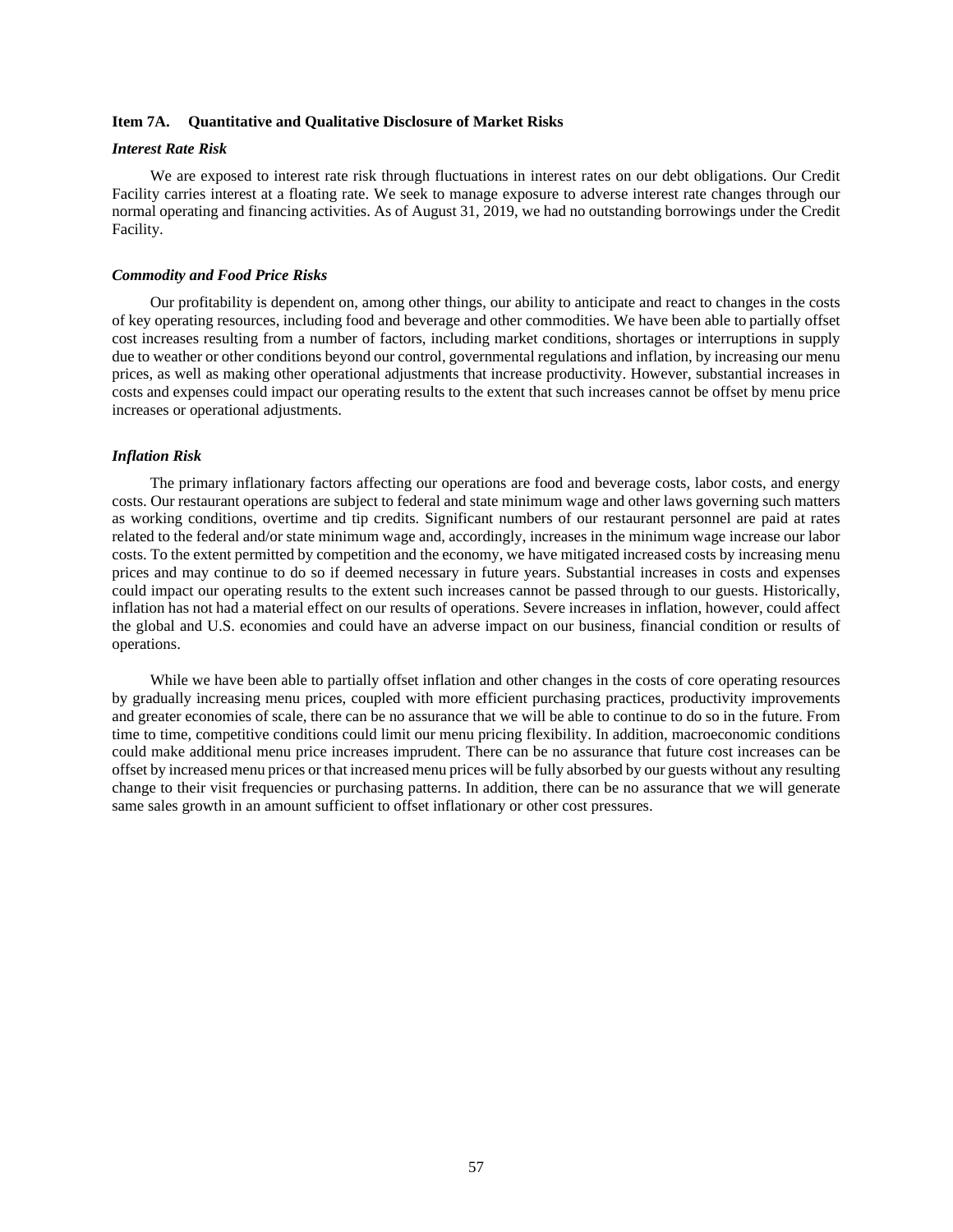#### **Financial Statements and Supplementary Data** Item 8.

# **INDEX TO FINANCIAL STATEMENTS**

| 59 |
|----|
| 60 |
| 61 |
| 62 |
|    |
| 64 |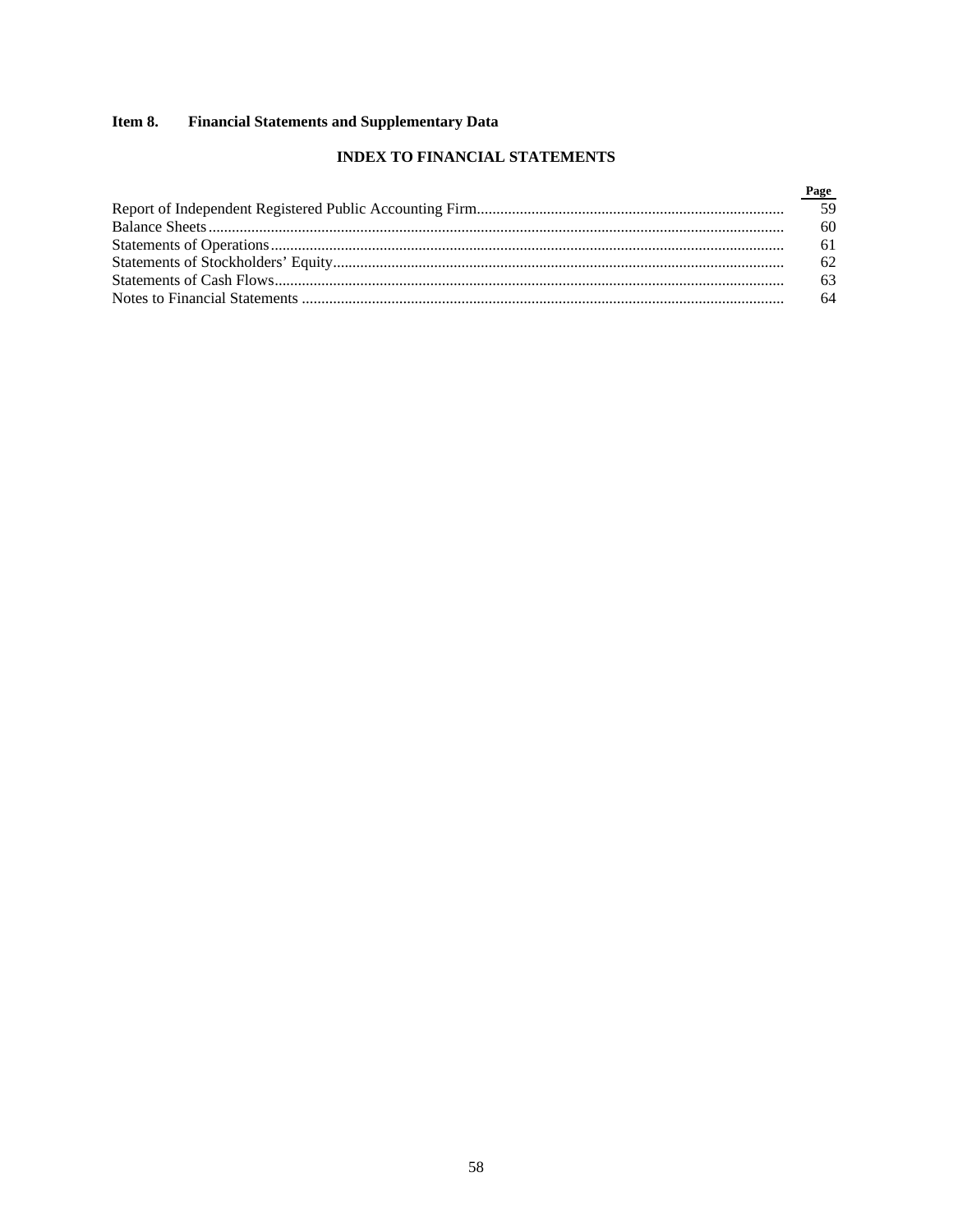# **REPORT OF INDEPENDENT REGISTERED PUBLIC ACCOUNTING FIRM**

To the stockholders and the Board of Directors of Kura Sushi USA, Inc.

# **Opinion on the Financial Statements**

We have audited the accompanying balance sheets of Kura Sushi USA, Inc. (the "Company") as of August 31, 2019 and 2018, and the related statements of operations, stockholders' equity, and cash flows, for each of the three years in the period ended August 31, 2019, and the related notes (collectively referred to as the "financial statements"). In our opinion, the financial statements present fairly, in all material respects, the financial position of the Company as of August 31, 2019 and 2018, and the results of its operations and its cash flows for each of the three years in the period ended August 31, 2019, in conformity with accounting principles generally accepted in the United States of America.

# **Basis for Opinion**

These financial statements are the responsibility of the Company's management. Our responsibility is to express an opinion on the Company's financial statements based on our audits. We are a public accounting firm registered with the Public Company Accounting Oversight Board (United States) (PCAOB) and are required to be independent with respect to the Company in accordance with the U.S. federal securities laws and the applicable rules and regulations of the Securities and Exchange Commission and the PCAOB.

We conducted our audits in accordance with the standards of the PCAOB. Those standards require that we plan and perform the audit to obtain reasonable assurance about whether the financial statements are free of material misstatement, whether due to error or fraud. The Company is not required to have, nor were we engaged to perform, an audit of its internal control over financial reporting. As part of our audits, we are required to obtain an understanding of internal control over financial reporting but not for the purpose of expressing an opinion on the effectiveness of the Company's internal control over financial reporting. Accordingly, we express no such opinion.

Our audits included performing procedures to assess the risks of material misstatement of the financial statements, whether due to error or fraud, and performing procedures that respond to those risks. Such procedures included examining, on a test basis, evidence regarding the amounts and disclosures in the financial statements. Our audits also included evaluating the accounting principles used and significant estimates made by management, as well as evaluating the overall presentation of the financial statements. We believe that our audits provide a reasonable basis for our opinion.

/s/ Deloitte & Touche LLP

Los Angeles, California November 26, 2019

We have served as the Company's auditor since 2017.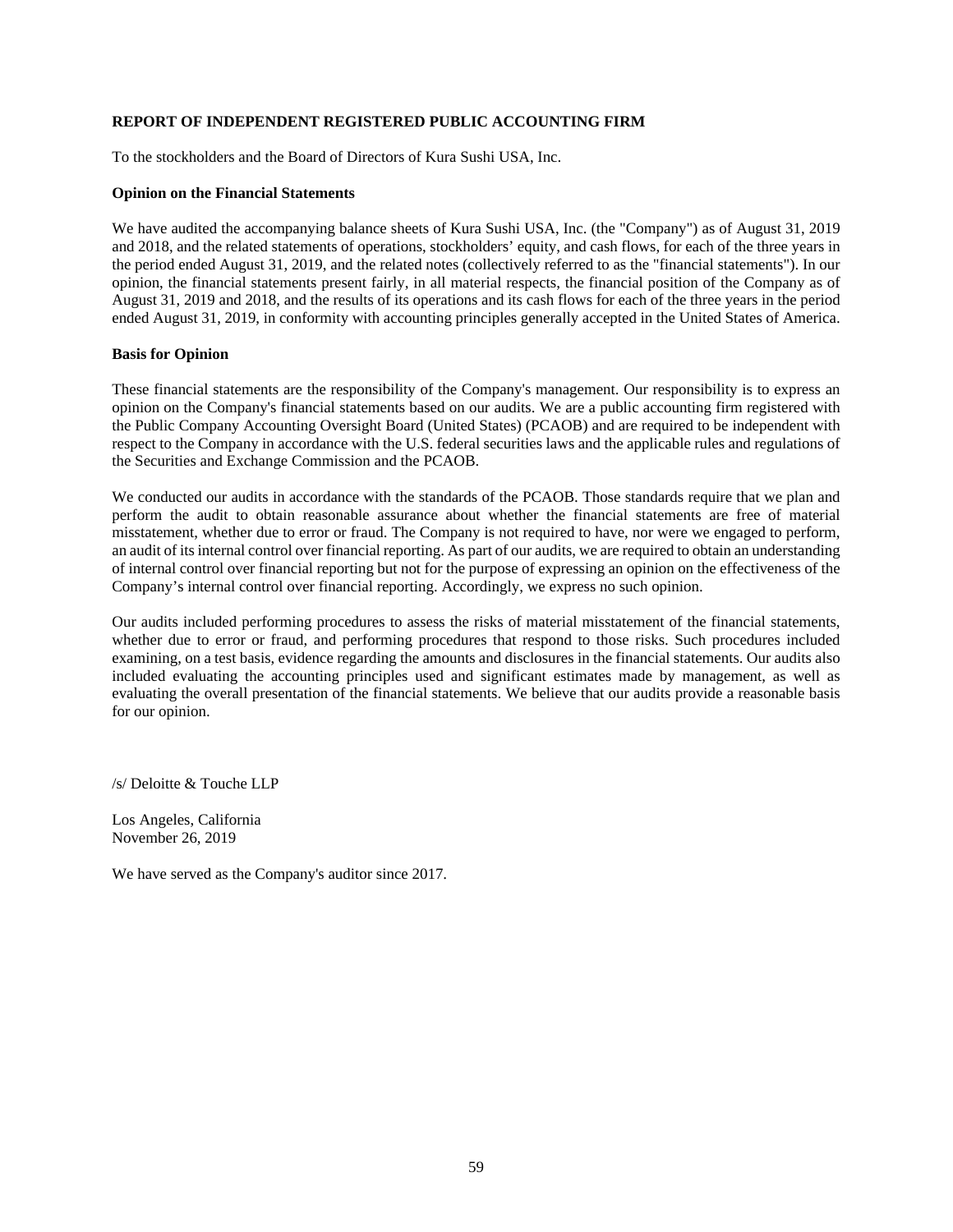# **Kura Sushi USA, Inc. Balance Sheets (amounts in thousands, except par value)**

|                                                                          | As of August 31, |              |    |        |
|--------------------------------------------------------------------------|------------------|--------------|----|--------|
|                                                                          |                  | 2019         |    | 2018   |
|                                                                          |                  |              |    |        |
| Current assets:                                                          |                  |              |    |        |
|                                                                          | \$               | 38,044       | \$ | 5,711  |
|                                                                          |                  | 948          |    | 521    |
|                                                                          |                  | 539          |    | 384    |
|                                                                          |                  | 226          |    | 4      |
|                                                                          |                  | 1,744        |    | 662    |
|                                                                          |                  | 41,501       |    | 7,282  |
| Non-current assets:                                                      |                  |              |    |        |
|                                                                          |                  | 31,917       |    | 23,195 |
|                                                                          |                  | 1,865        |    | 520    |
|                                                                          |                  | 1,127        |    | 1,072  |
|                                                                          | \$               | 76,410       | \$ | 32,069 |
| Liabilities and stockholders' equity                                     |                  |              |    |        |
| Current liabilities:                                                     |                  |              |    |        |
|                                                                          |                  | 3,684        | \$ | 1,959  |
|                                                                          |                  | 1,635        |    | 507    |
|                                                                          |                  | 1,348        |    | 817    |
|                                                                          |                  | 994          |    | 1,010  |
|                                                                          |                  | 83           |    | 114    |
|                                                                          |                  | 547          |    | 395    |
|                                                                          |                  | 8,291        |    | 4,802  |
| Non-current liabilities:                                                 |                  |              |    |        |
|                                                                          |                  | 2,424        |    | 3,443  |
|                                                                          |                  | 2,188        |    | 1,371  |
|                                                                          |                  |              |    | 787    |
|                                                                          |                  | 1,089<br>237 |    | 161    |
|                                                                          |                  | 14,229       |    | 10,564 |
|                                                                          |                  |              |    |        |
| Commitments and contingencies (Note 4)                                   |                  |              |    |        |
| Stockholders' equity:                                                    |                  |              |    |        |
| Class A common stock, \$0.001 par value; 20,000 authorized, 7,335 and    |                  |              |    |        |
| 4,000 issued and outstanding as of August 31, 2019 and August 31,        |                  | 7            |    |        |
| Class B common stock, \$0.001 par value; 10,000 authorized, 1,000 issued |                  |              |    |        |
| and outstanding as of August 31, 2019 and August 31, 2018                |                  | 1            |    |        |
|                                                                          |                  | 59,442       |    | 20,225 |
|                                                                          |                  | 2,731        |    | 1,275  |
|                                                                          |                  | 62,181       |    | 21,505 |
|                                                                          |                  |              |    |        |
|                                                                          |                  | 76,410       | \$ | 32,069 |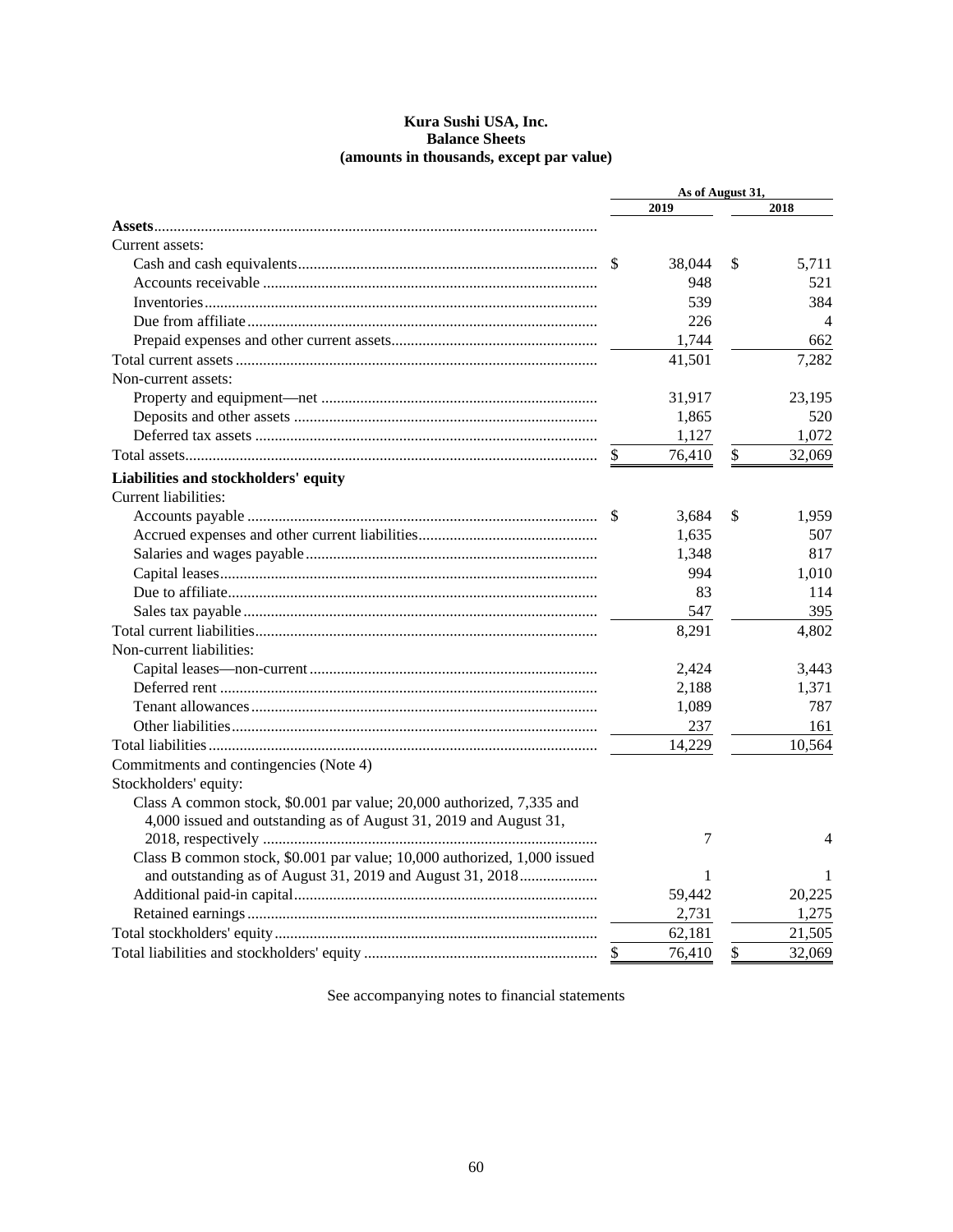# **Kura Sushi USA, Inc. Statements of Operations (amounts in thousands, except income per share data)**

|                                             | <b>Fiscal Years Ended August 31,</b> |        |               |        |               |        |
|---------------------------------------------|--------------------------------------|--------|---------------|--------|---------------|--------|
|                                             |                                      | 2019   |               | 2018   |               | 2017   |
| Sales                                       | \$                                   | 64,245 | <sup>\$</sup> | 51,744 | <sup>\$</sup> | 37,251 |
| <b>Restaurant operating costs:</b>          |                                      |        |               |        |               |        |
|                                             |                                      | 21,048 |               | 17,594 |               | 13,389 |
|                                             |                                      | 19,942 |               | 15,994 |               | 12,117 |
|                                             |                                      | 4.593  |               | 3.013  |               | 2.077  |
|                                             |                                      | 2,055  |               | 1,624  |               | 1,345  |
|                                             |                                      | 7,088  |               | 5,404  |               | 3,907  |
|                                             |                                      | 54,726 |               | 43,629 |               | 32,835 |
|                                             |                                      | 7,748  |               | 5,965  |               | 3,364  |
|                                             |                                      | 110    |               | 51     |               | 25     |
|                                             |                                      |        |               | 236    |               |        |
|                                             |                                      | 62,584 |               | 49,881 |               | 36,224 |
|                                             |                                      | 1,661  |               | 1,863  |               | 1,027  |
| Other expense (income):                     |                                      |        |               |        |               |        |
|                                             |                                      | 188    |               | 128    |               | 85     |
|                                             |                                      | (51)   |               | (12)   |               | (5)    |
|                                             |                                      | 1,524  |               | 1,747  |               | 947    |
|                                             |                                      | 68     |               | 5      |               | 240    |
|                                             | \$                                   | 1,456  | \$            | 1,742  | \$            | 707    |
| Net income per Class A and Class B shares   |                                      |        |               |        |               |        |
|                                             |                                      | 0.28   | \$            | 0.35   | \$            | 0.14   |
|                                             |                                      | 0.26   | \$            | 0.34   | \$            | 0.14   |
|                                             |                                      |        |               |        |               |        |
|                                             |                                      | 5,283  |               | 5,000  |               | 5,000  |
|                                             |                                      |        |               | 5,050  |               | 5,000  |
| Weighted average Class A and Class B shares |                                      | 5,512  |               |        |               |        |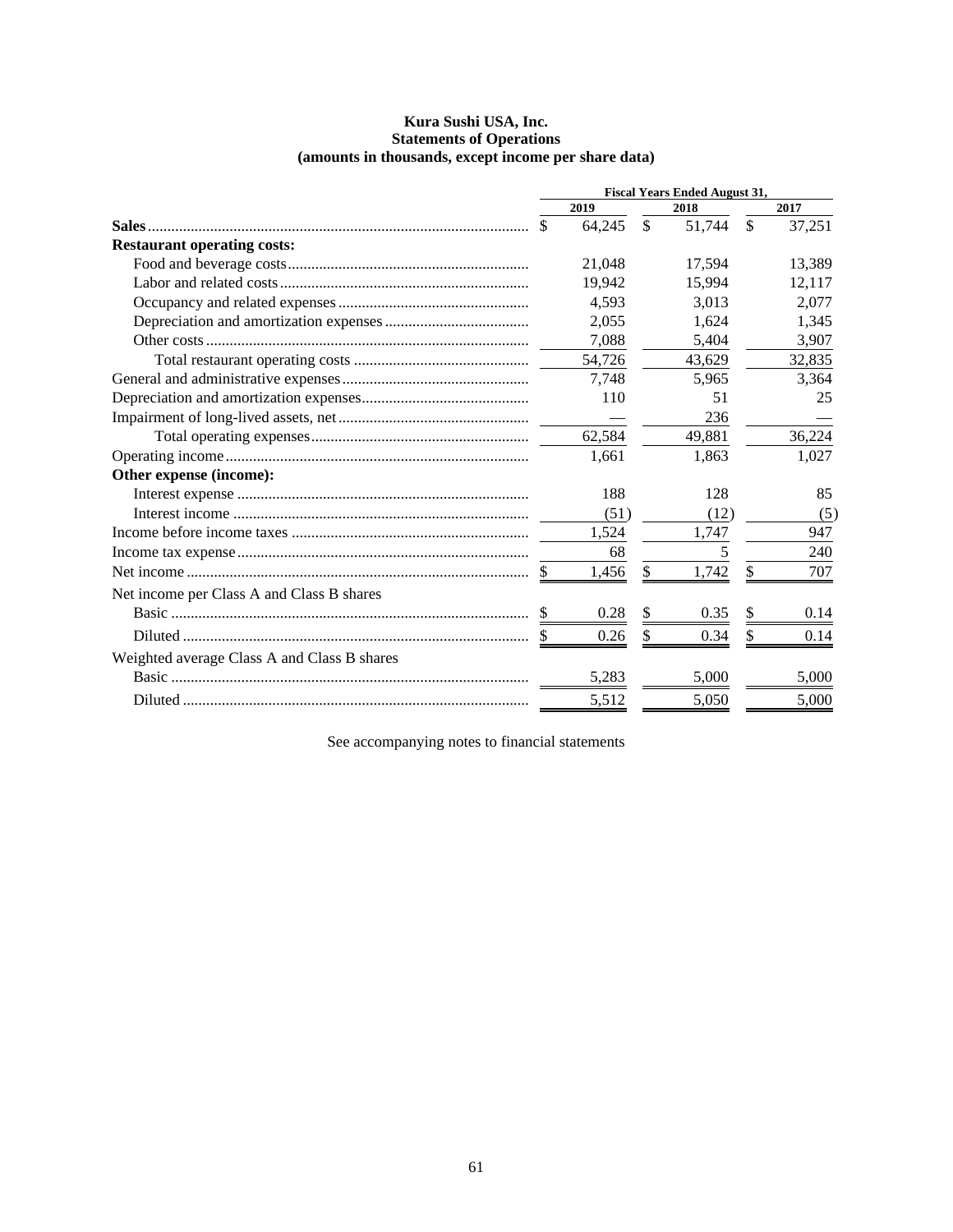# **Kura Sushi USA, Inc. Statements of Stockholders' Equity (amounts in thousands)**

|                                  |                     |        |   |                |        |    |                   |                 | <b>Retained</b> |              |               |
|----------------------------------|---------------------|--------|---|----------------|--------|----|-------------------|-----------------|-----------------|--------------|---------------|
|                                  | <b>Common Stock</b> |        |   |                |        |    | <b>Additional</b> | <b>Earnings</b> |                 | <b>Total</b> |               |
|                                  | <b>Class A</b>      |        |   | <b>Class B</b> |        |    | Paid-in           |                 | (Accumulated    |              | Stockholders' |
|                                  | <b>Shares</b>       | Amount |   | <b>Shares</b>  | Amount |    | Capital           |                 | Deficit)        |              | <b>Equity</b> |
| Balances as of September 1, 2016 | $4,000 \text{ }$ \$ |        | 4 | 1,000          | \$     |    | \$<br>10,120      | \$              | (1,174)         | \$           | 8,951         |
| Additional capital investment    |                     |        |   |                |        |    |                   |                 |                 |              |               |
|                                  |                     |        |   |                |        |    | 5,000             |                 |                 |              | 5,000         |
|                                  |                     |        |   |                |        |    |                   |                 | 707             |              | 707           |
| Balances as of August 31, 2017   | 4,000               |        | 4 | 1,000          |        | -1 | 15,120            |                 | (467)           |              | 14,658        |
| Issuance of common stock         |                     |        |   |                |        |    |                   |                 |                 |              |               |
| Stock-based compensation         |                     |        |   |                |        |    | 105               |                 |                 |              | 105           |
| Additional capital investment    |                     |        |   |                |        |    |                   |                 |                 |              |               |
|                                  |                     |        |   |                |        |    | 5,000             |                 |                 |              | 5,000         |
|                                  |                     |        |   |                |        |    |                   |                 | 1,742           |              | 1,742         |
| Balances as of August 31, 2018   | 4,000               |        | 4 | 1,000          |        |    | 20,225            |                 | 1,275           |              | 21,505        |
| Stock-based compensation         |                     |        |   |                |        |    | 590               |                 |                 |              | 590           |
| Issuance of common stock         |                     |        |   |                |        |    |                   |                 |                 |              |               |
| in connection with initial       |                     |        |   |                |        |    |                   |                 |                 |              |               |
| public offering, net of          |                     |        |   |                |        |    |                   |                 |                 |              |               |
| underwriter discounts and        |                     |        |   |                |        |    |                   |                 |                 |              |               |
|                                  | 3,335               |        | 3 |                |        |    | 38,627            |                 |                 |              | 38,630        |
|                                  |                     |        |   |                |        |    |                   |                 | 1,456           |              | 1,456         |
| Balances as of August 31, 2019   | 7,335               | \$     |   | 1,000          | \$     |    | \$<br>59,442      |                 | 2,731           |              | 62,181        |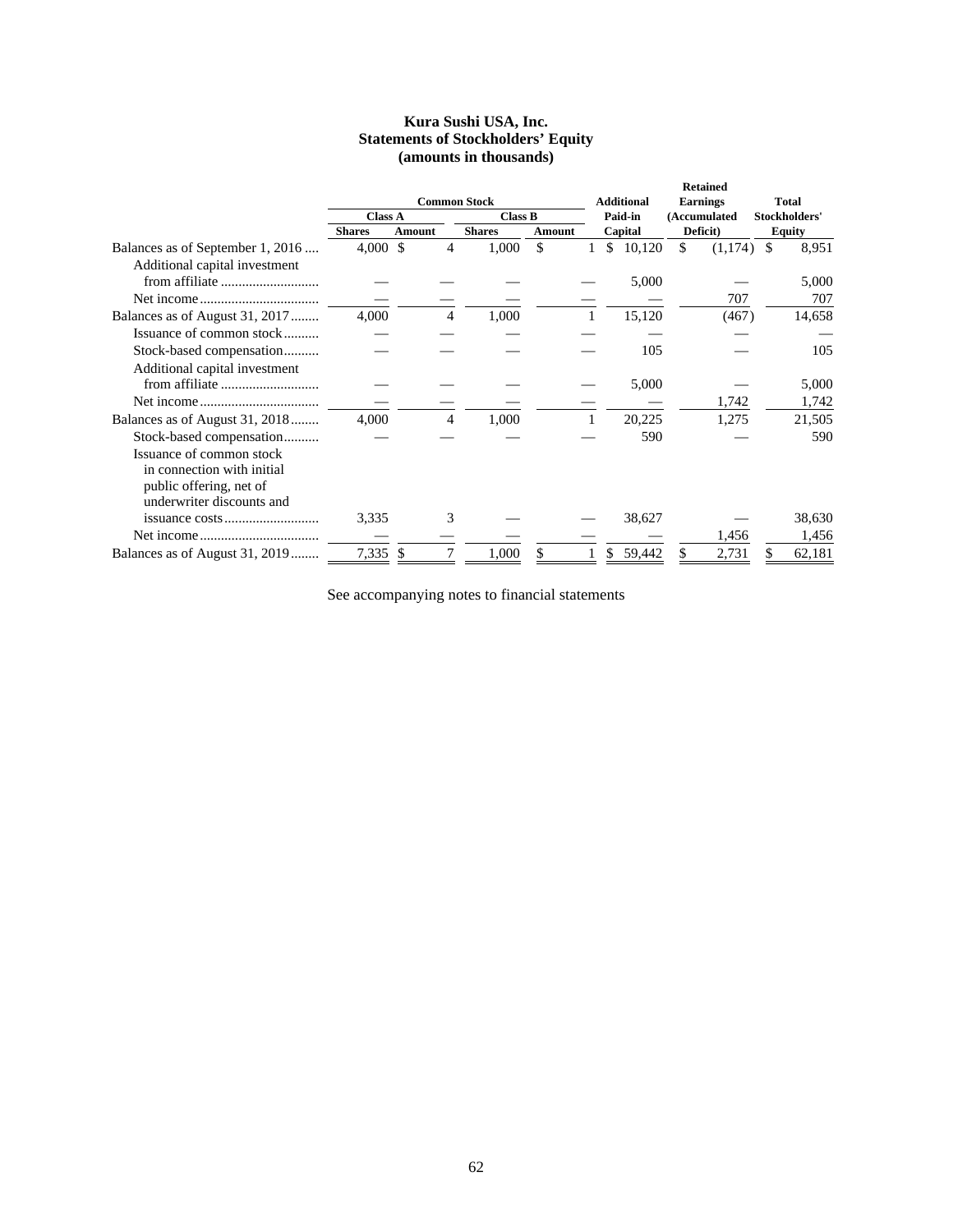# **Kura Sushi USA, Inc. Statements of Cash Flows (amounts in thousands)**

|                                                                                     |     |          | <b>Fiscal Years Ended August 31,</b> |         |    |         |
|-------------------------------------------------------------------------------------|-----|----------|--------------------------------------|---------|----|---------|
|                                                                                     |     | 2019     |                                      | 2018    |    | 2017    |
| <b>Cash Flows From Operating Activities</b>                                         |     |          |                                      |         |    |         |
|                                                                                     | \$. | 1.456    | \$                                   | 1,742   | \$ | 707     |
| Adjustments to reconcile net income to net cash provided by<br>operating activities |     |          |                                      |         |    |         |
|                                                                                     |     | 2,165    |                                      | 1.675   |    | 1,370   |
|                                                                                     |     | 590      |                                      | 105     |    |         |
|                                                                                     |     |          |                                      | 234     |    | 10      |
|                                                                                     |     | (61)     |                                      | (60)    |    | 173     |
| Changes in operating assets and liabilities:                                        |     |          |                                      |         |    |         |
|                                                                                     |     | (427)    |                                      | 170     |    | (480)   |
|                                                                                     |     | (155)    |                                      | (115)   |    | (41)    |
|                                                                                     |     | (222)    |                                      | 3       |    | (6)     |
|                                                                                     |     | (1,082)  |                                      | 66      |    | (102)   |
|                                                                                     |     | (816)    |                                      | 53      |    | (100)   |
|                                                                                     |     | 1,646    |                                      | 250     |    | 523     |
| Accrued expenses and other current liabilities                                      |     | 1,135    |                                      | 311     |    | 52      |
|                                                                                     |     | 152      |                                      | 60      |    | 79      |
|                                                                                     |     | 531      |                                      | 124     |    | 202     |
|                                                                                     |     | (38)     |                                      | 28      |    | 19      |
|                                                                                     |     | 1,119    |                                      | 597     |    | 530     |
|                                                                                     |     | 5,993    |                                      | 5,243   |    | 2,936   |
| <b>Cash Flows From Investing Activities</b>                                         |     |          |                                      |         |    |         |
|                                                                                     |     |          |                                      |         |    | (12)    |
|                                                                                     |     |          |                                      | 12      |    | 12      |
|                                                                                     |     | (10,726) |                                      | (7,089) |    | (6,028) |
| Proceeds from disposal of property and equipment                                    |     |          |                                      | 502     |    | 7       |
|                                                                                     |     | (529)    |                                      | (15)    |    | (21)    |
|                                                                                     |     | (11,255) |                                      | (6,590) |    | (6,042) |
| <b>Cash Flows From Financing Activities</b>                                         |     |          |                                      |         |    |         |
| Cash received for additional capital investment from affiliate                      |     |          |                                      | 5,000   |    | 5,000   |
|                                                                                     |     | (1,035)  |                                      | (824)   |    | (405)   |
| Proceeds from the initial public offering, net of discounts                         |     |          |                                      |         |    |         |
|                                                                                     |     | 43,422   |                                      |         |    |         |
|                                                                                     |     | (4,792)  |                                      |         |    |         |
|                                                                                     |     | 3,921    |                                      |         |    |         |
|                                                                                     |     | (3,921)  |                                      |         |    |         |
|                                                                                     |     | 37,595   |                                      | 4.176   |    | 4.595   |
|                                                                                     |     | 32,333   |                                      | 2,829   |    | 1,489   |
|                                                                                     |     | 5,711    |                                      | 2,882   |    | 1,393   |
|                                                                                     |     | 38,044   | \$                                   | 5,711   | \$ | 2,882   |
| Supplemental disclosures of cash flow information                                   |     |          |                                      |         |    |         |
|                                                                                     |     | 189      | \$                                   | 116     | \$ | 80      |
|                                                                                     |     | 56       | \$                                   | 4       | \$ | 137     |
| Noncash investing and financing activities                                          |     |          |                                      |         |    |         |
|                                                                                     |     |          | \$                                   | 1,733   | \$ | 1,927   |
| Amounts included in accounts payable for purchases of                               |     |          |                                      |         |    |         |
|                                                                                     | \$  | 142      | \$                                   | 57      | \$ | 270     |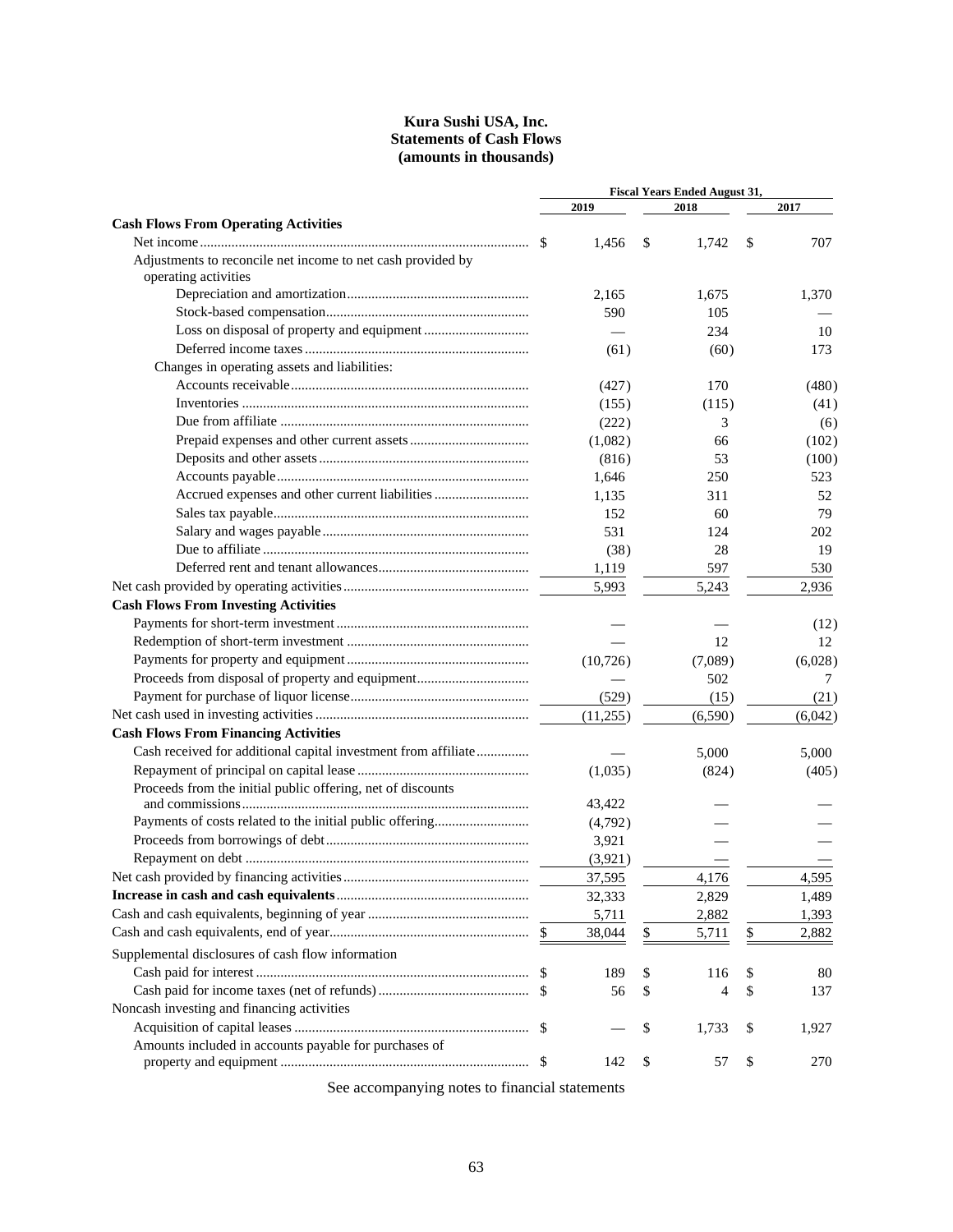## **Note 1—Organization and Description of Business**

Kura Sushi USA, Inc. is a fast-growing, technology-enabled Japanese restaurant concept that provides guests with a distinctive dining experience by serving authentic Japanese cuisine through an engaging revolving sushi service model, which we refer to as the "Kura Experience". Kura Sushi encourages healthy lifestyles by serving freshly prepared Japanese cuisine using high-quality ingredients that are free from artificial seasonings, sweeteners, colorings, and preservatives. Kura Sushi aims to make quality Japanese cuisine accessible to our guests across the United States through affordable prices and an inviting atmosphere.

## *Initial Public Offering*

On August 5, 2019, the Company completed the initial public offering of its Class A common stock at a public offering price of \$14.00 per share. The Company issued 3,335,000 shares, including 435,000 shares sold to the underwriters pursuant to their over-allotment option. After underwriter discounts and commissions and offering expenses, net proceeds from the offering were approximately \$39 million. A portion of the proceeds have been used to repay all outstanding indebtedness of approximately \$3.1 million under the Company's existing term loans. The remainder of the net proceeds will be used for working capital, to fund new unit growth, and for other general corporate purposes.

## **Note 2—Basis of Presentation and Summary of Significant Accounting Policies**

#### *Basis of Presentation*

The accompanying financial statements have been prepared in accordance with generally accepted accounting principles in the United States ("GAAP"). The Company's fiscal year begins on September 1 and ends on August 31 and references made to "fiscal year 2019", "fiscal year 2018" and "fiscal year 2017" refer to the Company's fiscal years ended August 31, 2019, August 31, 2018 and August 31, 2017, respectively.

## *Use of Estimates*

The preparation of financial statements in conformity with GAAP requires management to make estimates and assumptions that affect the reported amounts of assets and liabilities, disclosure of contingent assets and liabilities at the date of the financial statements and the reported amounts of revenues and expenses during the reporting periods presented.

Significant items subject to such estimates include asset retirement obligations, stock-based compensation, the useful lives of assets, the assessment of the recoverability of long-lived assets, and income taxes. The Company evaluates its estimates and assumptions on an ongoing basis using historical experience and other factors, and adjusts those estimates and assumptions when facts and circumstances dictate. Actual results could differ materially from those estimates and assumptions.

## *Concentration of Credit Risk*

Financial instruments that potentially subject the Company to concentration of credit risk consist principally of cash and cash equivalents. The Company maintains its cash and cash equivalents with financial institutions and, at times, the balance may exceed the Federal Deposit Insurance Corporation federally insured limits. The Company has never experienced any losses related to these balances.

## *Concentration of Significant Suppliers*

The Company relies on third parties for specified food products and supplies. In instances where these parties fail to perform their obligations, the Company may be unable to find alternative suppliers. The Company is subject to supplier concentration risk as JFC International Inc., a subsidiary of Kikkoman Corporation and the Company's largest supplier, accounted for approximately 55%, 47%, and 29% of total food and beverage costs for fiscal years 2019, 2018, and 2017, respectively. The Company also relies on Wismettac Asian Foods, Inc. (formerly Nishimoto Trading Co., Ltd.), a subsidiary of Nishimoto Co., Ltd., which provided food products and supplies equaling approximately 28% of total food and beverage costs for fiscal years 2019 and 2018, and 15% of total food and beverage costs for fiscal year 2017. Additionally, the Company relied on True World Foods LLC, which accounted for approximately 15% of total food and beverage costs in fiscal year 2017. The Company's spend with True World Foods LLC was immaterial for fiscal year 2018 and 2019.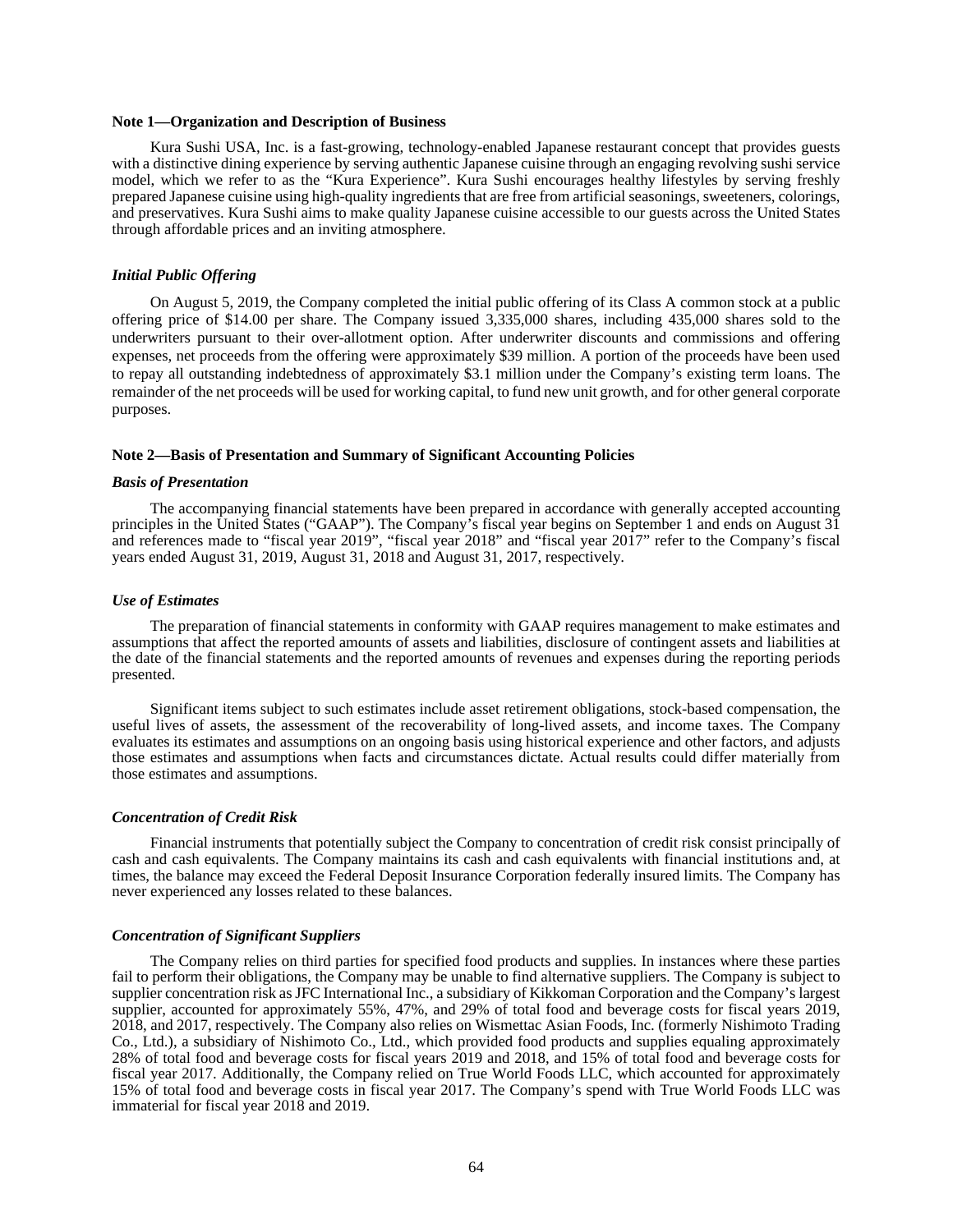# *Segment Information*

Management has determined that the Company has one operating segment and therefore one reportable segment. The Company's chief operating decision maker, who is its Chief Executive Officer, reviews financial performance and allocates resources. All of the Company's sales are derived in the United States of America.

# *Cash and Cash Equivalents*

Cash and cash equivalents consist of primarily cash on hand, deposits with banks, and term deposits with maturities of three months or less. As of August 31, 2019 and August 31, 2018, cash equivalents consist of money market funds and time deposits of approximately \$37.0 million and \$ 1.8 million, respectively. Due to the short-term maturities and their relatively low interest rates, the carrying value of the money market accounts approximates their fair value hierarchy. Cash and cash equivalents are maintained at financial institutions with strong credit ratings. The Company considers all highly liquid investments with an original maturity at the date of purchase of three months or less to be cash equivalents.

# *Accounts Receivable*

Accounts receivable consist primarily of receivables from landlords for tenant allowances and credit card receivables. The Company does not extend credit to guests and thus does not have credit risk from guests. Accounts receivable balances are stated at the amounts management expects to collect from balances outstanding at fiscal year end, accordingly no allowance for doubtful accounts is recorded as of August 31, 2019 and August 31, 2018.

|  | As of August 31,       |  |      |  |  |
|--|------------------------|--|------|--|--|
|  | 2019                   |  | 2018 |  |  |
|  | (amounts in thousands) |  |      |  |  |
|  | 215 S                  |  | 223  |  |  |
|  | 733                    |  | 298  |  |  |
|  | 948                    |  | 521. |  |  |

# *Inventories*

Inventories consist of food and beverages, and are stated at the lower of cost or market with cost determined on a first-in, first-out basis.

# *Property and Equipment*

Property and equipment consists of computer equipment, vehicles, software, furniture and fixtures, leasehold improvements and leased assets. Property and equipment are carried at cost, less accumulated depreciation and amortization. Depreciation and amortization on property and equipment is calculated using the straight-line method over the estimated useful lives of the respective assets, ranging from three to 20 years. Leasehold improvements are amortized on a straight-line basis over the shorter of the remaining lease term or estimated life of the improvements. The following table represents the various types of property and equipment and their respective useful lives:

| <b>Property and Equipment</b> | <b>Useful Life</b>                             |
|-------------------------------|------------------------------------------------|
| Computer equipment            | $3 - 10$ years                                 |
| Vehicles                      | 5 years                                        |
| Software                      | 5 years                                        |
| Furniture and fixtures        | 10 years                                       |
| Leasehold improvements        | Shorter of useful life or remaining lease term |
| Lease assets                  | Fixed lease term                               |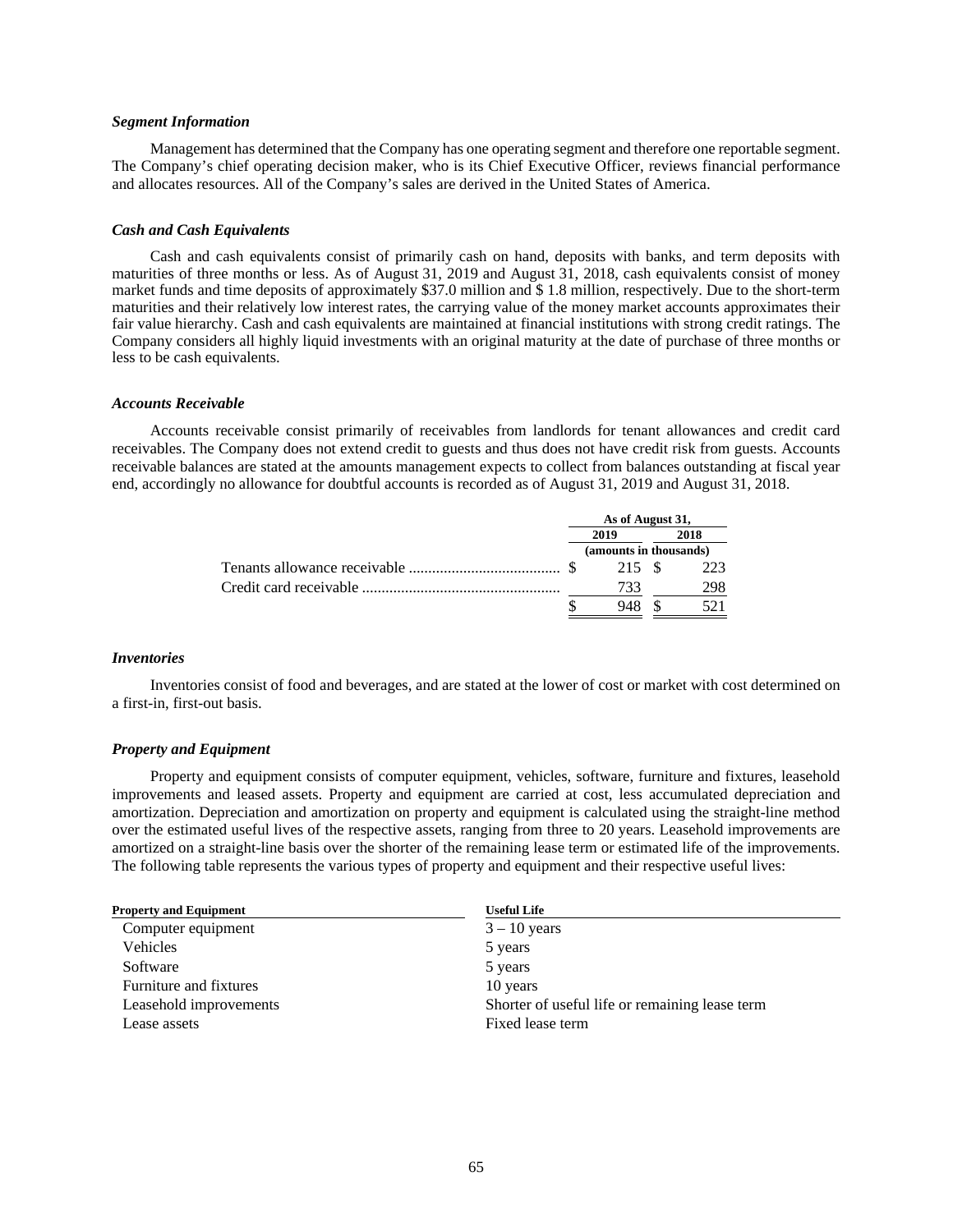Long-lived assets to be held and used are reviewed for impairment whenever events or changes in circumstances indicate that the related carrying amount may be impaired. If an impairment loss has occurred, a charge is recorded to reduce the carrying amount of the asset to its estimated fair value.

## *Liquor Licenses*

Liquor licenses are deemed to have indefinite useful lives and are subject to annual impairment testing. Liquor licenses are included in deposits and other assets in the accompanying balance sheets.

## *Asset Retirement Obligations*

Asset retirement obligations ("ARO") represents the estimated present value of future expenses the Company expects to incur at the end of a lease to restore the location to its original condition. The ARO is recorded as a liability at its estimated present value at inception with an offsetting increase in the carrying amount of the related property and equipment in the accompanying balance sheet. Periodic accretion of the discount of the estimated liability is recorded as an interest expense in the accompanying statements of operations. Asset retirement obligations are amortized on a straight-line basis over the shorter of the remaining lease term or estimated life of the leasehold improvements. The Company's ARO liability is approximately \$0.2 million as of August 31, 2019 and August 31, 2018 and is included in other liabilities in the accompanying balance sheets.

## *Impairment of Long-lived Assets*

The Company evaluates the recoverability of long-lived assets for potential impairment whenever events or changes in circumstances indicate that the carrying value of such assets may not be recoverable. The Company records an impairment loss if (i) the undiscounted future cash flows are found to be less than the carrying amount of the asset or asset group, and (ii) the carrying amount of the asset or asset group exceeds fair value.

During the fiscal year ended August 31, 2018, one of the Company's restaurants exited a lease prior to the end of the lease term. As a result, the property and equipment held at that location were deemed to be not recoverable, which was determined by comparing the net carrying value of the assets to the undiscounted net cash flows from the eventual disposition of the assets. Given the property and equipment at the restaurant will no longer be in use, the net carrying value of the assets were deemed to have zero value. This impairment was offset by a reimbursement from the landlord of \$0.5 million for the termination of the lease, hence resulting in a net impairment charge of \$0.2 million, which is included in operating income. During the fiscal years ended August 31, 2019 and August 31, 2017, there were no impairment charges recognized.

# *Income Taxes*

The provision for income taxes, income taxes payable, and deferred income taxes are determined using the asset and liability method. Deferred income tax assets and liabilities are determined based on temporary differences between the financial carrying amounts and tax bases of assets and liabilities that will result in taxable or deductible amounts in the future. Such deferred income tax asset and liability computations are based on enacted tax laws and rates applicable to periods in which the differences are expected to reverse. The Company establishes a valuation allowance to the extent that it is more likely than not that deferred tax assets will not be recoverable against future taxable income. Income tax expense or benefit is the income tax payable or refundable for the period, plus or minus the change during the period to deferred income tax assets and liabilities.

The Company regularly evaluates the likelihood of realizing the benefit for income tax positions it has taken in federal and state filings by considering all facts, circumstances, and information available. For those benefits that the Company believes it is more likely than not will be sustained, it recognizes the largest amount it believes is cumulatively greater than 50% likely to be realized.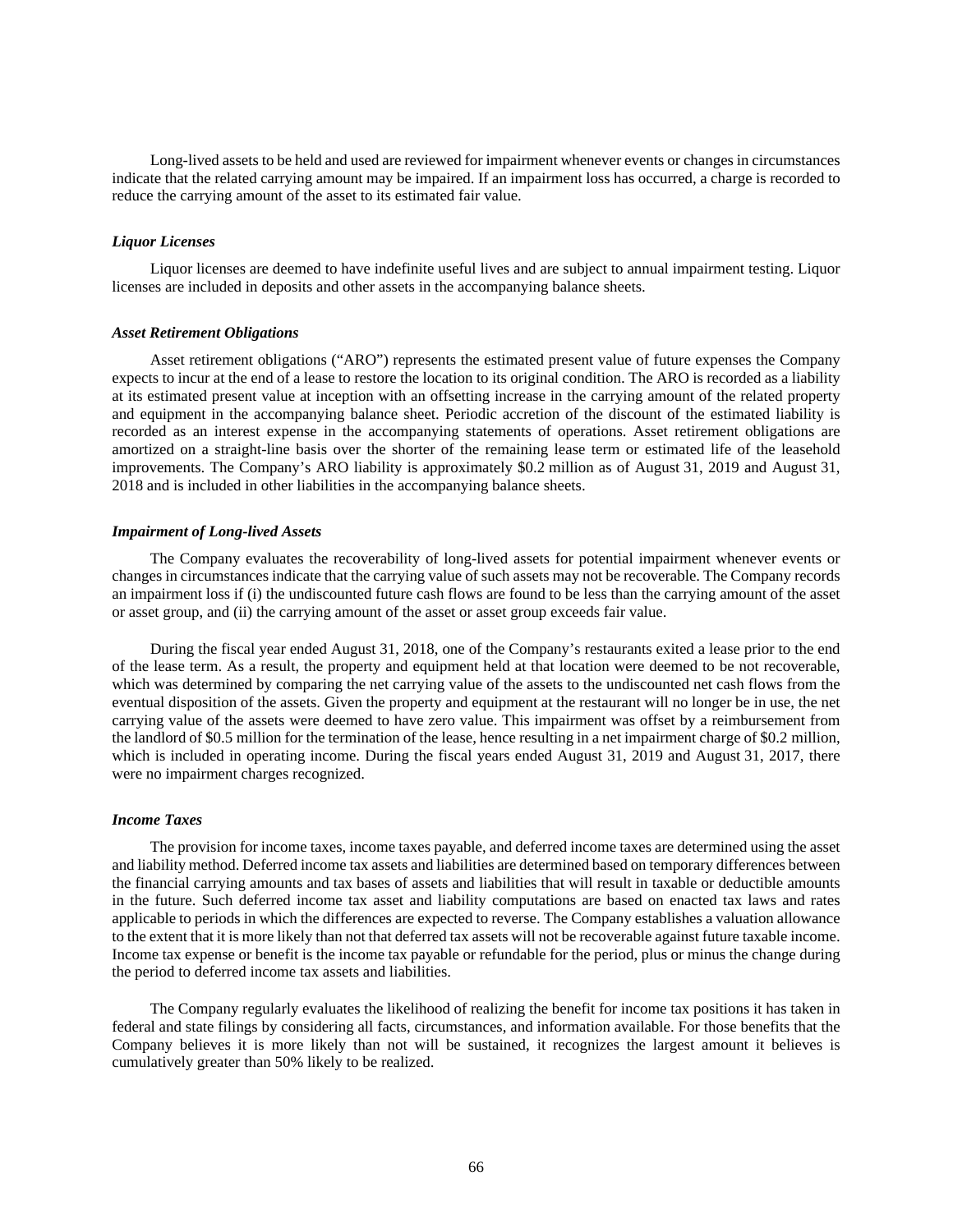## *Revenue Recognition*

Revenue from sales is recognized when food and beverages are sold to customers. Sales are presented net of discounts and sales taxes collected from customers.

## *Sales Taxes*

Sales taxes are imposed by state, county, and city governmental authorities, collected from customers and remitted to the appropriate governmental agency. The Company's policy is to record the sales taxes collected as a liability on the books and then remove the liability when the sales tax is remitted. There is no impact on the statements of operations income as restaurant sales are recorded net of sales tax.

## *Operating and Capital Leases*

The Company leases all of its restaurant locations, its corporate offices, and some of the equipment used in its restaurants. At the inception of each lease, the Company determines its classification as an operating lease or a capital lease. All of the Company's restaurant and office leases are classified as operating leases and equipment leases are classified as capital leases. The restaurant leases generally contain renewal options and the Company anticipates that most of these leases will be renewed.

Most of the restaurant and office leases provide for fixed minimum rent payments and/or contingent rent payments based upon sales in excess of specified thresholds. When achievement of such sales thresholds is deemed probable, contingent rent is accrued in proportion to the sales recognized in the period. For operating leases that include free-rent periods and rent escalation clauses, the Company recognizes rent expenses based on the straight-line method. For the purpose of calculating rent expenses under the straight-line method, the lease term commences on the date the Company obtains control of the property. The difference between the rent expenses and payments is recorded as deferred rent in the accompanying balance sheets. Tenant allowance and deferred rent liability are amortized over the lease term including renewal options as a reduction of rent expenses.

Assets acquired under capital lease arrangements are recorded at the lower of the present value of future minimum lease payments or fair value of the assets at the inception of the lease. Capital lease assets are amortized over the shorter of the useful life of the assets or the lease term, and the amortization expense is included in the depreciation and amortization financial statement line item under restaurant operating costs on the accompanying statements of operations.

# *Other Costs*

Other costs in restaurant operating costs in the accompanying statements of operations include utilities, repairs and maintenance, credit card fees, royalty payments, stock-based compensation for restaurant-level employees, and other restaurant-level expenses. The Company incurred approximately \$7.1 million, \$5.4 million and \$3.9 million in other costs for the fiscal years ended August 31, 2019, August 31, 2018 and August 31, 2017, respectively.

## *Advertising Costs*

Advertising costs are expensed as incurred on the restaurant-level, and are included in other costs in the accompanying statements of operations. The Company incurred approximately \$0.4 million, \$0.3 million and \$0.2 million in advertising expenses for the fiscal years ended August 31, 2019, August 31, 2018 and August 31, 2017, respectively.

## *Fair Value Measurements*

The Company defines fair value as the exchange price that would be received from the sale of an asset or paid to transfer a liability in the principal or most advantageous market for the asset or liability in an orderly transaction between market participants on the measurement date. Valuation techniques used to measure fair value must maximize the use of observable inputs and minimize the use of unobservable inputs. The fair value measurement accounting guidance creates a fair value hierarchy to prioritize the inputs used to measure fair value into three categories. A financial instrument's level within the fair value hierarchy is based on the lowest level of input significant to the fair value measurement, where Level 1 is the highest and Level 3 is the lowest. The three levels are defined as follows: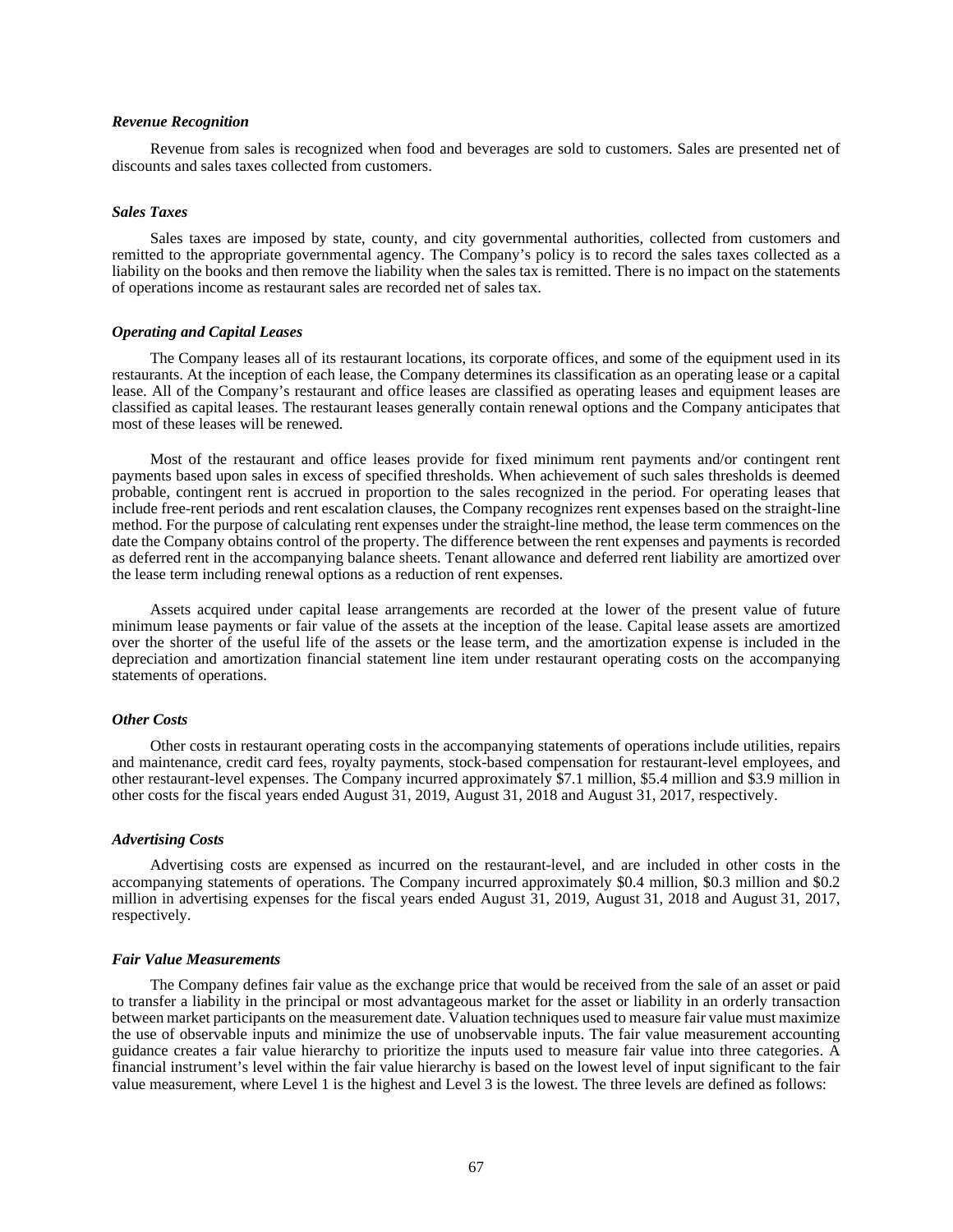Level 1 – Observable inputs that reflect unadjusted quoted prices for identical assets or liabilities in active markets. Active markets are those in which transactions for the asset or liability occur with sufficient frequency and volume to provide pricing information on an ongoing basis.

Level 2 – Observable inputs other than Level 1 prices, such as unadjusted quoted prices for similar assets or liabilities in active markets, unadjusted quoted prices for identical or similar assets or liabilities in markets that are not active, or other inputs that are observable or can be corroborated by observable market data for substantially the full term of the assets or liabilities; and

Level 3 – Unobservable inputs that are supported by little or no market activity and that are significant to the fair value of the assets or liabilities. These inputs are based on the Company's own assumptions used to measure assets and liabilities at fair value and require significant management judgment or estimation.

The Company's financial statements include cash and cash equivalents, accounts receivable, accounts payable, accrued expenses and other current liabilities, and salaries and wages payable for which the carrying amounts approximate fair value due to their short-term maturity. The fair value of all of the Company's assets and liabilities are determined using Level 1 inputs. The fair value of payments due to or from Kura Japan is not determinable due to its related-party nature.

## *Stock-based Compensation*

Stock-based compensation consists of stock options issued to employees and non-employees. The Company measures and recognizes stock-based compensation for the estimated fair value of stock options based on the grant date fair value of the award. The fair value of stock options is estimated using the Black-Scholes option-pricing model and is impacted by the fair value of the Company's common stock, as well as changes in assumptions regarding a number of highly complex and subjective variables. These variables include, but are not limited to, the expected common stock price volatility over the term of the stock option awards, the expected term of the awards, risk-free interest rates and the expected dividend yield.

The Company granted 22,000 stock options and 419,091 stock options for the fiscal years ended August 31, 2019 and August 31, 2018, respectively. No stock options were granted for the fiscal year ended August 31, 2017. For stock options that are based on a service requirement, the cost is recognized on a straight-line basis over the requisite service period, which is typically the vesting period. The majority of the stock options granted in fiscal year 2019 and fiscal year 2018 have a vesting period of approximately 45 months. The Company adopted the Accounting Standards Update ("ASU") No. 2016-09, *Compensation—Stock Compensation (Topic 718): Improvements to Employee Share-Based Payment Accounting* in fiscal year 2018 and accounts for forfeitures as they occur.

## *Comprehensive Income*

Comprehensive income is defined as the change in equity of a business enterprise during a period from transactions and other events and circumstances from non-owner sources. Comprehensive income is the same as net income for all periods presented. Therefore, a separate statement of comprehensive income is not included in the accompanying financial statements.

## *Earnings Per Share*

Earnings per share is calculated by dividing net income by the weighted average shares outstanding during the period, without consideration of common stock equivalents. Diluted earnings per share assumes the conversion, exercise or issuance of all potential dilutive common stock equivalents outstanding for the period. For the purposes of this calculation, options are considered to be common stock equivalents and are only included in the calculation of diluted earnings per share when their effect is dilutive. Diluted earnings per share is calculated by adjusting weighted average shares outstanding for the dilutive effect of common stock equivalents outstanding for the period, determined using the treasury-stock method.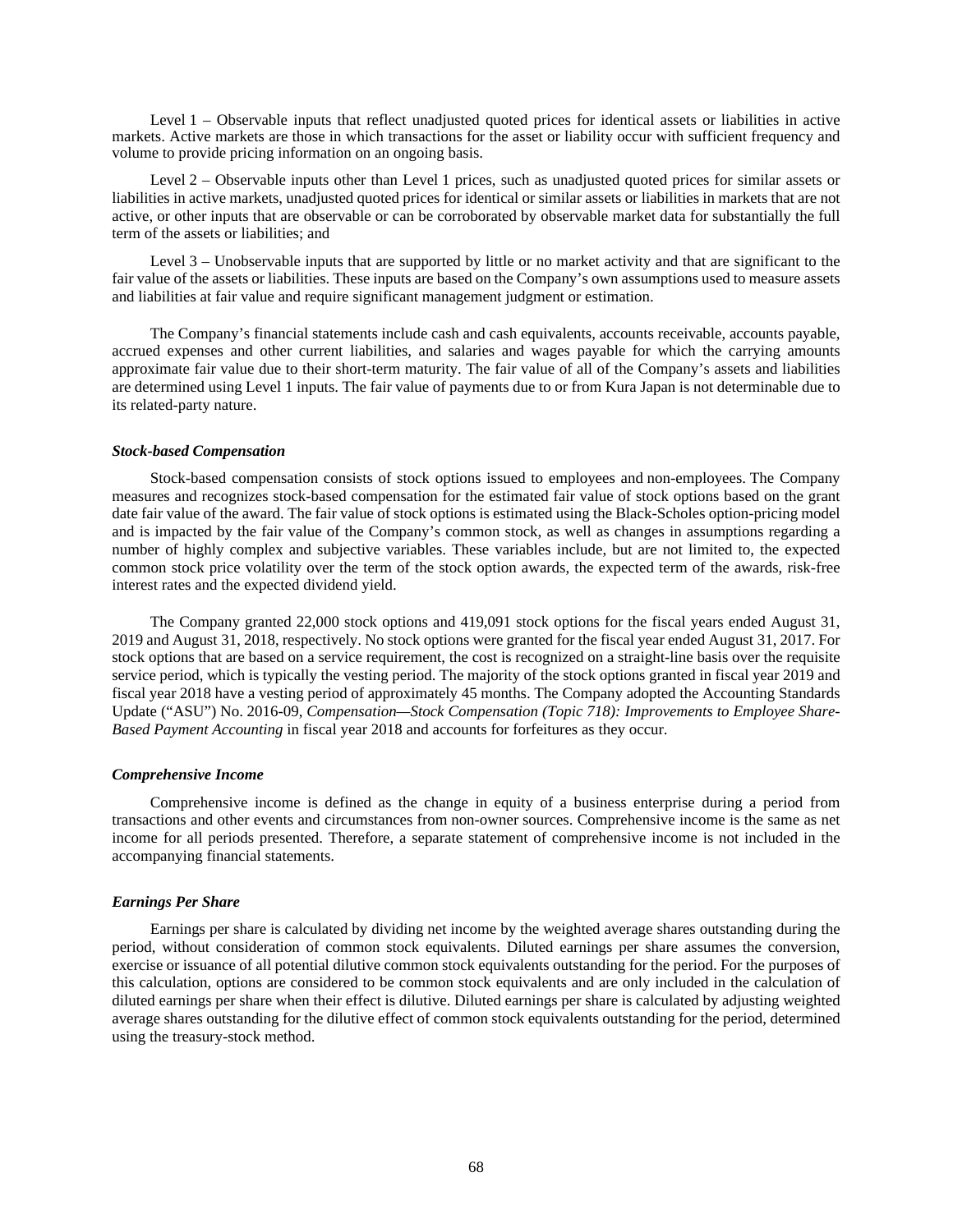## *Recently Adopted Accounting Pronouncements*

In May 2014, the Financial Accounting Standards Board ("FASB") issued Accounting Standards Update ("ASU") No. 2014-09, Revenue from Contracts with Customers (Topic 606), which was issued to replace the current revenue recognition guidance, and requires the recognition of revenue when promised goods or services are transferred to customers in an amount that reflects the consideration to which the entity expects to be entitled in exchange for those goods and services. ASC 606 also includes Subtopic 340-40, Other Assets and Deferred Costs—Contracts with Customers, which requires the deferral of incremental costs of obtaining a contract with a customer. In August 2015, the FASB deferred the effective date for annual reporting periods beginning after December 15, 2017. The Company adopted the new standard for the fiscal year and quarter beginning on September 1, 2018, using the modified retrospective method. The Company's revenue is derived from sales of food and beverages which are recognized at the point of sale, therefore, the new revenue guidance does not have an impact on the Company's timing of revenue recognition and the cumulative effect of adopting this new standard had no impact on the Company's retained earnings. Results for reporting periods beginning on or after September 1, 2018 are presented in accordance with ASC 606. Prior period amounts were not revised and continue to be reported in accordance with ASC 605, the accounting standard then in effect.

In June 2018, the FASB issued ASU No. 2018-07, Compensation—Stock Compensation (Topic 718): Improvements to Nonemployee Share-Based Payment Accounting ("ASU 2018-07"), to align the accounting for share-based payment awards issued to employees and nonemployees, particularly with regard to the measurement date and the impact of performance conditions. The new guidance requires equity-classified share-based payment awards issued to nonemployees to be measured on the grant date, instead of being re-measured through the performance completion date under the current guidance. For public entities, ASU 2018-07 is effective for fiscal years beginning after December 15, 2018, and early adoption is permitted. The Company chose to early adopt ASU 2018-07 effective for its financial statements starting September 1, 2018 and the cumulative adjustment upon adoption was immaterial.

# *Recently Issued Accounting Pronouncements*

In February 2016, the FASB issued ASU No. 2016-02, *Leases (Topic 842),* which requires lessees to recognize assets and liabilities on the balance sheet for leases with lease terms of more than 12 months. The recognition, measurement, and presentation of expenses and cash flows arising from a lease by a lessee primarily will depend on its classification as a capital or operating lease. ASU No. 2016-02 is effective for reporting periods beginning after December 15, 2018, and early adoption is permitted. In July, 2018, the FASB issued ASU 2018-11, *Leases (Topic 842): Targeted Improvements*, which provides entities the option to use the effective date as the date of initial application on transition to the new guidance. The Company will use this transition method, and as a result, the Company will not adjust comparative information for prior periods. ASU No. 2016-02 is to be applied at the beginning of the earliest period presented in the financial statements using the optional transition method permitted under ASU 2018-11. The Company has elected to take advantage of the practical expedient options which allows an entity to not reassess whether any existing or expired contracts contain leases, not reassess lease classification for existing or expired leases, and an entity does not need to reassess initial direct costs for any existing leases. The Company expects the adoption to have a significant impact to the balance sheet given the extent of the real estate lease portfolio. The Company currently expects the adoption to result in an increase of between \$38 million and \$41 million in operating lease liabilities based on the present value of the remaining minimum rental payments using discount rates as of the effective date and an increase of between \$35 million and \$38 million in operating right-of-use assets based upon the operating lease liabilities adjusted for deferred rent, lease incentives and initial direct costs on its balance sheet at adoption. The difference between the additional operating lease assets and operating lease liabilities, net of tax, will be recorded as an adjustment to equity. The Company will adopt the new standard for the fiscal year and quarter beginning September 1, 2019.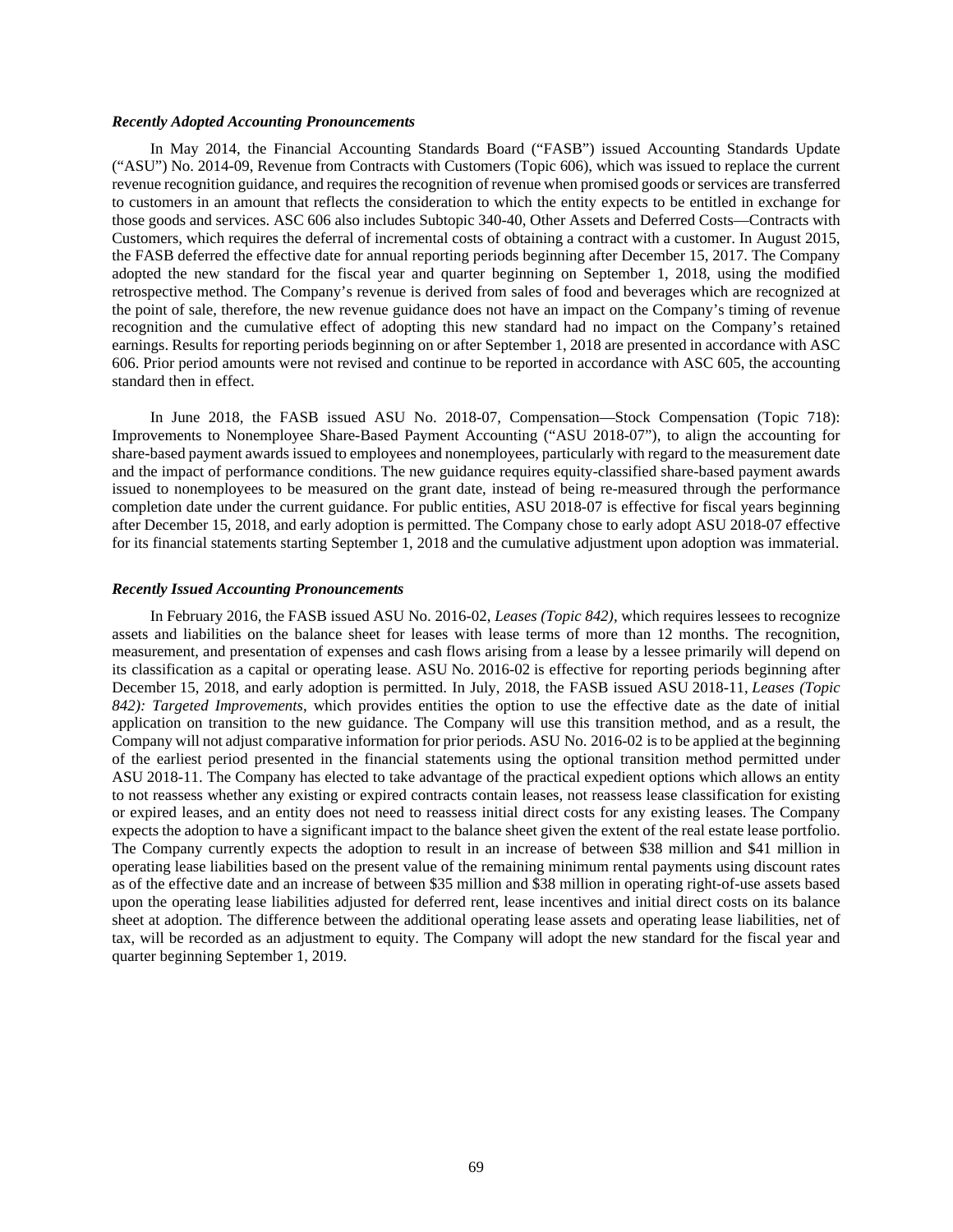# **Note 3—Balance Sheet Components**

# *Inventories*

Inventories as of August 31, 2019 and August 31, 2018 consists of the following:

|  | As of August 31,       |  |      |  |
|--|------------------------|--|------|--|
|  | 2019                   |  | 2018 |  |
|  | (amounts in thousands) |  |      |  |
|  | 491 S                  |  | 349  |  |
|  |                        |  |      |  |
|  |                        |  | 384  |  |

# *Prepaid expenses and other current assets*

Prepaid expenses and other current assets as of August 31, 2019 and August 31, 2018 consists of the following:

|                        | As of August 31, |      |     |  |  |
|------------------------|------------------|------|-----|--|--|
| 2019                   |                  | 2018 |     |  |  |
| (amounts in thousands) |                  |      |     |  |  |
|                        | 1.293 S          |      | 538 |  |  |
|                        | 451              |      | 124 |  |  |
|                        | .744 \$          |      | 662 |  |  |

# *Property and Equipment, net*

Property and equipment, net as of August 31, 2019 and August 31, 2018 consists of the following:

|                                                 |  | As of August 31,       |   |         |  |  |
|-------------------------------------------------|--|------------------------|---|---------|--|--|
|                                                 |  | 2019                   |   | 2018    |  |  |
|                                                 |  | (amounts in thousands) |   |         |  |  |
|                                                 |  | 24.926 \$              |   | 17,720  |  |  |
|                                                 |  | 6,037                  |   | 6,037   |  |  |
|                                                 |  | 5.600                  |   | 2.493   |  |  |
|                                                 |  | 599                    |   | 248     |  |  |
|                                                 |  | 75                     |   | 43      |  |  |
|                                                 |  | 428                    |   | 214     |  |  |
|                                                 |  | 1,127                  |   | 1,155   |  |  |
|                                                 |  | 38.792                 |   | 27.910  |  |  |
| Less: accumulated depreciation and amortization |  | (6,875)                |   | (4,715) |  |  |
|                                                 |  | 31,917                 | S | 23,195  |  |  |

Depreciation and amortization expense for property and equipment was approximately \$2.2 million, \$1.7 million and \$1.4 million for the fiscal years ended August 31, 2019, August 31, 2018, and August 31, 2017, respectively. Amortization expense related to leased assets for the fiscal years ended August 31, 2019, August 31, 2018, and August 31, 2017 was immaterial.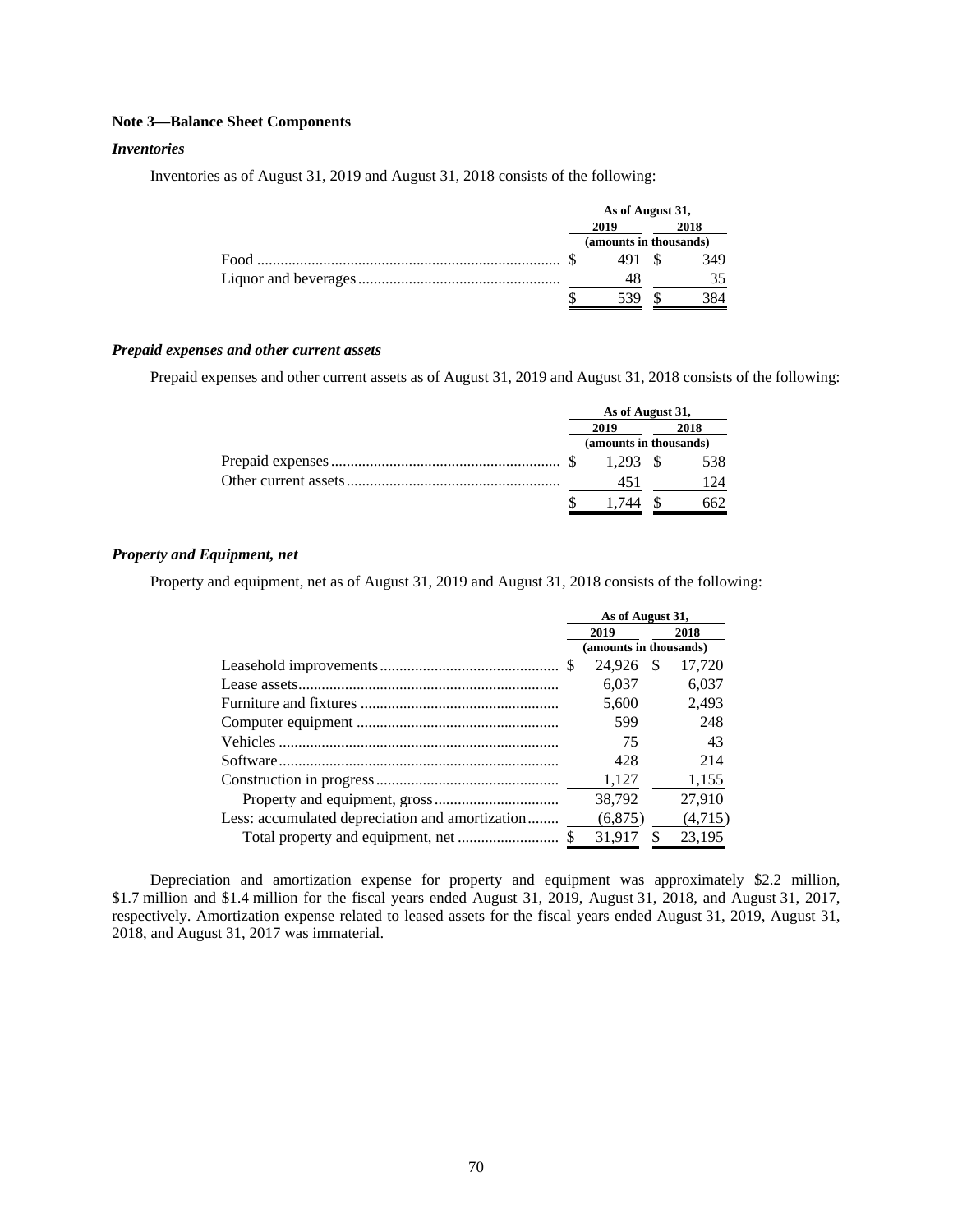# *Deposits and Other Assets*

Deposits and other assets, as of August 31, 2019 and August 31, 2018 consists of the following:

|  | As of August 31,       |  |      |  |
|--|------------------------|--|------|--|
|  | 2019                   |  | 2018 |  |
|  | (amounts in thousands) |  |      |  |
|  | 638 S                  |  | 89   |  |
|  | 530                    |  |      |  |
|  | 697                    |  | 431  |  |
|  | 1.865                  |  | 520  |  |

# **Note 4—Commitments and Contingencies**

**Leases**—The Company leases its corporate offices and all of its restaurant locations under noncancelable operating leases. The majority of these leases have initial lease terms between five and 10 years. Certain leases are extendable by an exercise of a renewal option, which provides the Company with the option to extend the lease term in five-year increments at its discretion if exercised before the expiration date.

Certain lease agreements have contingent rental payments based on sales thresholds in the agreement. Accrued liabilities for contingent rent was approximately \$0.1 million as of August 31, 2019 and August 31, 2018, which is included in the accrued expenses and other current liabilities on the accompanying balance sheets.

Lease expense was approximately \$4.7 million, \$3.0 million, and \$2.1 million, including contingent rent expenses of approximately \$0.2 million for each of the fiscal years ended August 31, 2019, August 31, 2018 and August 31, 2017.

The Company leases some of its equipment used in restaurant operations under capital leases that expire at various dates through November 2023. The future minimum lease payments under non-cancelable leases as of August 31, 2019, are as follows:

| <b>Fiscal Years Ending August 31,</b>            | <b>Operating Lease Capital Lease</b><br><b>Payments</b> Payments |     |       |
|--------------------------------------------------|------------------------------------------------------------------|-----|-------|
|                                                  | (amounts in thousands)                                           |     |       |
|                                                  | $4,256$ \$                                                       |     | 1,113 |
|                                                  | 4.435                                                            |     | 1.075 |
|                                                  | 4,477                                                            |     | 972   |
|                                                  | 4.465                                                            |     | 476   |
|                                                  | 4.607                                                            |     | 13    |
|                                                  | 58,714                                                           |     |       |
|                                                  | 80.954                                                           | \$. | 3,649 |
|                                                  |                                                                  |     | (231) |
|                                                  |                                                                  |     | 3.418 |
| Less current portion of capital lease obligation |                                                                  |     | (994) |
| Non-current portion of capital lease obligation  |                                                                  | \$  | 2.424 |

**Contingencies**— On May 31, 2019, a putative class action complaint was filed by a former employee Brandy Gomes in Los Angeles County Superior Court, alleging violations of California wage and hour laws. The Company was served with this complaint on June 28, 2019. The Company disputes any allegations of wrongdoing and intends to defend itself vigorously in this matter. The Company is currently unable to estimate the range of possible losses associated with this proceeding.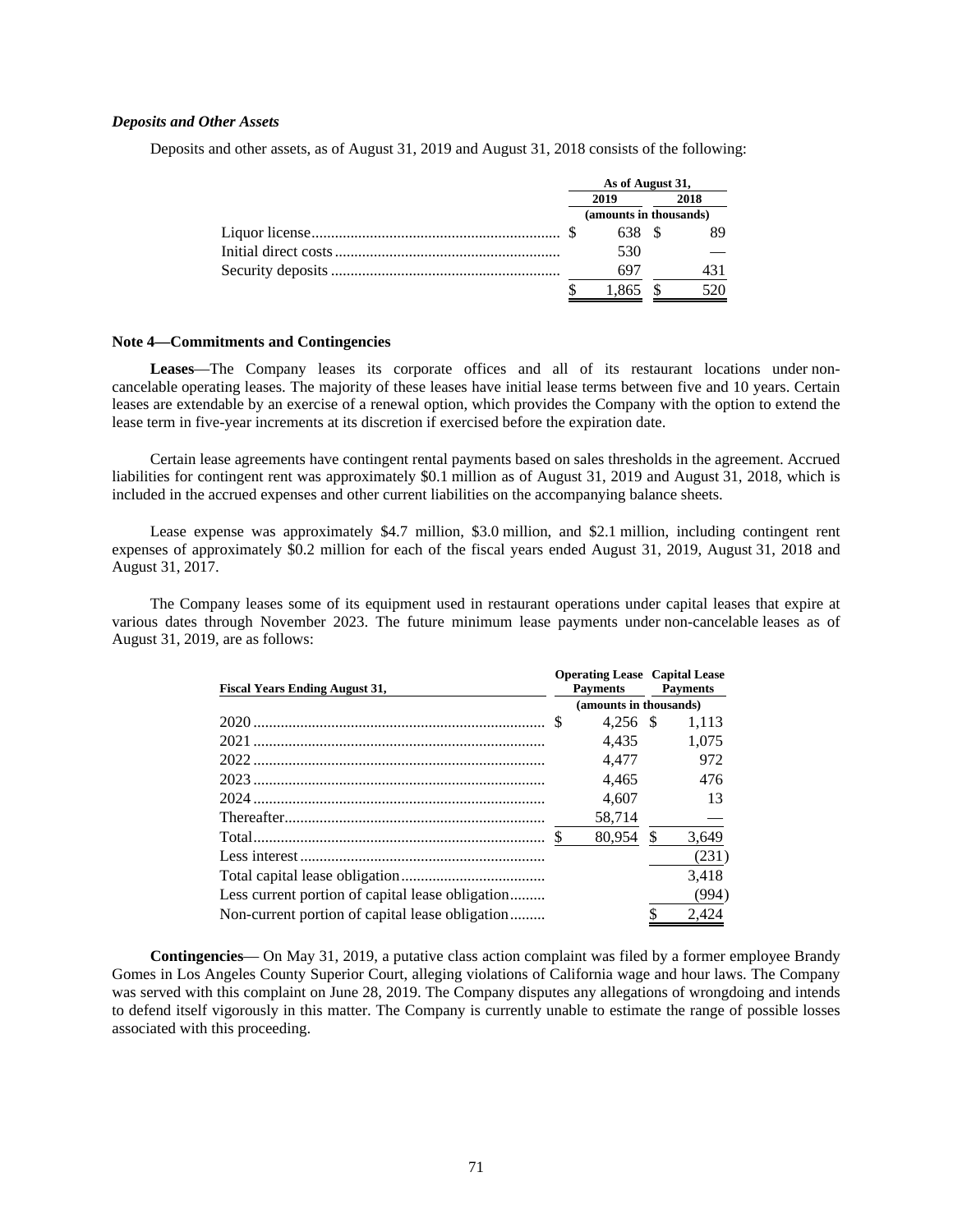The Company is involved from time to time in various legal proceedings that arise in the ordinary course of our business, including but not limited to commercial disputes, environmental matters, employee related claims, intellectual property disputes and litigation in connection with transactions including acquisitions and divestitures. In the opinion of management, the Company does not believe that such litigation, claims, and administrative proceedings, including the putative class action matter referenced above, will have a material adverse effect on our business, financial position, results of operations or cash flows. However, a significant increase in the number of these claims or an increase in amounts owing under successful claims, including the putative class action referenced above, could materially and adversely affect our business, financial condition, results of operations or cash flows. The Company records a liability when a loss is considered probable, and the amount can be reasonably estimated.

# **Note 5—Related Party Transactions**

Kura Japan is a majority stakeholder of the Company, and is incorporated and headquartered in Japan. In August 2019, in connection with the closing of the IPO, the Company entered into a Shared Services Agreement with Kura Japan, pursuant to which Kura Japan will provide the Company with certain strategic, operational and other support services, including assigning certain employees to work for the Company as expatriates to provide support to the Company's operations, sending its employees to the Company on a short-term basis to provide support for the opening of new restaurants or renovation of existing restaurants, and providing the Company with certain supplies, parts and equipment for use in the Company's restaurants. In addition, the Company has agreed to continue to provide Kura Japan with certain translational support services and market research analyses. In exchange for such services, supplies, parts and equipment, the parties will pay fees to each other as set forth under the Shared Services Agreement. The Company reimburses Kura Japan for purchases of supplies, expatriate salaries and travel and other administrative expenses. These expenses are included in general and administrative expenses in the accompanying statements of operations. Purchases of equipment from Kura Japan are included in property and equipment in the accompanying balance sheets.

In August 2019, the Company entered into an Amended and Restated Exclusive License Agreement (the "License Agreement") with Kura Japan. Pursuant to the License Agreement, the Company will pay Kura Japan a royalty fee of 0.5% of the Company's net sales in exchange for an exclusive, royalty-bearing license for use of certain of Kura Japan's intellectual property rights, including, but not limited to, Kura Japan's trademarks "Kura Sushi" and "Kura Revolving Sushi Bar," and patents for a food management system and the Mr. Fresh protective dome, among other intellectual property rights necessary to continue operation of the Company's restaurants. Royalty payments to Kura Japan are included in other costs at the restaurant-level in the accompanying statements of operations.

Kura Japan contributed \$5.0 million to the Company in both fiscal years 2018 and 2017 and made no capital contributions in fiscal year 2019. No additional shares were issued in exchange for the capital contribution.

Balances with Kura Japan as of August 31, 2019 and August 31, 2018 are as follows:

|      | As of August 31,       |      |  |  |
|------|------------------------|------|--|--|
| 2019 |                        | 2018 |  |  |
|      | (amounts in thousands) |      |  |  |
|      | 226 S                  |      |  |  |
|      |                        |      |  |  |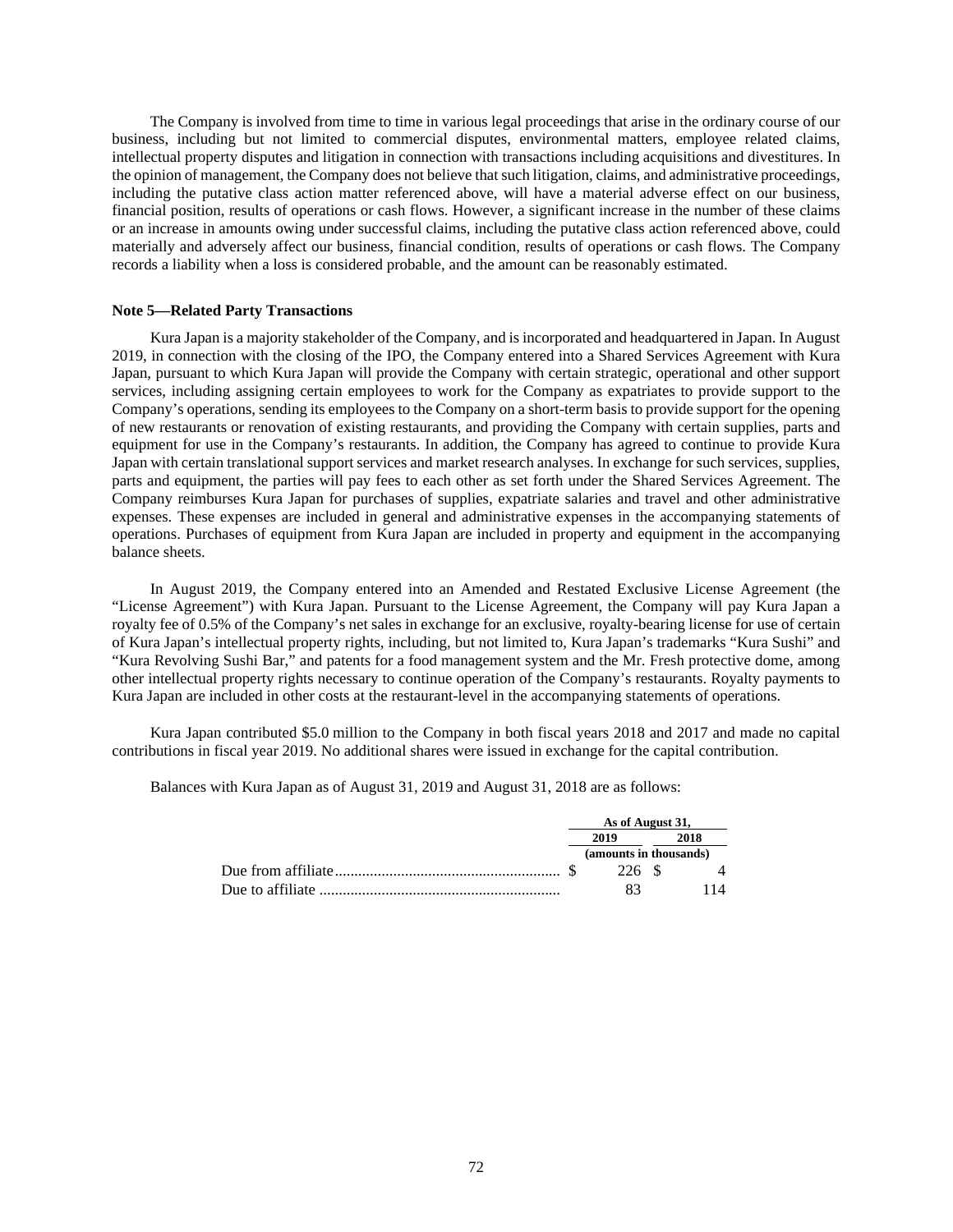Transactions with Kura Japan for fiscal years ended August 31, 2019, August 31, 2018 and August 31, 2017 are as follows:

|                                                | <b>Fiscal Years Ended August 31,</b> |       |  |       |    |       |  |  |  |  |  |
|------------------------------------------------|--------------------------------------|-------|--|-------|----|-------|--|--|--|--|--|
|                                                |                                      | 2019  |  | 2018  |    | 2017  |  |  |  |  |  |
|                                                | (amounts in thousands)               |       |  |       |    |       |  |  |  |  |  |
| Related party transactions:                    |                                      |       |  |       |    |       |  |  |  |  |  |
| Purchases of administrative supplies from Kura |                                      |       |  |       |    |       |  |  |  |  |  |
|                                                |                                      | 46 \$ |  | 59 S  |    | 54.   |  |  |  |  |  |
| Expatriate salaries expense incurred from Kura |                                      |       |  |       |    |       |  |  |  |  |  |
|                                                |                                      | 147   |  | 95    |    | 74    |  |  |  |  |  |
|                                                |                                      | 321   |  | 279   |    |       |  |  |  |  |  |
|                                                |                                      | 49    |  | 78    |    | 89    |  |  |  |  |  |
| Purchases of equipment from Kura Japan         |                                      | 685   |  | 650   |    | 949   |  |  |  |  |  |
|                                                |                                      | 1,248 |  | 1,161 |    | 1,166 |  |  |  |  |  |
|                                                |                                      |       |  | 5.000 | £. | 5.000 |  |  |  |  |  |

#### **Note 6—Incentive Compensation Plan**

The Company adopted the 2018 Incentive Compensation Plan (the "Stock Incentive Plan") in January 2018. Under the Stock Incentive Plan, the Company may grant stock options, stock appreciation rights, restricted stock, restricted stock units, as well as performance awards in the form of shares and cash. Stock options granted under the Stock Incentive Plan include both incentive stock options and non-qualified stock options. This plan authorizes 700,000 awards to be granted.

Activity under the Stock Incentive Plan is as follows:

| <b>Options Outstanding</b>                                  |                                                 |                                                                                  |                                     |  |  |  |  |  |  |
|-------------------------------------------------------------|-------------------------------------------------|----------------------------------------------------------------------------------|-------------------------------------|--|--|--|--|--|--|
| Number of<br>shares<br>underlying<br>outstanding<br>options | Weighted<br>Average<br><b>Exercise</b><br>Price | Weighted<br>Average<br>Remaining<br><b>Contractual</b><br><b>Term</b><br>(Years) | Aggregate<br><b>Intrinsic Value</b> |  |  |  |  |  |  |
|                                                             |                                                 |                                                                                  | (amounts in thousands)              |  |  |  |  |  |  |
| $-$ \$                                                      |                                                 |                                                                                  |                                     |  |  |  |  |  |  |
| 419,091                                                     | 4.26                                            |                                                                                  |                                     |  |  |  |  |  |  |
|                                                             |                                                 |                                                                                  |                                     |  |  |  |  |  |  |
| (1,819)                                                     | 4.26                                            |                                                                                  |                                     |  |  |  |  |  |  |
|                                                             |                                                 |                                                                                  |                                     |  |  |  |  |  |  |
| 417,272 \$                                                  | 4.26                                            | 9.8 \$                                                                           | 1,665                               |  |  |  |  |  |  |
| 22,000                                                      | 8.76                                            |                                                                                  |                                     |  |  |  |  |  |  |
|                                                             |                                                 |                                                                                  |                                     |  |  |  |  |  |  |
| (33,970)                                                    | 4.78                                            |                                                                                  |                                     |  |  |  |  |  |  |
|                                                             |                                                 |                                                                                  |                                     |  |  |  |  |  |  |
|                                                             | 4.46                                            | 8.8 \$                                                                           | 8,353                               |  |  |  |  |  |  |
| 143.223                                                     | 4.33<br>-S                                      | 8.7 \$                                                                           | 2.970                               |  |  |  |  |  |  |

Stock-based compensation related to the stock options issued under the Stock Incentive Plan was \$0.6 million, and \$0.1 million for the fiscal years ended August 31, 2019, and August 31, 2018 respectively, and is included in restaurant operating costs and in general and administrative expenses on the accompanying statements of operations. There were no stock options outstanding for the fiscal year ended August 31, 2017. Stock options granted to nonemployees, and the related stock-based compensation expense, was \$0.1 million for fiscal year 2019 and immaterial to the financial statements for fiscal year 2018. Aggregate intrinsic value represents the difference between the exercise price of the stock options and the estimated fair value of the Company's common stock as determined by the board of directors.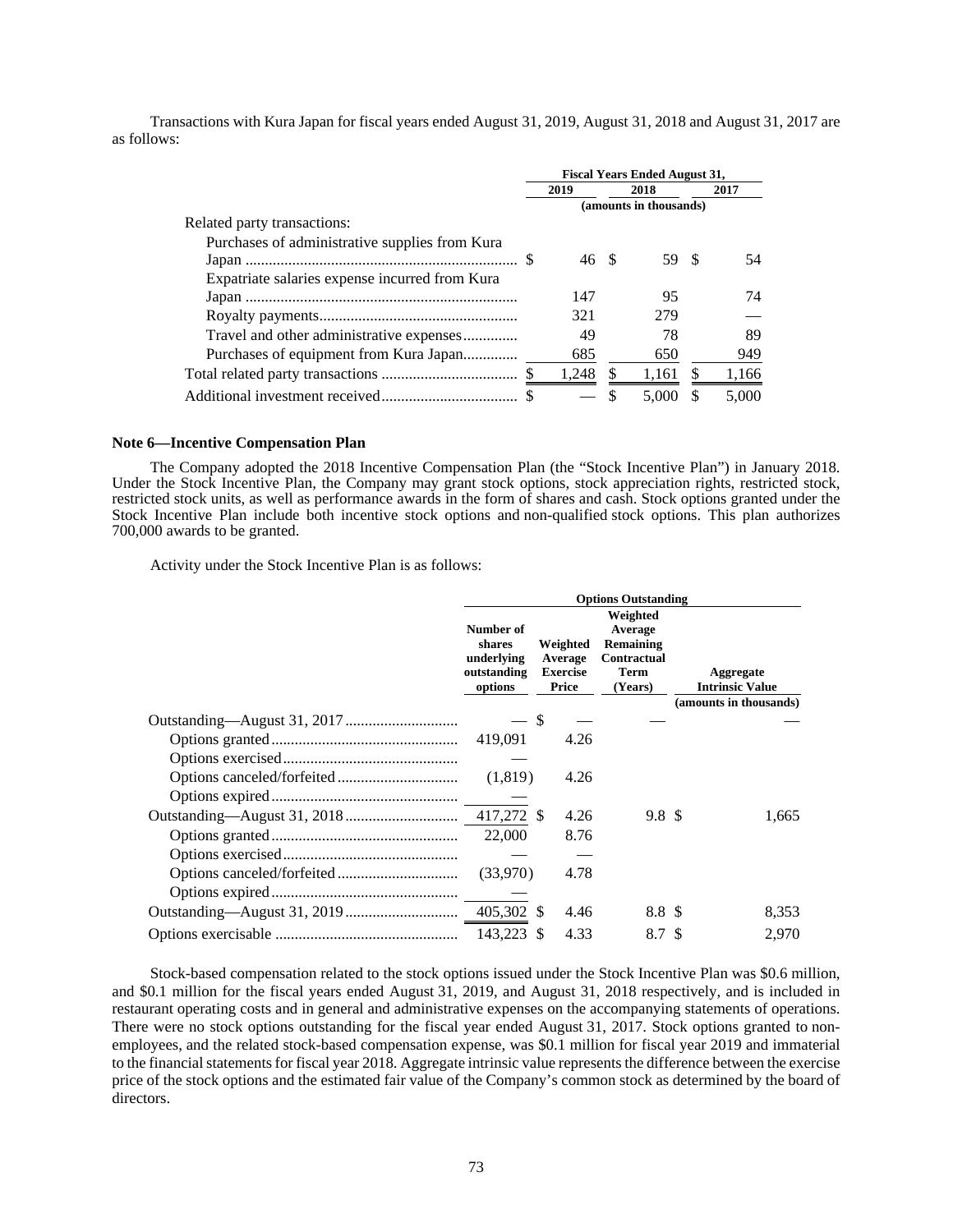The weighted average grant date fair value of options granted was \$6.91 and \$4.05 for the fiscal years ended August 31, 2019, and August 31, 2018, respectively. The total fair value of options vested was approximately \$0.6 million and \$0.1 million for the fiscal years ended August 31, 2019 and August 31, 2018. As of August 31, 2019, unrecognized stock-based compensation of \$1.3 million related to unvested stock options is expected to be recognized on a straight-line basis over a weighted average period of 2.6 years.

### *Stock-based Compensation*

Stock-based compensation for restaurant-level employees is included in other costs and stock-based compensation for corporate-level employees is included in general and administrative expenses in the statements of operations. The total stock-based compensation recognized for stock options granted under the Stock Incentive Plan in the statements of operations is as follows:

|                                                       | <b>Fiscal Years Ended August 31,</b> |      |  |      |  |  |  |
|-------------------------------------------------------|--------------------------------------|------|--|------|--|--|--|
|                                                       |                                      | 2019 |  | 2018 |  |  |  |
|                                                       | (amounts in thousands)               |      |  |      |  |  |  |
| Restaurant-level stock-based compensation included in |                                      |      |  |      |  |  |  |
|                                                       |                                      | 80 S |  | 14   |  |  |  |
| Corporate-level stock-based compensation included in  |                                      |      |  |      |  |  |  |
|                                                       |                                      | 510  |  | 91   |  |  |  |
|                                                       |                                      | 590  |  | 105  |  |  |  |

## *Determination of Fair Value*

| <b>Fiscal Years Ended August 31,</b> |                        |  |  |  |  |
|--------------------------------------|------------------------|--|--|--|--|
| 2019                                 | 2018                   |  |  |  |  |
| 5.96                                 | $5.50 - 5.96$          |  |  |  |  |
| 64%                                  | 64%                    |  |  |  |  |
|                                      | $2.77\%$ 2.83% - 2.85% |  |  |  |  |
|                                      |                        |  |  |  |  |
| 10.75 \$                             | 6.70                   |  |  |  |  |

The fair value of each grant of stock options was determined by the Company and its board of directors using the Black-Scholes option-pricing model and assumptions discussed below. Each of these inputs is subjective and generally requires significant judgment to determine.

*Expected Term* - The expected term represents the period that the Company's stock-based awards are expected to be outstanding. For option grants that are considered to be "plain vanilla," the Company determines the expected term using the simplified method. The simplified method deems the term to be the average of the time-to-vesting and the contractual life of the options.

*Expected Volatility* - Since the Company does not have a trading history of its common stock, the expected volatility is derived from the average historical stock volatilities of several unrelated public companies within the Company's industry that the Company considers to be comparable to its business over a period equivalent to the expected term of the stock option grants.

*Risk-Free Interest Rate* - The risk-free interest rate is based on the U.S. Treasury yield curve in effect at the time of grant for zero-coupon U.S. Treasury notes with maturities approximately equal to the option's expected term.

*Dividend Rate* - The expected dividend is assumed to be zero as the Company has never paid dividends and has no current plans to do so.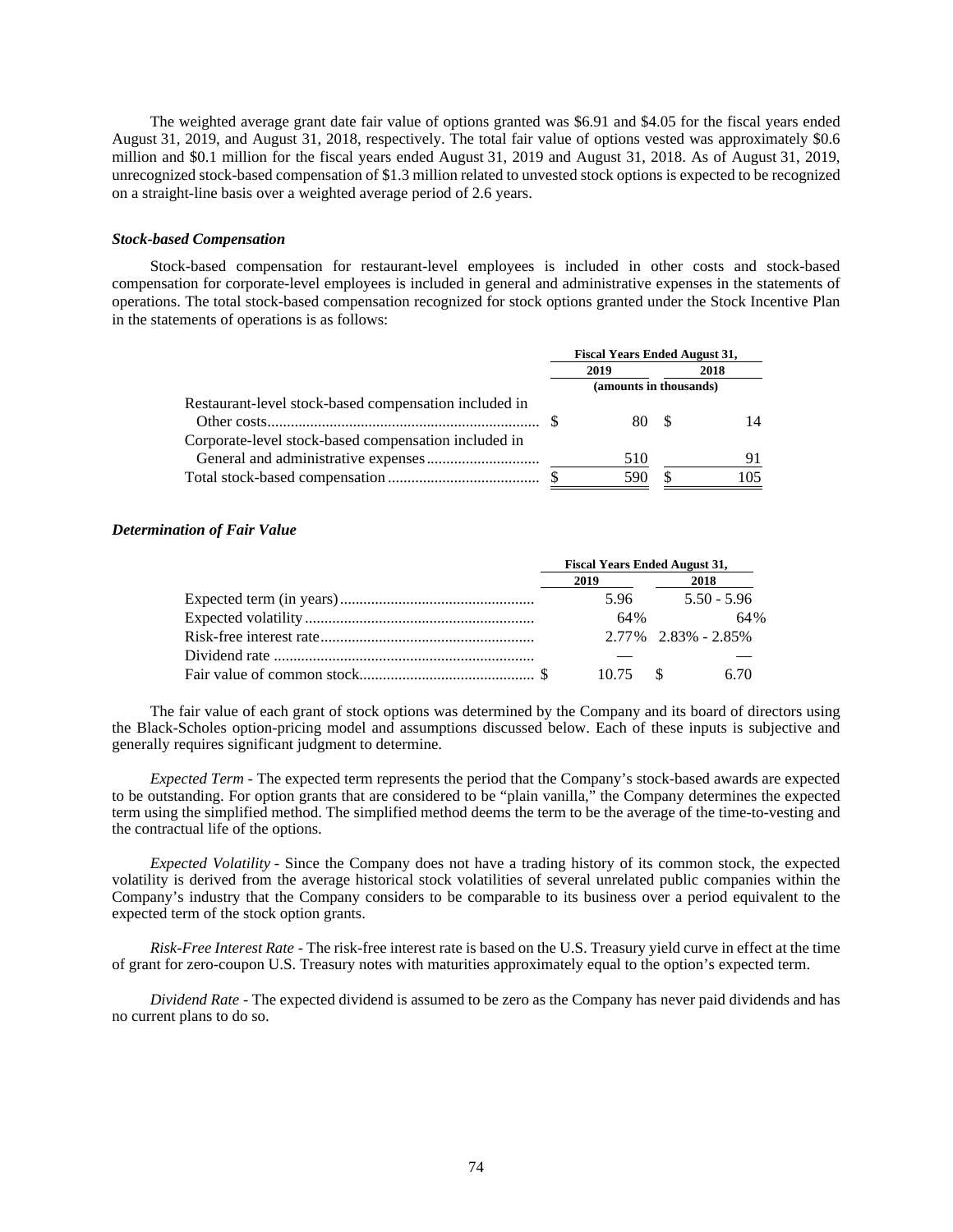*Fair Value of Common Stock* - Given the absence of a public trading market prior to the IPO, the Company's board of directors considers numerous objective and subjective factors to determine the fair value of its common stock at each grant date. These factors include, but are not limited to (i) independent contemporaneous third-party valuations of common stock; (ii) the lack of marketability of its common stock; and (iii) the likelihood of achieving a liquidity event, such as an initial public offering of the Company, given prevailing market conditions. Subsequent to the IPO, the fair value of common stock is based on the closing price of the Company's common stock, as reported on The Nasdaq Global Market.

### **Note 7—Debt**

On January 31, 2019, the Company secured a non-revolving line of credit in the amount of up to \$5 million (the "Credit Facility") that matures on July 31, 2020. All borrowings under the Credit Facility will bear interest at the Company's option at either (a) the prime lending rate of the lender less one-half of one percent (0.5%), or (b) onemonth LIBOR plus one and one-half percent (1.5%). At any time the Company has an aggregate principal balance of at least \$300,000 outstanding, that had not previously been converted to a term loan, the aggregate principal balance outstanding shall be converted to be payable on a term loan basis. The Company also has the option to convert the principal balance outstanding to a term loan by providing written notice to the creditor at least 30 days prior to the maturity date. Each term loan will have a maturity of not more than 36 months. The obligations of the Company under the Credit Facility are collateralized by substantially all assets of the Company. The Credit Facility also requires the Company to comply with certain financial covenants regarding the Company's liquidity, fixed charge coverage ratio and tangible net worth ratio. Changes in the Company's financial condition that cause a breach of any of these financial covenants could result in a default and an acceleration of our obligations under the Credit Facility, which could have an adverse effect on the Company's liquidity, capital resources and results of operations. The Company was in compliance with all financial-related covenants under the Credit Facility as of August 31, 2019.

During fiscal year 2019, the Company drew down and paid off \$3.9 million in aggregate from the Credit Facility. The Company converted the outstanding borrowings under the Credit Facility to be repaid on a term loan basis over a 36-month period. The term loans accrue interest at a variable interest rate based on one-month LIBOR plus one and one-half percent (1.5%) and the Company is obligated to make fully-amortized monthly principal payments over the 36-month period. Subsequent to the Company's IPO in August 2019, the Company used a portion of the IPO proceeds to repay the outstanding \$3.1 million borrowings. As of August 31, 2019, the Company has no outstanding borrowings.

#### **Note 8—Earnings Per Share**

The net income per share attributable to common stockholder is allocated based on the contractual participation rights of the Class A common stock and Class B common stock as if the income for the year has been distributed. As the liquidation and dividend rights for Class A and Class B common stock are identical, the net income attributable to common stockholder is allocated on a proportionate basis.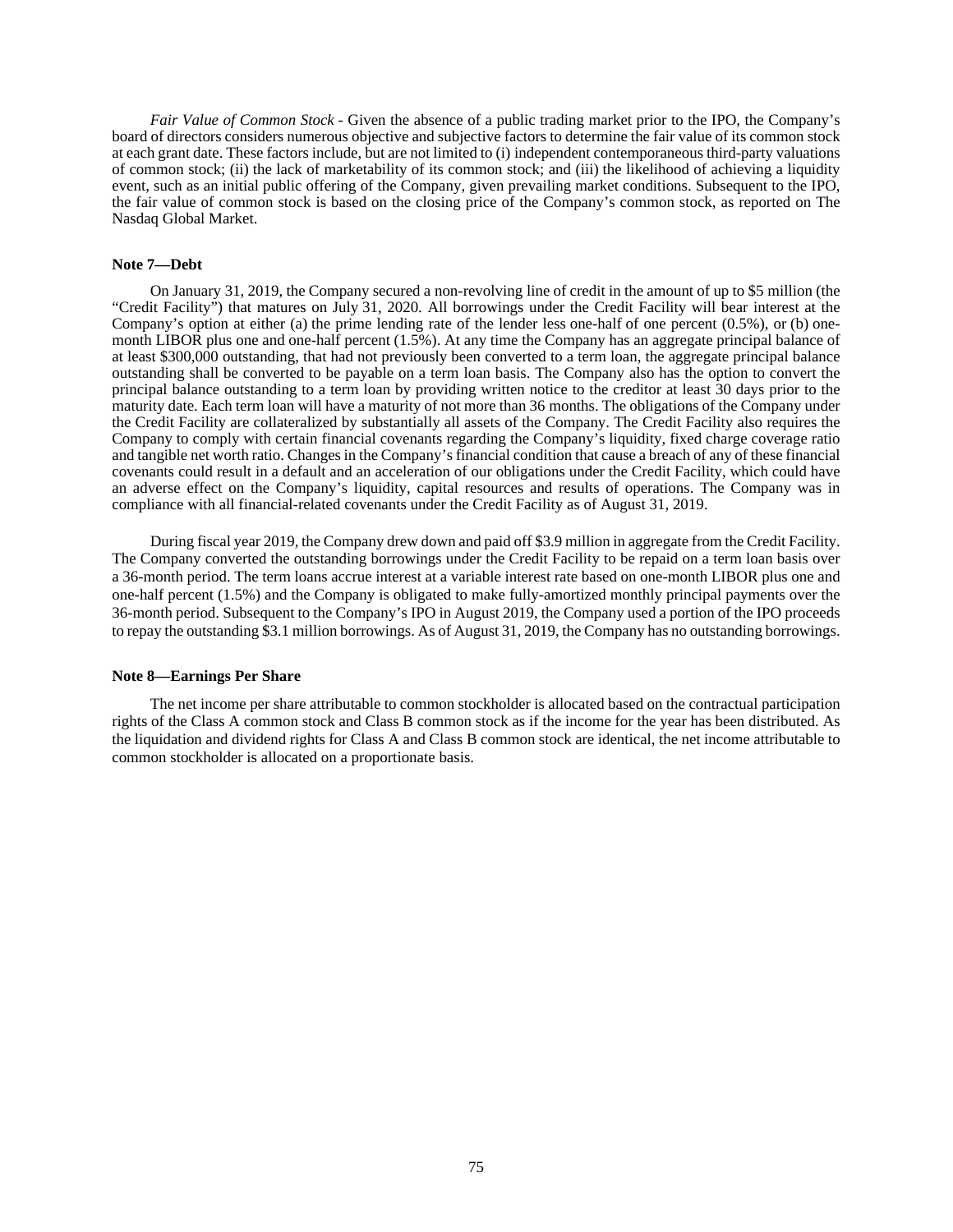The following table sets forth the computation of the Company's basic and diluted net income per share:

|                                                                     | <b>Fiscal Years Ended August 31,</b> |    |                |      |                                               |    |                |              |                |      |                |
|---------------------------------------------------------------------|--------------------------------------|----|----------------|------|-----------------------------------------------|----|----------------|--------------|----------------|------|----------------|
|                                                                     | 2019                                 |    |                | 2018 |                                               |    |                |              |                | 2017 |                |
|                                                                     | <b>Class A</b>                       |    | <b>Class B</b> |      | <b>Class A</b>                                |    | <b>Class B</b> |              | <b>Class A</b> |      | <b>Class B</b> |
|                                                                     |                                      |    |                |      | (amounts in thousands, except per share data) |    |                |              |                |      |                |
| Net income per share attributable to<br>common stockholder-basic:   |                                      |    |                |      |                                               |    |                |              |                |      |                |
| Numerator:                                                          |                                      |    |                |      |                                               |    |                |              |                |      |                |
| Net income attributable to common                                   | \$1,180                              | S. | 276            | S.   | 1,394                                         | \$ | 348            |              | 566            |      | 141            |
| Denominator:                                                        |                                      |    |                |      |                                               |    |                |              |                |      |                |
| Weighted average shares outstanding—basic                           | 4,283                                |    | 1,000          |      | 4,000                                         |    | 1,000          |              | 4,000          |      | 1,000          |
| Net income per share attributable to                                | \$0.28                               | \$ | 0.28           | \$   | 0.35                                          | \$ | 0.35           | \$           | 0.14           |      | 0.14           |
| Net income per share attributable to<br>common stockholder—diluted: |                                      |    |                |      |                                               |    |                |              |                |      |                |
| Numerator:                                                          |                                      |    |                |      |                                               |    |                |              |                |      |                |
| Net income attributable to common                                   |                                      |    | 264            | \$   | 1,394                                         |    | 348            |              | 566            |      | 141            |
| Denominator:                                                        |                                      |    |                |      |                                               |    |                |              |                |      |                |
| Weighted average shares outstanding-basic                           | 4.283<br>229                         |    | 1,000          |      | 4,000<br>50                                   |    | 1,000          |              | 4,000          |      | 1,000          |
| Weighted average shares outstanding-                                |                                      |    | 1,000          |      | 4,050                                         |    | 1,000          |              | 4,000          |      | 1,000          |
| Net income per share attributable to                                |                                      | S  | 0.26           | S    | 0.34                                          | \$ | 0.35           | <sup>S</sup> | 0.14           |      | 0.14           |

The Company computes basic income per common share using net income and the weighted average number of common shares outstanding during the period. Diluted income per common share is computed using net income and the weighted average number of common shares and potentially dilutive common shares outstanding during the period. Potentially dilutive common shares include dilutive outstanding employee stock options.

There was no antidilutive effect from stock options during the fiscal years ending August 31, 2019 and August 31, 2018.

#### **Note 9—Income Taxes**

On December 22, 2017, the Tax Cuts and Jobs Act (the "Act") was signed into law. The Act, among other changes, reduces the U.S. federal corporate tax rate from 35% to 21% as of January 1, 2018 (25.3% applicable for fiscal year 2018 or 21% applicable for fiscal year 2019 and after), limits the deductibility of interest, changes the rules on utilization and carryover of net operating losses, limits the deductibility of officers' compensation, allows for expensing of certain qualified fixed assets, and implements a modified territorial tax system that includes other U.S. international tax provisions.

The Company has re-measured the U.S. deferred tax assets and liabilities based on the enacted tax rates which will be in effect when these differences reverse, which is estimated to be either the blended tax rate of 25.3% for fiscal year 2018 or 21% for after fiscal year 2019 or after. The Company has completed their assessment and reflected the income tax effects of the Act on the Company's financial statements.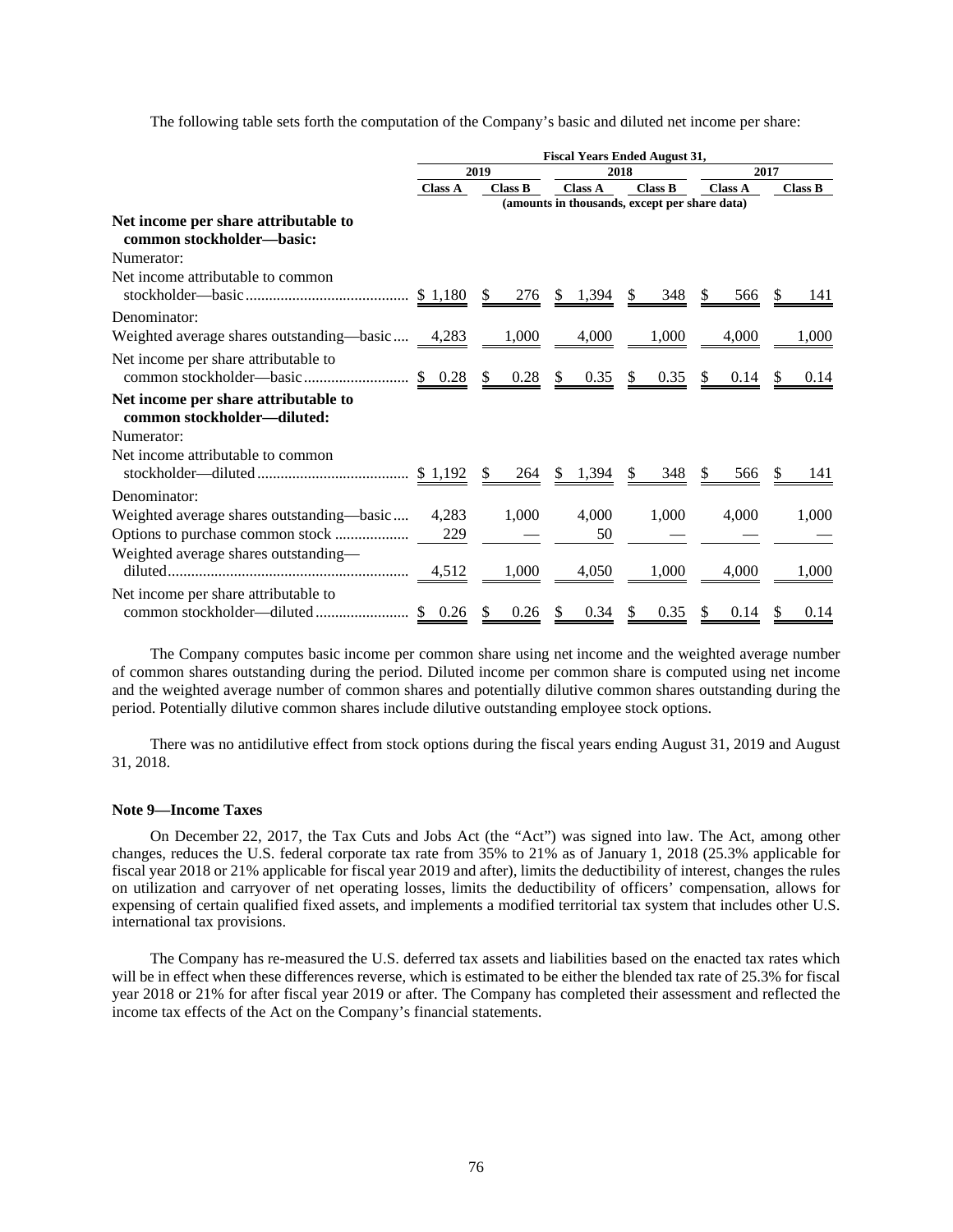The components of income before provision for taxes are as follows:

|             | <b>Fiscal Years Ended August 31,</b> |      |  |       |  |  |  |  |  |
|-------------|--------------------------------------|------|--|-------|--|--|--|--|--|
|             |                                      | 2019 |  | 2018  |  |  |  |  |  |
|             | (amounts in thousands)               |      |  |       |  |  |  |  |  |
|             |                                      | 524  |  | 1.747 |  |  |  |  |  |
| $\rm Total$ |                                      |      |  |       |  |  |  |  |  |

The components of the provision for income taxes are as follows:

|           |                        | <b>Fiscal Years Ended August 31,</b> |  |       |      |  |  |  |  |
|-----------|------------------------|--------------------------------------|--|-------|------|--|--|--|--|
|           | 2019                   |                                      |  | 2018  | 2017 |  |  |  |  |
|           | (amounts in thousands) |                                      |  |       |      |  |  |  |  |
| Current:  |                        |                                      |  |       |      |  |  |  |  |
|           |                        |                                      |  |       |      |  |  |  |  |
|           |                        | 129                                  |  | 65    | 74   |  |  |  |  |
|           |                        | 129                                  |  | 65    | 67   |  |  |  |  |
| Deferred: |                        |                                      |  |       |      |  |  |  |  |
|           |                        | (47)                                 |  | (146) | 141  |  |  |  |  |
|           |                        | (14)                                 |  | 86    | 32   |  |  |  |  |
|           |                        | (61)                                 |  | (60)  | 173  |  |  |  |  |
| Total     |                        | 68                                   |  |       | 240  |  |  |  |  |

The Company had an effective tax rate of 4.5%, 0.3% and 14.2% for the fiscal years ended August 31, 2019, 2018, and 2017 respectively. The reconciliation of the statutory federal income tax rate to the Company's effective tax rate was as follows:

| <b>Fiscal Years Ended August 31,</b> |         |        |  |  |  |
|--------------------------------------|---------|--------|--|--|--|
| 2019                                 | 2018    | 2017   |  |  |  |
| 21.0%                                | 25.3%   | 34.0%  |  |  |  |
| (20.2)                               | (23.5)  | (19.6) |  |  |  |
| (2.2)                                | (7.8)   | 1.0    |  |  |  |
| 5.9                                  | 6.3     | (1.2)  |  |  |  |
| 4.5%                                 | $0.3\%$ | 14.2%  |  |  |  |

The Company recorded an income tax provision of approximately \$0.1 million and \$0.2 million for the fiscal years ended August 31, 2019 and August 31, 2017, respectively. The income tax provision was immaterial for the fiscal year ended August 31, 2018. The primary difference between the effective tax rate and the federal statutory tax rate relates to federal and state losses for which the Company does not recognize a benefit, with other offsets for certain differences related to the employer tip credit.

The deferred income taxes reflect the tax effects of the temporary differences between the carrying amounts of assets and liabilities for financial reporting purposes and amounts used for income tax purposes.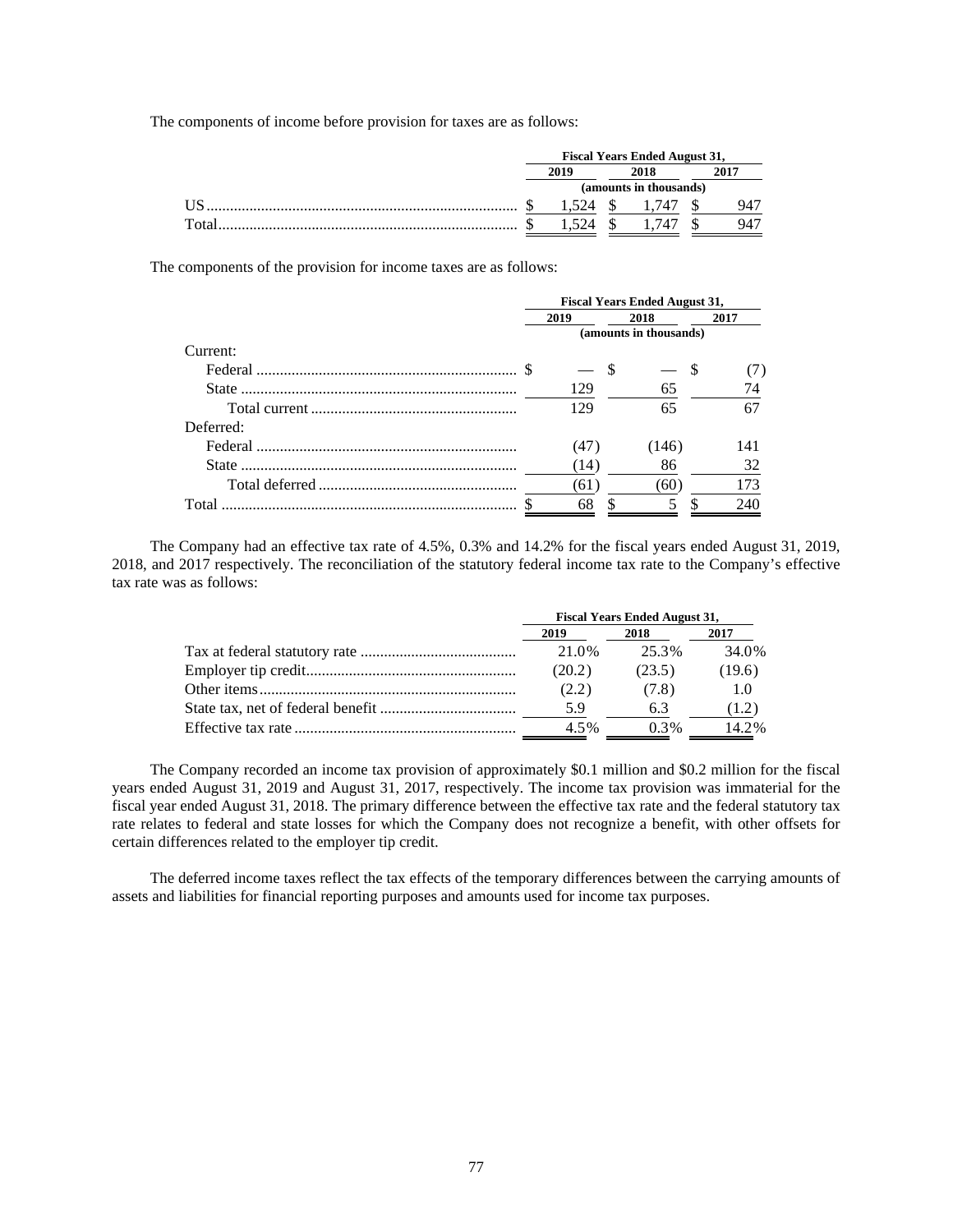The tax effects of temporary differences that give rise to significant portions of deferred tax assets and liabilities are as follows:

|                           | As of August 31,       |      |         |  |  |
|---------------------------|------------------------|------|---------|--|--|
|                           | 2019                   | 2018 |         |  |  |
|                           | (amounts in thousands) |      |         |  |  |
| Deferred tax assets:      |                        |      |         |  |  |
|                           | 1.789                  | -S   | 1,355   |  |  |
|                           | 792                    |      | 854     |  |  |
|                           | 602                    |      | 370     |  |  |
|                           | 324                    |      | 230     |  |  |
|                           | 29                     |      | 21      |  |  |
|                           | 14                     |      | 32      |  |  |
|                           | 3,550                  |      | 2,862   |  |  |
| Deferred tax liabilities: |                        |      |         |  |  |
|                           | (2,408)                |      | (1,777) |  |  |
|                           | (15)                   |      | (13)    |  |  |
|                           | 1.127                  |      | 1.072   |  |  |

As of August 31, 2019, the Company has U.S. federal net operating loss ("NOL") carryover of approximately \$3.8 million and federal tax credit carryover of approximately \$1.8 million. Utilization of the Company's NOL and federal tax credit carryover may be subject to a substantial annual limitation due to ownership change limitations that may have occurred or that could occur in the future, as required by Sections 382 and 383 of the Internal Revenue Code of 1986, as amended.

The Company has not recorded any unrecognized tax benefits as of August 31, 2019. Tax benefits of uncertain tax positions are recognized only if it is more likely than not that the Company will be able to sustain a position taken on an income tax return. The Company has no liability for uncertain positions. Interest and penalties, if any, related to unrecognized tax benefits would be recognized as income tax expense.

## **Note 10—Selected Quarterly Financial Data (unaudited)**

The following table sets forth certain unaudited financial information for each quarter of fiscal years 2019 and 2018. The unaudited quarterly information has been prepared using unaudited financial statements and includes all adjustments consisting only of normal recurring adjustments necessary for a fair presentation of the results of the interim periods.

|                                                | <b>Fiscal Quarter of 2019</b> |             |      |                 |              |                                               |  |        |  |
|------------------------------------------------|-------------------------------|-------------|------|-----------------|--------------|-----------------------------------------------|--|--------|--|
|                                                | First                         |             |      | Second          | <b>Third</b> |                                               |  | Fourth |  |
|                                                |                               |             |      |                 |              | (amounts in thousands, except per share data) |  |        |  |
|                                                |                               | 13.420      | - \$ | 15.117 \$       |              | 16.955 \$                                     |  | 18.753 |  |
|                                                |                               | (420)       |      | 282             |              | 834                                           |  | 965    |  |
|                                                |                               | (391)       |      | 212             |              | 719                                           |  | 916    |  |
| Basic income (loss) per share of Class A and   |                               |             |      |                 |              |                                               |  |        |  |
|                                                |                               | $(0.08)$ \$ |      | $0.04 \quad$ \$ |              |                                               |  | 0.15   |  |
| Diluted income (loss) per share of Class A and |                               |             |      |                 |              |                                               |  |        |  |
|                                                |                               | $(0.08)$ \$ |      | $0.04 \quad S$  |              | $0.14 \, \text{S}$                            |  | 0.15   |  |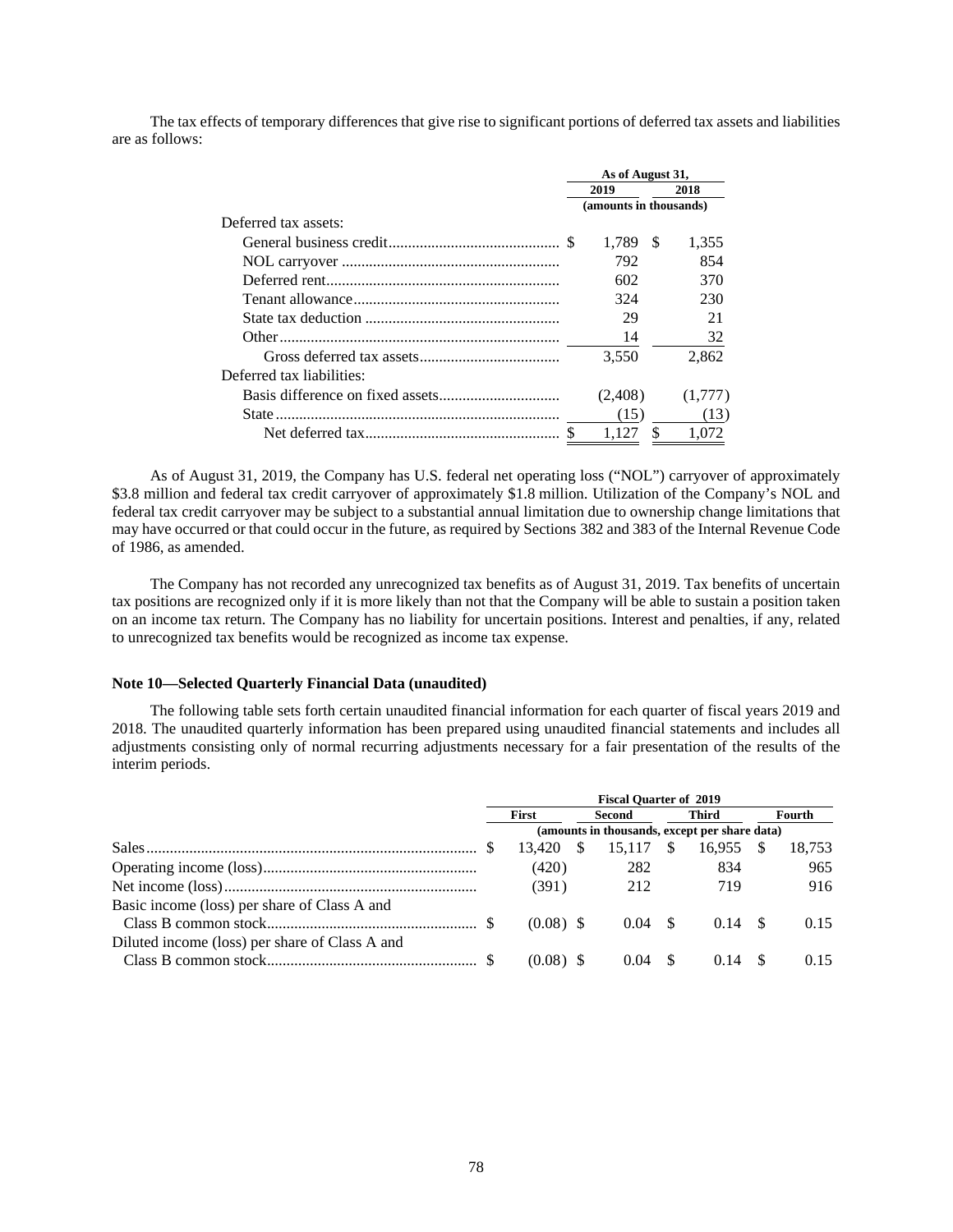|                                                 |               | <b>Fiscal Quarter of 2018</b>                 |  |           |  |           |  |        |  |  |
|-------------------------------------------------|---------------|-----------------------------------------------|--|-----------|--|-----------|--|--------|--|--|
|                                                 |               | First                                         |  | Second    |  | Third     |  | Fourth |  |  |
|                                                 |               | (amounts in thousands, except per share data) |  |           |  |           |  |        |  |  |
|                                                 | <sup>\$</sup> | $11.695$ \$                                   |  | 11,748 \$ |  | 13.656 \$ |  | 14,645 |  |  |
|                                                 |               | 97                                            |  | 113       |  | 557       |  | 1.096  |  |  |
|                                                 |               | 62                                            |  | 296       |  | 404       |  | 980    |  |  |
| Basic income per share of Class A and Class B   |               | $0.01 \, \text{S}$                            |  | $0.06-8$  |  | $0.08-5$  |  | 0.20   |  |  |
| Diluted income per share of Class A and Class B |               |                                               |  |           |  |           |  |        |  |  |
|                                                 |               | 0.01                                          |  | 0.06 S    |  | 0.08      |  | 0.20   |  |  |

#### **Note 11—Subsequent Events**

In September 2019, the Company entered into an agreement for a non-cancelable operating lease for a new restaurant space extending through 2031. The lease includes two five-year options to extend the lease term, for a total extension period of ten years. The total minimum lease payments for the lease agreement under the non-cancelable period are \$1.9 million. Total minimum lease payments under the extension period are \$2.5 million to be paid between 2031 and 2041.

## **Item 9. Changes in and Disagreements with Accountant on Accounting and Financial Disclosure**

None.

### **Item 9A. Controls and Procedures**

### **Disclosure Controls and Procedures**

Our management carried out an evaluation, under the supervision and with the participation of our principal executive officer and principal financial officer, of the effectiveness of the design and operation of our disclosure controls and procedures (as defined in Rule 13a-15(e) of the Exchange Act) as of the end of the period covered by this report. Based on this evaluation, our principal executive officer and principal financial officer concluded that our disclosure controls and procedures were effective as of the end of the period covered by this report.

The design of any system of control is based upon certain assumptions about the likelihood of future events, and there can be no assurance that any design will succeed in achieving its stated objectives under all future events, no matter how remote, or that the degree of compliance with the policies or procedures may not deteriorate. Because of its inherent limitations, disclosure controls and procedures may not prevent or detect all misstatements. Accordingly, even effective disclosure controls and procedures can provide only reasonable assurance of achieving their control objectives. In addition, the design of disclosure controls and procedures must reflect the fact that there are resource constraints and that management is required to apply its judgment in evaluating the benefits of possible controls and procedures relative to their costs.

#### **Management's Report on Internal Control Over Financial Reporting**

This Annual Report on Form 10-K does not include a report of management's assessment regarding internal control over financial reporting (as defined in Rule 13a-l5(f) of the Exchange Act) or an attestation report of our independent registered public accounting firm due to a transition period established by the rules of the SEC for newly public companies.

#### **Changes in Internal Control over Financial Reporting**

There have been no changes in our internal control over financial reporting that occurred during our most recent fiscal quarter that have materially affected, or are reasonably likely to materially affect, our internal control over financial reporting.

### **Item 9B. Other Information**

None.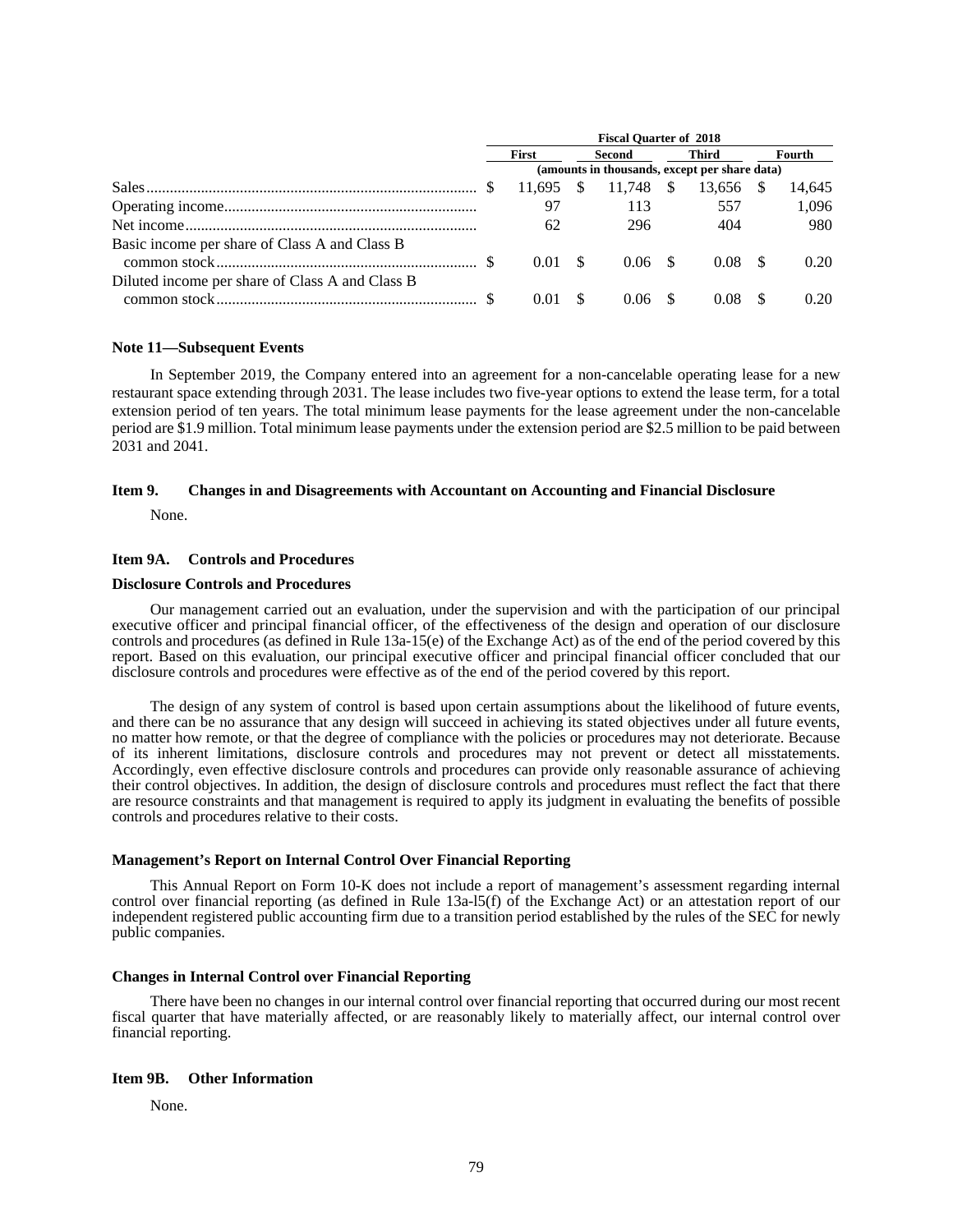# **PART III**

The information required by Items 10, 11, 12, 13 and 14 will be furnished (and are hereby incorporated by reference) by an amendment hereto or pursuant to our definitive proxy statement pursuant to Regulation 14A for the 2020 annual meeting of stockholders that will contain such information.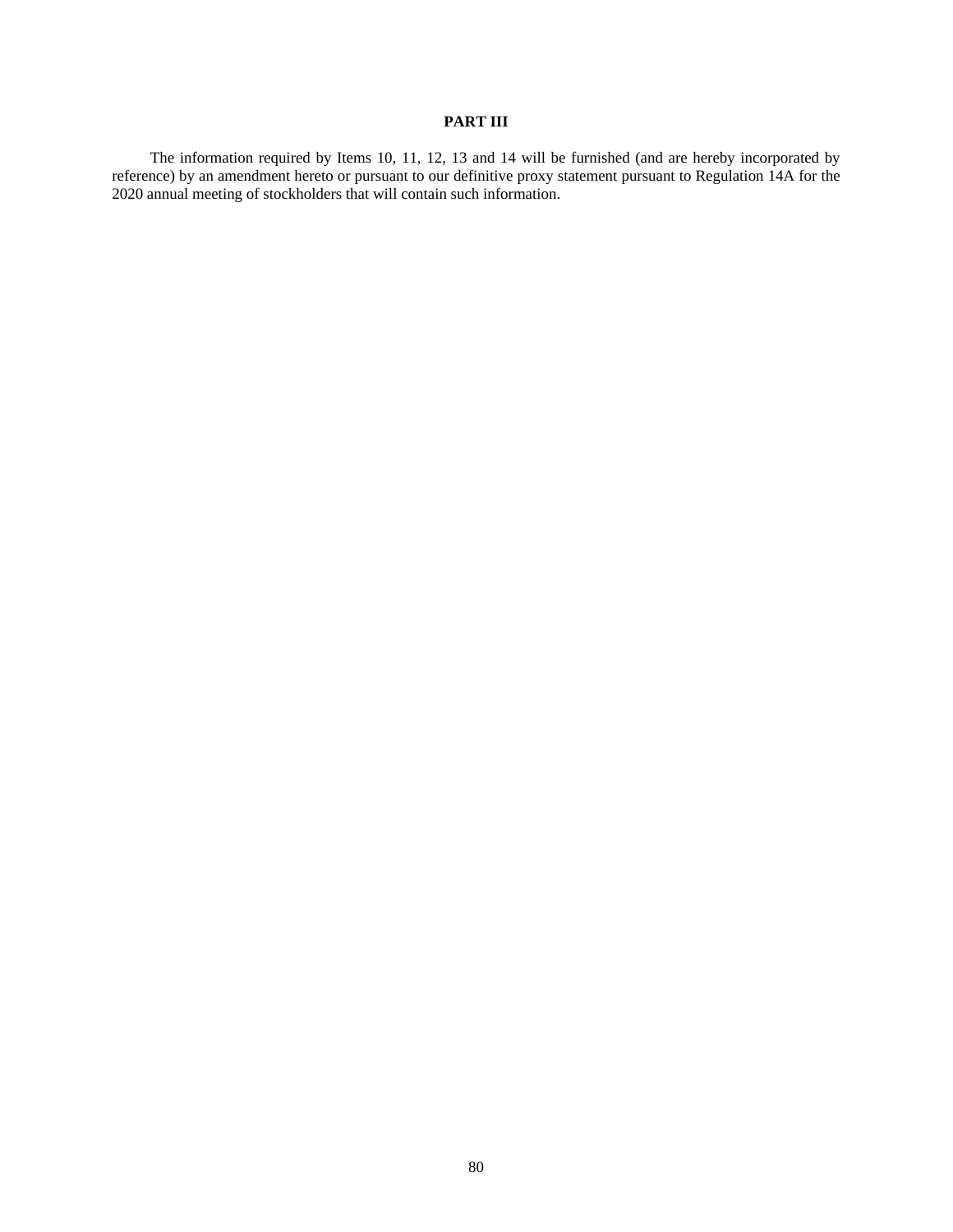## **PART IV**

## **Item 15. Exhibits and Financial Statement Schedules**

(a)(1). *Financial Statements.* See "Table of Contents" on page 58.

(a)(2). *Financial Statement Schedules.*

All schedules are omitted because they are not required or applicable, or the required information is included in our financial statements or related notes.

(a)(3). *Exhibits.* See "Index to Exhibits."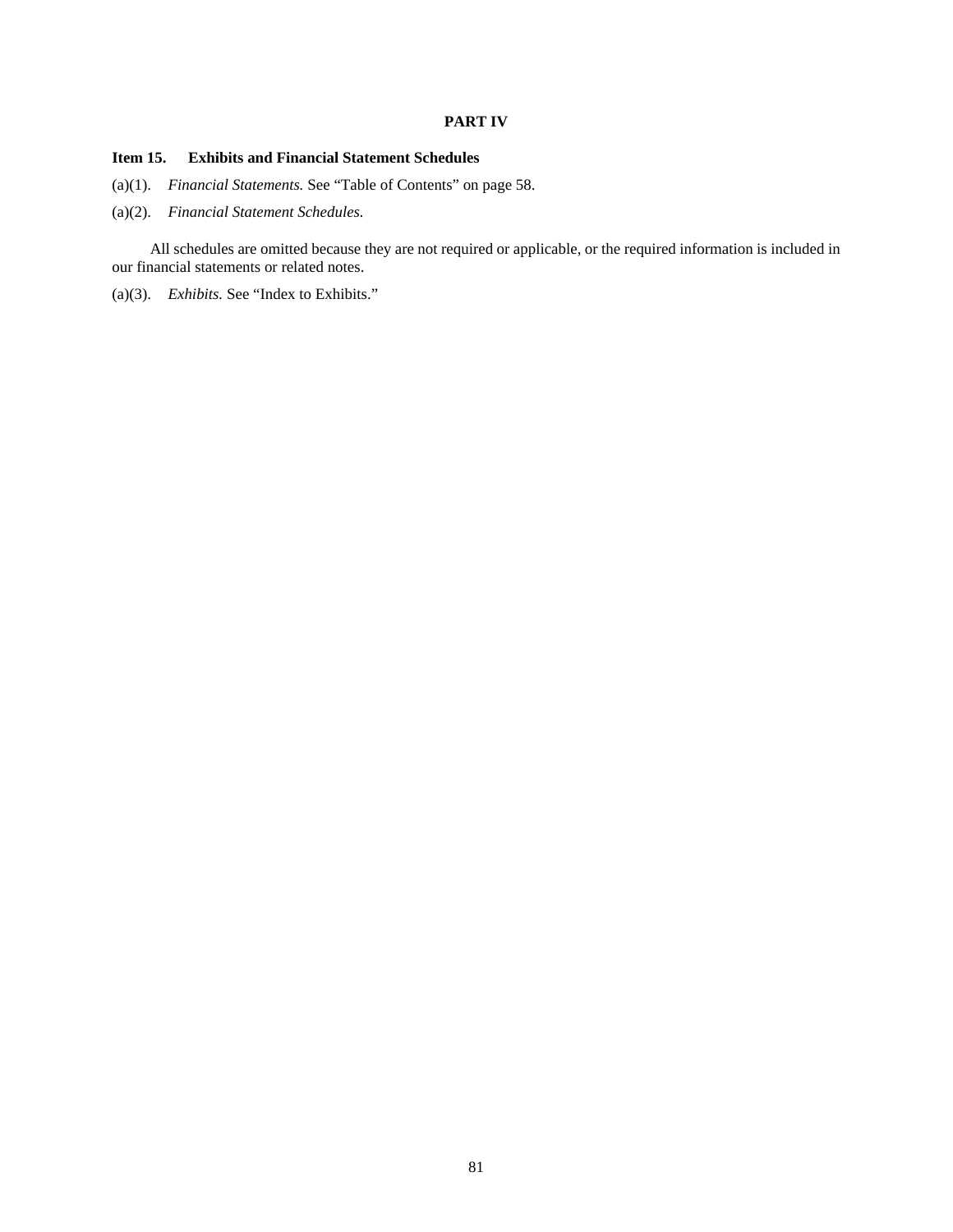#### **Exhibit Description**  3.1 Amended and Restated Certificate of Incorporation (incorporated by reference to our current report on Form 8-K filed with the SEC on August 5, 2019 as Exhibit 3.1) 3.2 Amended and Restated Bylaws (incorporated by reference to our current report on Form 8-K filed with the SEC on August 5, 2019 as Exhibit 3.2) 4.1 Specimen Stock Certificate (incorporated by reference to our registration statement on Form S-1/A (File No. 333-232551) filed with the SEC on July 22, 2019 as Exhibit 4.1) 10.1† Kura Sushi USA, Inc. 2018 Incentive Compensation Plan (incorporated by reference to our registration statement on Form S-1 (File No. 333-232551) filed with the SEC on July 3, 2019 as Exhibit 10.1) 10.2† Employment Agreement between Kura Sushi USA, Inc. and Hajime Uba (incorporated by reference to our current report on Form 8-K filed with the SEC on August 5, 2019 as Exhibit 10.3) 10.3† Employment Agreement between Kura Sushi USA, Inc. and Koji Shinohara (incorporated by reference to our current report on Form 8-K filed with the SEC on August 5, 2019 as Exhibit 10.4) 10.4† Employment Agreement between Kura Sushi USA, Inc. and Manabu Kamei (incorporated by reference to our current report on Form 8-K filed with the SEC on August 5, 2019 as Exhibit 10.5) 10.5 Form of Indemnification Agreement between Kura Sushi USA, Inc. and each of its directors and executive officers (incorporated by reference to our registration statement on Form S-1/A (File No. 333-232551) filed with the SEC on July 16, 2019 as Exhibit 10.5) 10.6 Amended and Restated Exclusive License Agreement between Kura Sushi USA, Inc. and Kura Sushi, Inc. (incorporated by reference to our current report on Form 8-K filed with the SEC on August 5, 2019 as Exhibit 10.2) 10.7 Shared Services Agreement between Kura Sushi USA, Inc. and Kura Sushi, Inc. (incorporated by reference to our current report on Form 8-K filed with the SEC on August 5, 2019 as Exhibit 10.1) 10.8 Business Loan Agreement, dated January 31, 2019, between Kura Sushi USA, Inc. and Bank of the West (incorporated by reference to our registration statement on Form S-1 (File No. 333-232551) filed with the SEC on July 3, 2019 as Exhibit 10.8) 10.9 Promissory Note, dated January 31, 2019, between Kura Sushi USA, Inc. and Bank of the West, in the principal amount of \$5,000,000 (incorporated by reference to our registration statement on Form S-1 (File No. 333-232551) filed with the SEC on July 3, 2019 as Exhibit 10.9) 10.10 Commercial Security Agreement, dated January 31, 2019, between Kura Sushi USA, Inc. and Bank of the West (incorporated by reference to our registration statement on Form S-1 (File No. 333-232551) filed with the SEC on July 3, 2019 as Exhibit 10.10) 10.11 Promissory Note, dated May 20, 2019, between Kura Sushi USA, Inc. and Bank of the West, in the principal amount of \$1,233,290 (incorporated by reference to our registration statement on Form S-1 (File No. 333- 232551) filed with the SEC on July 3, 2019 as Exhibit 10.11) 10.12 Commercial Security Agreement, dated May 20, 2019, between Kura Sushi USA, Inc. and Bank of the West (incorporated by reference to our registration statement on Form S-1 (File No. 333-232551) filed with the SEC on July 3, 2019 as Exhibit 10.12) 10.13 Promissory Note, dated May 24, 2019, between Kura Sushi USA, Inc. and Bank of the West, in the principal amount of \$811,353.14 (incorporated by reference to our registration statement on Form S-1 (File No. 333- 232551) filed with the SEC on July 3, 2019 as Exhibit 10.13) 10.14 Commercial Security Agreement, dated May 24, 2019, between Kura Sushi USA, Inc. and Bank of the West (incorporated by reference to our registration statement on Form S-1 (File No. 333-232551) filed with the SEC on July 3, 2019 as Exhibit 10.14)

## **INDEX TO EXHIBITS**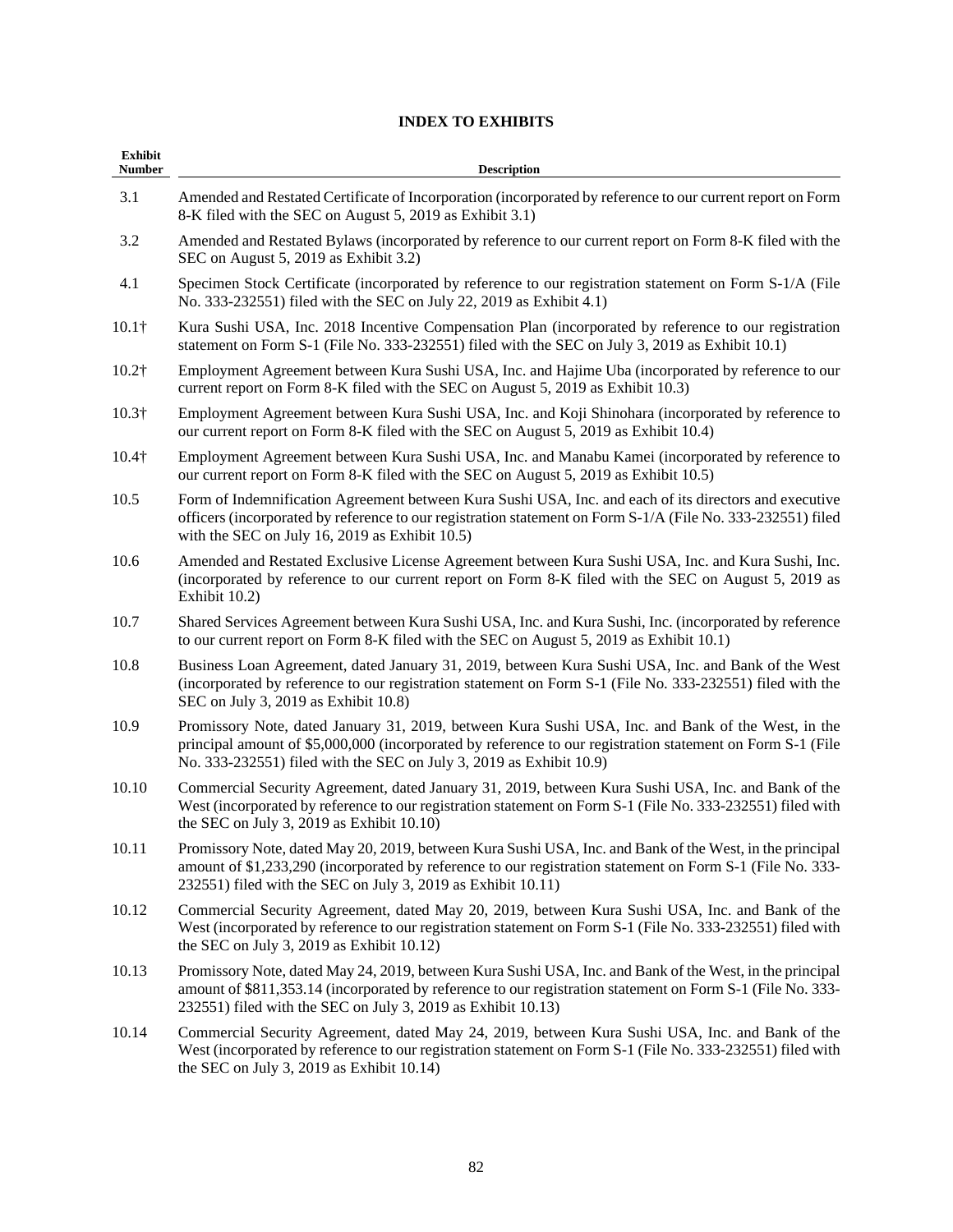- 10.15 Promissory Note, dated June 6, 2019, between Kura Sushi USA, Inc. and Bank of the West, in the principal amount of \$1,010,204.95 (incorporated by reference to our registration statement on Form S-1 (File No. 333-232551) filed with the SEC on July 3, 2019 as Exhibit 10.15)
- 10.16 Commercial Security Agreement, dated June 6, 2019, between Kura Sushi USA, Inc. and Bank of the West (incorporated by reference to our registration statement on Form S-1 (File No. 333-232551) filed with the SEC on July 3, 2019 as Exhibit 10.16)
- 10.17#† Form of Incentive Stock Option Agreement
- 10.18#† Form of Nonqualified Stock Option Agreement
- 23.1# Consent of Deloitte & Touche LLP
- 24.1# Power of Attorney (included on signature page of this report)
- 31.1# Certification of Principal Executive Officer pursuant to Section 302 of the Sarbanes-Oxley Act of 2002
- 31.2# Certification of Principal Financial Officer pursuant to Section 302 of the Sarbanes-Oxley Act of 2002
- 32.1# Certification of Chief Executive Officer pursuant to Section 906 of the Sarbanes-Oxley Act of 2002
- 32.2# Certification of Chief Financial Officer pursuant to Section 906 of the Sarbanes-Oxley Act of 2002

# Filed herewith.

## **Item 16. Form 10-K Summary**

None.

<sup>†</sup> Management contract or compensatory plan.